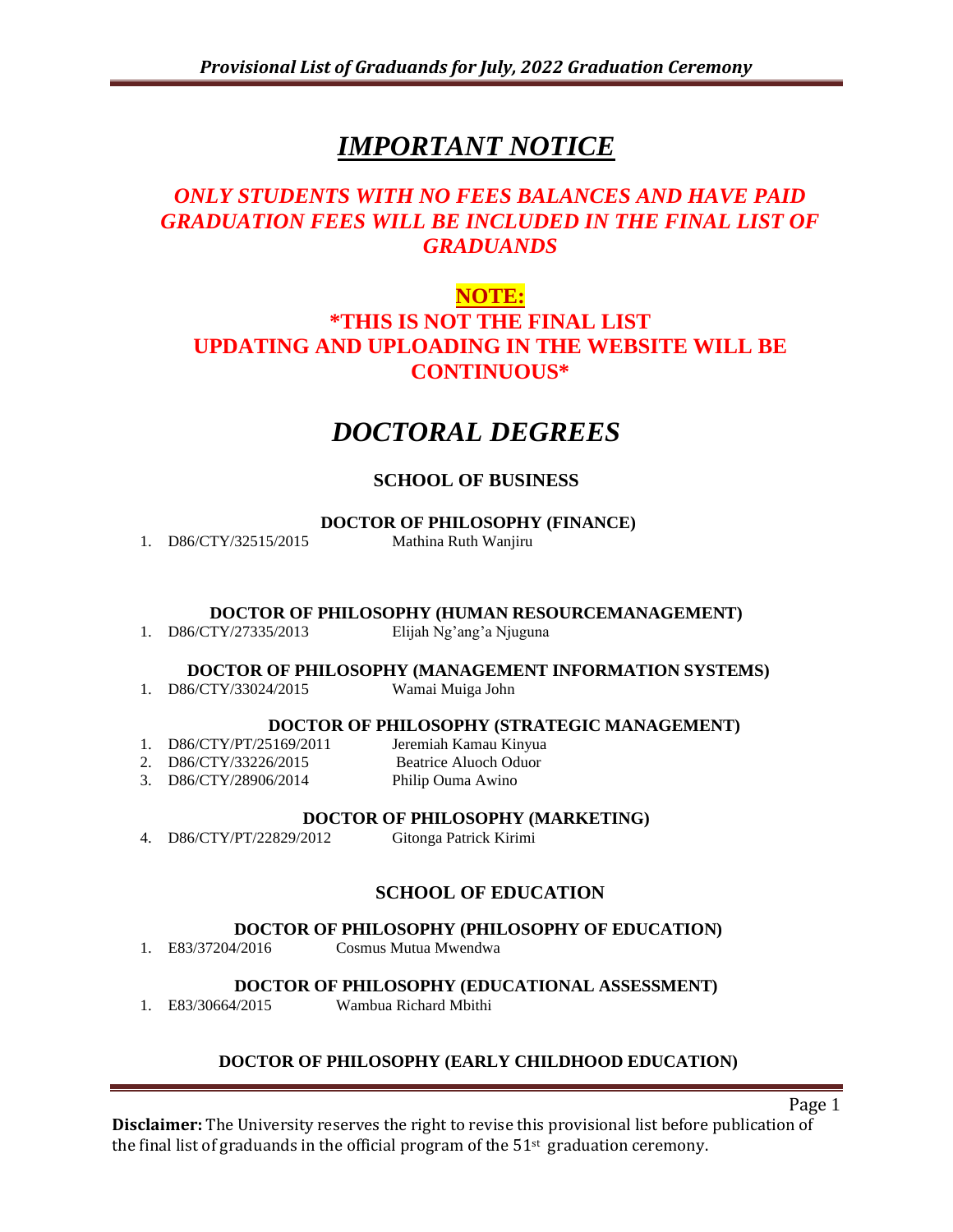1. E83/28845/2015 Beatrice C. Ngeno

#### **DOCTOR OF PHILOSOPHY (EDUCATIONAL PSYCHOLOGY)**

- 1. E83/22449/2012 Brenda N. Oliwa
- 2. E83/26151/2013 Mogaka Moraa Sakina

#### **DOCTOR OF PHILOSOPHY (INFORMATION SCIENCE)**

1. E83/31664/2015 Fridah Gatwiri Kiambati

#### **DOCTOR OF PHILOSOPHY (SOCIOLOGY OF EDUCATION AND POLICY STUDIES)**

1. E83/10567/2007 Janet Auma Ojwang

#### **DOCTOR OF PHILOSOPHY (PHYSICAL EDUCATION)**

1. E83F/25193/2018 Prince Addai-Tuffour (*Posthumous*ly)

#### **DOCTOR OF PHILOSOPHY (INFORMATION SCIENCE)**

1. E83F/39516/2016 Stephen Adekunle Ajayi

## **SCHOOL OF ENVIRONMENTAL STUDIES**

# **DOCTOR OF PHILOSOPHY IN ENVIRONMENTAL STUDIES (ENVIRONMENTAL EDUCATION)**

1. N85/38711/2017 George Njagi Gathuku

#### **DOCTOR OF PHILOSOPHY IN ENVIRONMENTAL STUDIES (ENVIRONMENTAL AND COMMUNITY DEVELOPMENT)**

1. N85/25747/2011 Kitheka Mutua

# **DOCTOR OF PHILOSOPHY IN ENVIRONMENTAL STUDIES (ENVIRONMENTAL**

**STUDIES**)<br>1. N85/23433/2013 Philip Murithi Ireri

## **SCHOOL OF HUMANITIES AND SOCIAL SCIENCES**

#### **DOCTOR OF PHILOSOPHY (HISTORY)**

1. C82/38120/2017 Lydia Kanini Muendo

#### **DOCTOR OF PHILOSOPHY (COUNSELING PSYCHOLOGY)**

1. C82/CTY/32905/2015 Anthony Chege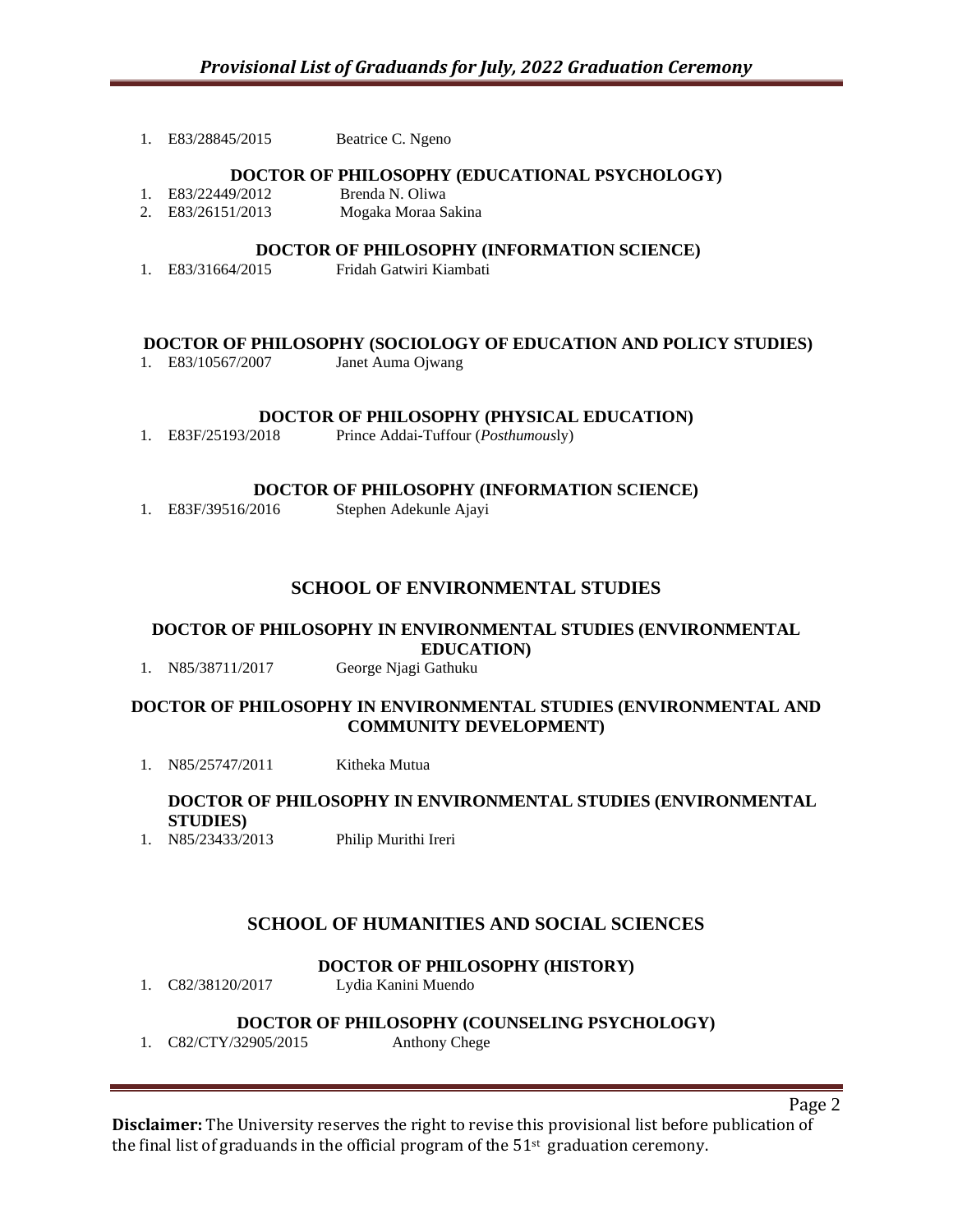#### **DOCTOR OF PHILOSOPHY (ECONOMIC GEOGRAPHY)**

| C82/12109/2009 | Mary N. Mutiso |
|----------------|----------------|
|                |                |

#### **DOCTOR OF PHILOSOPHY (RELIGIOUS STUDIES)**

1. C82/11073/2008 Mary Namukoko Mumo

#### **DOCTOR OF PHILOSOPHY (PUBLIC POLICY AND MANAGEMENT)**

- 1. C82/CTY/38655/2016 Yasmin Shariff Abdulkadir 2. C82/CTY/25408/2018 Kimolo Benjamin Kaviku
- 3. C82/CTY/38691/2016 Rutto Andrew Kimutai

# **SCHOOL OF MEDICINE**

#### **DOCTOR OF PHILOSOPHY (CLINICAL HISTOCYTOPATHOLOGY)**

1. P97/25871/2018 Onesmus Muia Mutuku

# **SCHOOL OF PUBLIC HEALTH AND APPLIED HUMAN SCIENCES**

#### **DOCTOR OF PHILOSOPHY (HEALTH INFORMATION MANAGEMENT)**

2. Q97/38942/2016 Amos Otieno Olwendo

#### **DOCTOR OF PHILOSOPHY (PHYSICAL EDUCATION)**

1. H87/27459/2014 Penninah Wanjiku Mwenda

#### **DOCTOR OF PHILOSOPHY (COMMUNITY RESOURCE MANAGEMENT)**

1. H87/31102/2015 Menja Eunice Wamuyu

#### **DOCTOR OF PHILOSOPHY (MEDICAL BIOCHEMISTRY)**

1. I84/31990/2015 Gitonga Godfrey Mutuma

#### **DOCTOR OF PHILOSOPHY (MICROBIOLOGY)**

1. I84/24801/2012 Elizabeth K. Kago

#### **DOCTOR OF PHILOSOPHY (APPLIED MATHEMATICS)**

- 1. I84/33007/2015 Nzomo Timothy Kitungu
- 2. I84/28151/2018 Okello John Achola
- 3. I84F/25416/2018 Oke Abayomi Samuel

## **DOCTOR OF PHILOSOPHY (PLANT PHYSIOLOGY AND BIOCHEMISTRY)**

1. I84/27538/2013 Charles Kipkoech Langat

Page 3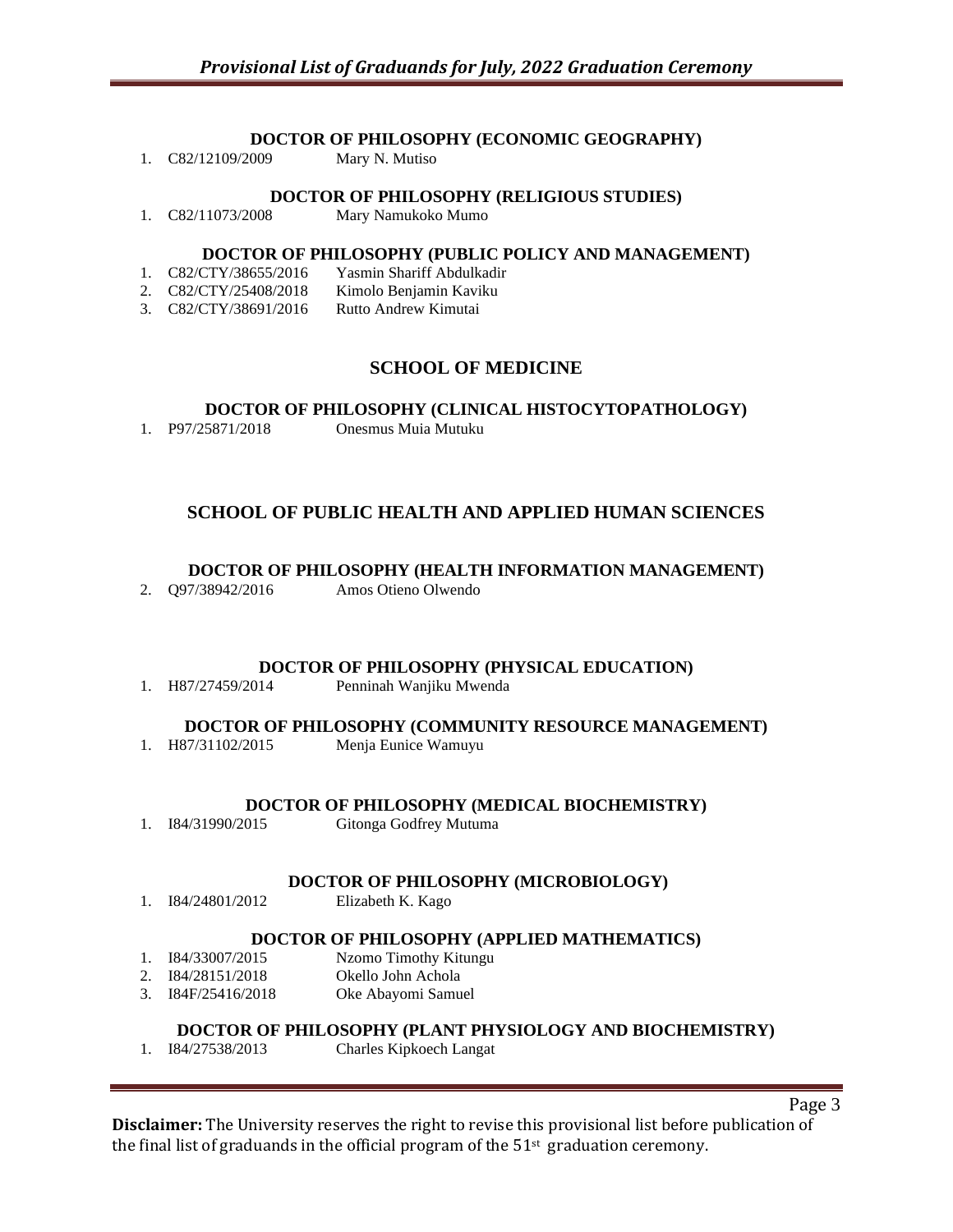# **SCHOOL OF SECURITY, DIPLOMACY AND PEACE STUDIES**

## **DOCTOR OF PHILOSOPHY (INTERNATIONAL RELATIONS AND DIPLOMACY)**

1. C82/31330/2015 Onyango Evans Odhiambo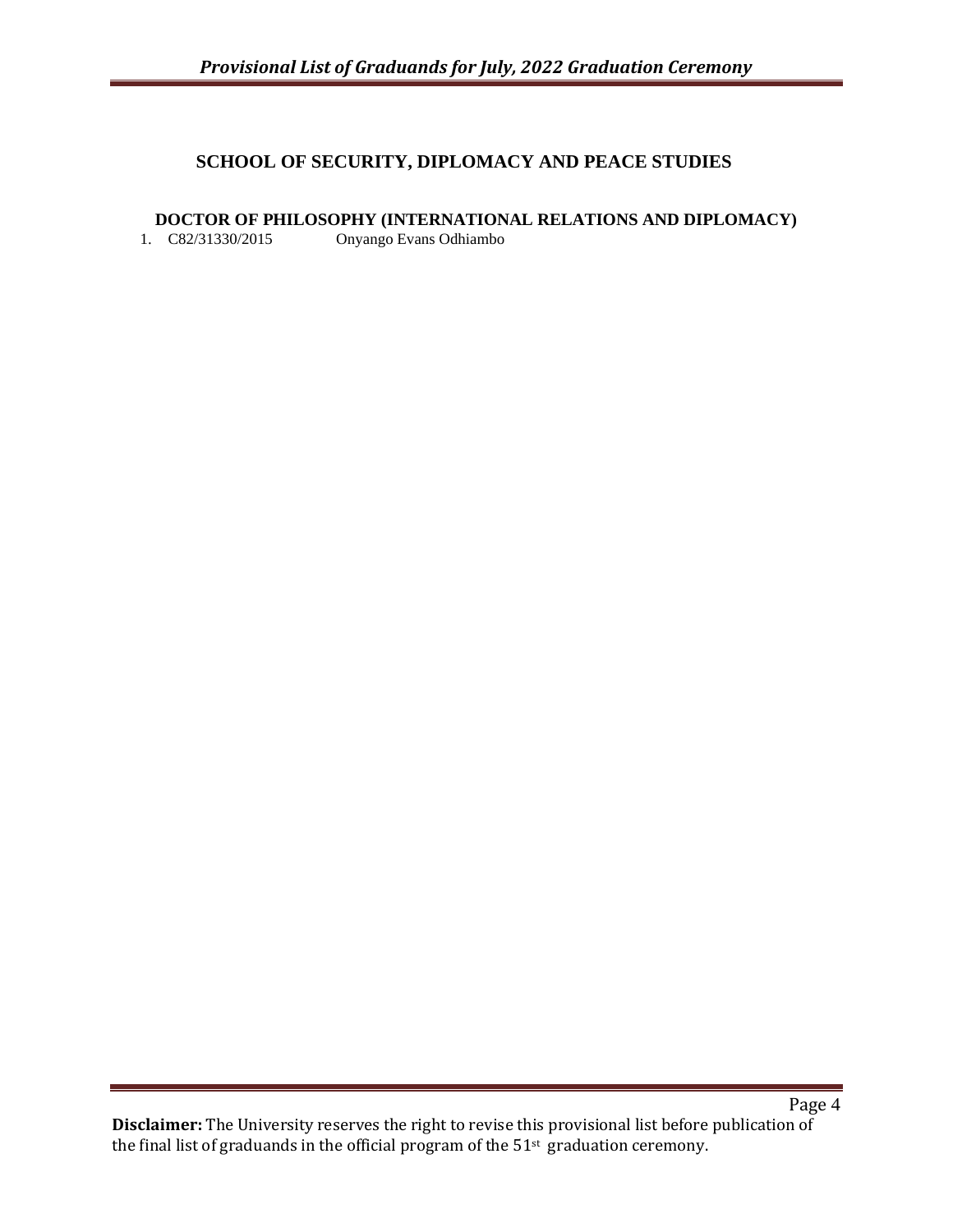# *MASTERS DEGREES*

# **SCHOOL OF AGRICULTURE AND ENTERPRISE DEVELOPMENT**

**MASTER OF SCIENCE (INTEGRATED SOIL FERTILITY MANAGEMENT)** 1. A148/38363/2017 Rodah Cheptoek Psiwa

#### **SCHOOL OF ARCHITECTURE AND BUILT ENVIRONMENT**

**MASTER OF ENVIRONMENTAL PLANNING AND MANAGEMENT**

- 1. N50/38972/2016 OMUSISI POULMAN AINEAH
	-
- 2. N50/27737/2018 FREDAH CHEROTICH

# **SCHOOL OF BUSINESS**

#### **MASTER OF SCIENCE (FINANCE)**

|                                              | D58/CTY/PT/21741/2012     | Kimani W. Samuel              |
|----------------------------------------------|---------------------------|-------------------------------|
| 2.                                           | D58/CTY/PT/21811/2010     | <b>Owalo Otieno Maurice</b>   |
| 3.                                           | D58F/CTY/PT/31161/2015    | Adamu Ibrahim Shirya          |
| 4.                                           | D58/CTY/PT/23588/2013     | Robinson Changaya Kweyu       |
| .5.                                          | D58/CTY/PT/25581/2013     | Nelly Winny Nyanchama Ondieki |
| 6.                                           | D58/CTY/PT/38502/2017     | Kirui Cheruiyot Zacchaeus     |
| $7_{\scriptscriptstyle{\ddot{\phantom{1}}}}$ | D58/CTY/29246/2014        | Ochola Saphina Awour          |
| 8.                                           | D58/CTY/PT/38348/2017     | Geoffrey Muturi Njoroge       |
| 9.                                           | D58/CTY/PT/29511/2014     | Edinah Kwamboka Omwoyo        |
|                                              | 10. D58/CTY/PT/28707/2014 | Muthinga Linus Kinyua         |
|                                              |                           |                               |

#### **MASTER OF SCIENCE (MARKETING)**

|  | D58/CTY/PT/33611/2015 | Lindah Oyugi Onyango |
|--|-----------------------|----------------------|
|--|-----------------------|----------------------|

#### **MASTER OF SCIENCE (ENTREPRENEURSHIP DEVELOPMENT)**

|  | D58EA/27381/2019 | Nakabugo Mary Juliet |
|--|------------------|----------------------|
|--|------------------|----------------------|

#### **MASTER OF BUSINESS ADMINISTRATION (FINANCE)**

|    | D53/CTY/PT/21094/2012     | <b>IRERI LILIAN MUKAMI</b>   |
|----|---------------------------|------------------------------|
| 2. | D53/CTY/PT/28446/2018     | <b>TOO MAUREEN CHEPNGENO</b> |
| 3. | D53/CTY/PT/37726/2016     | DAIZY CHEPKIRUI LABOSO       |
| 4. | D53/NKU/PT/38265/2017     | <b>IBRAHIM GALO WALDE</b>    |
| 5. | D53/CE/10787/2004         | ANDREW JOSEPH MUNYALO        |
| 6. | D53/CTY/PT/23228/2011     | <b>JEMINA MWITA</b>          |
| 7. | D53/OL/GAR/32706/2016     | <b>BASHIR SAMOW MAALIM</b>   |
| 8. | D53/CTY/PT/37299/2017     | AGELYNE KANINI MUTHENGI      |
| 9. | D53/MSA/PT/33533/2014     | <b>SAIDI BAKARI MOHAMED</b>  |
|    | 10. D53/CTY/PT/38907/2016 | DENISE WANDIA JULIUS         |

Page 5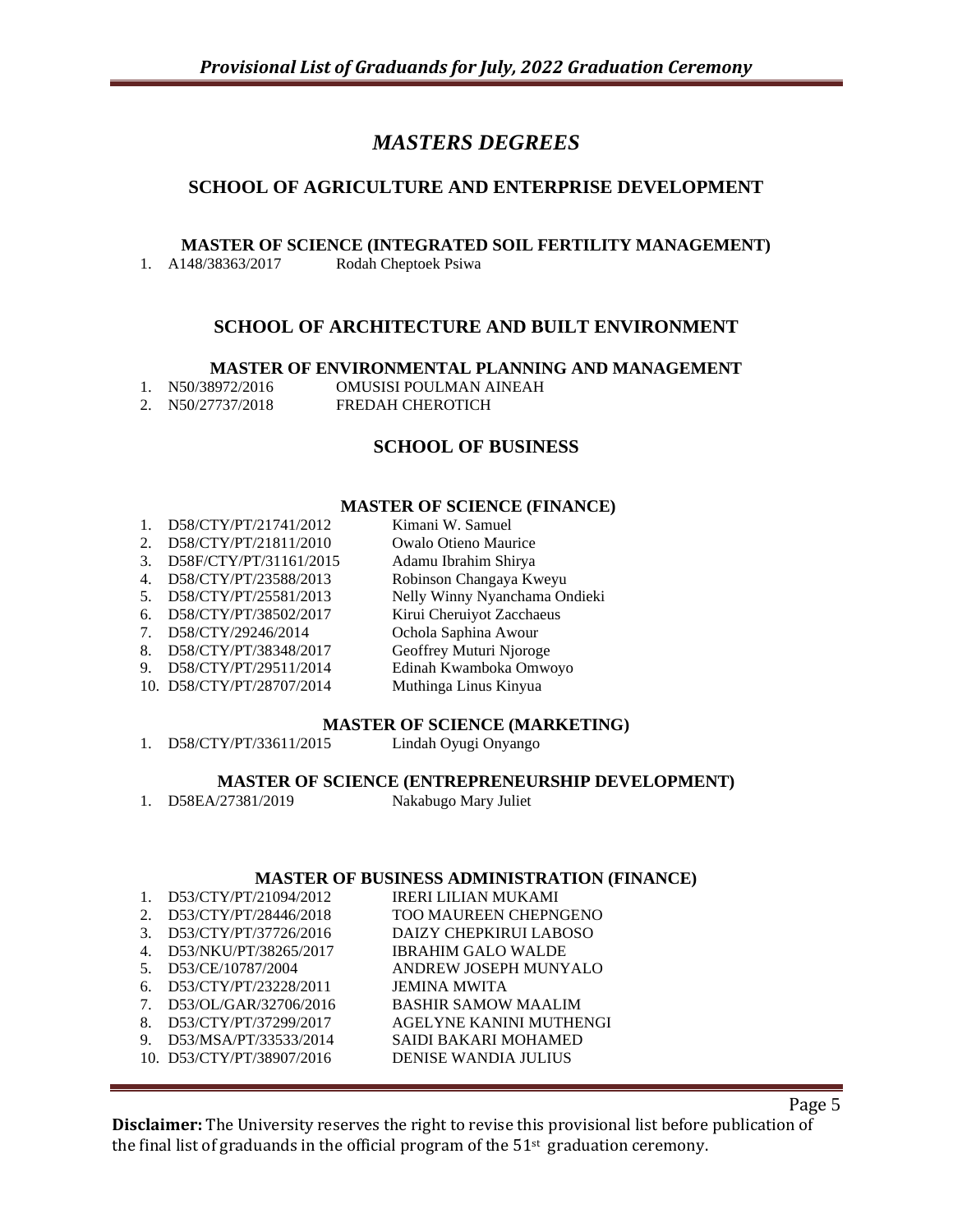#### **MASTER OF BUSINESS ADMINISTRATION (HUMAN RESOURCE MANAGEMENT)**

- 1. D53/OL/5209/2003 PAUL MBITHUKA KIMILU
- 2. D53/CTY/PT/27430/2014 JANET MWIKALI MUNGUTI
- 3. D53/CTY/PT/37129/2016 NERANTO FAITH YIAMAT 4. D53/CTY/PT/30627/2015 O'MAERA DAISY CHEPKOECH
- 
- 5. D53/PT/CTY/26100/2013 CATHERINE KATHINA KALONZYA

#### **MASTER OF BUSINESS ADMINISTRATION (PROJECT MANAGEMENT)**

- 1. D53/53/OL/EMB/26976/2015 ZAKARY GITONGA NJERU
- 2. D53/OL/CTY/26580/2015 CHRISTOPHER MWANGI
- 3. D53/CTY/PT/26779/2018 MUUMBI CATHERINE MUTHEU
- 4. D53/OL/20630/2012 CHRISPINUS OPONDO
- 5. D53EA/OL/CTY/32575/2017 KOMAKECH JACKSON CIRINO

#### **MASTER OF BUSINESS ADMINISTRATION (MANAGEMENT INFORMATION**

**SYSTEMS)**

| 1. D53/OL/23528/2012     | SIMON KARURI          |
|--------------------------|-----------------------|
| 2. D53/OL/EMB/24764/2014 | ERASTUS CHEGE KARIUKI |
| 3. D53/OL/CTY/39265/2016 | LEAH MARY WANGARI     |

#### **MASTER OF BUSINESS ADMINISTRATION (STRATEGIC MANAGEMENT)**

- 1. D53/CTY/PT/24319/2011 GEORGE MUDAKI TSINGALIAH 2. D53/CTY/PT/33246/2015 JOHN MURITHI MWITHIMBU
- 3. D53/CTY/PT/33328/2015 JULIANA AWUOR OUMA
- 4. D53/CTY/PT/31557/2015 FELAMINE MWENDWA MUTIRIA
- 5. D53/CTY/PT/37659/2016 GLADYS MBIKI MALULUI
- 6. D53/CTY/PT/39363/2017 ZAMZAM MOHAMED ALI
- 7. D53/MSA/PT/30973/2015 SERAPHINE OKOBOLA ANAMANJIA
- 8. D53/OL/CTY/32472/2016 LAWRENCE KABERI

# **SCHOOL OF CREATIVE AND PERFORMING ARTS, FILM AND MEDIA STUDIES**

**MASTER OF ARTS (FILM STUDIES)**

1. M66/37399/2016 Benedict Wasiche Were

# **SCHOOL OF ECONOMICS**

# **MASTER OF ECONOMICS (ECONOMETRICS)**

1. K102/38652/2017 ABUGA K. FRANKLINE

**Disclaimer:** The University reserves the right to revise this provisional list before publication of the final list of graduands in the official program of the  $51<sup>st</sup>$  graduation ceremony.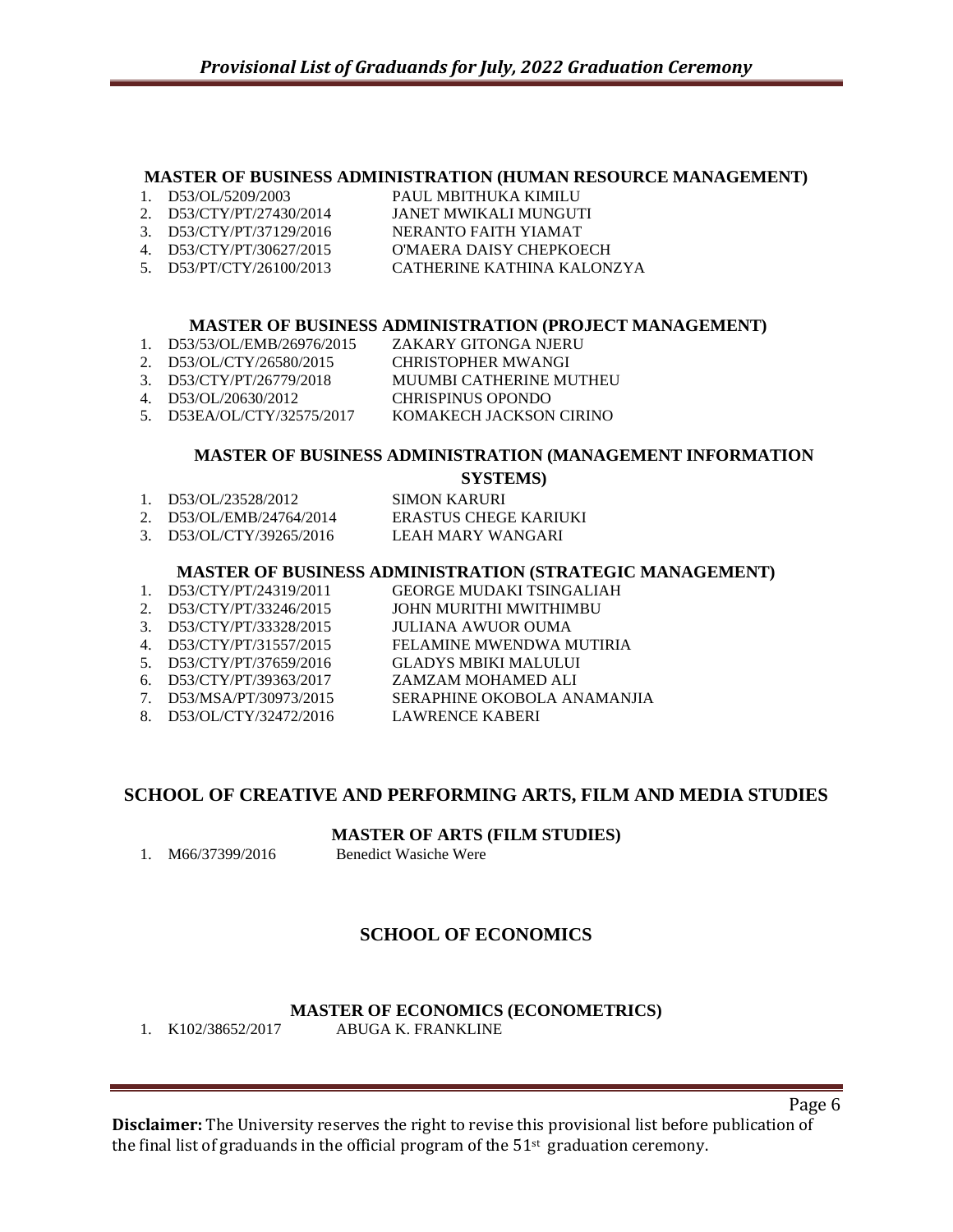# **SCHOOL OF EDUCATION**

### **MASTER OF EDUCATION IN EDUCATIONAL COMMUNICATION AND TECHNOLOGY (LANGUAGE EDUCATION)**

1. E55/CE/24903/2012 Jotham Theuri Mwangi

#### **MASTER OF EDUCATION (HISTORY OF EDUCATION)**

1. E55/24777/2011 Emmy Chepkorir Langat

#### **MASTER OF EDUCATION (COMPARATIVE EDUCATION AND INTERNATIONAL STUDIES)**

1. E55/CE/26410/2011 Everia Dominic

#### **MASTER OF EDUCATION (SPECIAL NEEDS EDUCATION)**

1. E55/CE/22885/2011 Phoebe Inyanji Lebanon 2. E55/CE/24272/2012 Mercy Muli 3. E55/38743/2016 Okeyo Samuel Maumba

#### **MASTER OF EDUCATION (EDUCATIONAL ADMINISTRATION)**

E55/CTY/PT/23296/2012 ASUMA EVERLYNE MORAA

**MASTER OF EDUCATION (EDUCATIONAL PSYCHOLOGY)** E55/CE/24209/2012 PETER MUSEMBI MUTHUI

#### **MASTER OF EDUCATION (EDUCATIONAL FOUNDATIONS)**

E55/CE/22924/2010 MUNGANIA SILAS MWENDA

## **SCHOOL OF ENGINEERING AND TECHNOLOGY**

#### **MASTER OF SCIENCE (SUSTAINABLE ENERGY ENGINEERING)**

**1. J104/**

#### **MASTER OF SCIENCE (RENEWABLE ENERGY TECHNOLOGY)**

**1. J104/** 2.

## **SCHOOL OF ENVIRONMENTAL STUDIES**

## **MASTER OF ENVIRONMENTAL SCIENCE**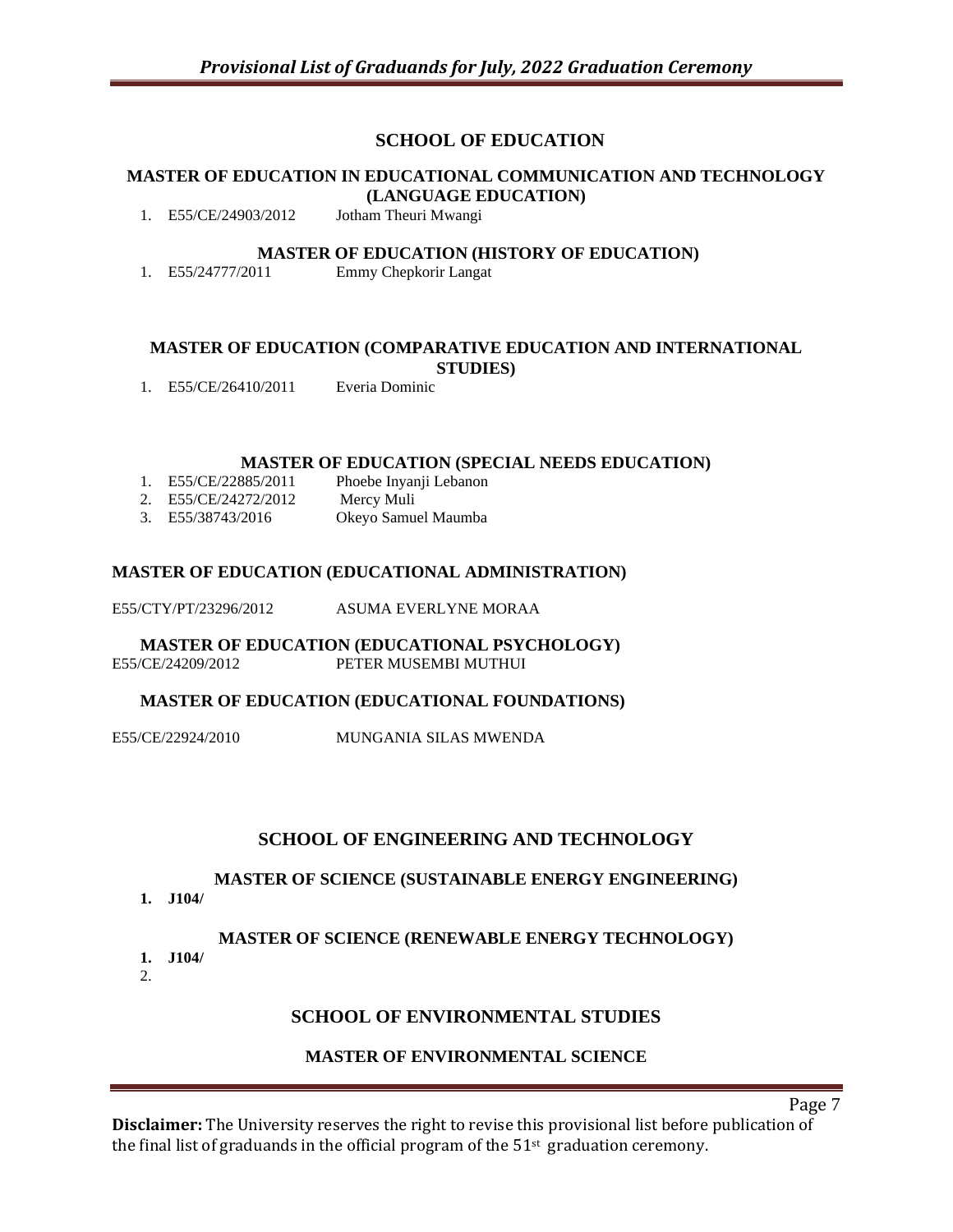1. N50/CE/28769/2014 Mercy Muthoni Wambugu

#### **MASTER OF SCIENCE (ENVIRONMENTAL EDUCATION)**

- 1. N50/CE/26790/2011 Janet Ahatho Ekalo
- 2. N50/CE/23911/2012 DORCAS MANDERE OGOTI
- 3. N50/CE/26942/2011 Mwangi Ruth Wangari

#### **MASTER OF ENVIRONMENTAL STUDIES (CLIMATE CHANGE AND SUSTAINABILITY)**

- 1. N50/25132/2018 Nancy Chemutai Koech
- 2. N50/CTY/PT/38210/2016 NAGHEA TEI JILO

#### **SCHOOL OF HOSPITALITY, TOURISM AND LEISURE STUDIES**

#### **MASTER OF SCIENCE (TOURISM MANAGEMENT)**

**1. H60/**

#### **MASTER OF SCIENCE (HOSPITALITY MANAGEMENT)**

1. T129/OL/26855/2013 Njuguna Peter Kibe 2. T129/37562/2016 AbbyChristine Njeri Murage

#### **SCHOOL OF HUMANITIES AND SOCIAL SCIENCES**

#### **MASTER OF ARTS (PUBLIC POLICY AND ADMINISTRATION)**

- 1. C153/OL/CTY/32091/2016 MARIA KHISA MASENGELI
- 
- 
- 4. C153/CTY/PT/25150/2018 ERIC MAINA JUMA
- 

#### **MASTER OF ARTS (APPLIED LINGUISTICS)**

1. C50EA/39309/2016 Elimu Kuhanga Dimbwe

#### **MASTER OF ARTS (SOCIOLOGY)**

1. C50/38141/2017 Chesang' Consolata Jepkemei 2. C50/11009/2008 Roxventa A. Ongugo

#### **MASTER OF ARTS (KISWAHILI)**

| 1. C50/CE/29068/2015 | <b>DORCAS MISOI</b>       |
|----------------------|---------------------------|
| 2. C50/CE/26388/2013 | ELIZABETH WANGARI MURIUKI |
| 3. C50/CE/27926/2013 | MUTISYA COSMAS MBITHI     |

#### **MASTER OF ARTS (ECONOMIC HISTORY)**

1. C50/CE/NYI/28511/2015 Milton Silas Ireri

#### **MASTER OF ARTS (HISTORY)**

1. C50/CE/25904/2014 Wilberforce William Otswondo

**Disclaimer:** The University reserves the right to revise this provisional list before publication of the final list of graduands in the official program of the  $51<sup>st</sup>$  graduation ceremony.

2. C153/CTY/PT/25916/2018 ELPHAS MUKEWA WAMUKOTA 3. C153/CTY/PT/26342/2018 DIANAH KATHAMBI RIUNGU 5. C153/OL/GAR/32094/2016 ABDISALAM ABDILLE OSMAN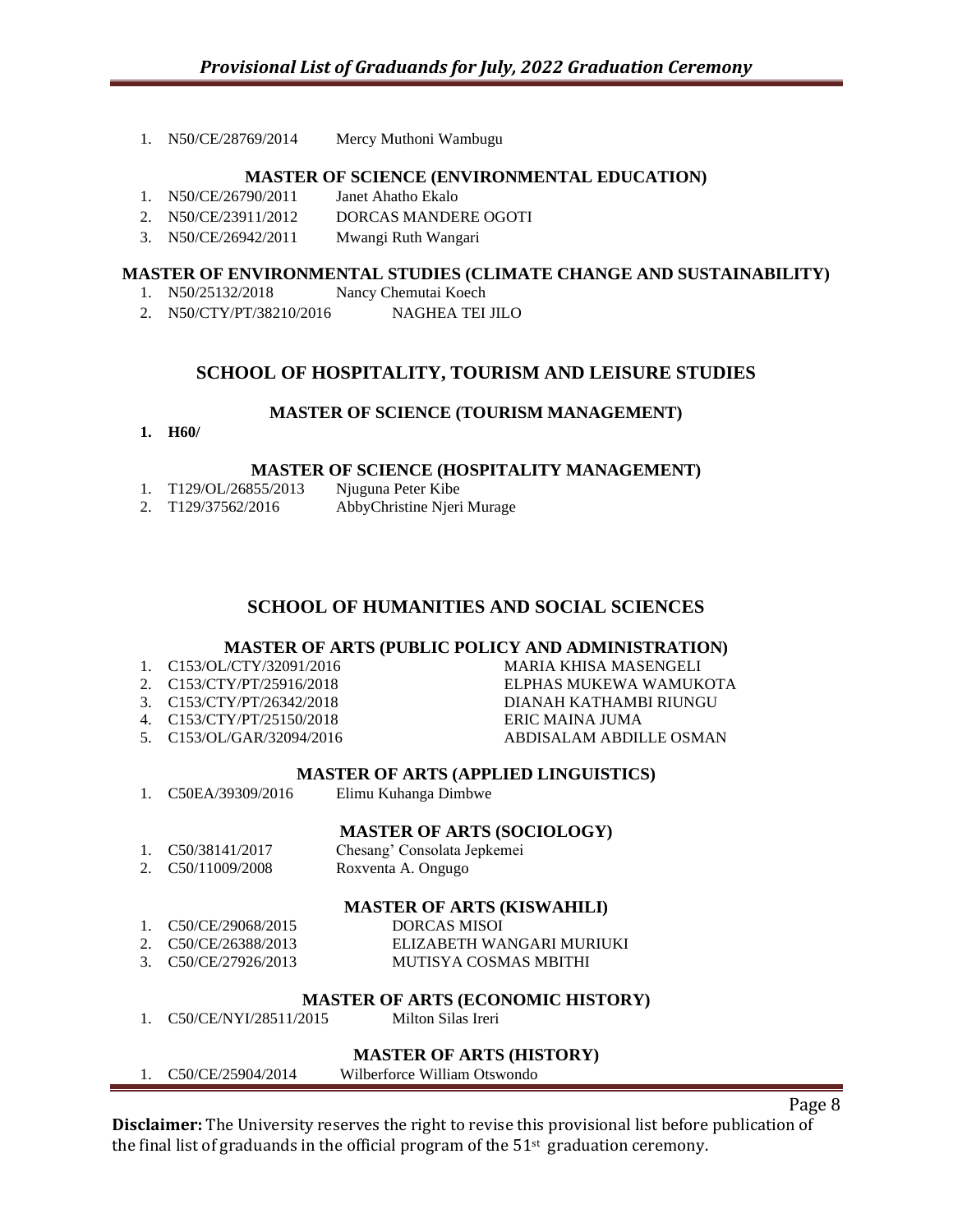#### **MASTER OF ARTS (GENDER AND DEVELOPMENT STUDIES)**

1. C50F/CTY/PT/26004/2018 Edwina Collins

2. C50/CE/27890/2013 Mugambi MercyJoy Karoki

# **SCHOOL OF MEDICINE**

#### **MASTER OF SCIENCE (INFECTIOUS DISEASES)**

- 
- 2. P150F/CTY/PT/37790/2017
- 
- 4. P150/PT/39394/2016 Paul Ngaluma Nyika

1. P150/CE/28701/2013 Mwangi Joseph Kibuchi<br>2. P150F/CTY/PT/37790/2017 Ezekiel K. Fardolo 3. P150F/37200/2016 Bilan Sheikh Ali Nor

## **SCHOOL OF NURSING SCIENCES**

#### **MASTER OF SCIENCE (ONCOLOGY NURSING)**

1. R50/34386/2017 Mary Mugure Kung'u

## **SCHOOL OF PUBLIC HEALTH AND APPLIED HUMAN SCIENCES**

#### **MASTER OF PUBLIC HEALTH (EPIDEMIOLOGY AND DISEASE CONTROL)**

|    | Q58/CTY/PT/28116/2014 | Beth Wangithi Murage     |
|----|-----------------------|--------------------------|
| 2. | Q57/CTY/PT/37625/2017 | Emmanuel Lemorijo Tobiko |

#### **MASTER OF SCIENCE (HEALTH MANAGEMENT)**

1. Q140F/CTY/PT/33743/2015 Tarkumbur Philip Liamngee

#### **MASTER OF SCIENCE (HEALTH INFORMATION MANAGEMENT)**

1. Q140/CTY/PT/27069/2014 Benjamin Oreni Kenyenga

#### **MASTER OF SCIENCE (OCCUPATIONAL HEALTH AND SAFETY)**

2. Q139/CTY/PT/22741/2012 Koskei Winnie Chebet

#### **MASTER OF PUBLIC HEALTH (REPRODUCTIVE HEALTH)**

| 1. | Q139F/CTY/PT/38926/2016 | Weynshet Teshome Firisa  |
|----|-------------------------|--------------------------|
|    |                         |                          |
| 2. | Q139/CTY/PT/28792/2014  | Stephen Matata Musyoki   |
| 3. | Q139/CE/29077/2015      | Nancy Jelagat Kirui      |
| 4. | Q139/CTY/PT/23460/2012  | Sabera M. Muriuki        |
| 5. | Q139/CE/26171/2014      | Christine Kwamboka Obaga |
| 6. | Q139/CE/25984/2014      | Peter Wanyama Omanyo     |
| 7. | Q139/CE/26173/2014      | Urbanus Mutiso Muthusi   |
| 8. | Q139/CE/23954/2012      | Janet Nyaboke Mogire     |
| 9. | Q139/CTY/PT/37748/2016  | Elias Muguna Kathurima   |
|    |                         |                          |

Page 9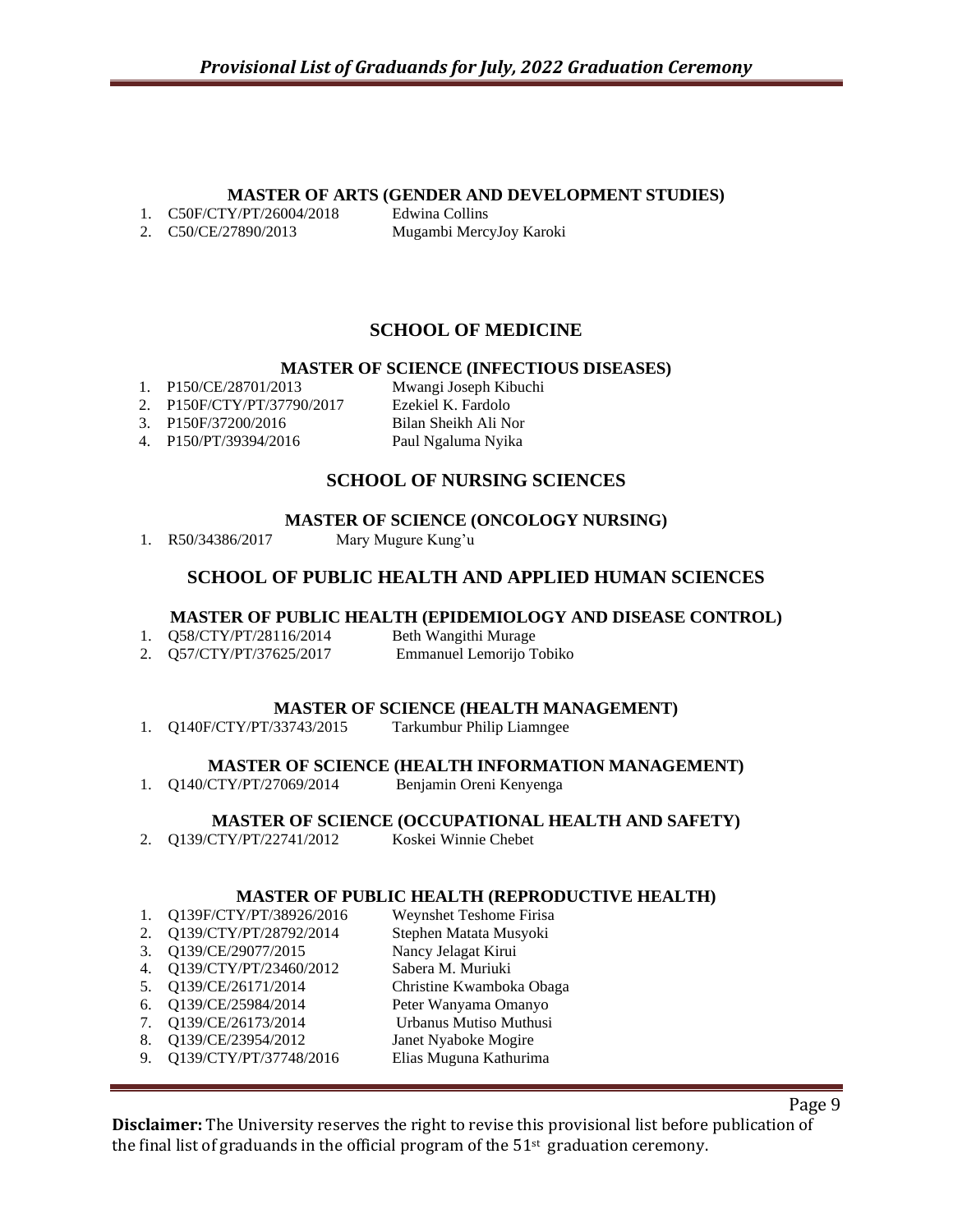#### **MASTER OF PUBLIC HEALTH (MONITORING AND EVALUATION)**

| P57/12350/2009 | Ferdinand Wabwile Milliano |
|----------------|----------------------------|
|                |                            |

2. Q57/27353/2014 Emma Phyllis Wanjiru

#### **MASTER OF SCIENCE (FOOD, NUTRITION AND DIETETICS)**

- 1. H60/CE/25654/2014 Matilda Makungu Obimbo 2. H60/CTY/PT/38440/2016 Zephaniah O. Obonyo 3. H60/CTY/PT/39694/2016 Wainaina Esther Watetu
- 4. H60/CE/21044/2012 Lydia Wambui Kimani
- 5. H60/CTY/PT/29439/2014 Kimondo Elizabeth Wambui

#### **MASTER OF SCIENCE (SPORTS AND EXERCISE SCIENCE)**

- 1. H108/37418/2016 Nicholas Mwangi
- 2. H108/26442/2015 Kipchumba Kevin Kiprotich

#### **MASTER OF SCIENCE (PHYSICAL EDUCATION)**

1. H60/CE/21888/2010 John Kweri Ndiege

# **SCHOOL OF PURE AND APPLIED SCIENCES**

#### **MASTER OF SCIENCE (PURE MATHEMATICS)**

1. I56/CE/28805/2015 DORIS KIENDE PAUL

#### **MASTER OF SCIENCE (APPLIED MATHEMATICS)**

| I56/CE/28804/2015    | ATHANAS JULIAN NTHENYA  |
|----------------------|-------------------------|
| 2. I56/CE/29042/2015 | MAITHIMA MONICAH NKATHA |

#### **MASTER OF SCIENCE (BIOTECHNOLOGY)**

| 1. I56/CE/22779/2010     | Munyao Mary Ndunge     |
|--------------------------|------------------------|
| 2. I56F/38212/2017       | Mahamat Amine Mustapha |
| 3. I56/CTY/PT/27122/2011 | Jane Maurine Gati      |

#### **MASTER OF SCIENCE (SOCIAL STATISTICS)**

1. I56/CTY/PT/27346/2013 RONO DAISY CHEPNG'ENO

#### **MASTER OF SCIENCE (ELECTRONICS AND INSTRUMENTATION)**

1. I56/CE/34768/2016 Kavita Dennis Mwania

#### **MASTER OF SCIENCE (MICROBIOLOGY)**

- 1. I56/CE/21651/2012 Dinah Muthoni Miriti
- 2. I56/CE/15209/2008 Muturi Stephen Njagi

**Disclaimer:** The University reserves the right to revise this provisional list before publication of the final list of graduands in the official program of the  $51<sup>st</sup>$  graduation ceremony.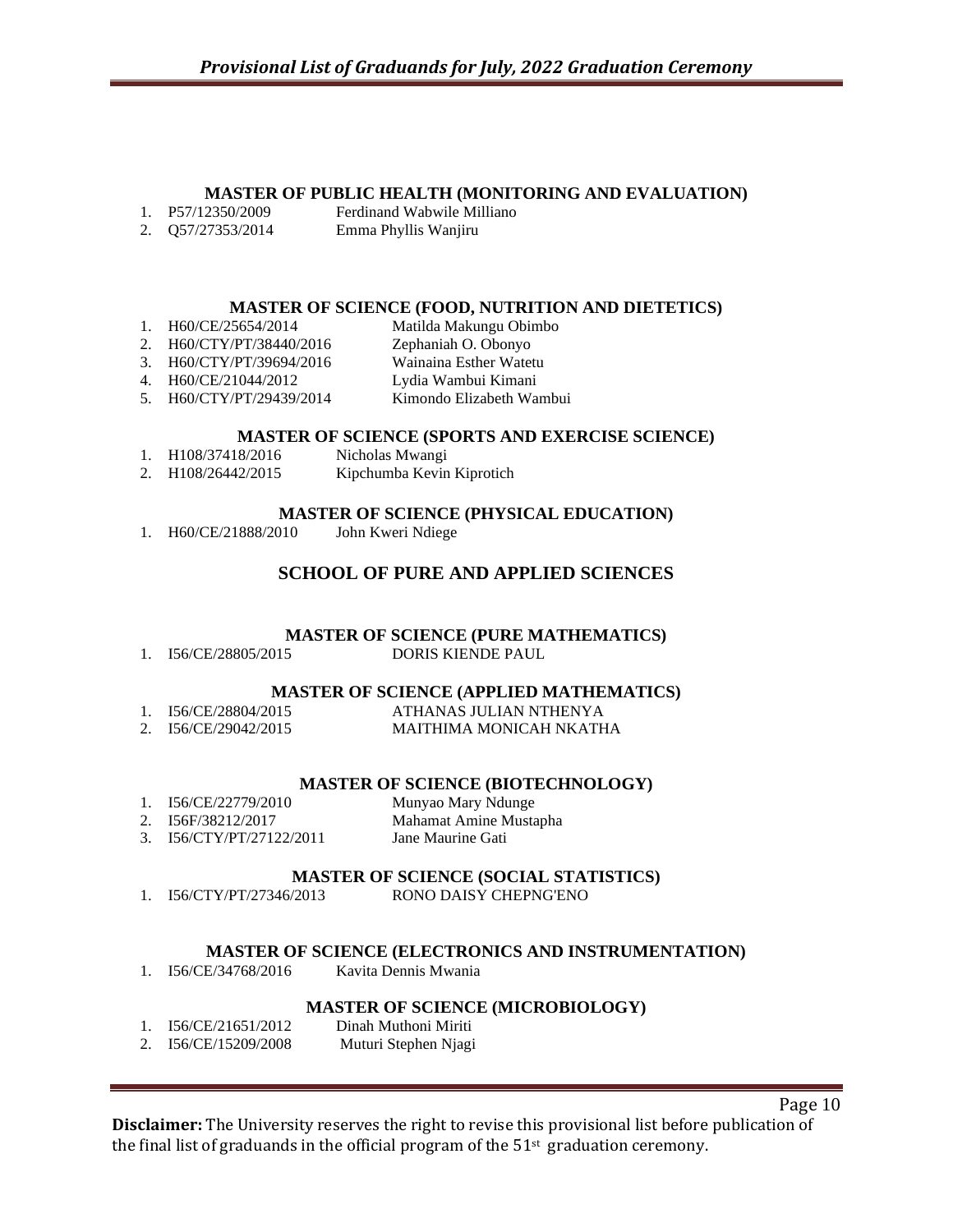#### **MASTER OF SCIENCE (MEDICAL BIOCHEMISTRY)**

3. I56/CE/29192/2015 Evans Kapanat Akimat

#### **MASTER OF SCIENCE (MATERIAL SCIENCE)**

- 1. I56/CE/28815/2015 Nzioka Beatrice Mueni 2. I56/CE/23449/2010 Kabuga Pauline Kainyu **MASTER OF SCIENCE (CHEMISTRY)**
- 1. I56/CE/25308/2013 Mary Wanjiku Kagika

#### **MASTER OF SCIENCE (BIOCHEMISTRY)**

1. I56/22991/2012 Were Yvonne Nyambura

#### **MASTER OF SCIENCE (APPLIED ANALYTICAL CHEMISTRY)**

- 1. I56/31276/2015 Norman Wachira Wairagu
- 2. I56/CE/34258/2016 Wachira Samuel Mutahi

#### **MASTER OF SCIENCE (MEDICAL MICROBIOLOGY)**

1. I56/CTY/PT/29159/2015 Winfridah Bwari Onyari

#### **MASTER OF SCIENCE (PHYSICS)**

1. I56/CE/28410/2015 Wechuli Bernard Wakhu

#### **MASTER OF SCIENCE (INTEGRATED WATERSHED MANAGEMENT)**

1. I56EA/37117/2017 Yussuf Idrissa Abdalla

#### **MASTER OF SCIENCE (ENVIRONMENTAL PHYSICS)**

1. I56/CE/28349/2013 Gitahi Agnes Wangari

## **SCHOOL OF SECURITY, DIPLOMACY AND PEACE STUDIES**

#### **MASTER OF ARTS (PEACE AND CONFLICT MANAGEMENT)**

| 1. S204F/CTY/PT/39084/2017                      | MOHAMED ABDIASIIS ABDALE |
|-------------------------------------------------|--------------------------|
| 2. $\text{C50}/\text{CTY}/\text{PT}/37899/2016$ | MUKOSHI LYNDSEY MAKOMELO |
| 3. C50/NKU/PT/28892/2014                        | IBRAHIM ABDIRAHMAN MOH'D |

## **MASTER OF ARTS (INTERNATIONAL RELATIONS AND DIPLOMACY)**

|                                |                             | <u>MIND I BIT OF THILLD (II) I BITT (IIII OI (III) I REBITTI OI (D'III).</u> |
|--------------------------------|-----------------------------|------------------------------------------------------------------------------|
|                                | 1. $C50F/CTY/PT/29666/2014$ | Eleanor Macheso                                                              |
| $\mathcal{D}$                  | C50/37345/2016              | Osiemo Obed Nyabicha                                                         |
| $\mathcal{R}$                  | S205/CTY/PT/26931/2018      | BETHUEL JACKSON KAINO                                                        |
| 4.                             | C50/CE/23370/2010           | WAMALWA WINROSE NAFULA                                                       |
| 5 <sub>1</sub>                 | S205/39239/2017             | HILDAH NALIAKA KAKALUKHA                                                     |
| 6.                             | S205/27645/2018             | ROSE MOKEIRA NYANGERI                                                        |
| $7_{\scriptscriptstyle{\sim}}$ | S205/CTY/PT/37600/2017      | <b>DAVID GHADDAFI</b>                                                        |
|                                |                             |                                                                              |

**Disclaimer:** The University reserves the right to revise this provisional list before publication of the final list of graduands in the official program of the  $51<sup>st</sup>$  graduation ceremony.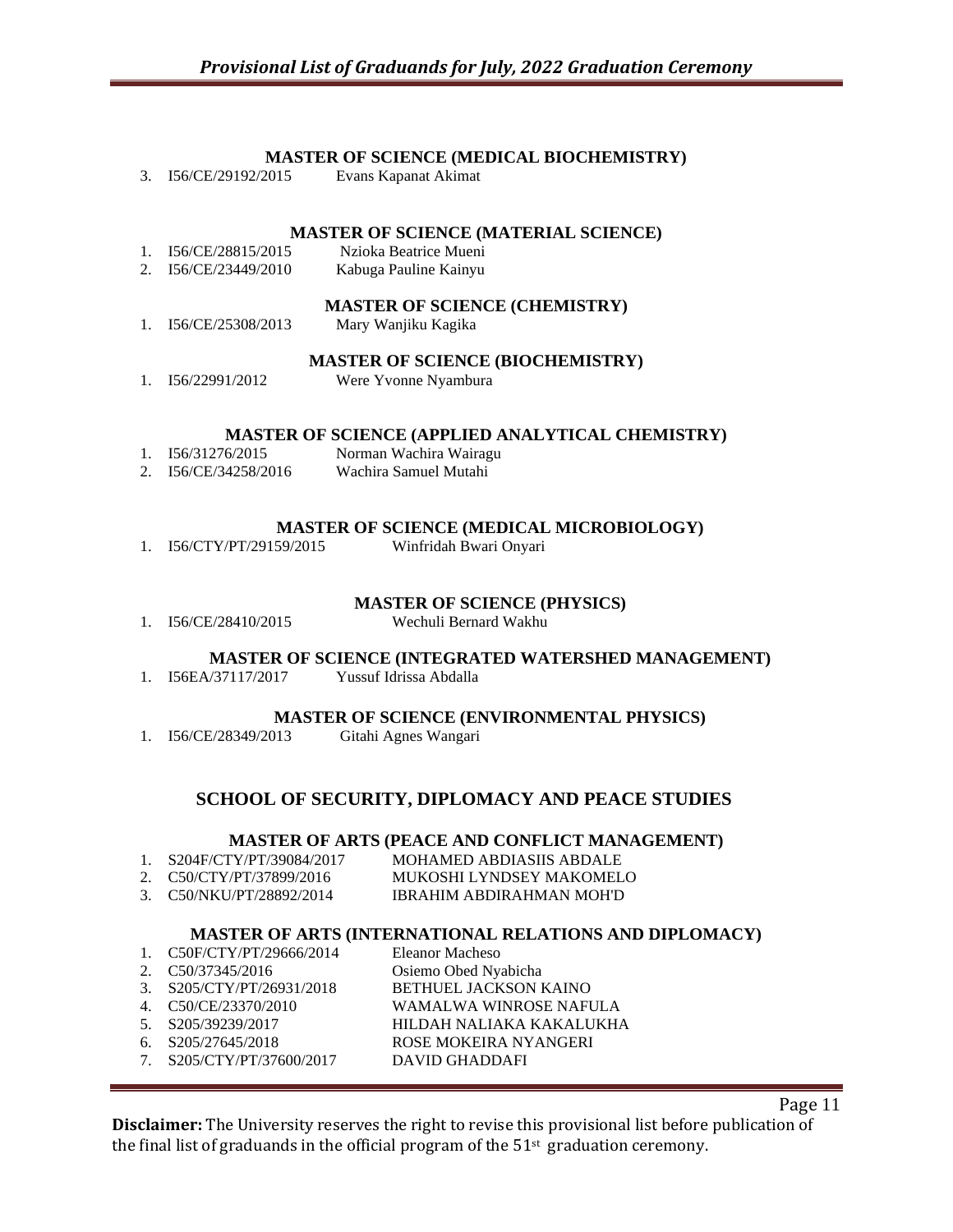| 8. C50F/30879/2015  | Umar Faruk Abubakar |
|---------------------|---------------------|
| 9. S205F/25196/2018 | Rita Queta Toweh    |

#### **MASTER OF SECURITY MANAGEMENT AND POLICE STUDIES**

- 1. C159/NYI/PT/25603/2011 ROSEMARY KARAMUTA
- 
- 
- 
- 
- 
- 
- 
- 2. C159/CTY/PT/30661/2015 LONGINOUS DIBONDO ODUYA 3. C159/CTY/PT/38456/2016 SALLY NAFULA SOITA 4. C159/PT/CTY/38459/2016 EDWIN OLUOCH WACHIE 5. C159/NKU/PT/37177/2016 FREDRICK OKEYO NYAGWARA 6. S201/CTY/PT/32125/2016 BENSON ODHIAMBO SILA 7. S201/CTY/PT/28680/2018 LEONARD MATOLE KATANA 8. S201/CTY/PT/28549/2018 JEREMIAH MWAURA NGANGA

#### **MASTER OF ARTS IN LEADERSHIP AND SECURITY MANAGEMENT**

1. S203/38602/2017 ANDREW MUTURI MBOGO

#### **MASTER OF SCIENCE (SECURITY STRATEGIC STUDIES)**

1. S202/OL/CTY/26790/2018 ANTHONY MAINA THUMBI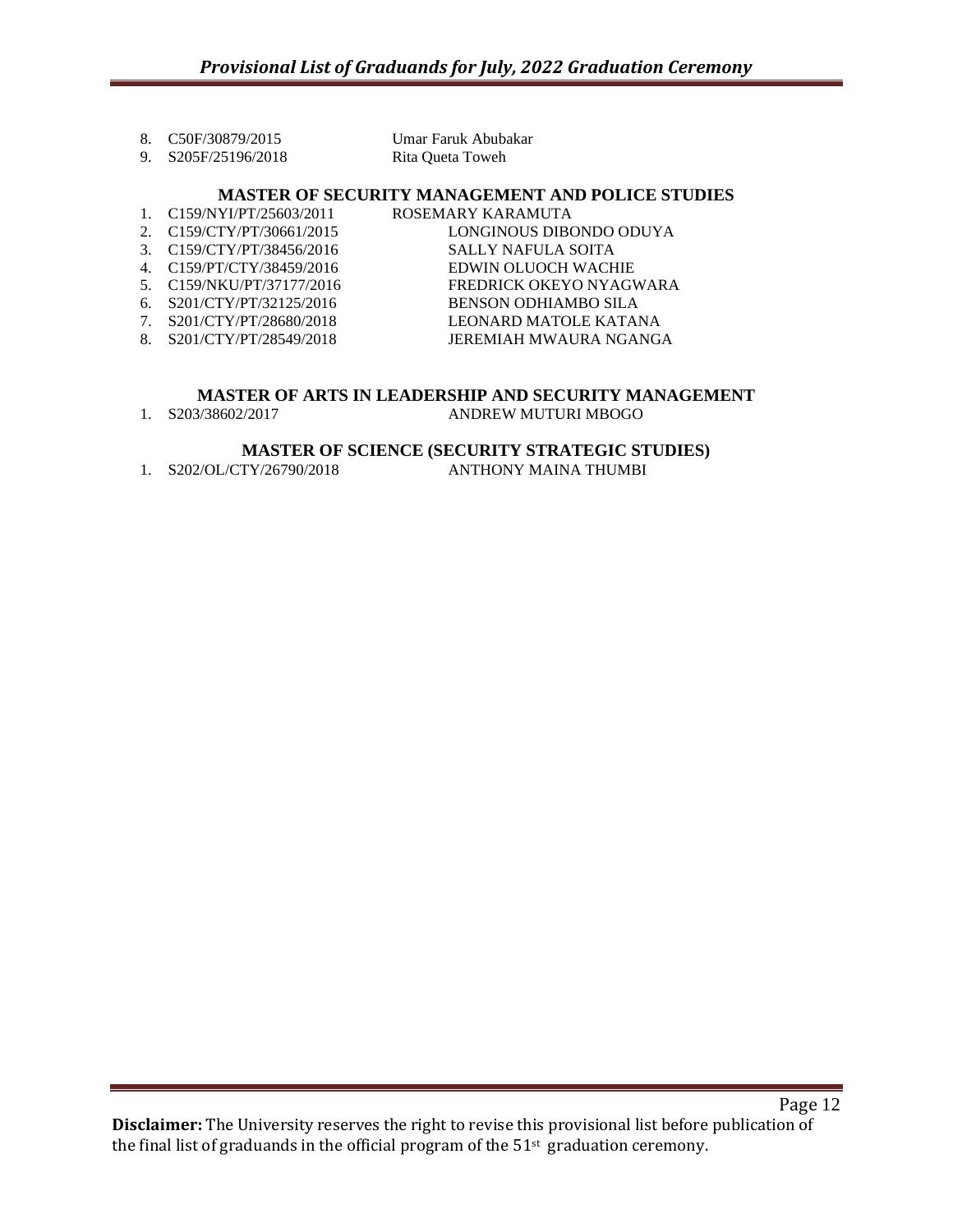# *POSTGRADUATE DIPLOMAS*

## **SCHOOL OF EDUCATION**

#### **POSTGRADUATE DIPLOMA IN EDUCATION**

#### **POSTGRADUATE DIPLOMA IN EDUCATION**

#### **CREDIT ONE**

| $\mathbf{1}$ .                   | E42/OL/20663/2012     | <b>CHEPKORIR FLORENCE</b> |
|----------------------------------|-----------------------|---------------------------|
| 2.                               | E42/OL/MSA/32855/2016 | AMINA HADI MBARAK         |
| $\mathcal{E}$                    | E42/CE/25097/2018     | <b>KADALA ELLY NGASE</b>  |
| $4_{\cdot}$                      | E42/OL/CTY/27544/2018 | <b>JAMES ROWA ONYANGO</b> |
| 5 <sub>1</sub>                   | E42/OL/CTY/26260/2018 | MBAKA MUGAMBI JOHN        |
| б.                               | E42/CE/27115/2018     | <b>JAMES MAMBO MUTAVA</b> |
| $7_{\scriptscriptstyle{\ddots}}$ | E42/CE/28127/2018     | PAUL KARIUKI NGIGI        |
| 8.                               | E42/OL/MSA/32568/2016 | DAVID BARAKA WILLIAM      |
| 9.                               | E42/OL/NKU/26914/2018 | <b>CHEBET SHARON</b>      |
|                                  |                       |                           |

#### **CREDIT TWO**

| E42/OL/1065/2003      | NAIGAGA HARRIET ABURA |
|-----------------------|-----------------------|
| E42/OL/NKU/27337/2019 | KAMAU DENNIS NJOROGE  |

# *CERTIFICATES*

#### **SCHOOL OF BUSINESS**

## **CERTIFICATE IN PROJECT MANAGEMENT**

#### **CREDIT ONE**

| 1. D136/13234/2020  | <b>CYPRUS GLAFKOS MUNYAO</b>  |
|---------------------|-------------------------------|
| 2. D136/13303/2020  | EMMA AWUOR MBOYA              |
| 3. D136/13767/2020  | <b>EMMANUEL KIPKORIR</b>      |
| 4. D136/13886/2020  | DANIEL OKWERO ONYANGO         |
| 5. D136/14036/2020  | ANN WATETU GACHAGUA           |
| 6. D136F/19027/2020 | KOMBI RIGHT MAELEZO           |
| 7. D136/13505/2020  | <b>COLLINS KARIUKI MATHAI</b> |
|                     |                               |

- **CREDIT TWO**<br>PRAXIDIS NDENYI 1. D136/12620/2020 2. D136/13304/2020 FAITH WANGUI WAIHUINI<br>3. D136/13491/2020 NGERA SALOME WANJIKU NGERA SALOME WANJIKU
- 4. D136/14057/2020 OGASA NICOLE ANDIBA
- 5. D136/14073/2020 ACHACHI W AUGUSTINE
- 6. D136/14600/2019 NJIRIRI TERRY WANJIRU
- 7. D136/12499/2020 MERCY MUENI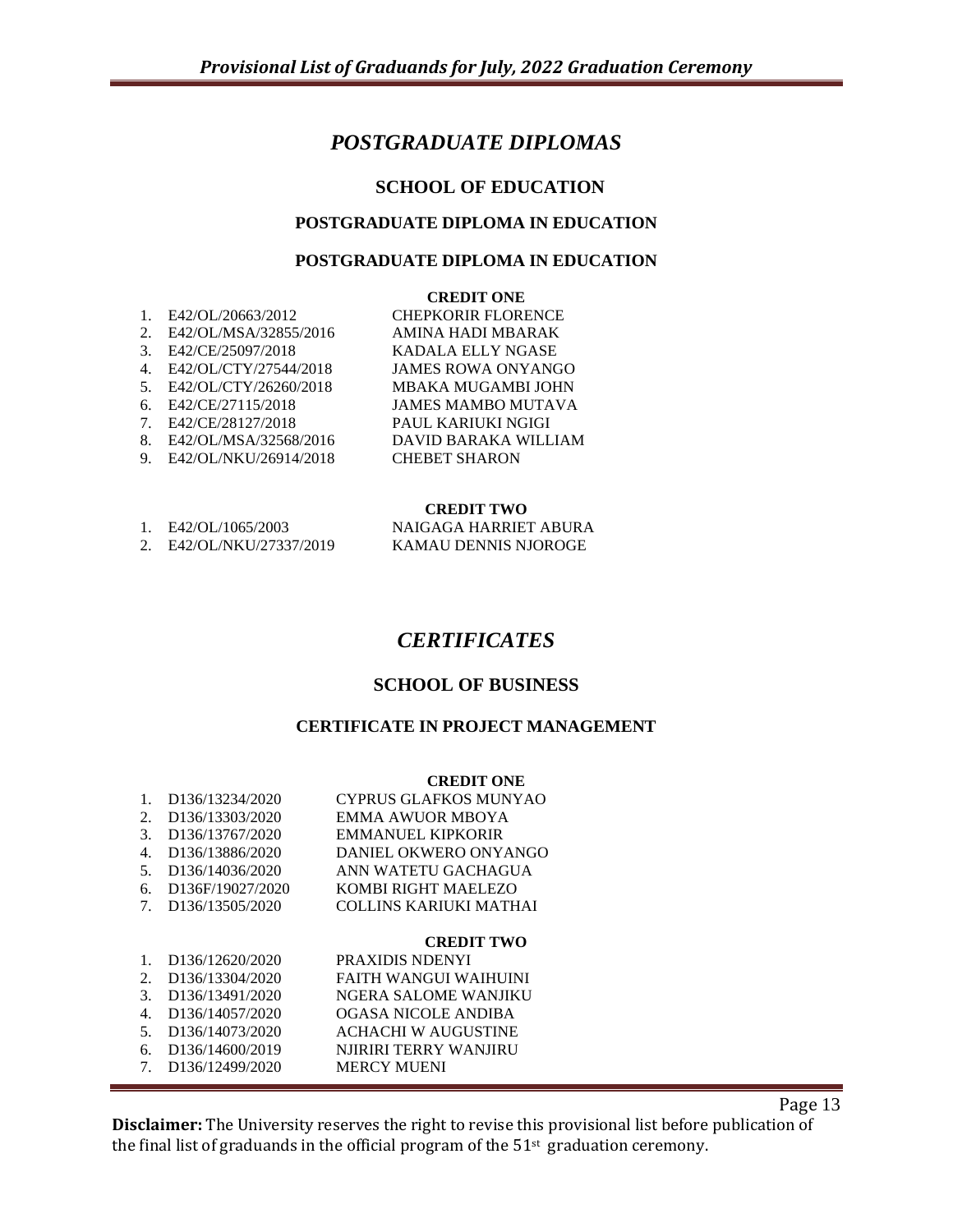#### 8. D136/12819/2020 ALEX MUTETHIA MUBICHI

#### **CERTIFICATE IN MONITORING AND EVALUATION CREDIT ONE**

| 1. $D135/12977/2020$ | <b>GEOFREY KIBURI</b> |
|----------------------|-----------------------|
| 2. D135/14139/2019   | SHARON NYARANGA MWALE |

# **SCHOOL OF CREATIVE AND PERFORMING ARTS, FILM AND MEDIA STUDIES**

#### **CERTIFICATE IN MUSIC**

#### **CREDIT TWO**

1. M05/20283/2016 NAMALWA JANET WAFULA

#### **CERTIFICATE IN THEATRE ARTS AND FILM TECHNOLOGY**

#### **CREDIT ONE**

1. F124/13516/2019VICTORIA MATHENGE

## **SCHOOL OF EDUCATION**

#### **CERTIFICATE IN EARLY CHILDHOOD DEVELOPMENT EDUCATION**

**CREDIT ONE**

1. E158EA/14807/2018 MANYANG GUT PAKAH ISAIAH

#### **CERTIFICATE IN CONTENT ENHANCEMENT (ARTS)**

**CREDIT ONE**<br>KANGOR J. DORIS

1. E35/ENH/5608/2018

#### **CREDIT TWO**

1. E35/ENH/CE/6129/2017 PHILLIS GATABI

#### **CERTIFICATE IN CONTENT ENHANCEMENT (SCIENCE)**

#### **DISTINCTION**

1. E37/ENH/5657/2018 JOAN JEROP CHELAL

- **CREDIT ONE**<br>KEN KIAMBI KIMATHI 1. E37/ENH/6340/2019
- 2. E37/ENH/CE/6310/2019 JOHN KAMUNDI MBIU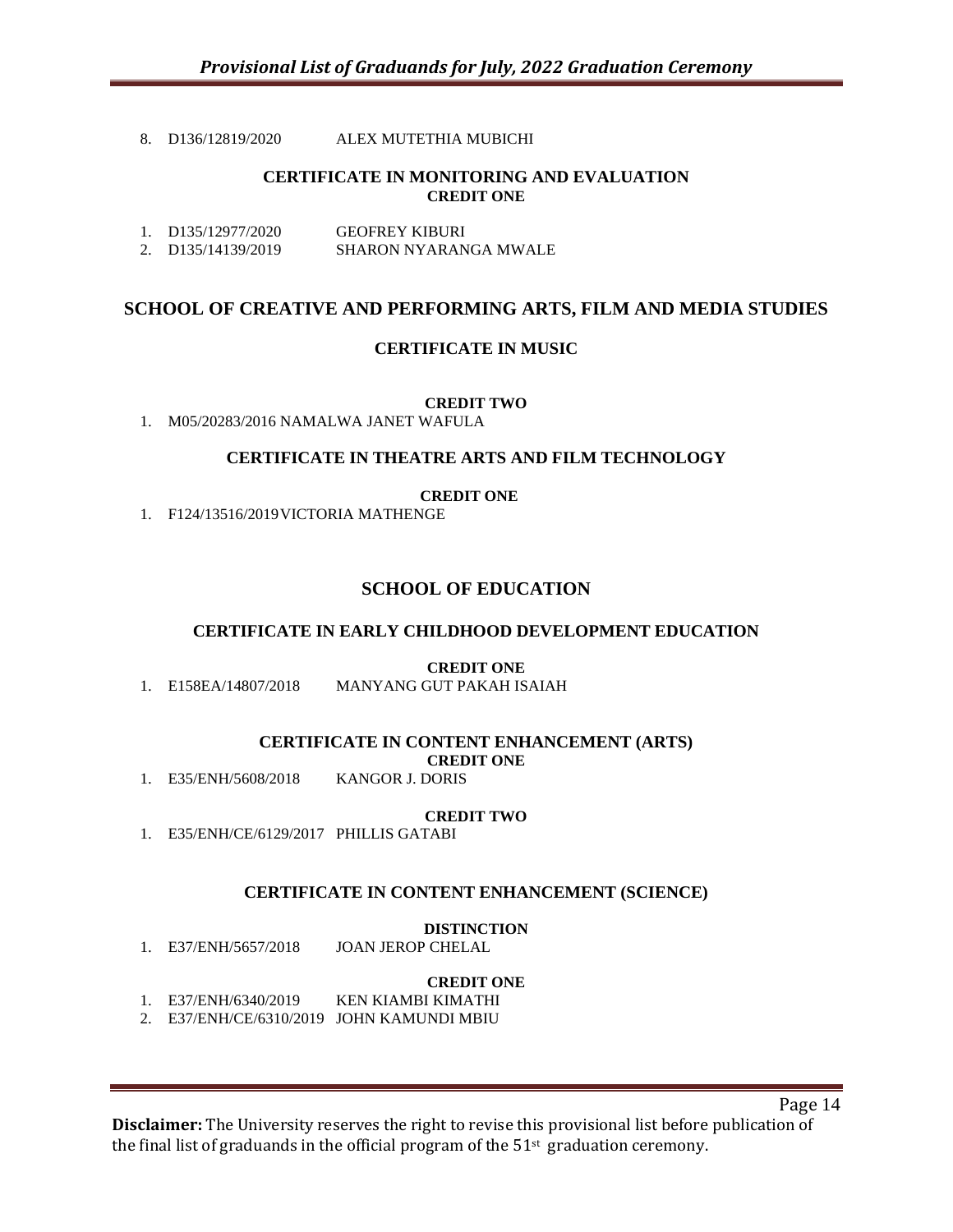# **SCHOOL OF HUMANITIES AND SOCIAL SCIENCES**

## **CERTIFICATE IN CHINESE LANGUAGE AND CULTURE**

#### **DISTINCTION**

| 1. C127/13367/2020 | FAITH JUMWA LEWA       |
|--------------------|------------------------|
| 2. C127/14176/2020 | INGOSI LILIAN SHINGILI |
| 3. C127/15313/2019 | BRIAN KIPROTICH SANG   |

#### **CREDIT ONE**

| 1. $C127/14408/2020$ | KIMANI ANOLD KINYANJUI |
|----------------------|------------------------|
| 2. C127/14138/2020   | HADIJAH RUMAN OSMAN    |
| 3. C127/13978/2020   | MUGO SARAH WAMBUI      |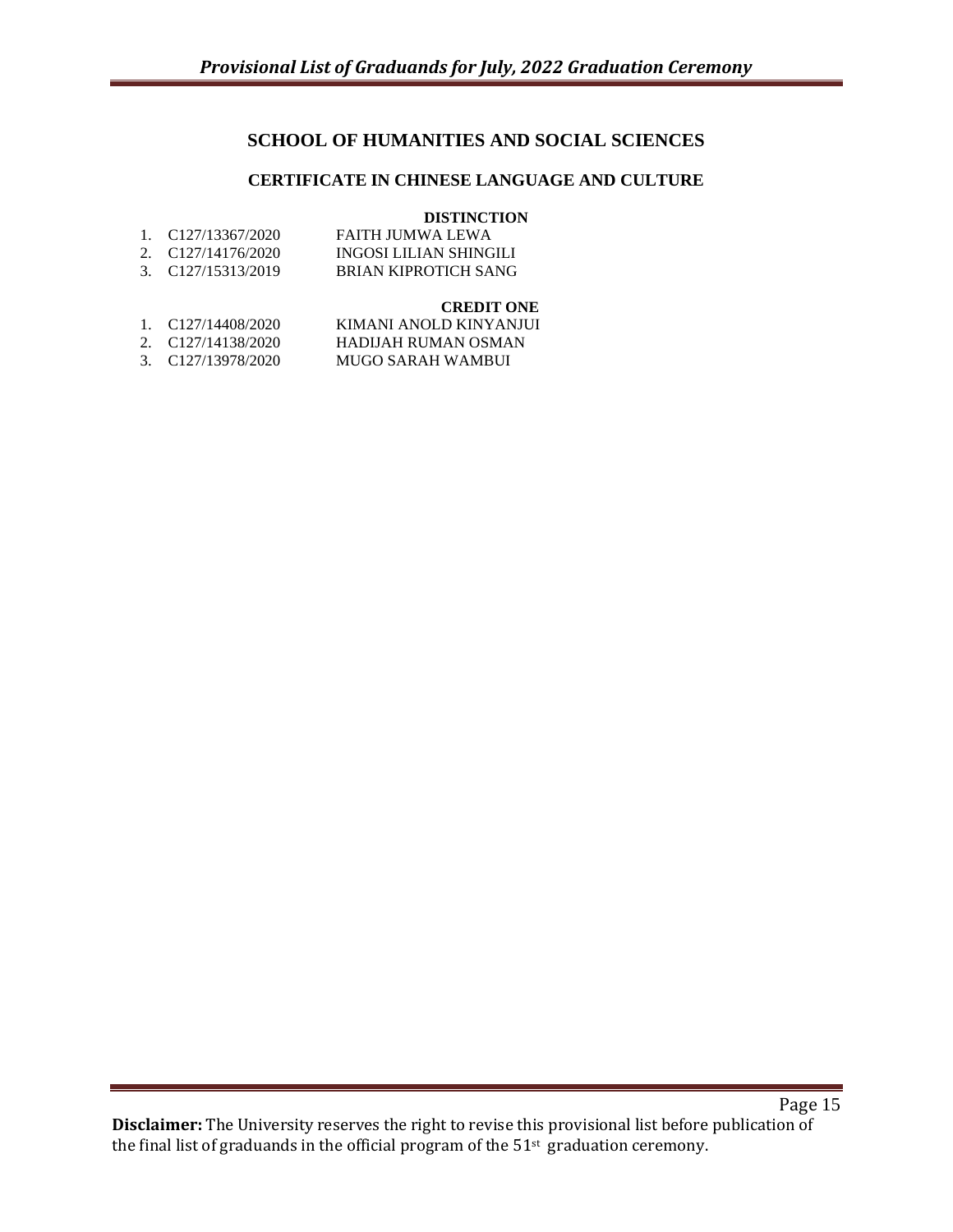# *DIPLOMAS*

# **SCHOOL OF BUSINESS**

#### **DIPLOMA IN MARKETING**

|                    | <b>CREDIT ONE</b>     |
|--------------------|-----------------------|
| 1. D234/20784/2016 | OBONDO GRACE LEUNIDAH |
| 2. D234/16082/2018 | RODAH GESARE MORRIS   |

#### **DIPLOMA IN BUSINESS MANAGEMENT**

#### **CREDIT ONE**

| 1. $D235/15007/2017$ | ALLANDO Victor Otieno     |
|----------------------|---------------------------|
| 2. D235/13781/2019   | <b>BRUCELINE CHEMOGON</b> |
| 3. D235/20181/2014   | JULIANAH MBIKU KYALO      |

#### **CREDIT TWO**

| 1. $D235/16426/2016$       | <b>MUTHUI ANN NJERI</b> |
|----------------------------|-------------------------|
| 2. D235/17638/2017         | KEVIN MDIDI JUMA        |
| 3. D235/17958/2015         | OKINDO BRIAN            |
| 4. D235/NKU/13858/2018     | SUHAILA HAMDAN ATHMAN   |
| 5. D235/13583/2019         | GEOFREY MUNGAI KARIUKI  |
| 6. $D235/CTY/OL/8541/2020$ | ELIJAH MACHARIA MWAURA  |

**PASS**

1. D235/16298/2016 DANIEL NZIOKA MUSANGO

#### **DIPLOMA IN HUMAN RESOURCE MANAGEMENT**

**CREDIT ONE**

|                    | UKEVII UNE                |
|--------------------|---------------------------|
| 1. D236/15287/2019 | CAROLINE SARAH ONGAGA     |
| 2. D236/16212/2018 | VICTORINE AKINYI OWIYO    |
| 3. D236/16876/2017 | EUNICE WAITHIRA KAHORERIA |
|                    |                           |

#### **CREDIT TWO**

1. D236/13705/2019 EMILY KENDI KOOME

#### **DIPLOMA IN MONITORING AND EVALUATION**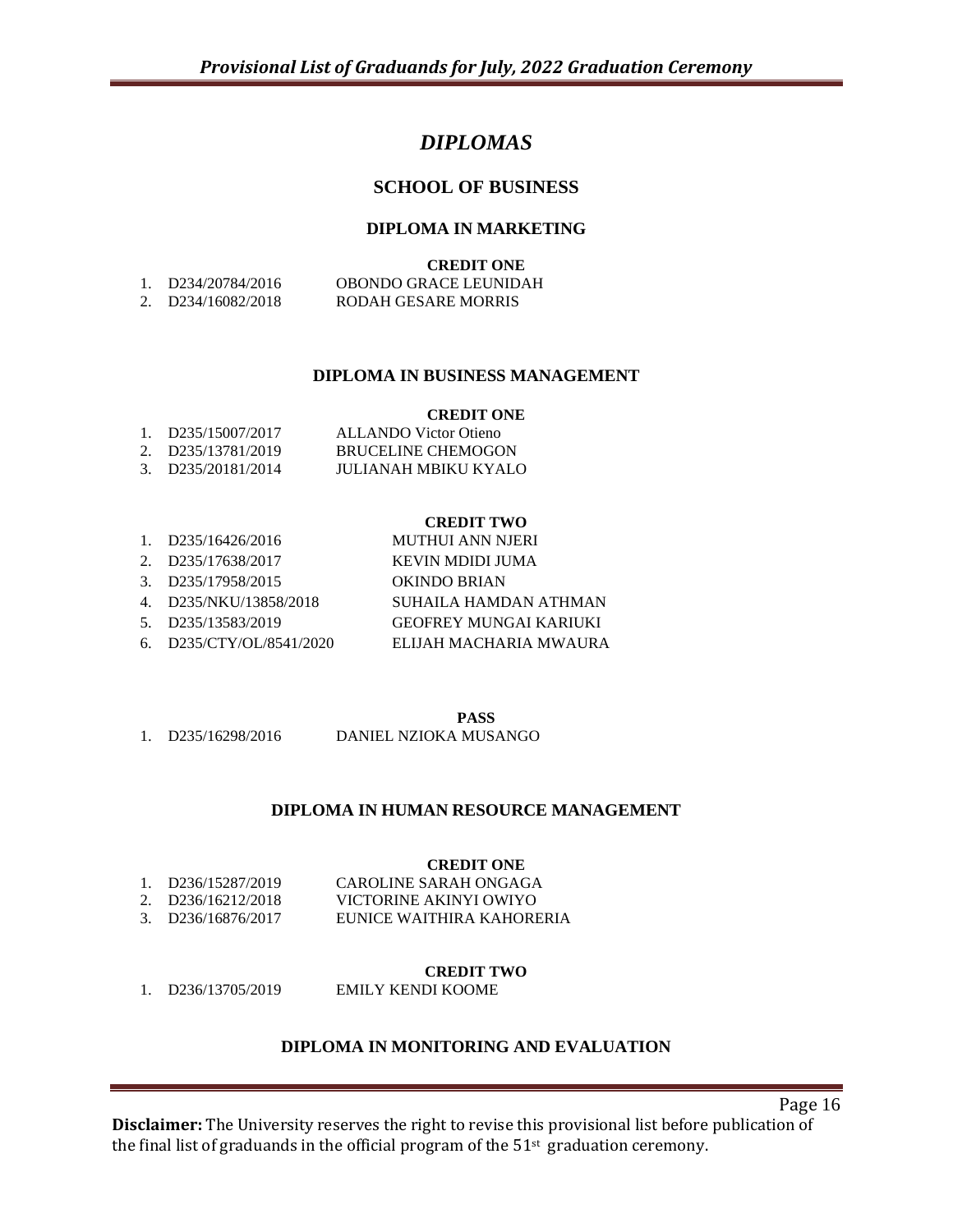#### **CREDIT ONE**

| D240/13487/2020 | JOSEPH MUTUNGA NDAMBUKI |
|-----------------|-------------------------|
|                 |                         |

- 2. D240/15117/2019 BERNARD THUKU KIMOTHO
- 3. D240/14403 /2019 GLORIA KERUBO MEMBA
- 4.

### **CREDIT TWO**

| 1. $D240/QL/CTY/7400/2019$      | <b>MARGARET WAIRIMU MBOTE</b> |
|---------------------------------|-------------------------------|
| 2. $D240/22348/2016$            | OWINO MAUREEN ADHIAMBO        |
| 3. D <sub>240</sub> /14819/2019 | JUSTIN MAYOGI                 |
| 4. $D240/OL/CTY/7124/2018$      | OMONDI RAKIRO BONFACE         |
|                                 |                               |

#### **DIPLOMA IN PROJECT MANAGEMENT**

#### **DISTINCTION**

| D <sub>241</sub> /15453/2018 | MOURINE CHEPKOECH SITONIK |
|------------------------------|---------------------------|
|                              |                           |

#### **CREDIT ONE**

| 1. D241/14799/2019              | CLEOPHAS BUSOLO WAFULA      |
|---------------------------------|-----------------------------|
| 2. D <sub>241</sub> /15348/2019 | WAMBUA SAMUEL MULI          |
| 3. $D241/15990/2018$            | <b>GATWIRI NJERU MOREEN</b> |
| 4. D241/OL/GAR/6796/2015        | MESHACK MWENDWA PHILIPH     |

#### **CREDIT TWO**

| 1. $D241/13834/2019$            | HANIC OYANGO NASIAGI            |
|---------------------------------|---------------------------------|
| 2. D <sub>241</sub> /14282/2019 | <b>TITUS MUSIOMI SHITAMBASI</b> |
| 3. D241/14897/2019              | ERICK MWENDA KOBIA              |
| 4. D241/14722/2019              | JANET MWIKALI                   |

## **SCHOOL OF CREATIVE AND PERFORMING ARTS, FILM AND MEDIA STUDIES**

## **DIPLOMA IN FILM AND THEATRE ARTS**

#### **CREDIT ONE**

- 1. F240/13554/2019JOY ONDIEK
- 2. F240/14218/2019GIDEON MASIBO WAMALWA
- 3. F240/14412/2019GRACE WANGECI KAMAU

#### **CREDIT TWO**

- 1. F240/14777/2019SHARON ANITA
- 2. F240/16215/2018GITAU NYAWIRA ANN

#### **PASS**

- 1. M241/21359/2015 JACOB ODHIAMBO
- 2. F240/14619/2019GRACE ANN WANJIKU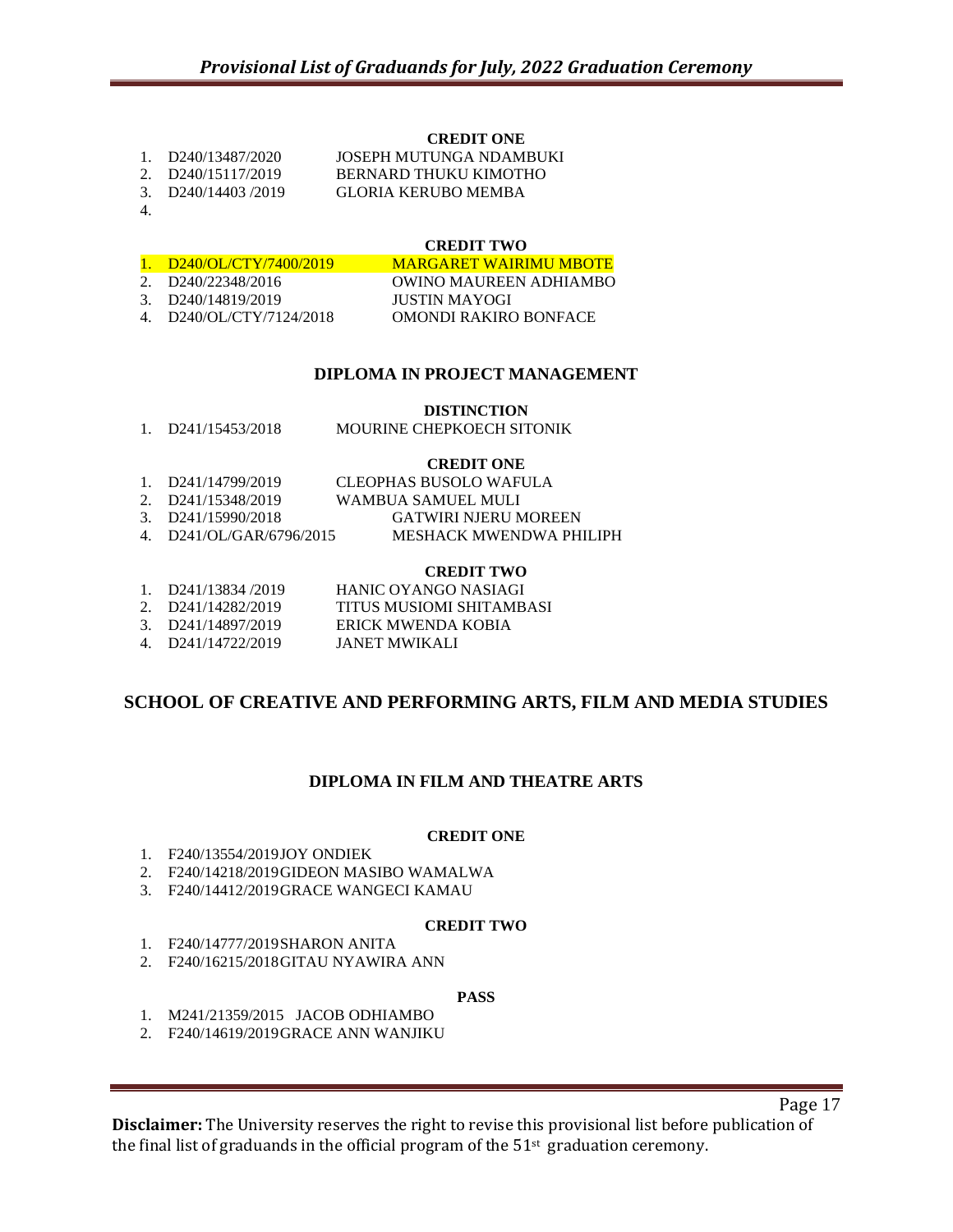#### **DIPLOMA IN COMMUNICATION AND MEDIA STUDIES**

#### **CREDIT ONE**

- 1. F241/17646/2015BRIANNA SALLY AJOW
- 2. F241/16270/2018NYANCHOKA ONGAKI
- 3. F241/21709/2016AUMA EVANS
- 4. F241/13636/2019NYARINGITA STANLEY MOKUA

#### **CREDIT TWO**

- 1. F241/15632/2017KARIMI JANE
- 2. F241/14133/2018LUCY NJERI MUREITHI

#### **DIPLOMA IN FINE ART**

#### **CREDIT ONE**

| 1. $M240/14131/2019$ | CYNTHIA WAKONYO MUTHONI      |
|----------------------|------------------------------|
| 2. M240/14133/2019   | <b>OLUOCH OTIENO</b>         |
| 3. M240/14177/2019   | <b>RAMBOH ELVIS</b>          |
| 4. M240/14853/2019   | KYUVI YVONNE MUENI           |
| 5. M240/16435/2018   | <b>MARJORIE NDUTA MUNGAI</b> |
| 6. M240/22504/2016   | <b>SHARON TERESA AKINYI</b>  |
| 7. M240/16436/2018   | FLORENCE NICOLE OHAWA        |
|                      |                              |

#### **CREDIT TWO**

| $1_{\cdot}$    | M240/14132/2019    | NDEGWA MELANIE WANGECI   |
|----------------|--------------------|--------------------------|
| $2^{1}$        | M240/14265/2018    | MERCY BOSIBORI OMBASO    |
| 3 <sub>1</sub> | M240/15808/2018    | RUBBY NDINDA NDISII      |
|                | 4. M240/16056/2018 | <b>JOY WANJIRU KAMAU</b> |
| 5.             | M240/14360/2019    | WAIRIMU NDIRITU MILKA    |
| б.             | M240/13668/2019    | WABWILE FLAVIAN MASAI    |
|                | 7. M240/14170/2019 | NELLY MUTHEU MATHEKA     |
| 8.             | M240/18037/2016    | HARRIET NJAMBI KARANJA   |
|                |                    |                          |

#### **DIPLOMA IN MUSIC**

#### **CREDIT ONE**

- 1. M15/15267/2019 WAMBUI MAKANGA MERCY
- 2. M15/19237/2016 KIRIGA ERIC GICHARU

#### **SCHOOL OF EDUCATION**

#### **DIPLOMA IN EARLY CHILDHOOD CARE AND EDUCATION**

#### **CREDIT ONE**

1. E202/OL/CTY/6939/2018 CELESTINE N. OMUSE

2. E202/15164/2018 WAMBUI MARIA NDINDA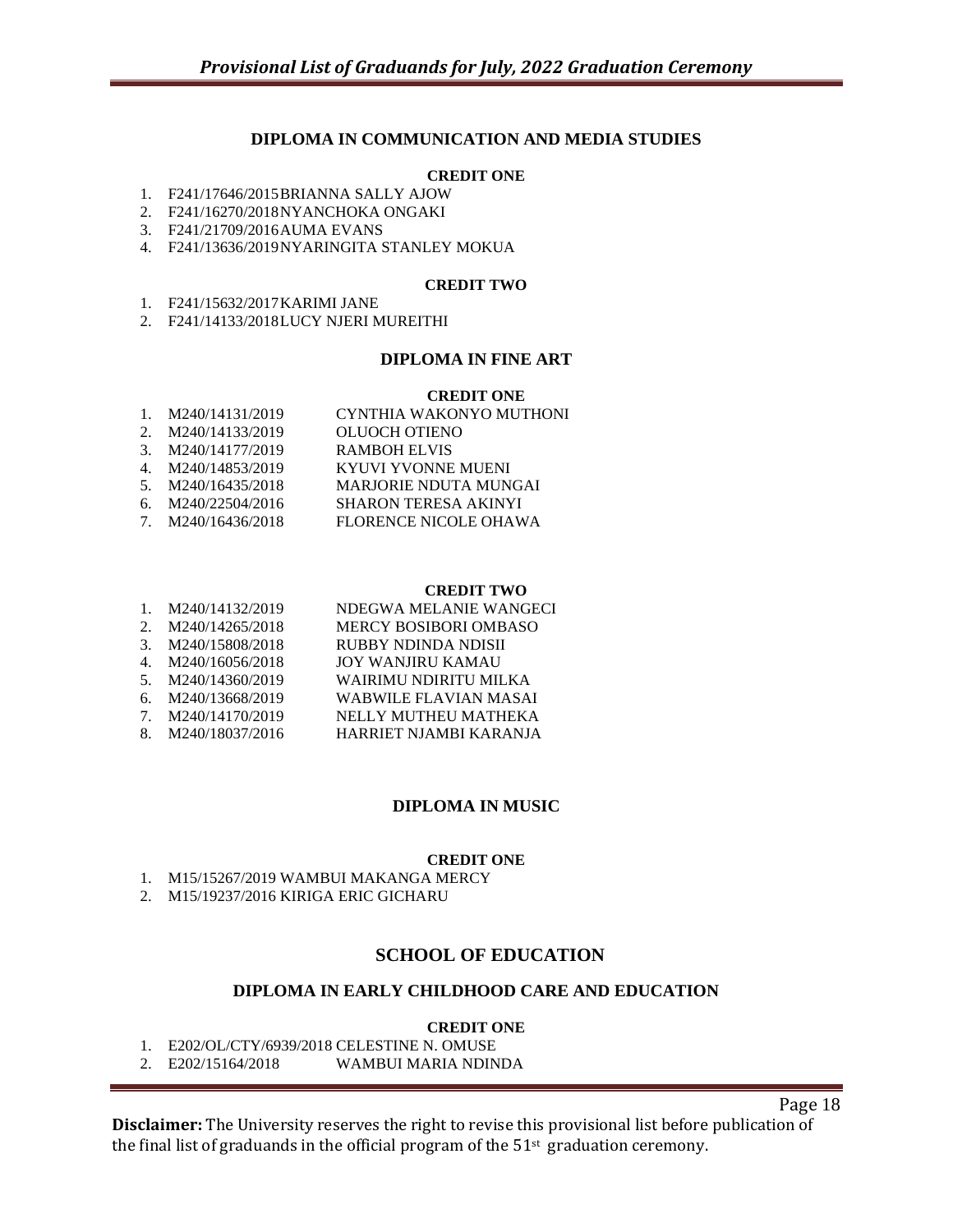#### **CREDIT TWO**

#### **DIPLOMA IN CLINICAL CHILD NEUROPSYCHOLOGY**

- **CREDIT ONE**<br>SHAFAA A. ABASS 1. E210/14230/2019
- 2. E210/13380/2019KIRIMI KINYA SHARON

#### **DIPLOMA IN SPECIAL NEEDS EDUCATION**

#### **DISTINCTION**

1. E212/13670/2018 WAMBALE GLORIA ADHIAMBO

#### **CREDIT ONE**

| 1. $E212/16411/2013$ | <b>APIYO SHIRLEY AGNES</b>   |
|----------------------|------------------------------|
| 2. E212/17363/2017   | NJUE YVONNARABIA WAWIRA      |
| 3. E212/12804/2018   | FIONA FAITH ODHIAMBO         |
| 4. E212/12374/2018   | <b>CHELANGAT CAREN KOROS</b> |
| 5. E212/17943/2017   | DIANA MOIGE ONTITI           |
| 6. E212/17291/2017   | <b>IMELDA NANJALA BARASA</b> |
| 7. E212/18278/2016   | <b>MBUGUA FLORENCE NJERI</b> |
| 8. E212/22459/2014   | <b>CHEKWONY CAREN CHEROP</b> |
|                      |                              |

#### **CREDIT TWO**

| 1. E212/12274/2018 | THERESIA KOKI NZIOKA           |
|--------------------|--------------------------------|
| 2. E212/23615/2015 | <b>LUZUVI BRIAN</b>            |
| 3. E212/13845/2018 | <b>ODHIAMBO JULINE AMONDI</b>  |
| 4. E212/14875/2017 | <b>DOMINIK SOTE OBILI</b>      |
| 5. E212/17769/2017 | <b>MUCHIRI GLORIA MURUGI</b>   |
| 6. E212/17090/2017 | <b>SHIUNDU PATRICK WESONGA</b> |
| 7. E212/17353/2017 | ATIENO ZILPHA NDEGE            |
|                    |                                |

#### **DIPLOMA IN RECORD MANAGEMENT AND INFORMATION TECHNOLOGY**

**CREDIT ONE**

1. E111/14074/2019 BUNDI SHARON KANANA

# **SCHOOL OF ENGINEERING AND TECHNOLOGY**

#### **DIPLOMA IN INFORMATION TECHNOLOGY**

#### **CREDIT ONE**

Page 19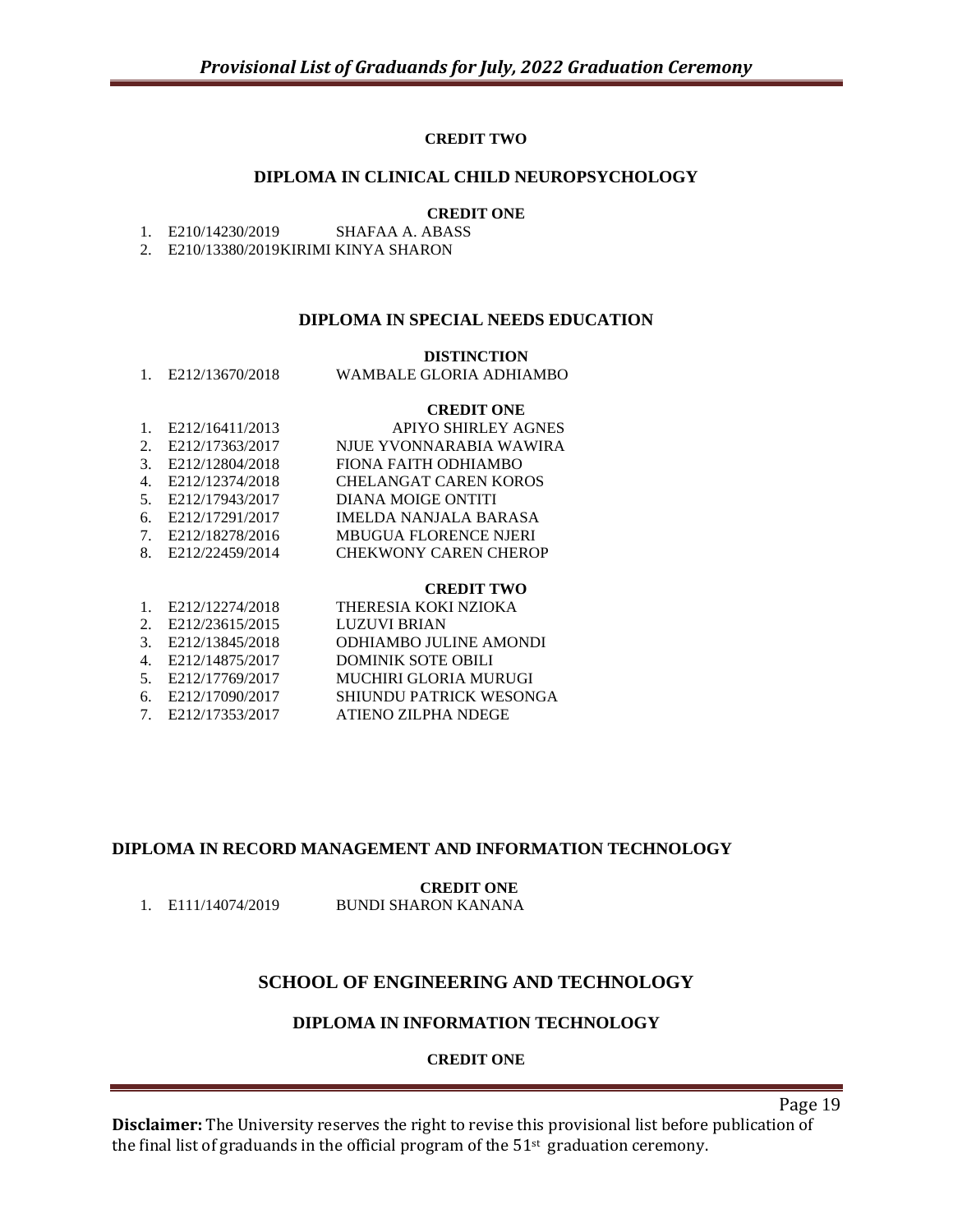- 1. J261/14672/2018 LEMAYIAN DIKIRR KELVIN
- 2. J261/13173/2019 ANDRONICO ODHIAMBO KEVIN
- 3. J261/13846/2019 MUNENE COLLINS
- 4. J261/14153/2019 NAKUYIET SAKON MIRIAM
- 5. J261/13339/2019 ALEX MUTUMA

|                          | <b>PASS</b>                 |
|--------------------------|-----------------------------|
| 1. J261/14059/2017       | MWENDA MUGENDI KELVIN       |
| 2. J261/OL/EMB/9493/2014 | <b>GAKONO NELLY MUTHONI</b> |

#### **SCHOOL OF HOSPITALITY, TOURISM AND LEISURE STUDIES**

#### **DIPLOMA IN TOURISM MANAGEMENT**

#### **CREDIT ONE**

| 1. $T268/OL/CTY/7507/2019$             | TIISA K. TERRY           |
|----------------------------------------|--------------------------|
| 2. T268/OL/CTY/7145/2019               | RACHAEL MWONGELI MUTHUSI |
| 3. T268/OL/CTY/7374/2019               | NOVERLYNE NAMUYE MUDENYO |
| 4. T <sub>268</sub> /OL/CTY/17224/2017 | ELIZABETH MATILDA MASOLO |
| 5. T268/OL/CTY/7600/2019               | JESSICAH KHAVULANI       |
| 6. T268/15824/2017                     | GATHUNGU MARY WAITHIRA   |

#### **CREDIT TWO**

#### **DIPLOMA IN HOSPITALITY MANAGEMENT**

#### **DISTINCTION**

1. T266/16090/2018 NJAGI BELINDA MUKAMI

#### **CREDIT ONE**

- 1. T266/16510/2018 PURITY AMBUTSI
- 2. T266/16543/2018 SAMSON MULWA
- 3. T266/16454/2018 MUDIBO ROSE VALARY
- 4. T266/14143/2018 NDIRANGU MARGARET MUTHONI
- 5. T266/16071/2018 MAUREEN NJOKI WAITHIRA 6. T266/15214/2018 MIANO JOANTRACY WANGUI
- 7. T66/16279/2018 NJERI TERRY BRIGAN
- 8. T266/15174/2018 CHRISTINE MUMO MAWILI
- 9. T266/14128/2017 MARGARET MUMBI MWANGI
- 10. T266/20102/2015 PHILIP MULINGE

#### **CREDIT TWO**

- 1. T266/15661/2018 NJUGUNA SILVIA WAMBUI
- 2. T266/18223/2015 LYSBETH NYOKABI NDUNG'U
- 3. T266/14132/2017 LOREEN KARWITHA KOOME
- 4. T266/18341/2016 TARAYIA NTIMAAI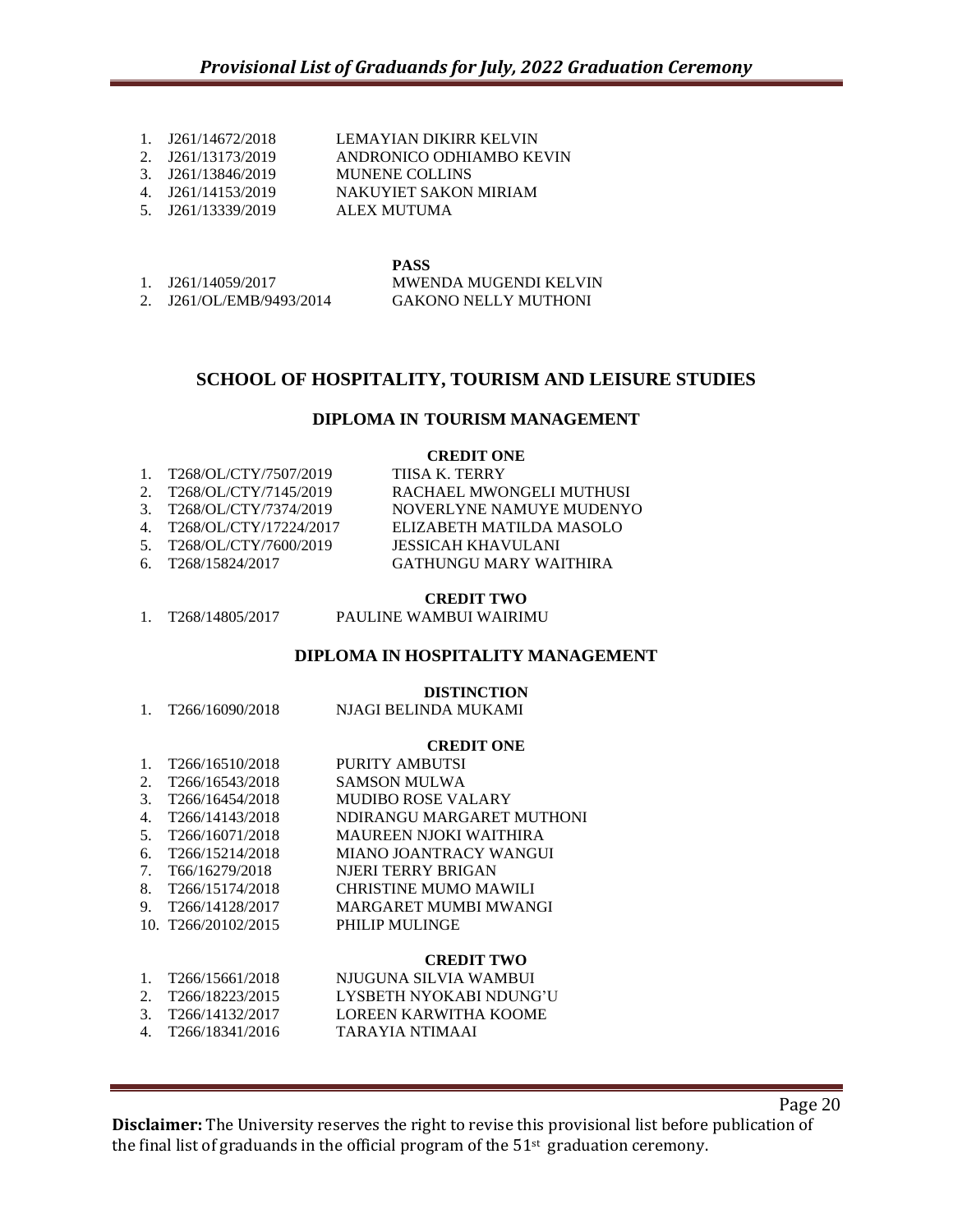#### **DIPLOMA IN SPORTS ADMINISTRATION AND MANAGEMENT**

#### **DISTINCTION**

#### **CREDIT ONE**

| 1. H <sub>267</sub> /15687/2019 | MUCHOKI ELVIS MUHARI               |
|---------------------------------|------------------------------------|
| 2. H267/16723/2018              | AIKO AMOS NYAMUNDE (POSTHOUMOUSLY) |
| 3. H267/17196/2017              | YVONNE MWENDE WAMBUA               |

#### **SCHOOL OF HUMANITIES AND SOCIAL SCIENCES**

#### **CREDIT TWO**

| C <sub>238</sub> /17352/2017<br>CLEVIS SIFUNA ARNEO |
|-----------------------------------------------------|
|-----------------------------------------------------|

#### **DIPLOMA IN CHINESE LANGUAGE AND CULTURE**

#### **DISTINCTION**

| 1. C147/15163/2019 | ADAMS KAHUTHIA NDERITU   |
|--------------------|--------------------------|
| 2. C147/15171/2019 | SUSAN NJERI MATHAIYAH    |
| 3. C147/15167/2019 | MATHEKA CATHERINE NDINDA |

#### **SCHOOL OF PUBLIC HEALTH AND APPLIED HUMAN SCIENCES**

#### **DIPLOMA IN NUTRITION AND HEALTH**

**CREDIT ONE**

#### **SCHOOL OF SECURITY, DIPLOMACY AND PEACE STUDIES**

#### **DIPLOMA IN SECURITY MANAGEMENT AND POLICE STUDIES**

| S021/OL/CTY/7130/2019 |  |
|-----------------------|--|
|-----------------------|--|

- 
- 
- 4. S021/OL/CTY/6927/2018 WARIO ALI MOHAMED
- 5. S021/OL/CTY/7692/2019 JUMA ALI THOYA

**CREDIT ONE** ERNEST OCHIENG OWITI 2. S021/OL/CTY/7124/2019 DUNCAN MALUSHA MWACHENGA 3. S021/OL/CTY/7120/2018 JOHNSONS ADAMS BARASA

**CREDIT TWO** 1. S021/OL/EMB/7223/2019 AUGUSTINE LOWOT EKENO

**Disclaimer:** The University reserves the right to revise this provisional list before publication of the final list of graduands in the official program of the  $51<sup>st</sup>$  graduation ceremony.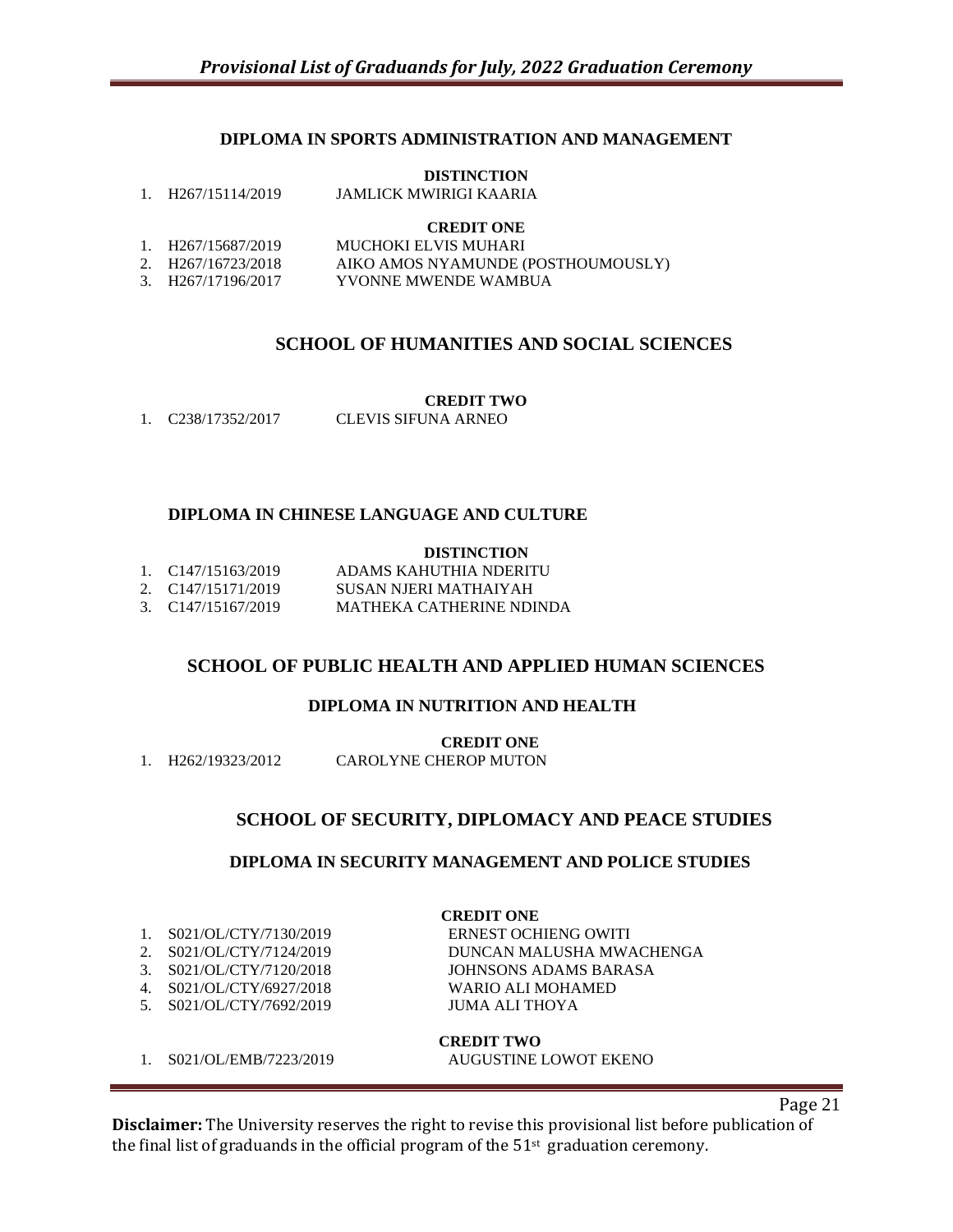- 
- 
- 
- 
- 
- 
- 

2. S021/OL/CTY/7644/2019 WUALA DICKSON NTURUKA 3. S021/OL/CTY/7353/2019 JUVENILE WERE WAFULA 4. S021/OL/NKU/7561/2019 EMMANUEL MZEE NG'ILIMO 5. S021/OL/KSU/7649/2019 PETER WAVINYA JUDY 6. S021/OL/MSA/7317/2019 MOHAMED OMAR CHIBOHE 7. C243/OL/CTY/7592/2015 EVAN MANGA MWANGI STEPHEN MUSYOKA MUTUA 9. S021/OL/KSU/7225/2019 JACKLINE MUTHONI GATHIRWA

## **DIPLOMA IN SECURITY AND CORRECTIONAL SCIENCE**

**CREDIT TWO**

1. C254/25835/2016 MARVIN KIMANI MBUGUA

# *BACHELORS DEGREES*

# **SCHOOL OF AGRICULTURE AND ENTERPRISE DEVELOPMENT**

#### **BACHELOR OF SCIENCE (AGRIBUSINESS MANAGEMENT)**

#### **FIRST CLASS HONOURS**

| 1. | A112/1571/2017                      | <b>MERCY CHELANGAT</b>                       |
|----|-------------------------------------|----------------------------------------------|
|    |                                     | 2. A112/3853/2017 GATHUNDIA STEPHEN THUKU    |
|    |                                     | 3. A112S/14212/2017 JUSTUS MULUU MUTISYA     |
|    |                                     |                                              |
|    |                                     | SECOND CLASS HONOURS (UPPER DIVISION)        |
| 1. | A112/3613/2013                      | MWANGI PAUL WANYUTU                          |
|    | 2. A112/5135/2017                   | KARANJA JOSEPH                               |
|    |                                     | 3. A112/5136/2017 GITHEGI ZIPPORAH WANGARI   |
|    | 4. A112/5137/2017 ANN KINYUA        |                                              |
|    | 5. A112/5138/2017 KIOKO KIMASYU     |                                              |
|    | 6. A112/5144/2017 KIBET KEVIN KIRWA |                                              |
|    |                                     | 7. A112/5149/2017 BRIAN KIPTOO BARMEN        |
|    | 8. A112/5150/2017                   | <b>GRACE MAKARE LUCHERA</b>                  |
|    | 9. A112/5161/2017                   | <b>OCHIENG MERCY AKINYI</b>                  |
|    | 10. A112/OL/CTY/16198/2016          | PETER CHUMA WANJIRU                          |
|    |                                     | 11. A112/OL/NKU/6338/2018 KORIR STANLUS JOHN |
|    |                                     | 12. A112S/15516/2017 SAMUEL MUEMA MUTINDA    |
|    |                                     | 13. A112S/16106/2017 MAINGI RAPHAEL MUTHINI  |
|    |                                     |                                              |
|    |                                     |                                              |
|    |                                     |                                              |

# **SECOND CLASS (LOWER DIVISION)**

|               | A112/0321/2010 | RICHARD WITNESS OYWA OTIENO |
|---------------|----------------|-----------------------------|
| <u>، ، ، </u> | A112/1841/2011 | MERCY MUMBI MUIGAI          |

**Disclaimer:** The University reserves the right to revise this provisional list before publication of the final list of graduands in the official program of the  $51<sup>st</sup>$  graduation ceremony.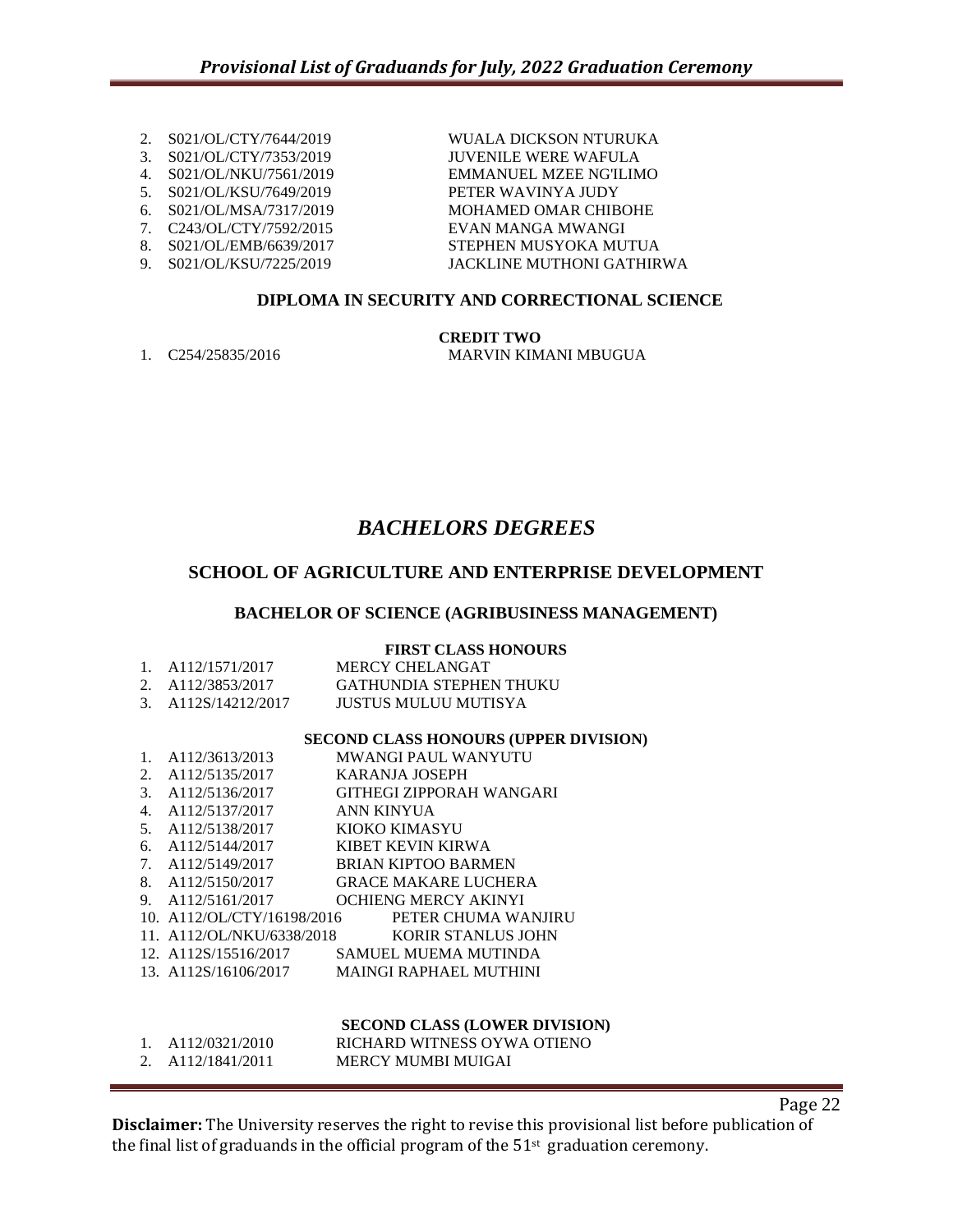| 3. | A112/3598/2015            | NGURAITA TIMOTHY KIPTOO        |
|----|---------------------------|--------------------------------|
| 4. | A112/3621/2016            | KIPRUTO KIPROTICH DANCAN       |
| 5. | A112/4380/2017            | AUGUSTINE NOEL WALALA          |
| 6. | A112/4425/2017            | <b>GEORGE NJOROGE</b>          |
| 7. | A112/5133/2017            | STEVE MWANGI KARURIA           |
| 8. | A112/5158/2017            | MORONGE DANIEL MOYWAYWA        |
| 9. | A112/5163/2017            | <b>BONFACE MUKHEBI WANGILA</b> |
|    | 10. A112/5285/2017        | NDEI TEDDY NYENZE              |
|    | 11. A112/7317/2011        | <b>GIDEON KIPKOECH BETT</b>    |
|    | 12. A112S/19326/2012      | <b>WANGAI LUCY WAINOI</b>      |
|    | 13. A112/OL/7238/2012     | <b>MARK MURIITHI NJERU</b>     |
|    | 14. A112/OL/CTY/7019/2017 | WAMBUGU TERESA WANJIRU         |
|    | 15. A112/OL/CTY/7285/2014 | ANNE NJERI MIRANJI             |
|    | 16. A112/OL/MSA/7915/2016 | NICKEY KARISA NGUMBAO          |
|    | 17. A112/OL/NKU/7953/2016 | KOECH LEONARD KIPNGETICH       |
|    | 18. A112/OL/GAR/7621/2014 | SIYAT ONLE TAKAL               |
|    |                           |                                |

**PASS**

19. A112F/OL/CTY/23943/2014 ABDULKADIR IBRAHIM ABBA

#### **BACHELOR OF SCIENCE (AGRICULTURAL EDUCATION & EXTENSION)**

#### **SECOND CLASS (LOWER DIVISION)**

| A95/3621/2015 | KASHURU LEWA ALFRED |
|---------------|---------------------|
|               |                     |

- 2. A95/3632/2015 MOLO K GEOFFREY
- 3. A95S/16414/2015 CHEPKEMOI FANCY MITEI

#### **BACHELOR OF SCIENCE (AGRICULTURAL RESOURCE MANAGEMENT)**

#### **FIRST CLASS HONOURS**

| 1. A113/3455/2017 | KURIA JAMES MWANGI        |
|-------------------|---------------------------|
| 2. A113/3460/2017 | JOHN WAGITARE MUTURI      |
| 3. A113/3677/2016 | MUTUNGA MUTINDI FRANCISCA |

#### **SECOND CLASS HONOURS (UPPER DIVISION)**

| 1. $A113/3446/2017$ | DANCAN KIOKO MUEMA        |
|---------------------|---------------------------|
| 2. A113/3456/2017   | SANING'O CALVIN NKULET    |
| 3. A113/3464/2017   | STANLEY MWANGI MACHARIA   |
| 4. A113/3466/2017   | SAMUEL SIMIYU BUSAKALA    |
| 5. A113/3469/2017   | OPONDO BRIAN ODIWUOR      |
| 6. $A113/3694/2016$ | <b>FRED WAFULA SIMIYU</b> |

#### **SECOND CLASS (LOWER DIVISION)**

- 1. A113/0895/2014 JUMA WANZETSE BONVENTURE 2. A113/3436/2017 TARCISIO WAMBUGU KING'ORI 3. A113/3445/2017 GITHUMBI MIRIAM WANJIRU 4. A113/3451/2017 KIBET RONO SHADRACK<br>5. A113/3452/2017 KIPKORIR MUTAI DENNIS KIPKORIR MUTAI DENNIS 6. A113/3552/2012 KAREN NKIROTE MURUNGI
- 7. A113/3693/2016 KIPROP OLIVER KIPRONO

**Disclaimer:** The University reserves the right to revise this provisional list before publication of the final list of graduands in the official program of the  $51<sup>st</sup>$  graduation ceremony.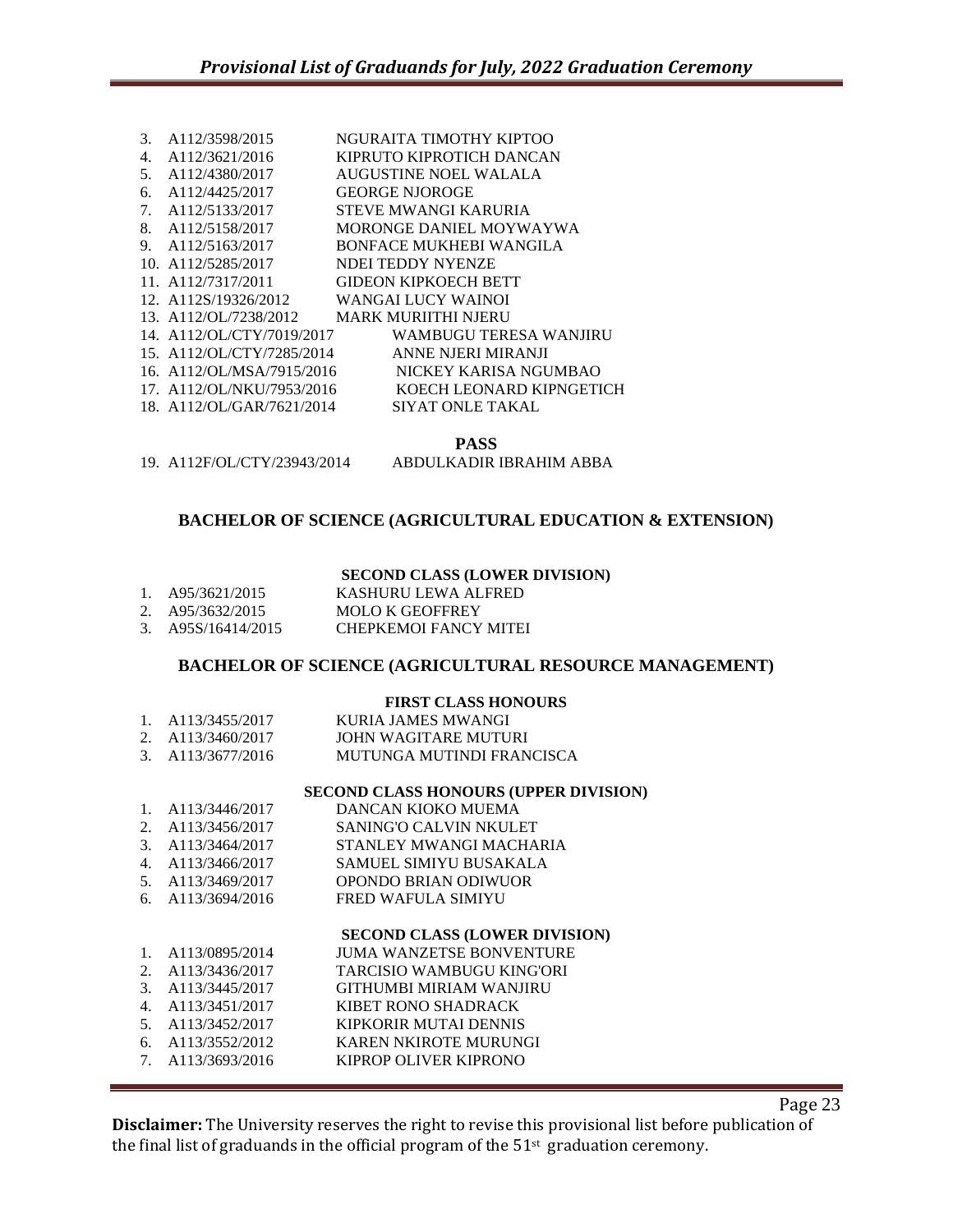**PASS**

# 1. A113/3553/2012 MUTAHI TRACY NYAWIRA

#### **BACHELOR OF SCIENCE (AGRICULTURE)**

**FIRST CLASS HONOURS**

#### **SECOND CLASS HONOURS (UPPER DIVISION)**

| 1. | A93/0983/2014     | <b>BONFACE KIOKO MUTISYA</b> |
|----|-------------------|------------------------------|
| 2. | A93/1179/2017     | MARY WAITHIRA CHEGE          |
| 3. | A93/1184/2017     | MICHUBU MILLICENT GATWIRI    |
| 4. | A93/1190/2017     | SAMOEI I SHEILLA             |
| 5. | A93/1191/2017     | <b>SHARON CHEPTOO</b>        |
| 6. | A93/1194/2017     | MILKA WANJIRU KIMANI         |
| 7. | A93/1198/2017     | <b>MULEMI WAFULA JAMES</b>   |
| 8. | A93/1199/2017     | EMMANUEL WAFULA SIMIYU       |
| 9. | A93/1200/2017     | <b>BURUDI PETER SATIA</b>    |
|    | 10. A93/1201/2017 | <b>CEDRICK NENGANE</b>       |
|    | 11. A93/1203/2017 | EDMOND KIBET RONO            |
|    | 12. A93/1205/2017 | OPIYO KEVIN.                 |
|    | 13. A93/1208/2017 | LAWI ONYANGO ABATHA          |
|    | 14. A93/3710/2016 | HAMISI BAYA MUNGA            |
|    | 15. A93/3726/2015 | NELSON MAKULI LUSALA         |
|    | 16. A93/3729/2016 | NANCY CHEPKOECH              |
|    |                   |                              |

#### **SECOND CLASS (LOWER DIVISION)**

| $1_{\cdot}$ | A93/0995/2014    | GITARI W. JOYCE                                                                                                                                                                                                                                                                                                         |
|-------------|------------------|-------------------------------------------------------------------------------------------------------------------------------------------------------------------------------------------------------------------------------------------------------------------------------------------------------------------------|
|             | 2. A93/1005/2014 | MIGIRO JESCAH KEMUNTO                                                                                                                                                                                                                                                                                                   |
|             | 3. A93/1154/2017 | DONEX KIPLAGAT ROP                                                                                                                                                                                                                                                                                                      |
| 4.          | A93/1177/2017    | DAVID NDERITU WANJAU                                                                                                                                                                                                                                                                                                    |
|             | 5. A93/1180/2017 | <b>MUGO ROSE WANJIRU</b>                                                                                                                                                                                                                                                                                                |
|             | 6. A93/1193/2017 | NAOMI WANJERI WANJUNU                                                                                                                                                                                                                                                                                                   |
|             | 7. A93/1204/2017 | EVANS KIPNGENO KIRUI                                                                                                                                                                                                                                                                                                    |
|             | 8. A93/3728/2016 | SAMUEL MELENTA KIPUKEL                                                                                                                                                                                                                                                                                                  |
|             | 9. A93/3739/2016 | PETER MACHINI OENDO                                                                                                                                                                                                                                                                                                     |
|             |                  | 10. A93/3740/2016 MBAKA EMMANUEL SHEM                                                                                                                                                                                                                                                                                   |
|             |                  | 11. A93/3741/2016 VIOLA NJERI NDHINE                                                                                                                                                                                                                                                                                    |
|             |                  | 10 $\triangle$ 0.00 $\angle$ = 0.1 $\angle$ 0.01 $\angle$ = 0.11 $\angle$ 0.11 $\angle$ 0.11 $\angle$ 0.11 $\angle$ 0.12 $\angle$ 0.12 $\angle$ 0.12 $\angle$ 0.12 $\angle$ 0.12 $\angle$ 0.12 $\angle$ 0.12 $\angle$ 0.12 $\angle$ 0.12 $\angle$ 0.12 $\angle$ 0.12 $\angle$ 0.12 $\angle$ 0.12 $\angle$ 0.12 $\angle$ |

- 12. A93S/15816/2016 MUTUKU NDOLO
- 13. A93S/18450/2016 WAWERU KEVIN KARIUKI
- 14. A93S/20954/2014 WANJUGU BENARD MAINA

#### **PASS**

1. A93F/OL/CTY/27064/2016 GRACE MAZAMBI MUSEME

#### **BACHELOR OF SCIENCE (ANIMAL HEALTH AND PRODUCTION)**

Page 24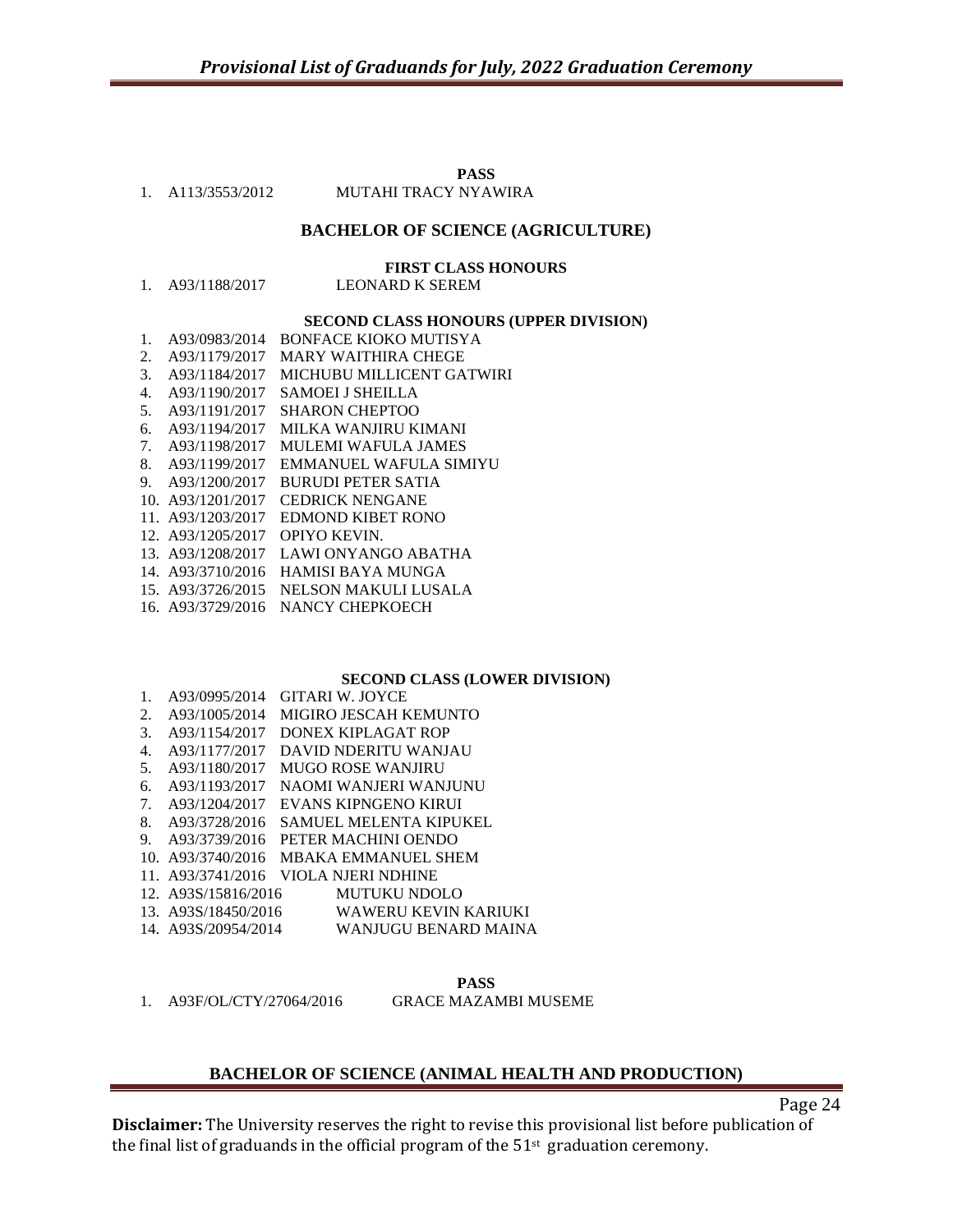#### **FIRST CLASS HONOURS**

- 1. A133/3815/2016 YIANKERE DICKSON PARKUYIARE
- 2. A133/5563/2017 JOSEPH MUGO KIBIRO

#### **SECOND CLASS HONOURS (UPPER DIVISION)**

- 1. A133/1195/2017 STANLEY LEKINA TIMAYIO
- 2. A133/3448/2017 MUUO PETER MAITHA
- 3. A133/3827/2016 HASSAN KIPCHUMBA YUSUF
- 4. A133/3915/2017 WANGAI MACHARIA PETER
- 5. A133/3917/2017 SYMON WAWERU MWANGI
- 6. A133/3918/2017 SULEIMAN NDIKA NDIKA
- 7. A133/3919/2017 KAHWAI ANGELA MUTHIRA
- 8. A133/3921/2017 DUNCAN MWANGI MAINA
- 9. A133/3922/2017 CHEGE BENSON NJUGUNA
- 10. A133/3923/2017 KIOKO IAN MUNYWOKI
- 11. A133/3924/2017 NYAMBURA JANE NGINA
- 12. A133/3925/2017 WAQO SAAR DUBA
- 13. A133/3926/2017 ISACKO SHAMO WARIO
- 14. A133/3929/2017 MOSES MWANGI MAINGI
- 15. A133/3930/2017 RUTH WANJIRU GACHAHI
- 16. A133/3932/2017 HILARY ROPILE LELEKUMANI
- 17. A133/3933/2017 KIMANI RAHAB WAMBOI
- 18. A133/3936/2017 CHEPKEMOI DELONICE
- 19. A133/3938/2017 DORCAS JEBET LELEI
- 20. A133/3939/2017 VERONICA WANJIKU NJUGUNA
- 21. A133/3943/2017 WAITHAK MARY NJERI
- 22. A133/3944/2017 NJUGUNA FLAVIAN KINUTHIA
- 23. A133/3945/2017 DANIEL WERU NGARE
- 24. A133/3947/2017 KOSGEI DAIZY JEPCHUMBA
- 25. A133/3948/2017 SURURU JACKSON KAITIKET
- 26. A133/3949/2017 KOECH WINNIE CHEROP
- 27. A133/3954/2017 TEDY OUMA
- 28. A133/4232/2016 SAMMY WAITATHU NAIBEI
- 29. A133S/14743/2017 KAMAU SIMON NG'ANG'A
- 30. A133S/15384/2016 SAISA KIPAINOI GIDEON
- 31. A133S/21463/2016 LAISES LOLOKURIA

#### **SECOND CLASS (LOWER DIVISION)**

- 1. A132/3811/2015 NGURATIANG PKEMOI ZABLON
- 2. A133/3950/2017 WEKESA MERCYLYNE NAFUNA
- 3. A133S/21900/2016 WINTER WANGESHI WAMBUGU
	- **PASS**

1. A132/2795/2014 BILLY OCHIENG

#### **BACHELOR OF SCIENCE (CROP IMPROVEMENT AND PROTECTION)**

#### **FIRST CLASS HONOURS**

1. A91/4388/2017 ESTHER NYAMBURA MURUO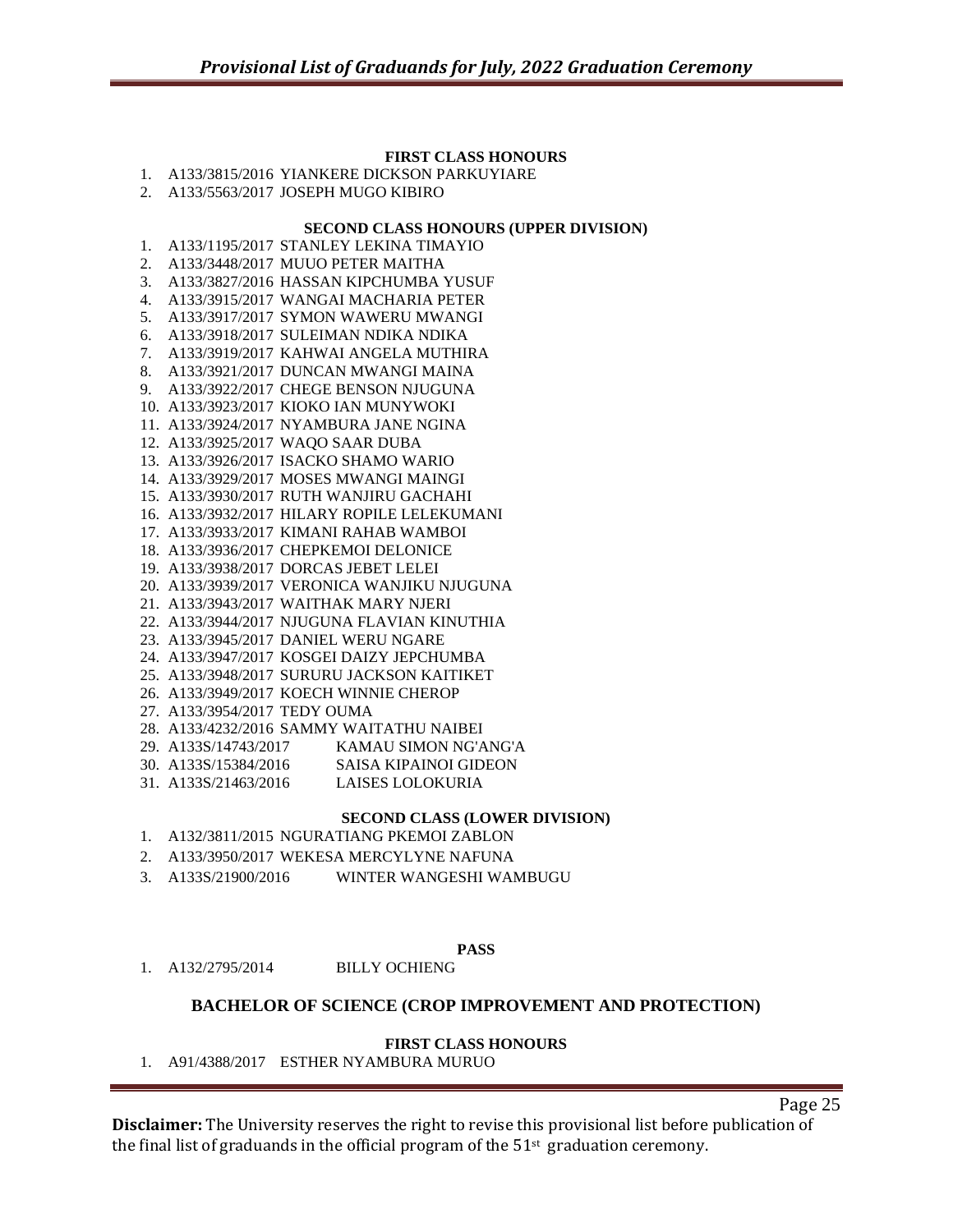2. A91/4392/2017 WANJIRU MARIAM NYAMBURA

#### **SECOND CLASS HONOURS (UPPER DIVISION)**

- 1. A91/4403/2017 MURIITHI FRIDAH MURUGI
- 2. A91/4404/2017 GEORGE BRIAN WANJOHI
- 3. A91/4412/2017 KOSKEI OLIVER
- 4. A91/4414/2017 MERCY WANJIRU NDUATI
- 5. A91/4548/2016 CHEMUTAI SHARON

#### **SECOND CLASS (LOWER DIVISION)**

- 1. A91/3860/2013 OGWEL BRANDY ATIANG
- 2. A91/4396/2017 ZEITUNA MAHAD MAMO
- 3. A91/4405/2017 REINHARD MUMO MUTINDA
- 4. A91/4416/2017 HARRISON CHUNG OKETI
- 5. A91/4418/2017 NYANGICHA KERUBO PHANICE
- 6. A91/4419/2017 EZRA MAGATA
- 7. A91/4429/2017 DANIEL KARANCHA NGOGE
- 8. A91/4538/2015 DAVID WANJALA SIMIYU
- 9. A91/4552/2016 MAIMUNA YUSUF
- 10. A91/4574/2016 WILBRODA NAFULA OPIYO
- 11. A91/5723/2017 MUTAI CHELIMO ZEDDY
- 12. A91/OL/NKU/6900/2015 NAPHTALLY CHEGE KINGORI

#### **BACHELOR OF SCIENCE (DRYLAND AGRICULTURE AND ENTERPRISE DEVELOPMENT)**

#### **FIRST CLASS HONOURS**

1. A111/4370/2017 KAMAU PETER

#### **SECOND CLASS HONOURS (UPPER DIVISION)**

- 1. A111/4352/2017 LISPERLOY WANGARI MWAI
- 2. A111/4357/2017 JOEL NZIOKA PHILIP
- 3. A111/4358/2017 GLORIA PAUL HAGAYA
- 4. A111/4367/2017 SALOME AYIEKO SOITA
- 5. A111/4371/2017 CHEPKURUI DAISY KERING

#### **SECOND CLASS (LOWER DIVISION)**

- 1. A111/3965/2014 ABRAHAM SOSO BEHAILU
- 2. A111/4583/2016 LOKUSO SAMSON RATUNKA
- 3. A111/4595/2016 CHEPSUGE VICTOR
- 4. A111/4600/2016 KUNDU MATARA DANIEL
- 5. A111/5508/2015 OYUGI OLIVER OTIENO
- 6. A111/4322/2013 MUTHONI MAUREEN NJENGA

#### **PASS**

1. A91/4567/2016 MUSUMBA MARTIN MAKARI

## **SCHOOL OF ARCHITECTURE AND BUILT ENVIRONMENT**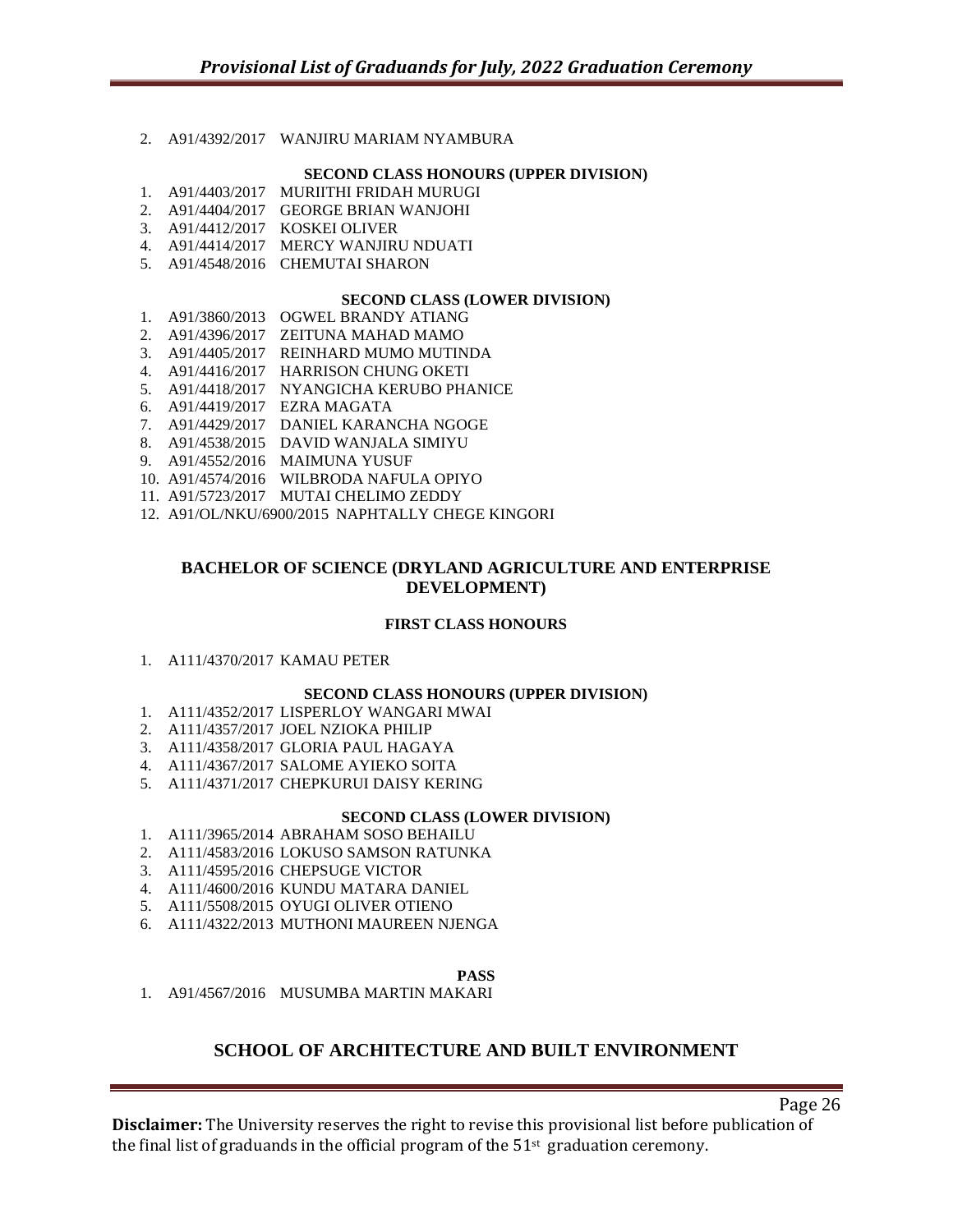#### **BACHELOR OF SCIENCE (URBAN AND REGIONAL PLANNING)**

#### **FIRST CLASS HONOURS**

|        | B15/4541/2017    | JOSEPH KAMAU WAHOME         |
|--------|------------------|-----------------------------|
|        | 2. B15/4544/2017 | IVY ABIGAIL WAIRIMU MURIUKI |
| $\sim$ | D1E/ECOCD017     | MITIZI LZADIJO              |

3. B15/5686/2017 MUKI LAZARUS

#### **SECOND CLASS HONOURS (UPPER DIVISION)**

| 1.                               | B15/4366/2017     | DAVID KIMANI MATHUKIA        |
|----------------------------------|-------------------|------------------------------|
| 2.                               | B15/4539/2017     | BRIAN KAMAU MWANGI           |
| 3.                               | B15/4542/2017     | FRANCIS GITAHI GITHINJI      |
| 4.                               | B15/4546/2017     | MILKA NJOKI KORI             |
| 5.                               | B15/4547/2017     | KIMARU GRACE NYAMBURA        |
| 6.                               | B15/4548/2017     | <b>JOY MWENDE NJERU</b>      |
| $7_{\scriptscriptstyle{\ddots}}$ | B15/4551/2017     | ANGELA SHARON NALIAKA        |
| 8.                               | B15/4552/2017     | IMMACULATE MUTHONI KARANJA   |
| 9.                               | B15/4553/2017     | <b>MUCHIRI DENNIS MURIMI</b> |
|                                  | 10. B15/4557/2017 | RAYIANI ELIJAH MALIT         |
|                                  | 11. B15/4563/2017 | MICHELLE KOYARO MATENGO      |
|                                  | 12. B15/4566/2017 | <b>SAMWEL MBOYA ABOK</b>     |

#### **SECOND CLASS (LOWER DIVISION)**

| B15/4550/2017 | <b>GEORGE KAROKI MBUTI</b> |
|---------------|----------------------------|
| B15/4558/2017 | SIMON GITHUA WANJIKU       |

3. B15/4568/2017 ADAM NOAH MWITA

#### **BACHELOR OF ENVIRONMENTAL PLANNING AND MANAGEMENT**

|                    | <b>SECOND CLASS (LOWER DIVISION)</b> |
|--------------------|--------------------------------------|
| 1. N36S/15848/2016 | LEMIRUNI STEPHEN LOBIK               |
| 2. N36/3023/2016   | PONDI DEDAN OPIYO                    |

## **SCHOOL OF BUSINESS**

#### **BACHELOR OF COMMERCE (ACTUARIAL SCIENCE OPTION)**

#### **SECOND CLASS (LOWER DIVISION)**

- 1. D33S/15579/2016 BRIAN MUNYINYI KAMAU
- 2. D33/1290/2016 ZAKIAH WANGUI KIMANI
- 3. D33/1338/2016 ONYANGO VINCENT OTIENO

#### **PASS**

1. D33S/14014/2016 ASEKA JUERGEN INDETIE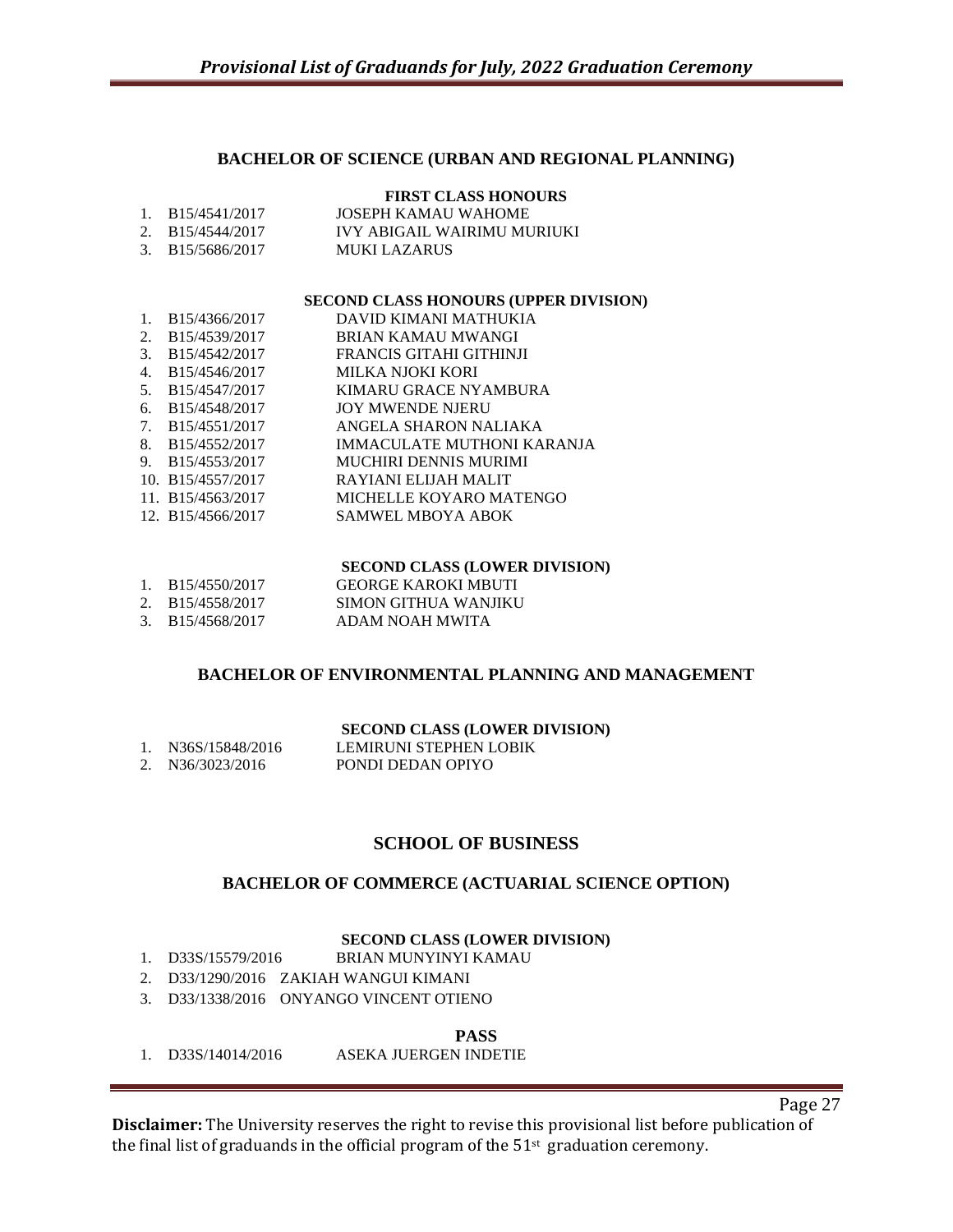#### **BACHELOR OF COMMERCE (ACCOUNTING OPTION) FIRST CLASS HONOURS**

1. D33/1650/2017 KIBET COLLINS KIPKOECH

2. D33S/12789/2018 MARY MAUREEN MUTHONI NJOROGE

#### **SECOND CLASS HONOURS (UPPER DIVISION)**

- 1. D33/OL/CTY/6332/2018 MERCY WAMBUI KAMAU
- 2. D33/OL/CTY/6153/2018 DAISY JEBIWOT KIPKECH

#### **SECOND CLASS (LOWER DIVISION)**

- 1. D33/1135/2015 SAMUEL FURECHI WAFULA 2. D33/1305/2016 JUMBE O. FIDEL 3. D33/1420/2017 NGUGI PURITY WATIRI 4. D33/1535/2017 BRIAN MWANGI KINYANJUI 5. D33/1722/2017 KENYATTA ORENGE STEPHEN 6. D33/OL/CTY/6722/2016 ROWLAND JOSPERN MUBIRU 7. D33/OL/CTY/7205/2017 GACHAGUA KEVIN NJUI 8. D33/OL/CTY/8109/2016 MICHAEL MACHARIA MWANGI 9. D33/OL/NKR/7850/2016 BEATRICE CHEMUTAI 10. D33S/14678/2016 CHEPKEMOI MERCY 11. D33S/15726/2014 KENNEDY NJOROGE KARANJA 12. D33S/15844/2014 KASINGANO J MWENDWA 13. D33S/20127/2013 MOMANYI NYANDABO ALPHINE 14. D33S/22682/2016 KAREN ROSE NYAKIO NJUGUNA
- 15. D33/OL/CTY/7125/2015 KOECH VINCENT KIRUI

#### **BACHELOR OF COMMERCE (FINANCE OPTION)**

#### **FIRST CLASS HONOURS**

- 1. D33/4712/2018 MUTHURI SHEILA MAKANDI
- 2. D33/1003/2015 JULIAN NDUNGE MUTHUSI

#### **SECOND CLASS HONOURS (UPPER DIVISION)**

- 1. D33/0229/2017 IAN MARTIN MURIUKI KITHUCI
- 2. D33/1168/2016 WAIRAGU KANGI VINCENT
- 3. D33/1224/2016 NADERIA MARYLINE CABI
- 4. D33/1233/2016 TABITHA AMU MAASE
- 5. D33/1372/2016 VAN VINCENT KENO
- 6. D33/1400/2017 BERYL BULINJI INDULI
- 7. D33/1426/2017 ABIGAIL CHEPCHIRCHIR BIWOTT
- 8. D33/1717/2017 MWANISA BRENDA
- 9. D33/1753/2017 BARBARA SHEILA BACH
- 10. D33/3859/2017 NYAMBURA JOY MURARI
- 11. D33/CTY/20808/2015 SARAH ACHOLA
- 12. D33/OL/CTY/17765/2016GITAGIA STEPHEN KANJA
- 13. D33/OL/CTY/29124/2017 JANET AWINJA OMUSULA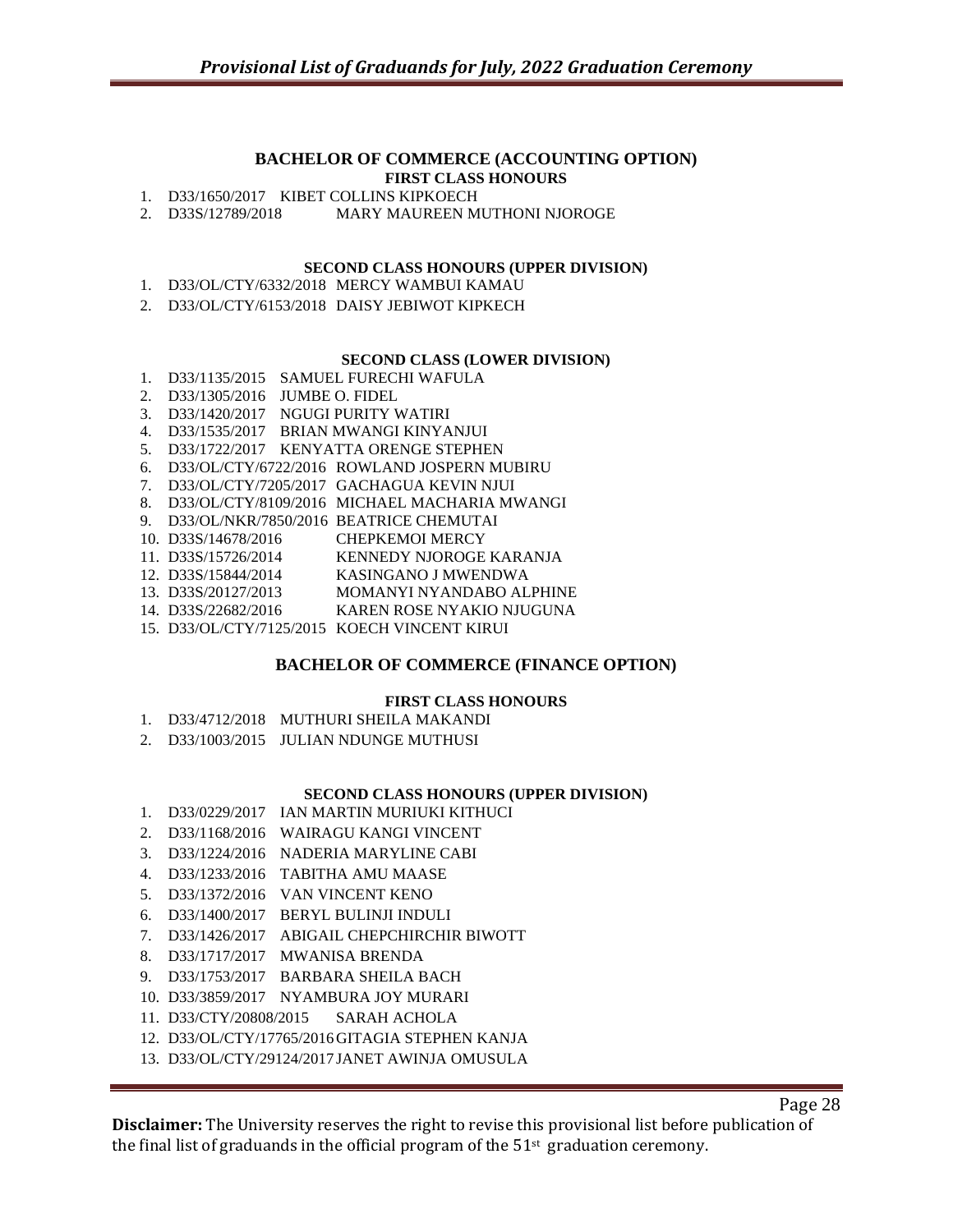14. D33/OL/CTY/6249/2018 LEAH WANJIRU WACHIRA 15. D33/OL/CTY/6502/2018 DAVID MUSAU KASONGA 16. D33/OL/CTY/6920/2018 NANCY WANGARI KANGANGI 17. D33/OL/EMB/6831/2018 ROSEMARY NJERI NYAGA 18. D33/OL/KKA/16624/2017 ANNE IVONNE ADHIAMBO OKELLO 19. D33/OL/MSA/7437/2016 KIPROTICH HILLARY KIMUTAI 20. 7400D33S/13697/2018 JAMES NGUNGU NDISYA 21. D33S/14038/2018 NORAH GATWIRI MUKARIA 22. D33S/19390/2015 THOMAS SINGWET LENKAIYAI 23. D33S/CTY/28076/2017 ALBERT EINSTEIN OTUGHA 24. D33S/CTY/PT/12343/2018 MAKHULO ODUORI VICTOR 25. D33S/CTY/PT/14656/2018 EDINAH NYABOKE MOCHAMA 26. D33S/CTY/PT/15394/2018 FAITH CHEPWOGEN SAMBAI 27. D33S/MSA/28441/2017 KARISA SAIDI MTUNGA 28. D33S/NKU/29034/2017 MARGARET ANYIETH ARU 29. D33S/14579/2018 ALI MOHAMMED SHARAMO 30. D33S/CTY/PT/28652/2017 CHEBOI SHALINE JERUTO 31. D33S/CTY/PT/17515/2017 MONICA AKOTH JUMA 32. D33/OL/CTY/7200/2017 LAURINE ALUOCH MIDUNDO 33. D33/1353/2016 ANYANGO FAITH AUMA 34. D33S/CTY/PT/28988/2017 DOREEN KAWIRA NDIGA 35. D33/1727/2017 FREDRICK DALMAS OKOMBO 36. D33/1750/2017 AKINYI VIVIAN OCHIENG 37. D33S/CTY/PT/22078/2013 KENNEDY CHOMBA GITARI 38. D33/1683/2017 MARION AWUOR OUMA 39. D33S/14480/2018 KOMEN JEMUTAI LINET 40. D33/OL/CTY/7043/2017 FATUMA RASHID GUYO 41. D33/OL/CTY/14780/2018BETH WAIRIMU NDUNG'U 42. D33/1709/2017 LORINE NYANCHAMA ISANDA 43. D33S/17108 /2016 CHRISTINE WAIRIMU KIMANI **SECOND CLASS (LOWER DIVISION)** 1. D33/0166/2016 MUHENGERE KAHUTHIA

2. D33/1324/2016 MBWANA MOHAMMED MWASARAI 3. D33/1336/2014 HENRY NANGORI TSIMANGI 4. D33/1358/2017 SAID M. MASHA 5. D33/1536/2017 DURIE GARDNER ERIMA 6. D33/1573/2017 KIMARI JOY WAMBURA 7. D33/1600/2017 DERRICK KAMAU 8. D33/1634/2017 DIANAH CHEROTICH 9. D33/1674/2017 ELIKANA OKUMU NGERO 10. D33/1682/2017 KING'ORI VICTOR MUHIUKIA 11. D33/2364/2017 OKELO SHEM OCHIENG' 12. D33/5664/2015 LEE NGUGI GITAU 13. D33/GAR/OL/16905/2017MOHAMED ABDIMALIK DEK 14. D33/ODEL/MSA/16174/2011 ELLY WAIREGI WANJIRU 15. D33/OL/CTY/19034/2014 INGONGA S. LOICE

16. D33/OL/CTY/6501/2018 ELIZABETH KAVATA KASANGA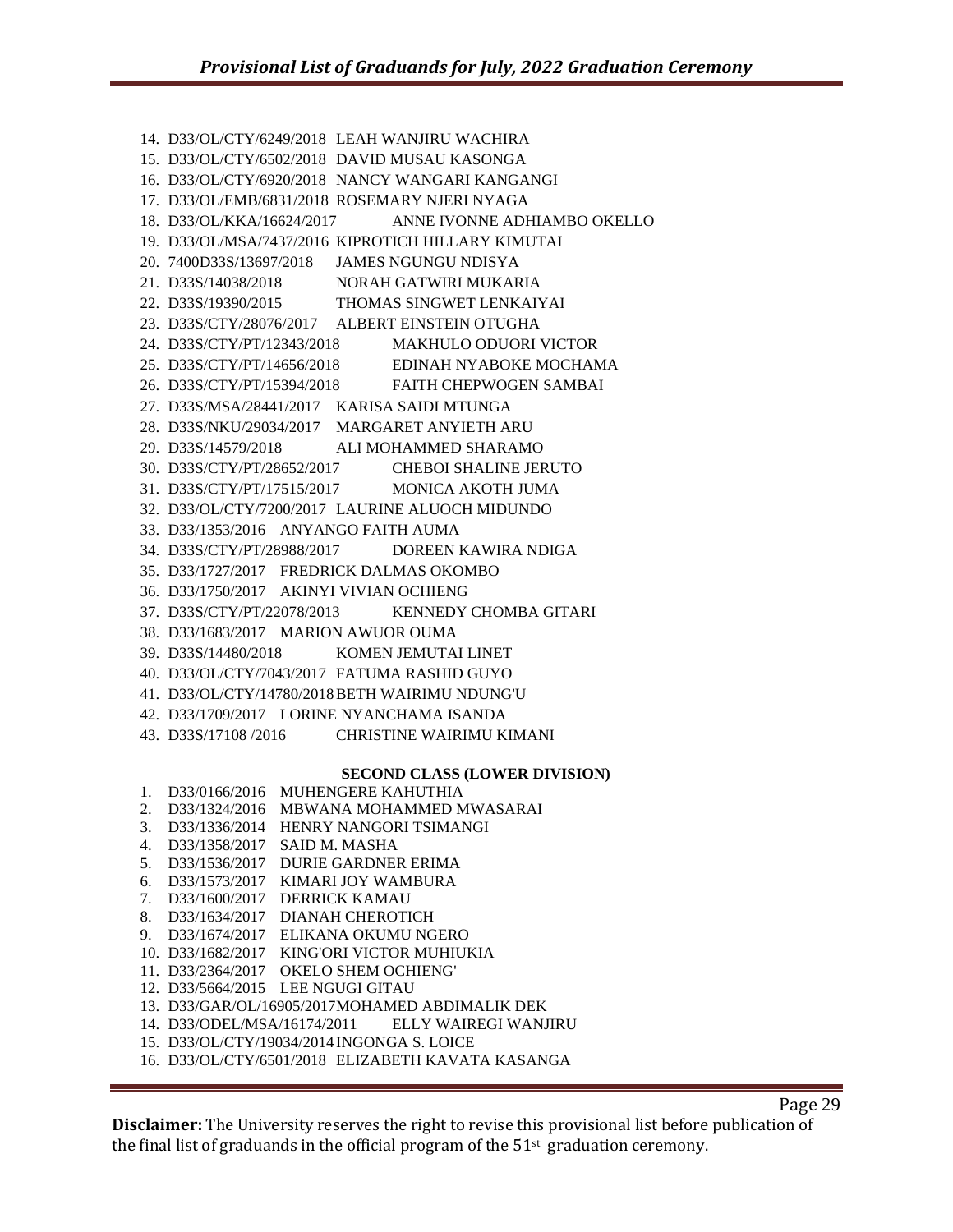|                                            | 17. D33/OL/CTY/6580/2018 WARREN SHIKUKU WANJALA                                                                                                                                                              |
|--------------------------------------------|--------------------------------------------------------------------------------------------------------------------------------------------------------------------------------------------------------------|
|                                            | 18. D33/OL/CTY/7822/2014 NJAMBUYA LUCY WANJIKU                                                                                                                                                               |
|                                            | 19. D33/OL/CTY/7927/2016 MARY WANJIKU NJOROGE                                                                                                                                                                |
|                                            | 20. D33/OL/CTY/8257/2015 JAMES ESINZE ISABIRYE                                                                                                                                                               |
| 21. D33/OL/MSA/6768/2016 IDRIS FARAH HAJI  |                                                                                                                                                                                                              |
|                                            | 22. D33/OL/MSA/7654/2014 JAEL KAZI MICHIGANI                                                                                                                                                                 |
|                                            | 23. D33/OL/NKU/6441/2018 AGNES WANJIRU MWANGI                                                                                                                                                                |
|                                            | 24. D33/OL/NKU/7095/2017 ALICE NYAWIRA GITONGA                                                                                                                                                               |
|                                            | 25. D33F/CTY/31770/2014 MOSES DENG GALUAK                                                                                                                                                                    |
|                                            | 26. D33S/14016/2016           KANGETHE MONICAH WANJIRU 27. D33S/14204/2017           BEATRICE MBITHE KILONZI 28. D33S/14817/2017          ROSE WANJIRU KABUE                                                 |
|                                            |                                                                                                                                                                                                              |
|                                            |                                                                                                                                                                                                              |
|                                            | 29. D33S/14991/2011 EUNICE MUTHONI WANJIKU                                                                                                                                                                   |
|                                            | 30. D33S/15566/2016 FRANK MUSYA MUTIA                                                                                                                                                                        |
| 31. D33S/15584/2016 NORAH NDUKU            |                                                                                                                                                                                                              |
|                                            |                                                                                                                                                                                                              |
|                                            |                                                                                                                                                                                                              |
|                                            | 32. D33S/15795/2016 LINET WANJA WATHIKA<br>33. D33S/15930/2017 OCHIENG EDWIN OUMAH<br>34. D33S/16027/2017 OKINDO BRIAN<br>35. D33S/21454/2015 JOHN MZEI MWAKABA<br>26. D33S/21414/2016 SIMON KIMANI KANYINGI |
|                                            |                                                                                                                                                                                                              |
|                                            | $\begin{tabular}{ll} 36. D33S/22111/2016 & \text{SIMON KIMANI KANYINGI}\\ 37. D33S/23163/2015 & \text{FREDRICK MAMBO}\\ 38. D33S/23397/2015 & \text{MWENDWA KELVIN} \end{tabular}$                           |
|                                            |                                                                                                                                                                                                              |
|                                            |                                                                                                                                                                                                              |
|                                            | 39. D33S/CTT/PT/13119/2018 RAHMA ABDINASIR                                                                                                                                                                   |
| 40. D33S/CTY/28421/2016 NDOLO JULIE MBITHE |                                                                                                                                                                                                              |
|                                            |                                                                                                                                                                                                              |
|                                            | $\begin{tabular}{ll} 41. & D33S/CTY/PT/14107/2018 & \hspace{0.3cm} \text{BEATRICE ADHIAMBO ODEGU} \\ 42. & D33S/CTY/PT/14551/2018 & \hspace{0.3cm} \text{MATOYA MARTIN NYAGAKA} \end{tabular}$               |
|                                            | 43. D33S/CTY/PT/28699/2016 NELSON MUDEMBEI ACHAGA                                                                                                                                                            |
|                                            | 44. D33S/NKU/24369/2015 MATHENGE JACKSON MUTAHI                                                                                                                                                              |
|                                            | 45. D33S/NKU/28669/2017 JOSHUA KAGUMBA NANCY                                                                                                                                                                 |
|                                            | 46. D33S/NKU/29117/2017 SIRAT NASRA MOHAMED                                                                                                                                                                  |
| 47. D33/1164/2016 WAIRIMU ROSE             |                                                                                                                                                                                                              |
|                                            | 48. D33S/CTY/PT/14335/2018 KANDIE JEBET ALICE                                                                                                                                                                |
| 49. D33S/14801/2018 CHARLES MULWA          |                                                                                                                                                                                                              |
|                                            | 50. D33/OL/CTY /6533 /2016 NOBERT KIPLAGAT KIPKEMEI                                                                                                                                                          |
| 51. D33/1139/2014 WINFRED MUTULI MUTUKU    |                                                                                                                                                                                                              |
| 52. D33/4384/2017 ODHIAMBO DENNIS ONDOO    |                                                                                                                                                                                                              |
|                                            | 53. D33S/21846/2016 DORCAS MUTHOKI MUTINDA                                                                                                                                                                   |
| 54. D33S/NKU/28228/2016 KIPROP LUCKY       |                                                                                                                                                                                                              |
| 0.2200010710012                            | MULANCE DE AFRICE MULANTRA                                                                                                                                                                                   |

55. D33S/21071/2013 MWANGI BEATRICE NYAWIRA

#### **PASS**

| $\mathbf{1}$ . | D33S/15856/2014    | ALICE WANJIRU NDUTHA                            |
|----------------|--------------------|-------------------------------------------------|
| 2.             | D33S/18205/2016    | <b>BENARD MIAKO KANG'ETHE</b>                   |
| $\mathcal{E}$  | D33S/20878/2013    | <b>MOSE MIKE MOREBU</b>                         |
|                | 4. D33S/22079/2015 | HABIBA ALI SHIKUTA                              |
|                | 5. D33S/22204/2014 | DANCAN ODHIAMBO ADONGO                          |
| 6.             | D33S/22263/2014    | IAN GITAHI NYAMU                                |
| $7^{\circ}$    |                    | D33S/MSA/18504/2012 CHARITY WANGUI MWANGI       |
|                |                    | 8. D33/OL/CTY/6838/2015 MARGARET WATIRI NDUNG'U |

## **BACHELOR OF COMMERCE (HUMAN RESOURCE MANAGEMENT OPTION)**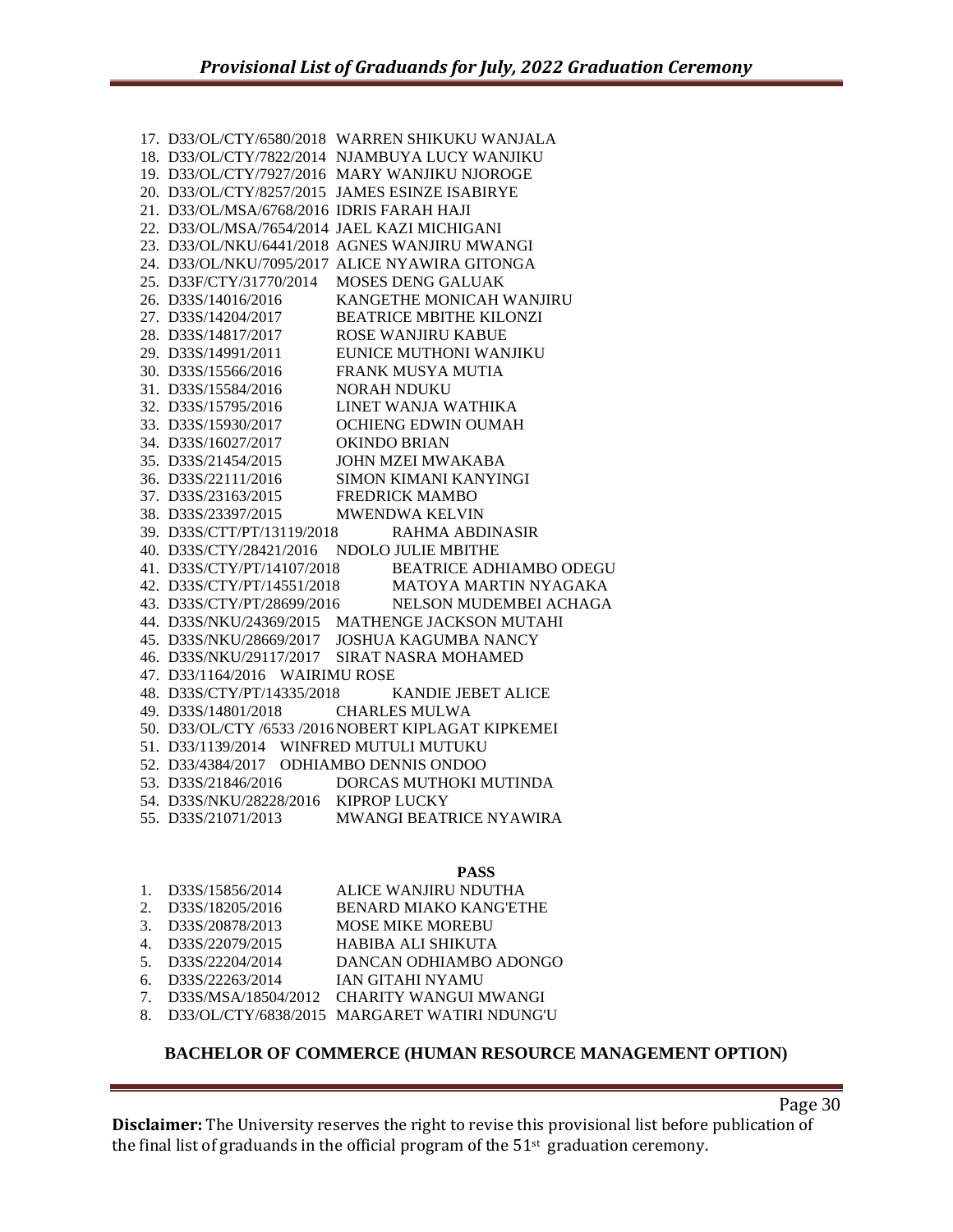#### **SECOND CLASS HONOURS (UPPER DIVISION)**

- 1. D33/1541/2017 LUCY MUTINDI MWENDWA
- 2. D33/OL/CTY/8179/2016 BRODUS ANGELA MULWA
- 3. D33/OL/EMB/7971/2016 LINET KARENDI KITHINJI
- 4. D33S/OL/CTY/13958/2018 DENIS MUYANGA MWANGANGI
- 5. D33S/CTY/14115/2018 KIPSITET CHEROTICH NIVAH

#### **SECOND CLASS (LOWER DIVISION)**

- 1. D33/1247/2016 ISAAC ELVIN LITALA
- 2. D33/OL/CTY/32201/2014 ANNAH NYAMBURA MURIUKI
- 3. D33/OL/CTY/7339/2017 REBECCA WANJIKU MUNGAI
- 4. D33S/19762/2015 AUDREY ADEYA SANYA
- 5. D33S/21283/2015 MACHUKA TEDDY KANYINYO
- 6. D33S/CTY/21847/2014 WAKARIA WANJIKU JOAN
- 7. D33S/CTY/28914/2017 ANNA LOKO KYALO
- 8. D33S/CTY/PT/14244/2013 WANG'OMBE NAOMI WAMUYU
- 9. D33S/CTY/PT/28341/2017 KAREN IDAMBO SHIKHAMI
- 10. D33S/PT/CTY/14590/2018 BRIGITTA MORAA OGECHI
- 11. D33/OL/CTY/8419/2014 PHILGONA AKINYI ODERA
- 12. D33/1017/2016 IVY WANJIRU WAINAINA
- 13. D33/OL/CTY/6670/2018 AGNES ADONGO ONYANGO
- 14. D33S/CTY/PT/28585/2016 MONICA APHLINE OUMA

#### **BACHELOR OF COMMERCE (MARKETING OPTION)**

#### **SECOND CLASS (LOWER DIVISION)**

- 1. D33S/CTY/28682/2017 GITARI HILDA NYAWIRA
- 2. D33S/17975/2016 JOSEPH KIRUBI MWANGI
- 3. D33/OL/CTY/6248/2018 CHARLES MUCHERU KARANJA
- 4. D33/4806/2011 MUNYIRI SHEILA WANJIRU

#### **BACHELOR OF COMMERCE (PROCUREMENT AND SUPPLY CHAIN MANAGEMENT OPTION)**

#### **FIRST CLASS HONOURS**

1. D33S/14565/2018 MANYORE KAIRUTHI IRENE

#### **SECOND CLASS HONOURS (UPPER DIVISION)**

- 1. D33/1046/2016 ELIZABETH NDUKU MONICA
- 2. D33/OL/CTY/6021/2018 MURIUKI JULIA WANJA
- 3. D33/OL/CTY/6199/2018 JACINTA MWENDE MULI
- 4. D33/OL/CTY/9861/2014 LAWRENCE MUTIE PHILIP

Page 31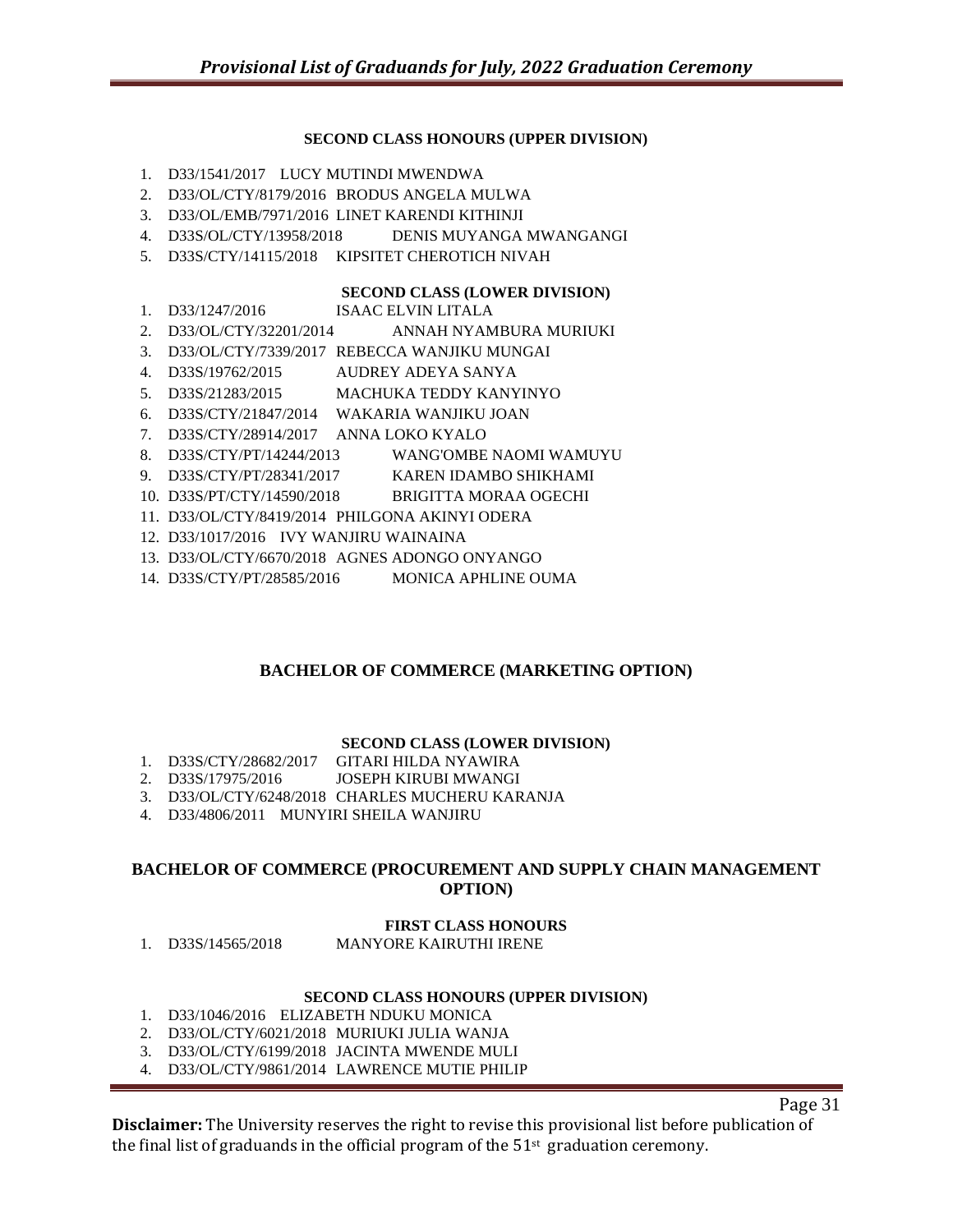| 5 <sub>1</sub>                   | D33S/13327/2018            | MURIITHI TABITHA MUMBI                           |
|----------------------------------|----------------------------|--------------------------------------------------|
| 6.                               | D33S/17961/2017            | <b>BRIAN ONSEMBE ISANDA</b>                      |
| $7_{\scriptscriptstyle{\ddots}}$ | D33S/CTY/PT/13000/2018     | <b>MUTETHIA FESTUS MURURU</b>                    |
| 8.                               | D33S/CTY/PT/13113/2018     | EVA NYAGUTHII GAKONO                             |
| 9.                               | D33S/CTY/PT/13114/2018     | WILSON CHEGE MWANGI                              |
|                                  | 10. D33S/CTY/PT/14108/2018 | DHADHO ABAE DHADHO                               |
|                                  | 11. D33S/CTY/PT/29122/2017 | KABOGO BRENDAH MUTHONI                           |
|                                  |                            | 12. D33S/CTY/28937/2017 JOSEPHINE MKAMBE MGHENDI |
|                                  |                            | 13. D33/OL/CTY/9487/2014 DANIEL ONYANGO ODUOR    |
|                                  |                            |                                                  |

#### **SECOND CLASS (LOWER DIVISION)**

| 1. | D33/1346/2016 SILAS ODHIAMBO OKUMU    |                                               |
|----|---------------------------------------|-----------------------------------------------|
| 2. |                                       | D33/OL/7552/2010 LUCY NYAMBURA WACHIRA        |
| 3. |                                       | D33/OL/CTY/7539/2014 LIZZY AWUOR ODWAR        |
| 4. |                                       | D33EA/22402/2016 FADHILI OJUKU MSECHU         |
| 5. |                                       | D33S/14928/2014 CHARLES EMILY JOYCE           |
| 6. | D33S/17107/2016 MARGARET WAMBUI       |                                               |
| 7. | D33S/17184/2012                       | MICHENI IAN KARANI                            |
| 8. | D33S/17583/2011                       | NGARE JOEL YONGO                              |
| 9. | D33S/17767/2012                       | <b>BRIAN MUTINDA NG'ALU</b>                   |
|    | 10. D33S/19109/2014                   | ORONJE LUMBASI BARBRA                         |
|    | 11. D33S/19378/2013                   | JUDITH ACHAR OLUOCH                           |
|    |                                       | 12. D33S/20489/2014 DORINE LODENYI MWANGU     |
|    |                                       | 13. D33S/20522/2016 SARAH NJERI NDIRANGU      |
|    |                                       | 14. D33S/CT/PT/28915/2017 SHARON WAMBUI HUINI |
|    |                                       | 15. D33S/CTY/28463/2017 KODHIER OTIENO DANCAN |
|    | 16. D33S/CTY/PT/28310/2017            | <b>SERAH KANGWELE MALONZA</b>                 |
|    |                                       | 17. D33S/16520/2015 IRVIN CHEPKORIR MUTAI     |
|    |                                       | 18. D33S/16037/2014 FRANCIS ICHEMI IKUTWA     |
|    | 19. D33/1212/2015 WINNIE KERUBO SITAI |                                               |
|    |                                       | 20. D33S/22166/2015 EMMANUEL BRAVELYNE OYUGI  |

**PASS**

1. D33S/20407/2016 ELIM NANGOLE IMMANUEL

2. D33S/CTY/PT/25778/2015 WANYONYI LENARD

#### **BACHELOR OF COMMERCE (MANAGEMENT SCIENCE OPTION)**

#### **SECOND CLASS HONOURS (UPPER DIVISION)**

1. D33/OL/CTY/6367/2018 JACKLINE KAVATA SYONGUVI

2. D33/OL/KSU/6334/2018 ELIUD GOMITI WANDERA

#### **SECOND CLASS (LOWER DIVISION)**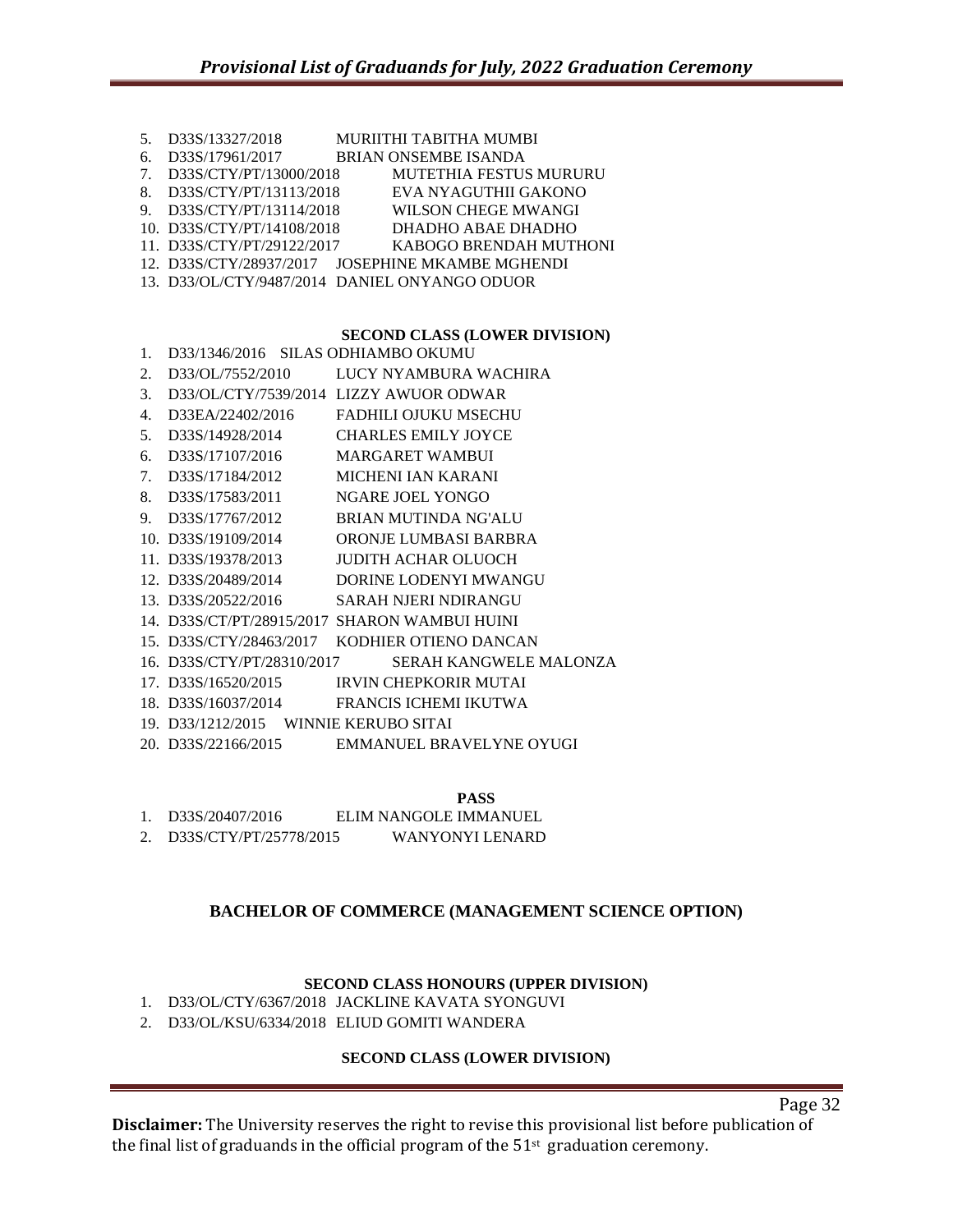1. D33S/19142/2014 RUTH WAMAITHA MBUGUA

#### **BACHELOR OF HUMAN RESOURCE MANAGEMENT**

#### **FIRST CLASS HONOURS**

|  | D34/3131/2017 PHANIS AKOTH OCHIENG |  |
|--|------------------------------------|--|
|  |                                    |  |

#### **SECOND CLASS HONOURS (UPPER DIVISION)**

- 2. D34/3107/2017 MAIMUNA OMAR MOHAMED
- 3. D34/3111/2017 JENNIFER WANJIRU KABUGU
- 4. D34/3112/2017 SARAH MUMBI WAWERU
- 5. D34/3116/2017 ESTHER MUTHONI NDERITU
- 6. D34/3119/2017 SHARON KALUKI MUTUKAA
- 7. D34/3120/2017 OSANO RUTH AKINYI
- 8. D34/3121/2017 WAMBUA WINNIE WAUSI
- 9. D34/3123/2017 WANJIRU MJOMBA STEPHANIE
- 10. D34/3127/2017 WAHOME ROSEMARY NJOKI
- 11. D34/3128/2017 KIBOGONG JUDY JERUTO
- 12. D34/3129/2017 WAMBUI WANJIKU CAROLYNE
- 13. D34/3134/2017 MANWA VERONICAH MORAA
- 14. D34/3136/2017 ODERO COLLINS OTIENO
- 15. D34/OL/CTY/12222/2018DANIEL OKOTH PONDE
- 16. D34/OL/CTY/16771/2012 PAULLETE OBWANGO WESONGA
- 17. D34/OL/CTY/6632/2018 PENINA MUENI KITHUKA
- 18. D34/OL/CTY/6683/2018 JOSHUA MBOYA ADIANG'
- 19. D34/OL/CTY/7326/2017 CHEGE W. MARY
- 20. D34/OL/CTY/8111/2016 SHEILAH MWIKALI MUSYOKA
- 21. D34/OL/MSA/6480/2018 ABAMANA SOY KUTEJWA
- 22. D34F/27007/2017 CHIDIMUODUBA OKOROMA
- 23. D34S/16806/2017 CHRISMA MUTHONI
- 24. D34S/16919/2017 JAMAL HASSAN ABDI
- 25. D34/3133/2017 JOSEPHINE ADONGO JUMA
- 26. D34/3132/2017 AYUNGO WENDY ANYANGO
- 27. D34/OL/CTY/6681/2018 EVA GLADYS WANDIA MITHAMO
- 28. D34/OL/CTY/6149/2018 BENARD NGUTI MUSILI
- 29. D34/5155/2017 SHEILA RACHAL
- 30. D34/3117/2017 JOY NDANU MUTUNGA
- 31. D34/5743/2017 WANJIRU ANNE NJAMBI
- 32. D34/OL /CTY /6633 /2018 ERIC GITONGA MARIGU

#### **SECOND CLASS (LOWER DIVISION)**

1. D34S/22247/2016 JOSHUA MURIITHI MBAKA

| 2. D34S/15945/2017 | <b>SHAYANE WANGECHI MWANGI</b> |
|--------------------|--------------------------------|
|                    |                                |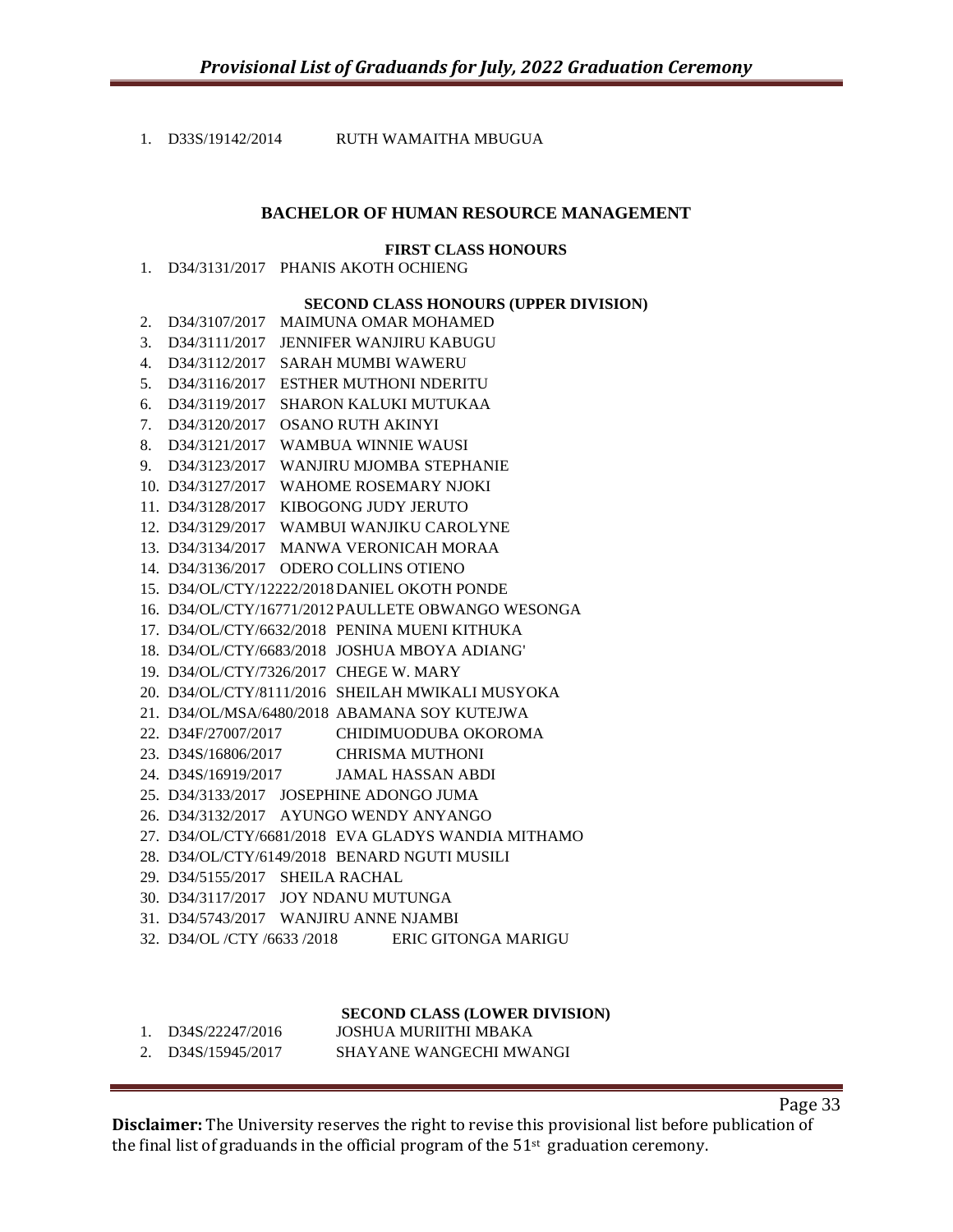## **SCHOOL OF CREATIVE AND PERFORMING ARTS, FILM AND MEDIA STUDIES**

#### **BACHELOR OF SCIENCE (FASHION DESIGN AND MARKETING)**

#### **FIRST CLASS HONOURS**

- 1. H92/3471/2017 IRENEE SIMEON
- 2. H92/3487/2017 SOPHIE KINYA MUNANU
- 3. H92/3476/2017 KIRUKI CHRISTINE MURINGO
- 4. H92/3480/2017 TANYA OLIVIA GINARA
- 5. H92/3503/2017 RITA ESTHER AKELO

#### **SECOND CLASS HONOURS (UPPER DIVISION)**

- 1. H92/4791/2016 SALOME MUMBUA MUTISYA
- 2. H92/4821/2016 EFFIE ADHIAMBO O.

| 3.             | H92S/14338/2016     | <b>CHARITY MUKAI SAMUEL</b> |
|----------------|---------------------|-----------------------------|
| 4.             | H92/3192/2014       | WAKIANDA VIRGINIA WANYORA   |
| 5 <sub>1</sub> | H92/0438/2017       | <b>HILDA SEMERIAN</b>       |
| 6.             | H92/3488/2017       | MURIITHI CAROLYNE MURUGI    |
| 7.             | H92/3506/2017       | LYDIA WANGARI MAINA         |
| 8.             | H92/3512/2017       | <b>BERYL DORCAS ATIENO</b>  |
| 9.             | H92/5756/2017       | <b>SHALOM KARENDI MWITA</b> |
|                | 10. H92S/21885/2014 | LOICE ACHIENG               |
|                | 11. H92S/21375/2016 | KANANU LISPER KIMATHI       |
|                |                     | SECOND CLASS (LOWER DIVISIO |
|                |                     |                             |

#### **ECOND CLASS (LOWER DIVISION)**

| 12. H92S/14737/2013 | MITCHELLE OLALI LANG'O |
|---------------------|------------------------|
| 13. H92S/23661/2015 | KAHORA GEORGE          |
| 14. H92S/16099/2016 | NYAMBURA MARY MATHENGE |

#### **BACHELOR OF ARTS (FILM AND THEATRE ARTS)**

|         | F <sub>108</sub> /3010/2017   | <b>FIRST CLASS HONOURS</b><br><b>JEFF SIMINTEI</b> |
|---------|-------------------------------|----------------------------------------------------|
|         |                               | SECOND CLASS HONOURS (UPPER DIVISION)              |
|         | F108/0969/2016                | BRIAN LUGADIRU GWADOYA                             |
| $2_{-}$ | F <sub>108</sub> /0197/2017   | BRENDAH MWENDWA MUTAI                              |
| 3.      | F108/2968/2017                | ONYANGO SAMSON OMONDI                              |
| 4.      | F <sub>108</sub> /3003/2017   | <b>GATHONI KIMANI</b>                              |
| 5.      | F <sub>108</sub> /3005/2017   | DICKSON NJOROGE WARIMA                             |
| 6.      | F <sub>108</sub> /3011/2017   | <b>GRACE NYAGUTHII WAWERU</b>                      |
| 7.      | F108/3015/2017                | JOHN YIMBEBI ANYANJE                               |
| 8.      | F <sub>108S</sub> /17564/2015 | NIERI PETER MARIKA                                 |
| 9.      | F108S/16256/2016              | KELVIN NJOROGE MUTHONI                             |

Page 34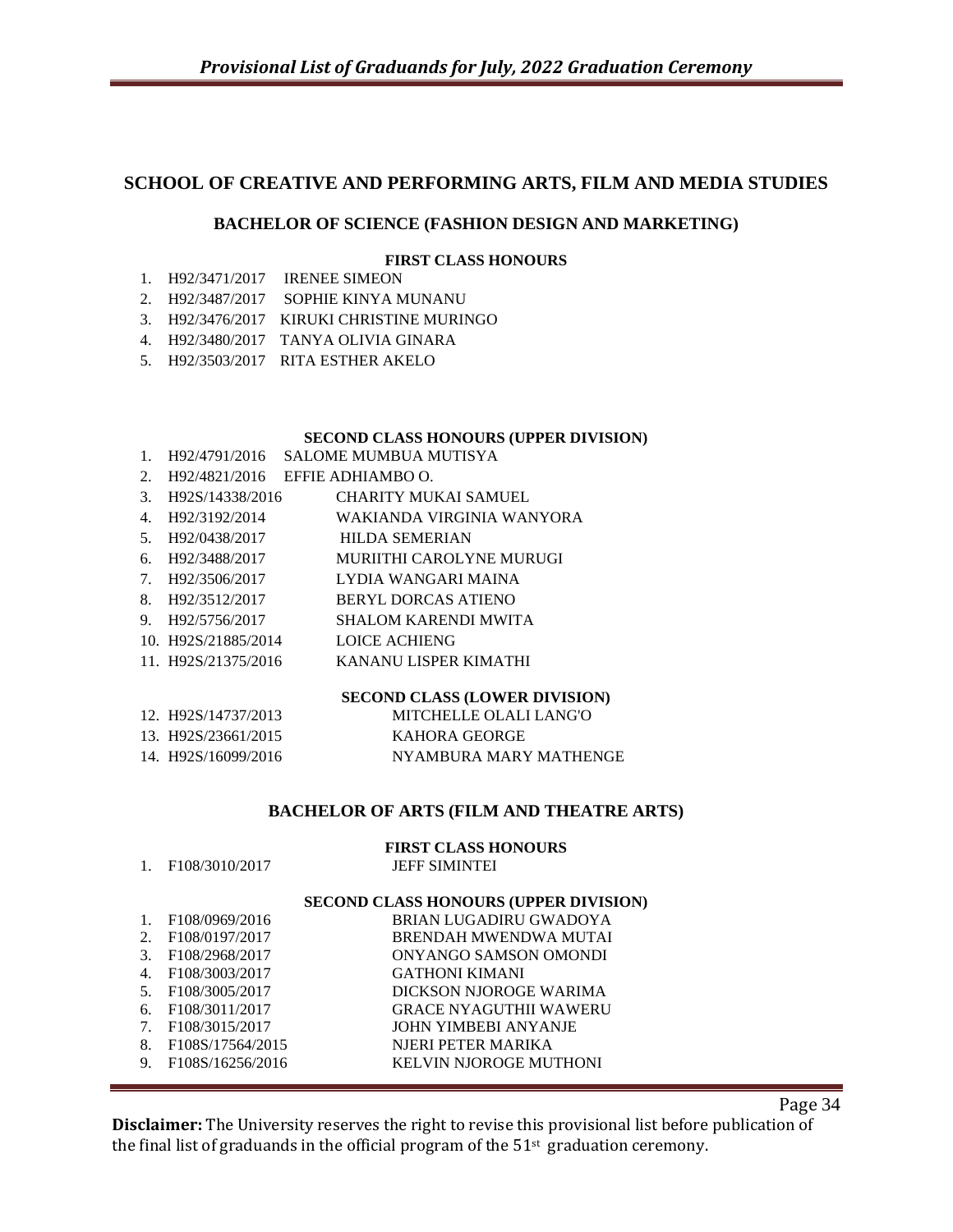|                                  | 10. F108S/19634/2016              | JACINTA WANGARI WAINAINA      |
|----------------------------------|-----------------------------------|-------------------------------|
|                                  | 11. F108/0820/2016                | <b>STELLA MAINA</b>           |
|                                  | 12. F108/0978/2016                | OCHIENG' GADWILL ODHIAMBO     |
|                                  | 13. F <sub>108S</sub> /14702/2017 | RODAH KERUBO MOGENI           |
|                                  | 14. F108S/17133/2017              | KISEU FLORENCE WAKIO          |
|                                  |                                   | SECOND CLASS (LOWER DIVISION) |
| $\mathbf{1}$ .                   | M109S/17242/2013                  | <b>MATHUKU MAURINE NDUNGE</b> |
| $2_{1}$                          | M109S/18118/2013                  | <b>BERYL NIDAH OBURU</b>      |
| 3.                               | F108S/17048/2013                  | <b>BENSON MBINDYO MUSYOKA</b> |
| 4.                               | F108S/21952/2014                  | LAURINE ATIENO ODUOR          |
| .5.                              | F108S/18548/2016                  | <b>MAUREEN MUTHONI MURIGI</b> |
| 6.                               | F <sub>108</sub> /0928/2015       | <b>OBAMA CURTIS</b>           |
| $7_{\scriptscriptstyle{\ddots}}$ | M109S/23520/2015                  | LYNN WAMUYU KARIUKI           |

#### **BACHELOR OF ARTS (FINE ART AND DESIGN)**

#### **FIRST CLASS HONOURS**

| M06/4625/2017 | MARIA WANJIKU GIKURU |  |  |  |
|---------------|----------------------|--|--|--|

#### **SECOND CLASS HONOURS (UPPER DIVISION)**

| $1_{-}$ | M06S/17439/2011     | OCHIENG CALEB OWOKO        |
|---------|---------------------|----------------------------|
|         | 2. M06S/16950/2013  | TIMOTHY OGUTU WANYAMA      |
| 3.      | M06S/21328/2015     | ONYANGO RICHARD OCHIENG    |
| 4.      | M06S/22523/2016     | AMIRA COLLINS AMBANI       |
|         | 5. M06S/14010/2017  | STEPHANIE JOLI ONDIEKI     |
| б.      | M06/0686/2016       | WEWA GREGORY ALIMA         |
|         | 7. M06/4638/2017    | ADIEDO JOSEPH ADIEDO       |
|         | 8. M06/4659/2017    | NAOMI ANYANGO OUMA         |
|         | 9. M06S/22517/2016  | KHABALAH ABDULKARIM OTEMBO |
|         | 10. M06S/15321/2017 | <b>JERONO CYNTHIA</b>      |
|         | 11. M06S/15327/2017 | <b>OTIENO MERCY ATIENO</b> |
|         |                     |                            |

#### **SECOND CLASS (LOWER DIVISION)**

- 1. M06S/7678/2010 MUTEI SHELDON NDUMBU 2. M06S/21302/2014 LAWRENCE NYAMORA OCHENGO 3. M06S/15416/2015 AMULYOTO BEZALEL 4. M06S/18238/2015 CHARITY WAIRIMU WACHIRA
- 5. M06S/19066/2016 NJUGUNA REUBEN NJOROGE
- 6. M06/2290/2016 TIMOTHY MWENDA MANDU
- 7. M06/0171/2017 MONICA CYRUS MUSEMBI
- 8. M06/4636/2017 PETER KIHIU NJUGUNA
- 9. M06S/18070/2016 GIKUMA DANIEL GATUNI
- 10. M06S/23111/2016 JEFFREY ALUVISIA SONGWA
-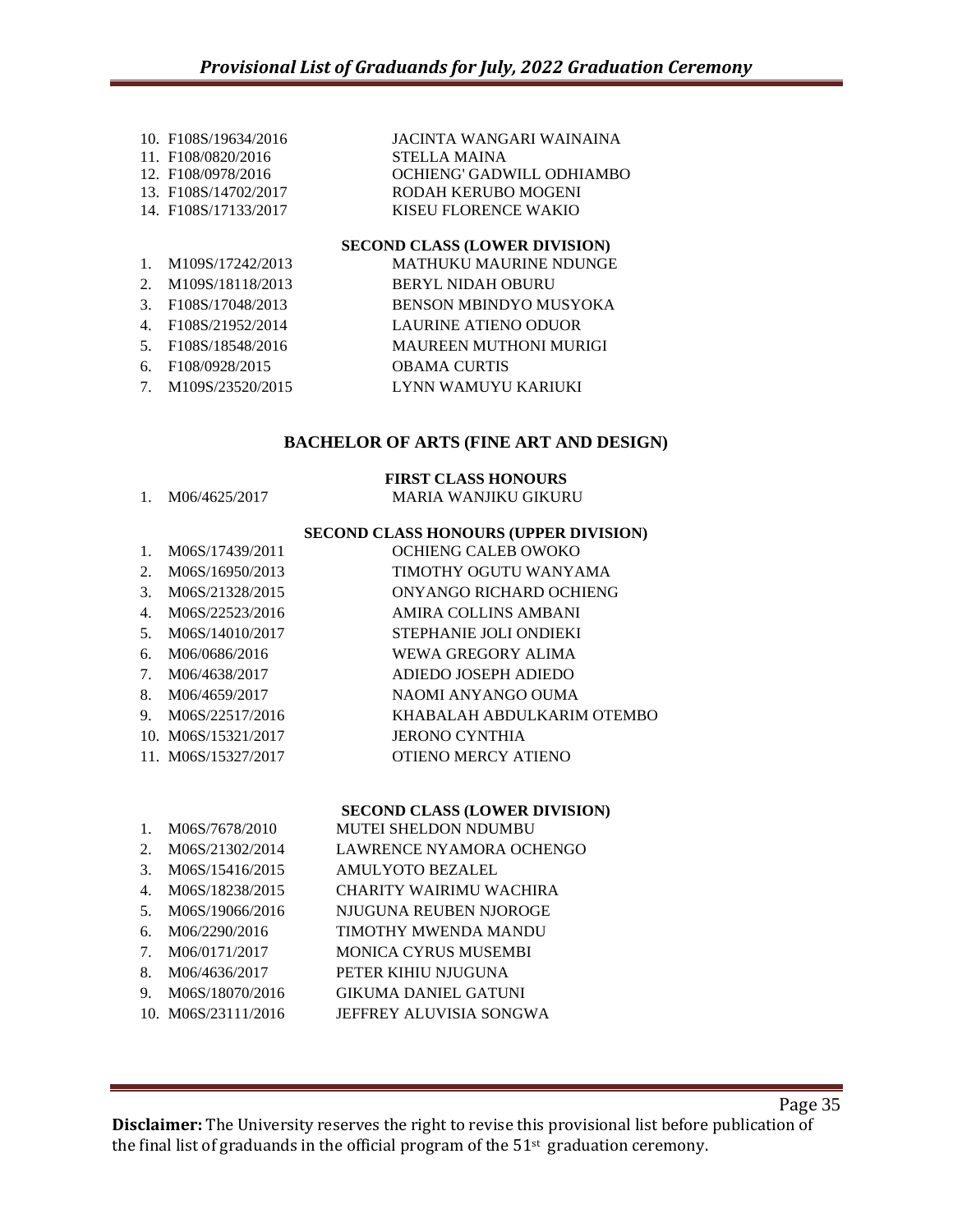## **BACHELOR OF COMMUNICATION AND MEDIA STUDIES**

|                  |                                   | <b>FIRST CLASS HONOURS</b>            |
|------------------|-----------------------------------|---------------------------------------|
| $1_{-}$          | F109/1397/2016                    | AMOS MAKOKHA                          |
| $2^{1}$          | F109/4537/2017                    | OKOTH HAMPHREY OTIENO                 |
|                  |                                   | SECOND CLASS HONOURS (UPPER DIVISION) |
| 1.               | F109/1398/2016                    | RADING MICHAEL OKONDO                 |
| 2.               | F109/4513/2017                    | WAMBOI DIANAH MINISHI                 |
| $\mathfrak{Z}$ . | F109/4525/2017                    | ALEX OMOGI MAGGA                      |
| 4.               | F109/4529/2017                    | CHERUTICH JANE JEPKOGEI               |
| 5 <sub>1</sub>   | F109/4532/2017                    | <b>MAXWEL OKOTH OCHIENG'</b>          |
| б.               | F109/4536/2017                    | AKOMO SHARON ADHIAMBO                 |
| 7.               | F109/5769/2017                    | <b>IVY WANGUI</b>                     |
| 8.               | F109S/23000/2015                  | <b>IRUNGU EUNICE NGOIRI</b>           |
|                  | 9. F109S/15726/2016               | GICHOYA SUSAN NIOKI                   |
|                  | 10. F109S/14241/2017              | VICTORY WANGUI                        |
|                  | 11. F109/4511/2017                | KAREN WANJIKU KIHARA                  |
|                  | 12. F109/4516/2017                | VALENTINE MULUKI WAMBUA               |
|                  | 13. F109/4533/2017                | <b>ODUOR NANCY ATIENO</b>             |
|                  | 14. F <sub>109</sub> S/14811/2015 | <b>JOSEPH NDUNDA PAUL</b>             |
|                  | 15. F109S/17099/2015              | OGUTU NICOLE JOAN                     |
|                  | 16. F109S/14048/2017              | <b>SYLVIA MASAGHO MALASI</b>          |
|                  |                                   | <b>SECOND CLASS (LOWER DIVISION)</b>  |
| $1_{-}$          | F109S/17095/2015                  | <b>GEORGE NJOROGE WANJIKU</b>         |
| 2.               | F109S/18418/2016                  | <b>SABALUA MOSES</b>                  |

#### **BACHELOR OF MUSIC**

#### **FIRST CLASS HONOURS**

| 1. M25/16720/2017  | <b>JULIUS STANLEY ODHIAMBO</b> |
|--------------------|--------------------------------|
| 2. M25S/17038/2017 | SENEU JOHN NJUGUNA             |

#### **SECOND CLASS HONOURS (UPPER DIVISION)**

|                             | M25/5440/2017      | ANNETTE NASIANTA              |
|-----------------------------|--------------------|-------------------------------|
| $\mathcal{D}_{\mathcal{L}}$ | M25S/21235/2013    | <b>OKAALO DENNIS ISAAC</b>    |
| $\mathcal{R}$               | M25S/18558/2016    | <b>MWANGI MACHARIA</b>        |
| 4                           | M25S/20282/2016    | <b>FAITH WAIRIMU WAHOME</b>   |
|                             | 5. M25S/21942/2016 | <b>MELVIN NJENGA WAIRIGIA</b> |
| 6.                          | M25S/17501/2017    | DANIEL MURAYA MUIGAI          |
|                             | M25/3456/2016      | <b>RISPER WANJIRU IRUNGU</b>  |

# **BACHELOR OF MUSIC (TECHNOLOGY)**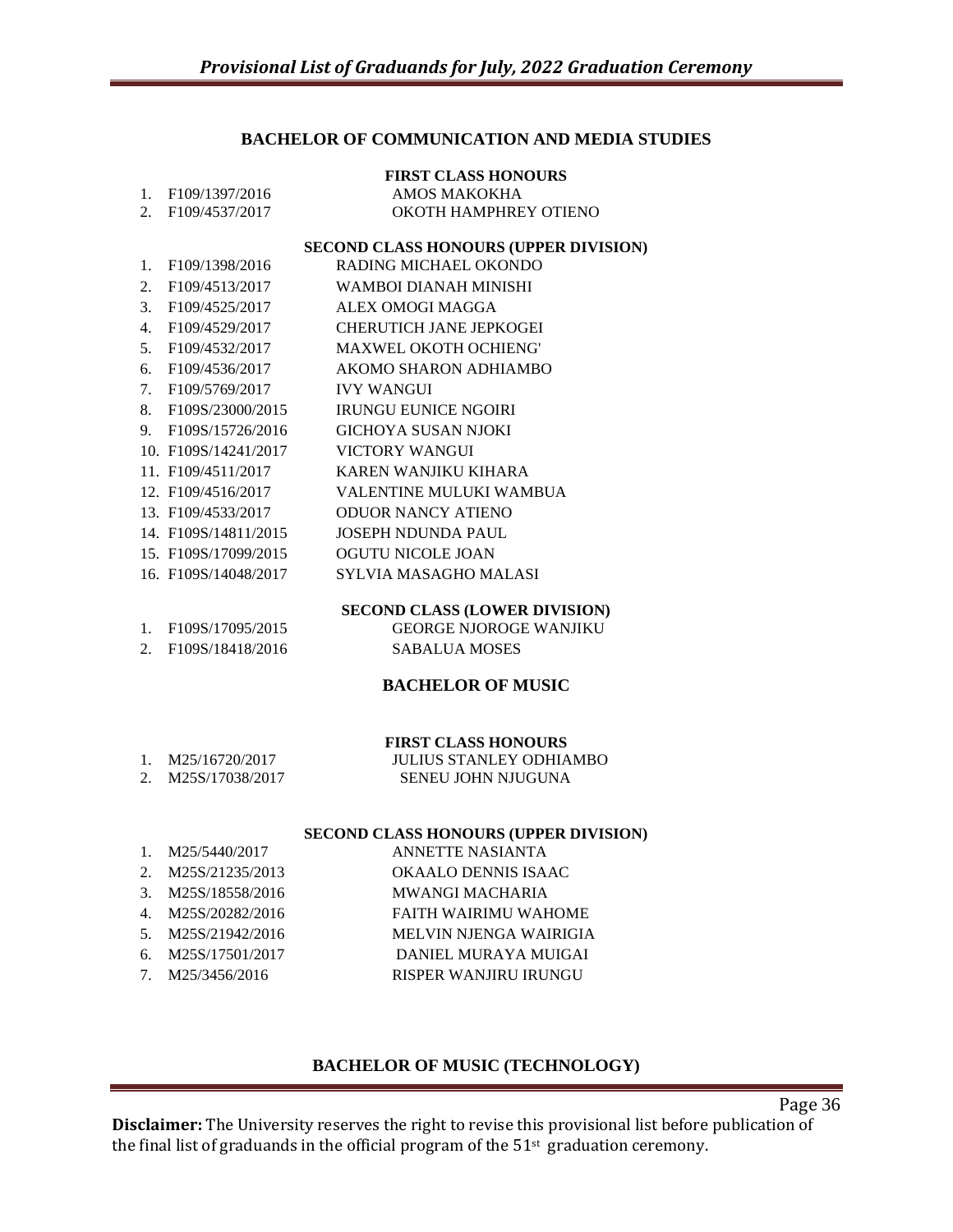## **SECOND CLASS HONOURS (UPPER DIVISION)**

1. M08S/14819/2015 SYLVESTER ALLAN ONYANGO OYULE 2. M08S/15691/2016 RONALD KIPTOO MUTAI

# **SCHOOL OF ECONOMICS**

# **BACHELOR OF ECONOMICS**

#### **FIRST CLASS HONOURS**

1. K14/2684/2017 PAUL SYINGI MUIA

#### **SECOND CLASS HONOURS (UPPER DIVISION)**

- 1. K14/1599/2017 DAVID KAMAU WANJIKU
- 2. K14/2699/2017 NGAI BUNDI DENIS
- 3. K14/2732/2017 GRACE NDAINE KARAANCHA

#### **SECOND CLASS (LOWER DIVISION)**

- 1. K14/2532/2014 STEPHEN MOSIOMA NYACHIRO
- 2. K14/OL/CTY/7593/2014 FRANCIS M KAMAU
- 3. K14/1410/2016 ELIZABETH NYABONYI ABEL
- 4. K14/1436/2016 FANON IRIMU
- 5. K14/2677/2017 KAMAU MBUGUA SAMUEL
- 6. K14/2702/2017 MARTHA GATWIRI MIKUNU
- 7. K14/2724/2017 COLLINS MWANGI KIMANI
- 8. K14/2784/2017 EMMANUEL OKINYO OTIENO
- 9. K14/1358/2015 JULIAS ERUSTUS OCHOLLA
- 10. K14/1449/2016 EMMANUEL KIPSANG KOMEN

## **BACHELOR OF ECONOMICS AND FINANCE**

#### **FIRST CLASS HONOURS**

- 1. K16S/MSA/28871/2017 SHAMSA SALIM MOHAMED
- 2. K16S/MSA/13443/2018 FATUMA HUSSEIN HASSAN
- 3. K16S/CTY/13798/2018 HODHAN MOHAMED DEROW

#### **SECOND CLASS HONOURS (UPPER DIVISION)**

- 1. K16S/22610/2016 ANTHONY MWANGI KIMITA
- 2. K16/2691/2017 KYALO ELIJA MWILU
- 3. K16/4685/2017 KAMAU STEPHEN MUIGAI
- 4. K16/4731/2017 PETER NJOGU NJUNGE
- 5. K16/4741/2017 MAUREEN WANJIKU GATHU
- 6. K16S/CTY/28330/2017 SAMUEL MAINA MWANGI
- 7. K16S/28350/2017 HASSAN AHMED ADHAN
- 8. K16S/16033/2017 OBWOCHA KELVIN NYABWARI
- 9. K16S/MSA/28561/2017 RICKY FRED OCHAR

Page 37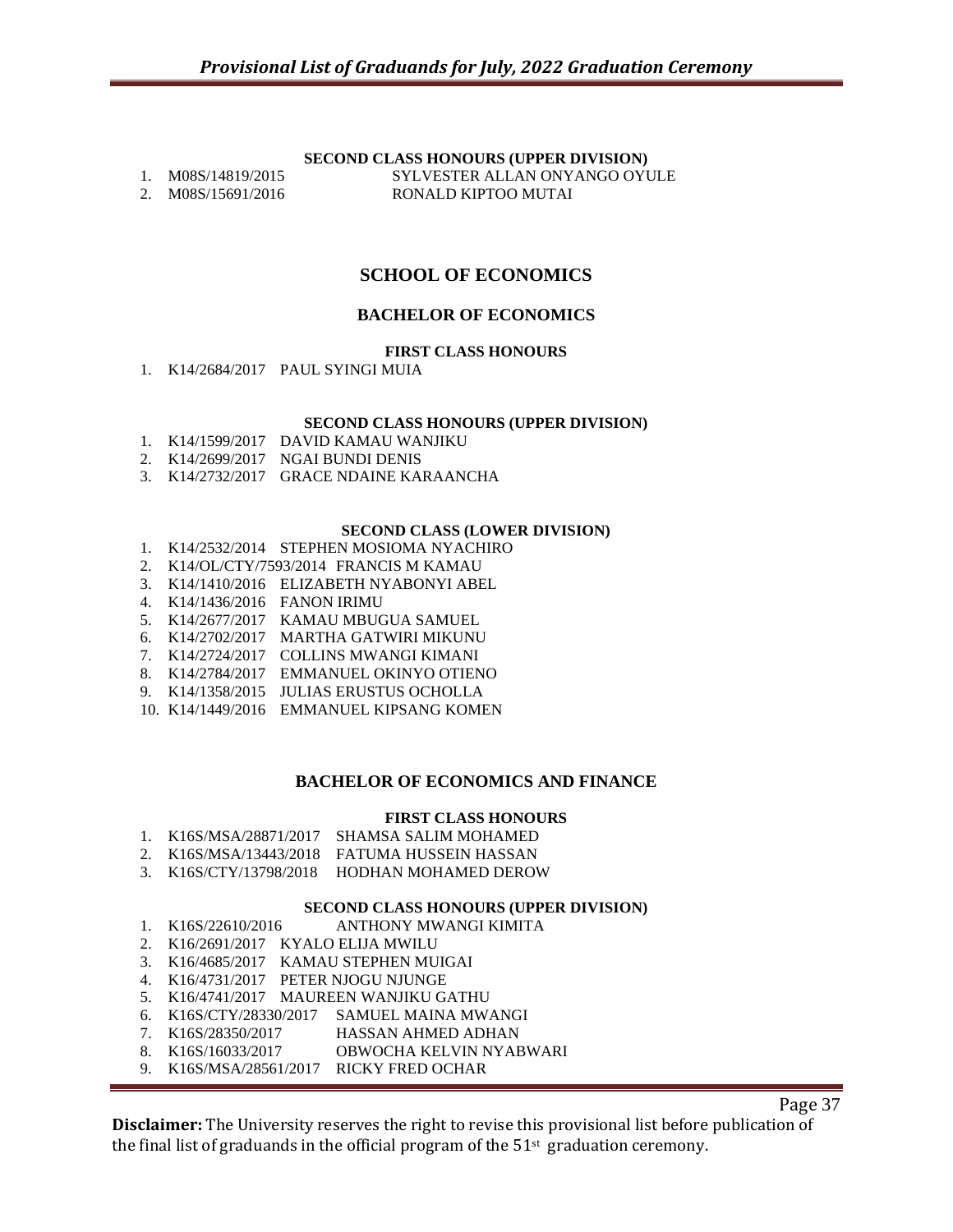10. K16EA/CTY/24010/2018 ADIM PAUL DENG 11. K16S/CTY/13115/2018 DIANA WAIRIMU NGIGI 12. K16S/MSA/14318/2018 ABDULRAZAK MOHAMED ABDULRAZAK 13. K16/4743/2017 ANGELA KINDA ROGO 14. K16S/CTY/13957/2018 AISHA MOHAMED HASSAN 15. K16S/CTY/28318/2017 MOHAMED NOOR MOHAMED 16. K16/4104/2018 WAGICHERU JACINTA WANJIRU 17. K16/4727/2017 BRIAN KIPNGENO **SECOND CLASS (LOWER DIVISION)** 1. K16/2982/2011 CHRISTINE GATHONI MUNGAI 2. K16S/11212/2012 DANCUN MURIIRA KARUTI 3. K16S/13417/2012 KEITH ISINDU SHIASHIA 4. K16S/15001/2012 KARIUKI ELIZABETH NJOKI 5. K16S/CTY/16654/2013 ERIC NYALA WAMBUA 6. K16S/19556/2013 OBADIAH MAINA 7. K16S/19721/2014 ABQALLO DAUDI MOLLU 8. K16/5278/2015 MUDINGO JEMIMAH NAFULA 9. K16S/MSA/15726/2015 GITAHI PURITY WAMBUI 10. K16S/18604/2015 MAGUTU CAROLYNE WAMAITHA 11. K16S/CTY/24949/2015 SIMON GATHUMA WANG'OMBE 12. K16S/CTY/PT/21857/2015 FATUMA WANJIRU RASHID 13. K16/1407/2016 MUIRURI TERESIA KANYIHA 14. K16/1408/2016 GITAU ANNABEL WANJIRU 15. K16/1541/2016 DIANA LINDA ATIENO 16. K16S/14374/2016 JOSEPH MUNTET 17. K16S/14415/2016 JASON ANDREW NDIRANGU NJOKI 18. K16S/CTY/28308/2016 BRIAN WANJIKU 19. K16S/16150/2016 MOYIANKEI KIPALAU 20. K16S/16157/2016 RACHEAL NJERI NYAMBURA 21. K16S/18031/2016 MAURINE KARIMI MAINA 22. K16S/21354/2016 MWIHIA ANTHONY NJENGA 23. K16/4704/2017 MWAURA LEWIS MACHARIA 24. K16/4715/2017 JUMA ESTHER ATIENO 25. K16/4764/2017 LYDIA KHAYANGA WEUNDA 26. K16S/MSA/28996/2017 NAWAL MAHSEN MOHDHAR 27. K16/1262/2016 GASPER KIARIE KIHARA 28. K16/1605/2016 OWILI AUSTINE BARACK 29. K16S/14375/2016 DANIEL ONYINKWA MOMANYI 30. K16S/CTY/16145/2016 CLARA KATULU MULI 31. K16S/CTY/14115/2017 ISMAIL MOHAMUD IBRAHIM 32. K16S/23093/2016 WANGUI GACHURI 33. K16S/15247/2015 RAPHAEL NGANGA MBURU **PASS** 1. K16S/16684/2014 TED KINOTI 2. K16S/17669/2014 JESSE MACHARIA KIMONDOKU 3. K16S/18305/2015 SAMUEL EMANIKOR LOCHOK 4. K16S/19189/2015 BETH NYAMBURA MWANGI

- 5. K16S/15234/2015 NGUGI SUSAN MUGECI
- 6. K16S/16698/2011 JAMES KARIUKI MUTUA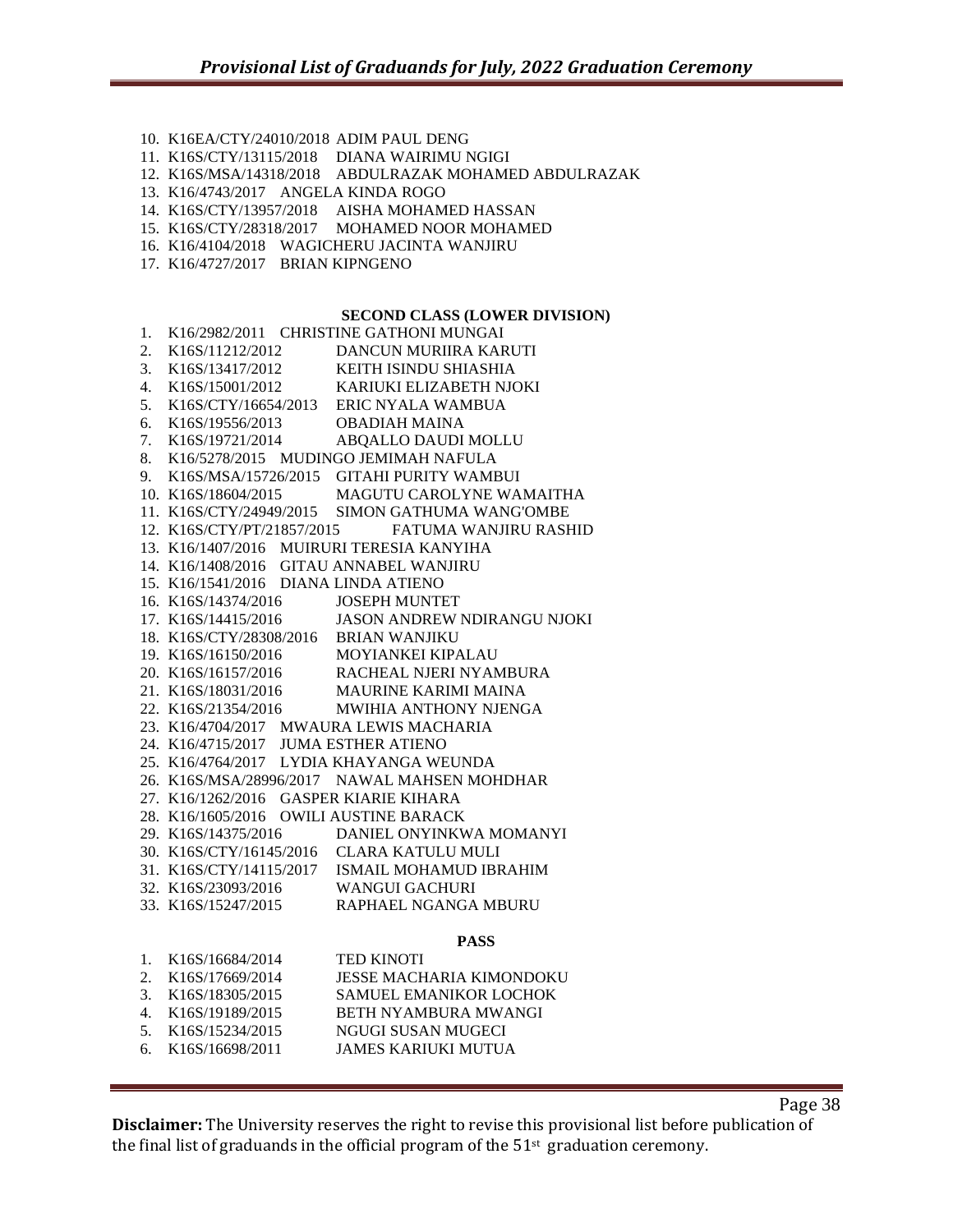# **BACHELOR OF ECONOMICS AND STATISTICS**

## **FIRST CLASS HONOURS**

1. K24/3361/2017 OYANDO MILKAH OMWANDA

#### **SECOND CLASS HONOURS (UPPER DIVISION)**

- 1. K24/1487/2015 NJUE MARTIN VICTOR
- 2. K24/4261/2017 CHERUIYOT LANGAT
- 3. K24S/18005/2017 FATMA ALI MUSA
- 4. K14/2741/2017 ABUCHERI VALENTINE
- 5. K14/2693/2017 ANTHONY MWENDWA MUTHOKA
- 6. K24/3033/2018 JUMA MWAKURIRA KULAH
- 7. K24/1735/2017 STANLEY OKINYI BARAZA

#### **SECOND CLASS (LOWER DIVISION)**

- 1. K24/2944/2009 NJOROGE Samuel Wambugu
- 2. K24/3083/2014 NYANGUKA ALFRED NYANGWARA
- 3. K24/1673/2015 OCHIENG' AGGREY ODONGO
- 4. K24S/14562/2015 CHEPKOECH LEVIN 5. K24S/20715/2015 KIMANI IRENE WANJIRU
- 
- 6. K24S/21280/2015 CATHERINE MOSIARA KENYATTA
- 7. K24S/23613/2015 SAMSON OCHIENG ADEMBA
- 8. K24/1652/2016 GLORIA PRISCILLA KILUKU<br>9. K24S/14437/2016 KAMANDE MIRIAM V KAMANDE MIRIAM WAIRIMU
- 10. K24S/17177/2016 GLADYS WACHINGA KARIMI
- 11. K24/3328/2017 BRANQUE JOHN OCHIENG
- 
- 12. K24/3360/2017 ODE WARREN
- 13. K24/1728/2016 NYANGATE RAPHAEL ASIBA
- 14. K24S/14999/2012 MUKAHA FRANCIS
- 15. K24S/16224/2012 MUTHAMIA AMOS MIRITI
- 16. K24S/14269/2017 STEPHEN KAMAU NGUGI
- 17. K24/3329/2017 OSCAR OMONDI ODHIAMBO

# **SCHOOL OF EDUCATION**

## **BACHELOR OF LIBRARY AND INFORMATION SCIENCE**

## **FIRST CLASS HONOURS**<br>1. E08S/19112/2016 AKAPA EM AKAPA EMILY KAISE

# **SECOND CLASS HONOURS (UPPER DIVISION)**

- 1. E08/3761/2017 OCHIENG GEORGE ODHIAMBO 2. E08/3710/2017 SUSAN KAJUJU<br>3. E08/4055/2015 ALICE OKOBOL 3. E08/4055/2015 ALICE OKOBOLA OMUKHULU 4. E08/3731/2017 ONGERA PERIS MORAA
- 5. E08/3695/2017 COLINELIUS KAIRU MURIITHI
- 6. E08/3717/2017 GLORIA KABURA MBUGUA
- 7. E08/3755/2017 EMMANUEL ANGWENYI MOMANYI

Page 39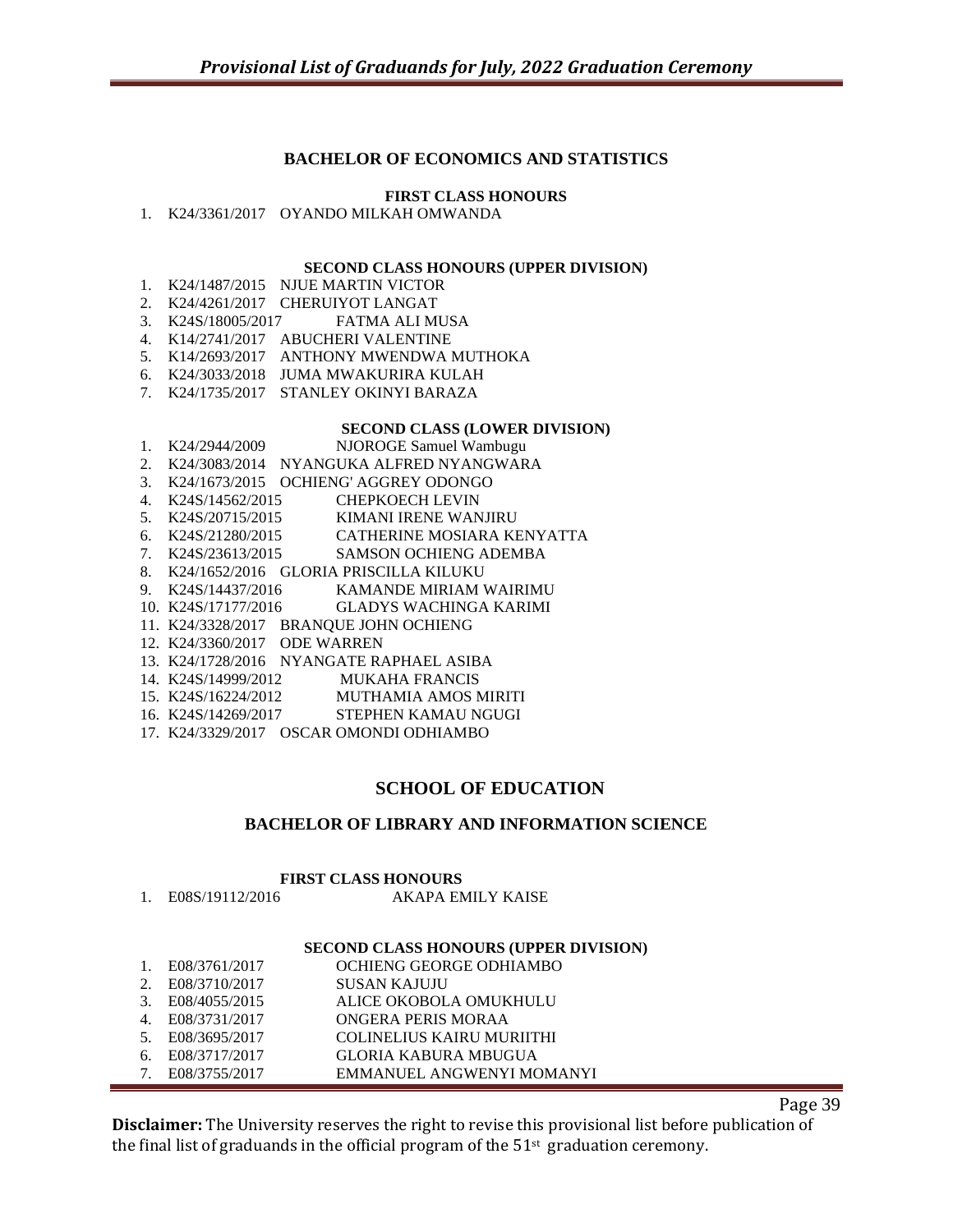| 8. | E08/3720/2017     | KHAEMBA JONES SHEILA         |
|----|-------------------|------------------------------|
| 9. | E08/3745/2017     | WANGERE DANIEL NDIRANGU      |
|    | 10. E08/3722/2017 | NICHOLAS OLUOCH ATOLO        |
|    | 11. E08/3741/2017 | <b>TARUS JEPKOSGEI MERCY</b> |
|    | 12. E08/3747/2017 | NEREAH JEPCHUMBA KIPRUTO     |
|    | 13. E08/3738/2017 | KIPMUTAI KEVIN               |
|    | 14. E08/3707/2017 | ALEX KARIUKI NJERU           |
|    | 15. E08/5281/2017 | FAITH MENETO MATASHA         |
|    | 16. E08/5807/2017 | VIVIAN NTHENYA MUSEMBI       |
|    | 17. E08/3732/2017 | STANLEY WANGUNGU MAINGI      |
|    | 18. E08/3750/2017 | <b>ATIENO WINNIE</b>         |
|    | 19. E08/3758/2017 | VICTOR OMONDI OTIENO         |
|    |                   |                              |
|    |                   |                              |

|                                  |                   | SECOND CLASS (LOWER DIVISION)   |
|----------------------------------|-------------------|---------------------------------|
| $\mathbf{1}$ .                   | E08/3752/2017     | <b>OUKO JOEL ONONO</b>          |
| 2.                               | E08/3699/2017     | WAINAINA STELLA NJERI           |
| 3.                               | E08/4015/2016     | <b>DELVAC MATURU</b>            |
| 4.                               | E08/3348/2016     | TITUS GIBASA KEZENGWA           |
| 5.                               | E08/5032/2017     | <b>PAUL OTIENO</b>              |
| 6.                               | E08/3735/2017     | KAILU M. AMANI                  |
| $7_{\scriptscriptstyle{\ddots}}$ | E08S/23017/2016   | WABUKO TABITHA ANDANDA          |
| 8.                               | E08/3727/2017     | <b>TALAM REBECCA CHEPKEMBOI</b> |
| 9.                               | E08/3335/2016     | <b>KARIUKI MORINE WAGIKONDI</b> |
|                                  | 10. E08/5672/2016 | CAMPBELL KIPCHIRCHIR            |
|                                  | 11. E08/3360/2015 | <b>BRIAN ONDERI MOMANYI</b>     |

## **PASS**

- 1. E08/
- 2.

## **BACHELOR OF EDUCATION (HOME ECONOMICS)**

# **SECOND CLASS HONOURS (UPPER DIVISION)**

| 1. | E23/1954/2017     | EMMA MUMBI MUGO                |
|----|-------------------|--------------------------------|
| 2. | E23/4127/2017     | ESTHER KAGURE KARUMBA          |
| 3. | E23/4161/2017     | LILIAN SINTALA KATUMPE         |
| 4. | E23/4152/2017     | NJENGA RUTH WAIRIMU            |
| 5. | E23S/15023/2017   | <b>GRACE WAITHIRA WAINAINA</b> |
| 6. | E23/4137/2017     | NGURE TERESIA WAIRIMU          |
| 7. | E23/4166/2017     | <b>LWANGU MERCY KENDI</b>      |
| 8. | E23/4172/2017     | MAGOTSI LUCY LUZENJIA          |
| 9. | E23/4154/2017     | MUNYARE CECILIA MUTHONI        |
|    | 10. E23/4148/2017 | JEMIMMAH MAWONDO MANGA         |
|    | 11. E23/4132/2017 | <b>MBURU VIOLET WANGUI</b>     |
|    | 12. E23/4139/2017 | NG'ANG'A WANJIRU               |
|    | 13. E23/4129/2017 | KIHARA ESTHER NYAGUTHII        |
|    | 14. E23/4176/2017 | ANGELA ALUOCH OUMA             |
|    |                   |                                |

## **SECOND CLASS (LOWER DIVISION)**

Page 40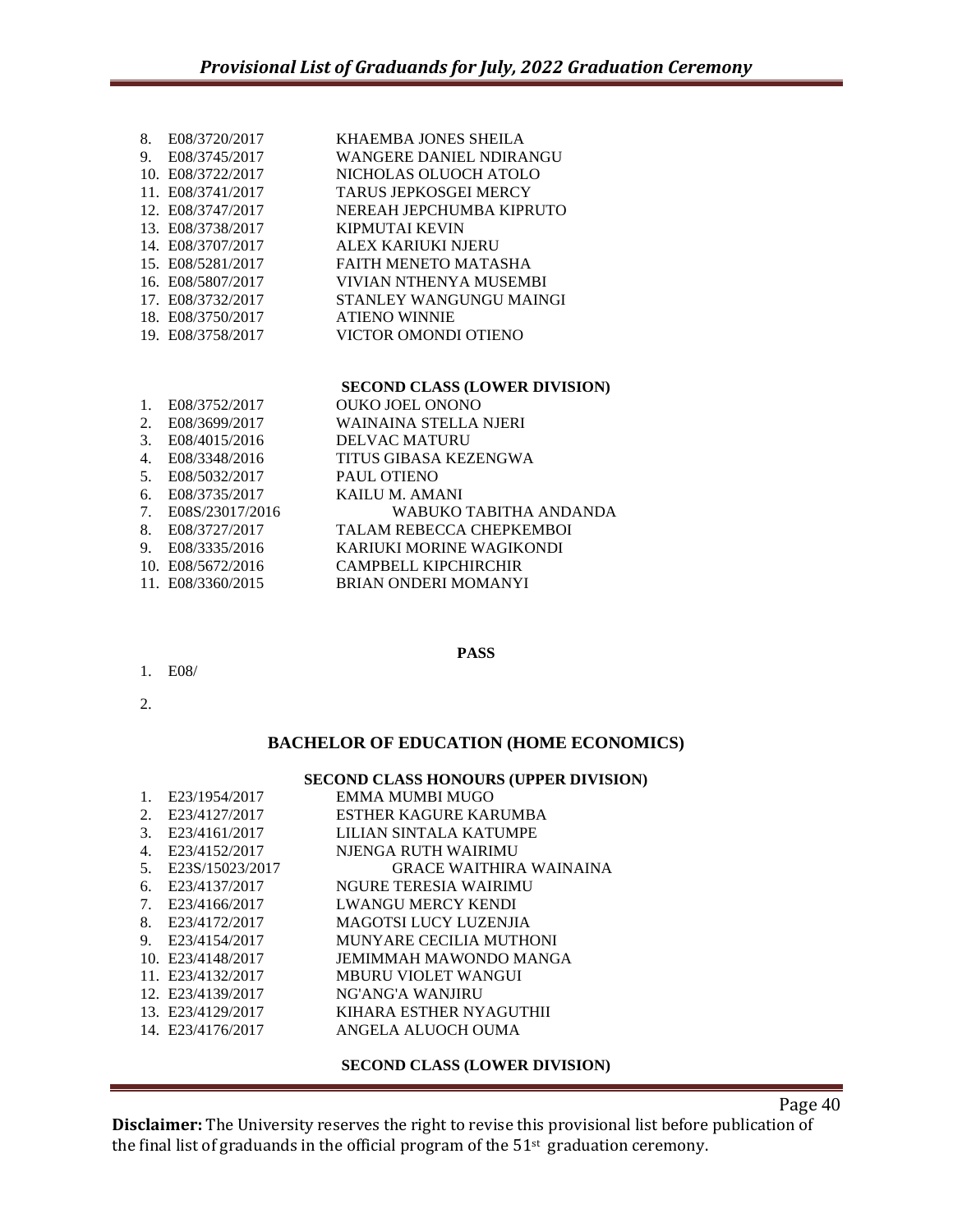| 1. | E23/0403/2017     | <b>MARY WANJIRU N.</b>       |
|----|-------------------|------------------------------|
| 2. | E23/4164/2017     | <b>JOAN JEPKOSGEY</b>        |
| 3. | E23/4175/2017     | CHARITY MOHERE MWITA         |
| 4. | E23/4156/2017     | <b>BWOGO FAITH CHEBET</b>    |
| 5. | E23/2212/2017     | <b>SHARON JEBET KIPRONO</b>  |
| 6. | E23/4167/2017     | SOPHIAH AMAGOVE MUTANGE      |
| 7. | E23/4144/2017     | <b>MBAE CAROLINE NCABIRA</b> |
| 8. | E23/4135/2017     | JEMIMA MORAA OSINDI          |
| 9. | E23/4128/2017     | <b>RUORO WANJIRU ANNE</b>    |
|    | 10. E23/4160/2017 | ALI RAMLA FARDOSA            |
|    | 11. E23/4177/2017 | ODHIAMBO LYDIA AKINYI        |
|    | 12. E23/2874/2016 | FAITH WAWIRA KARUGA          |
|    | 13. E23/4134/2017 | <b>ONDORO BESSY HELLEN</b>   |
|    | 14. E23/4146/2017 | <b>MAUREEN KINYA MIRITI</b>  |
|    | 15. E23/4174/2017 | DIANA AKINYI OMONDI          |
|    | 16. E23/4153/2017 | <b>MARGARET MUHINDI</b>      |
|    |                   |                              |

# **BACHELOR OF EDUCATION (LIBRARY SCIENCE) FIRST CLASS HONOURS**

- 1. E34/
- 2.

#### **SECOND CLASS HONOURS (UPPER DIVISION)**

| 1. | E34/5333/2017     | SOMONI MARY KERUBO.            |
|----|-------------------|--------------------------------|
| 2. | E34/0040/2017     | CAROLINE WANJIKU KARIUKI       |
| 3. | E34/0463/2017     | RAHAB WANGARI GICHUNGU         |
| 4. | E34/0700/2017     | <b>BEATRICE AKINYI OREMO</b>   |
| 5. | E34/5299/2017     | NJOROGE MOSES NJANE            |
|    | 6. E34/5327/2017  | NICHOLAS ODHIAMBO OGUTU        |
|    | 7. E34/5338/2017  | WYCLIFFE OCHINJO               |
|    | 8. E34/2421/2015  | <b>CHELANGAT DAISY</b>         |
|    | 9. E34/4126/2017  | <b>IDDI MWAVUNA ALEX</b>       |
|    | 10. E34/0393/2017 | <b>MERCY CHEPKOECH</b>         |
|    | 11. E34/5315/2017 | FELIX MUSYOKA MBALUKA          |
|    | 12. E34/5321/2017 | JERITA ATIENO OJWANG           |
|    | 13. E34/5320/2017 | WEYAMA KENNEDY                 |
|    | 14. E34/5273/2017 | LANGAT KIPKOECH LEONARD        |
|    | 15. E34/5308/2017 | CYNTHIA CHEPCHIRCHIR           |
|    | 16. E34/5311/2017 | <b>RUTH JEPNGETICH</b>         |
|    | 17. E34/5276/2017 | <b>BLESSED MUTINDI MUTINDA</b> |
|    | 18. E34/0433/2017 | WERE RUTH NAFULA               |
|    | 19. E34/5265/2017 | PETER KINYANJUI WAITHIRA       |
|    | 20. E34/5339/2017 | <b>BILLY OMONDI OGARE</b>      |
|    | 21. E34/2440/2016 | <b>JOHN MBITHI</b>             |
|    | 22. E34/5310/2017 | <b>JOAN CHEPKOECH</b>          |
|    | 23. E34/0033/2015 | <b>MAINA JANE NYAMBURA</b>     |
|    | 24. E34/5305/2017 | <b>JOYLINE CHEMUTAI</b>        |
|    | 25. E34/5290/2017 | NDIEMA CHEPKEMOI JOAN          |
|    | 26. E34/0384/2015 | KEMBOL JACKLINE CHERUIYOT      |
|    |                   |                                |

#### **SECOND CLASS (LOWER DIVISION)**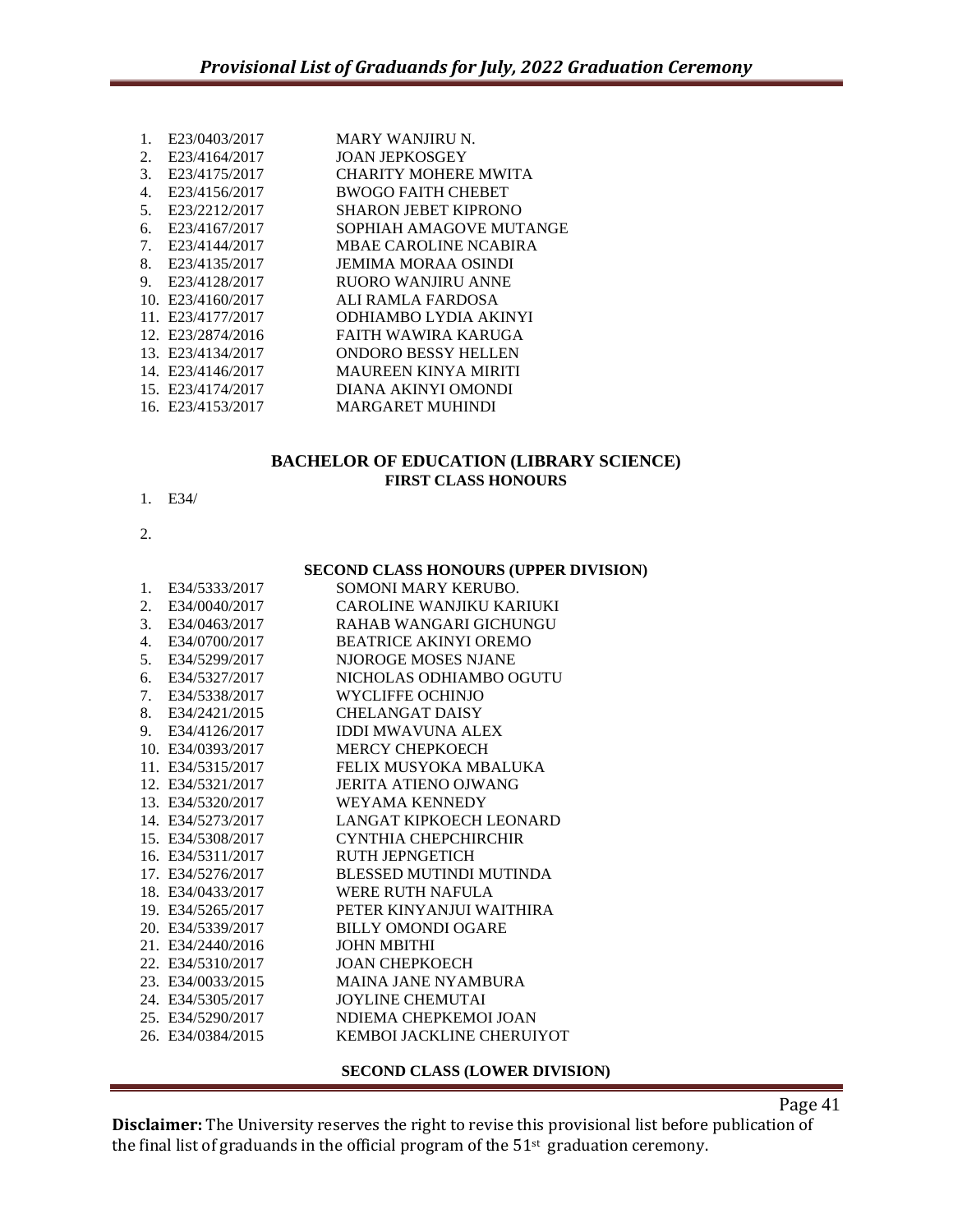| 1. | E34/5294/2017     | CYNTHIA ADHIAMBO OTIENO     |
|----|-------------------|-----------------------------|
| 2. | E34/5306/2017     | <b>BRENDA CHEPKIRUI</b>     |
| 3. | E34/2264/2017     | MULUNDA KUVULA NAOMI        |
| 4. | E34/5295/2017     | KEMBOL JEPCHIRCHIR GLORIAH  |
| 5. | E34/0597/2016     | OKODE VIOLET AKINYI         |
| б. | E34/2395/2015     | LENJO, MARTHA EGWA          |
| 7. | E34/0360/2016     | CHEPNGENO SOI MARSELAH      |
| 8. | E34/2419/2015     | EVERLYNE AMANANG'OLE        |
| 9. | E34/5304/2017     | <b>CHEPKURUI SHEILA</b>     |
|    | 10. E34/3633/2017 | <b>MASAI STEPHEN KIRUI</b>  |
|    | 11. E34/1076/2017 | <b>JEPKOGEI FAITH</b>       |
|    | 12. E34/0198/2017 | MUGAMBI RONALD MWENDA       |
|    | 13. E34/5795/2017 | <b>HELLEN MUTHONI HENIA</b> |
|    | 14. E34/2475/2016 | ESTHER NAEKU KILETAI        |
|    | 15. E34/1142/2017 | ONSOMU KELVIN MAINA         |
|    | 16. E34/5785/2017 | RACHAELNOEL WANYONYI        |
|    | 17. E34/5122/2014 | WAMUMBI WAFULA VINCENT      |
|    | 18. E34/2481/2016 | <b>MERCY MULONGO</b>        |
|    | 19. E34/2466/2016 | WAMBUI DIANA                |
|    |                   |                             |

**PASS**

| 1. $E34/2449/2016$ | MICHENI WANJA MAUREEN |
|--------------------|-----------------------|
| 2. E34S/17512/2015 | ROBERT KIOKO KILONZO  |

# **BACHELOR OF EDUCATION (ARTS)**

# **FIRST CLASS HONOURS**

| 1. E35/1119/2017 | REBECCA NYABOKE NYARIMA                       |
|------------------|-----------------------------------------------|
|                  | 2. E35S/NKU/28590/2017 ODHIAMBO BERYL AKINYI  |
|                  | 3. E35S/NKU/17230/2017 ELIZABETH MUMBI WAWERU |
| 4. E35/1961/2017 | MUTWIRI PHINEAS                               |

# **SECOND CLASS HONOURS (UPPER DIVISION)**

|    | E35/1983/2017       | CATHERINE NGINA MBUTA        |
|----|---------------------|------------------------------|
| 2. | E35/2362/2017       | NYAMAI ERICK TITUS O.        |
| 3. | E35/2354/2017       | OUMA CAVINE OMONDI           |
| 4. | E35/2249/2017       | ENOCK MOMANYI OKERI          |
| 5. | E35/KTI/1926/2017   | MWANZIA GEOFFREY NYAMASYO    |
| 6. | E35/1896/2017       | NGOTHO EVALYNE MWENDE        |
| 7. | E35S /16595 /2017   | NG'ANG'A WANJIKU GLADYS      |
| 8. | E35/1914/2017       | <b>GRACE WAMBUI NJOROGE</b>  |
| 9. | E35/2139/2017       | MERCY WANJIRU GICHOBI        |
|    | 10. E35S/14692/2017 | <b>GICHANGO KELVIN NJUKI</b> |
|    | 11. E35/2183/2017   | <b>JAMES KUSEYO</b>          |
|    | 12. E35S/10450/2016 | KAYUA KITELE EMMANUEL        |
|    | 13. E35/1998/2017   | SHARON NDUNGE                |
|    | 14. E35/1980/2017   | MUSYOKA PATRICK VAATI        |
|    | 15. E35S/22774/2016 | JOHN NDWIGA NJUE             |
|    | 16. E35/2350/2017   | BRITON OTIENO OKELLO         |
|    | 17. E35/2356/2017   | OCHIENG EDMOND WILIAM        |

Page 42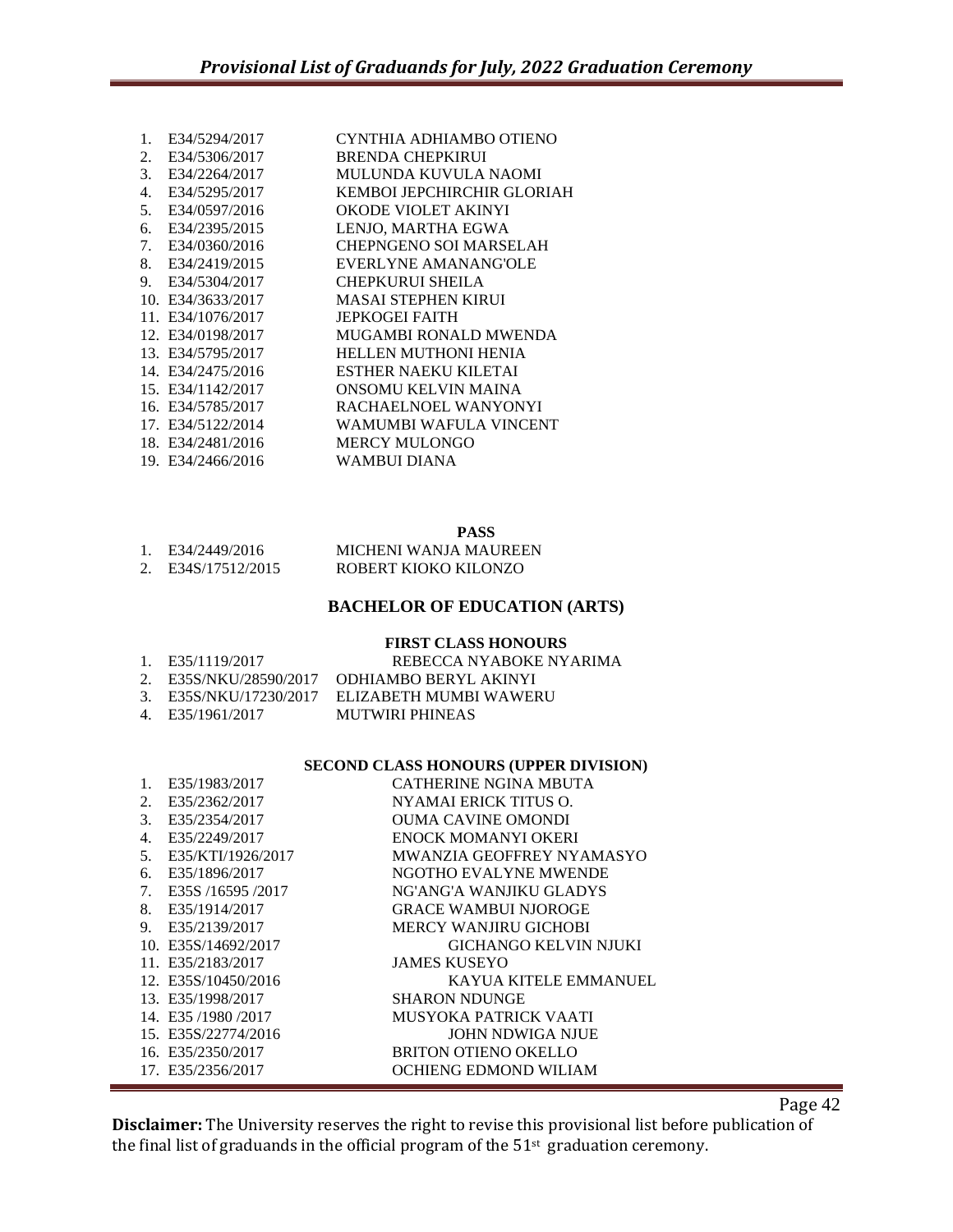18. E35/2409/2017 AYIETA MARY AUMA 19. E35/2251/2017 NICK NAMAWA MASIEBI 20. E35/1981/2017 MUTUKU KYALO 21. E35S/21879/2016 GLORIA MBITHE MUOKI 22. E35S/15233/2016 MUTHUI PETRONILLAH MAITHA 23. E35/1865/2017 LILIAN WANGUI THEURI 24. E35/0408/2017 ISAAC KINYANJUI KAMAU 25. E35/2375/2017 OPIYO ERICK 26. E35/1741/2014 ALPHONCE WAMBUA MUTUNGA 27. E35/2023/2017 WANJIKU MARY WANGARI 28. E35/2112/2017 KIPRUTO SHARON CHELIMO 29. E35/CE/10760/2015 KIRIAMBURI NKATHA ALICE 30. E35/1838/2017 DOMINIC MUMO ELIZABETH 31. E35S/18659/2015 JOHN WANGIRA OBWORI 32. E35/2396/2017 TAIBERIUS OBARE NYAKUNDI 33. E35/2117/2017 ANTONY KARIUKI NGIGI 34. E35/1927/2017 WAMBUA MILKA WAYUA 35. E35/1923/2017 MBUGUA TERESIA WANGUI 36. E35/2880/2017 HARRIET NAFULA LUCHU 37. E35S/15073/2018 HIRAMS WANJALA MASIKA 38. E35S/10350/2016 KASEMBI JOSSYLINE JOYCE 39. E35/0321/2017 EDDAH CHEBET 40. E35/2029/2017 LEKIRENYEI LENGAIYE JOHN 41. E35/1889/2017 WAMBUGU BEATRICE MUTHONI 42. E35/OL/CTY/6880/2017 KANARIO MERCY KANYI 43. E35S/MSA/29107/2017 NAUM MUTINDA PETER 44. E35/2642/2017 SINDA JOHN MAROA 45. E35S/28125/2017 CHARITY NTHOKI MUTUKU 46. E35/2323/2017 RACHEL BRANGINA MAKINI 47. E35/3887/2017 KIZITO LEONARD OKOTH 48. E35S/10132/2015 OKETCH ISAAC 49. E35/2259/2017 HELLEN OYOYA ASEKA 50. E35/2293/2017 VINCENT OTIENO 51. E35S/22305/2015 ERIC SIFUNA JUMA 52. E35/0471/2017 STEPHEN KHAKATA 53. E35S/22887/2016 EDWARD KINYUA MAINA 54. E35/2282/2017 ACHIENG CHRISTINE 55. E35/KTI/2185/2017 JUDITH OTIENO 56. E35/OL/CTY/7304/2017 WAYODI GEORGE ODERO 57. E35/1876/2017 GITONGA CAROLINE KAMATHI 58. E35/CE/12012/2014 MWENDE KYALO 59. E35S/KTI/28626/2016 SARAH ACHIENG' OMONDI 60. E35/2217/2017 KATIGIT JEPNGETICH DORCAS. 61. E35/1990/2017 GLORIA WAENI KIMETU 62. E35/2400/2017 OKINYI VICTOR OTIENO 63. E35S/14193/2016 ANN MWENDWA GITONGA 64. E35/OL/CTY/21167/2016 DORCAS NYAMOITA MOSOTI 65. E35/2382/2017 OPITSO ANTONY JAPIA 66. E35S/MSA/29380/2016 DICKSON MUSYOKI ROSE 67. E35/2192/2017 TITUS LILANKA LOINYIO 68. E35/2199/2017 GRACIOUS JEPTOO KOMEN 69. E35/KTI/2030/2017 LENCHODOR LINAH NJENESI 70. E35S/21253/2016 BETT ASHLEY

Page 43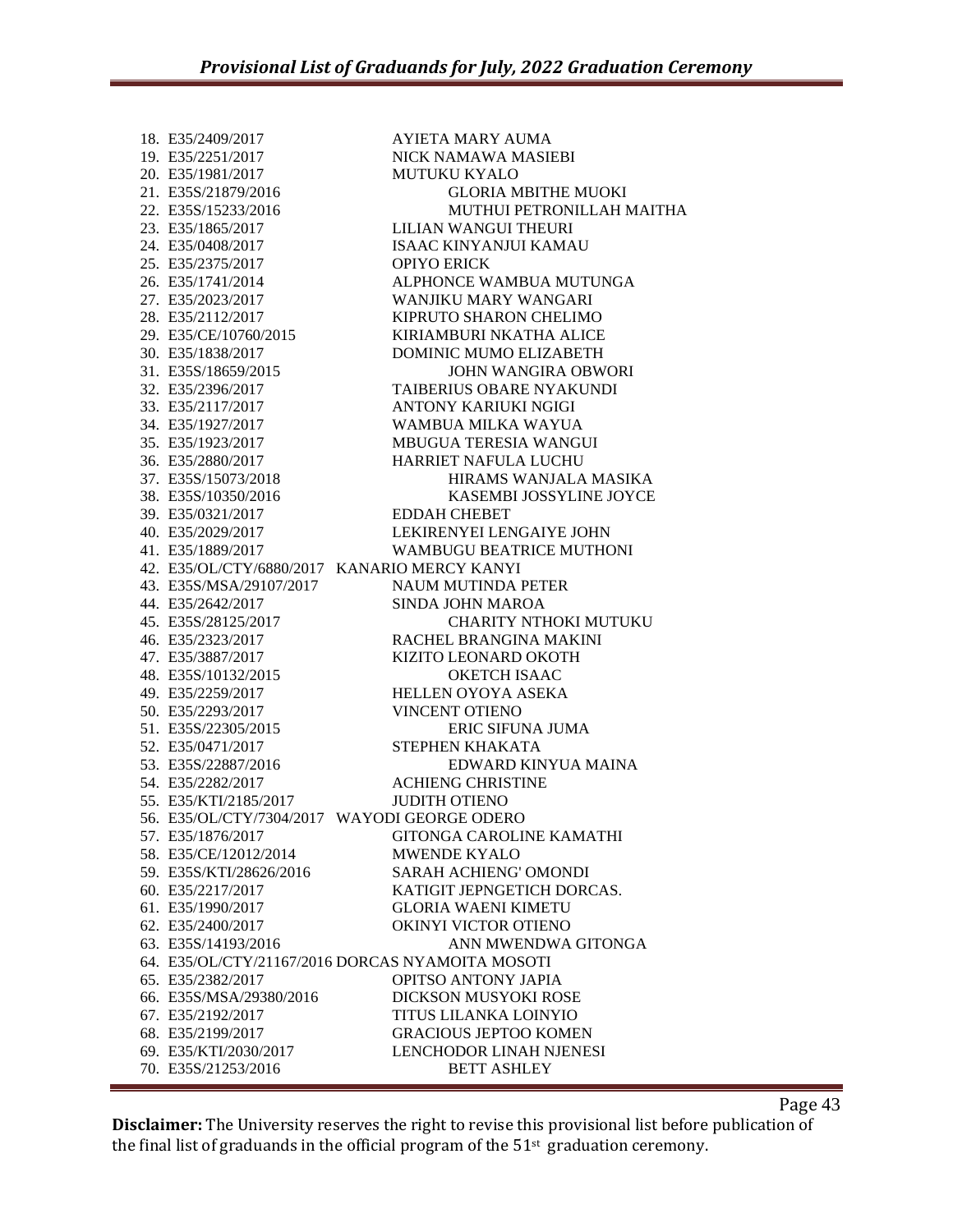71. E35/1841/2017 FAITH MOKAYA PETER 72. E35/2342/2017 JAMES MOSE DOUGLAS 73. E35S/MSA/28250/2017 FONDO WILFRED KONDE 74. E35S/13211/2013 MARGARET MUTHONI KIRAGU 75. E35/1897/2017 MERCY WANJIRU KANGETHE 76. E35/2135/2017 MERCY CHELANGAT 77. E35S/MSA/12685/2013 KHADIJA ABDULRAHMAN ABDALLA 78. E35/2334/2017 ONSARE NYAMOITA JUDY 79. E35S/20923/2015 ALANDO MOLYNE AKUMU 80. E35S/15551/2017 TIMOTHY MURITHI KABORIO 81. E35/2294/2017 INDU KEVIN 82. E35/2243/2017 AJWANG JULIET 83. E35S/21474/2016 HACHE WATO GUYO 84. E35S/20004/2016 NYAMOITA ELVIN MESHACK 85. E35/CE/10149/2014 GITAU JECINTA NAIRESIAH 86. E35/KTI/2125/2017 KARIUKI MERCY NJERI 87. E35/1955/2017 CHRISBETH C. MAKENA 88. E35/2348/2017 MACHIO TRUDY WENDY 89. E35S/21660/2016 WANDERA ROSEMARY AJIAMBO 90. E35/2123/2017 PETER MWANGI METHU 91. E35/KTI/1887/2017 LAWRENCE MACHARIA WAIRIMU 92. E35/1932/2017 MARY MWIKALI MUTUA 93. E35/1839/2017 WAYUA CAREN 94. E35/1988/2017 MUMBUA NAUM MWIKALI 95. E35/2057/2016 TAMIA TERRY MUTOLA 96. E35/2198/2017 CHEBII JEPKOECH MERCY 97. E35/2250/2017 JUMA GRACE NANYAMA<br>98. E35S/10395/2016 KIMINZA NDANU KIMINZA NDANU MERCY 99. E35/2004/2017 TITUS MURIMI MBAKA 100.E35/2290/2017 KAGEHA ZAINABU 101.E35S/17879/2017 JUDY JEROTICH KIPLAGAT 102.E35/2064/2017 EVERLYNE CHEROP TIKOLIA 103.E35/2291/2017 AGENI ANYAMBA OKANGO 104.E35/1962/2017 POLLY GAKII 105.E35/3885/2017 OWINO SYLVIA AILA PHELGON 106.E35S/15435/2016 MWANZIA JOSHUA MATATU 107.E35/3447/2017 KITAVI TOM KYALO 108.E35S/14337/2017 OUYA JOAB OTIENO 109.E35/1948/2017 KINYUA VERONICA NYAKIO 110.E35/KTI/2349/2017 ANN KWAMBOKA MOKAYA 111.E35/2387/2017 JAMES ODUOR OLENGO 112.E35S/21278/2016 MUTUKU ANTONY MUINDE 113.E35/1993/2017 MAINGI MAUREEN MUMBE 114.E35/2338/2017 OMWENGA EUNICE MORAA 115.E35S/14949/2017 AMWATA ONDIEKI DANSTAN 116.E35S/14696/2017 OGADA STEFFY AUMA 117.E35S/14663/2017 MUINDE C. MUMBUA 118.E35/KTI/2170/2017 WINNIE JEPKORIR 119.E35S/21958/2016 RUTH W. WAITHERA 120.E35/5801/2017 NYAENCHA FELISTER BITUTU 121.E35S/15591/2017 ELKANA KIBET KIPKEU 122.E35/5283/2017 JANET SIMBII NDUNGU 123.E35/1959/2017 GAKII RITA

**Disclaimer:** The University reserves the right to revise this provisional list before publication of the final list of graduands in the official program of the  $51<sup>st</sup>$  graduation ceremony.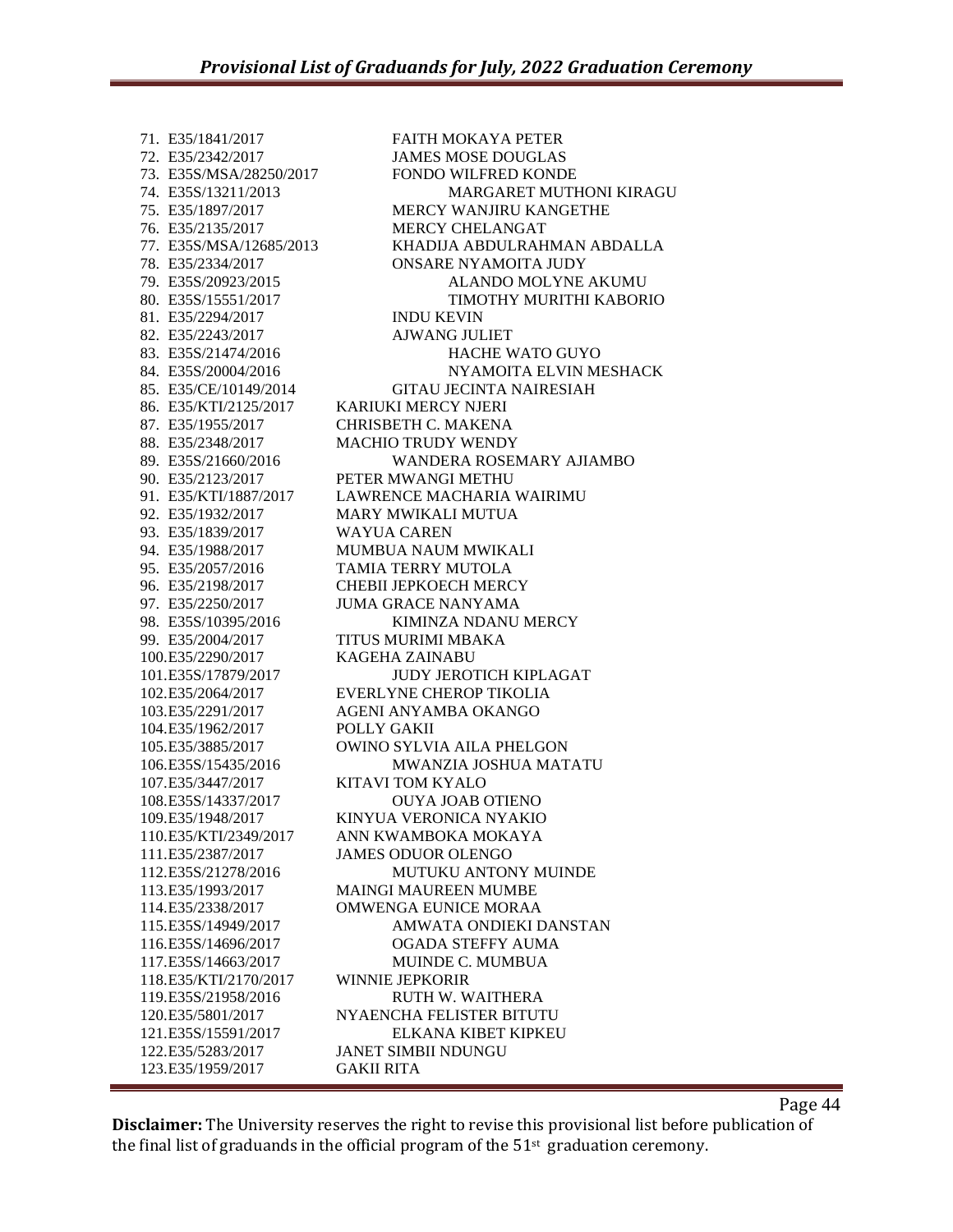| 124.E35/2256/2017                      | <b>MASENGELI INJETE MARY</b>   |
|----------------------------------------|--------------------------------|
| 125.E35/4666/2017                      | NYAMETE MICHAEL NYAMETE        |
|                                        |                                |
| 126.E35/4372/2017                      | <b>CHEPKEMOI DORIS</b>         |
| 127.E35/0378/2017                      | <b>KIPROB VICTOR</b>           |
| 128.E35/2268/2017                      | NYONGESA MERCY ACHIENG'        |
| 129.E35/2157/2017                      | <b>CHEPNGETICH MERCY</b>       |
| 130.E35/2088/2017                      | <b>RONO VICTOR</b>             |
| 131.E35/1782/2016                      | NDWIGA LIBERATA WANJUKI        |
| 132.E35/2187/2017                      | <b>CHEBET VIVIAN</b>           |
| 133.E35/2317/2016                      | <b>BETZY CHEMUTAI</b>          |
| 134.E35/3888/2017                      | SAMVICTOR SIMIYU OKUMU         |
| 135.E35/KTI/2333/2017                  | ALFAYO MORAA SARAH             |
| 136.E35S/EMB/28841/2016                | VICTOR ODHIAMBO OUMA           |
| 137.E35/1860/2017                      | DIANA WANJIRU KARIUKI          |
| 138.E35/2194/2017                      | <b>KIKANAE EDWIN TAKI</b>      |
| 139.E35/2652/2016                      | NANCY CHEROP KAMOLO            |
| 140.E35/2201/2017                      | STELLA JEBIWOTT KIPTOO         |
| 141.E35/2158/2017                      | <b>CHEPKORIR SHARON</b>        |
| 142.E35/2166/2017                      | <b>CHEPKORIR WINNIE</b>        |
| 143.E35S/14666/2017                    | KARIUKI MARY WANJIKU           |
| 144.E35S/22244/2016                    | <b>CAROLINE MUKIRI</b>         |
| 145.E35/5038/2017                      | <b>MUMBO NYAKEGO CHARLES</b>   |
| 146.E35/1958/2017                      | <b>MWENDWA BRENDA</b>          |
| 147.E35S/15276/2017                    | ASYA ABOU HAJI                 |
| 148.E35/1890/2017                      | <b>GACIBU KELVIN MWANGI</b>    |
| 149.E35/2008/2017                      | <b>NJAGI WAMAITHA</b>          |
| 150.E35/5284/2017                      | ISINI ANNAH NDULU              |
| 151.E35S/22649/2016                    | STEPHEN OMONDI OBADO           |
| 152.E35S/15140/2016                    | NTEMEL KAMAAMIA JOEL           |
| 153.E35S/15806/2017                    | <b>JEPKETER CAROLINE</b>       |
| 154.E35/22431/2016                     | KIPLANGAT EMMANUEL BETT        |
| 155.E35/1885/2017                      | NDERITU AGNES WAMUYU           |
| 156.E35/1920/2016                      | KIPLANGAT BOSUBEN MILTON       |
| 157.E35S/NKU/10331/2016                | <b>ERICK CHERUIYOT BETT</b>    |
| 158.E35/2142/2017                      | <b>OLOLTUA MARY PAIN</b>       |
| 159.E35/1951/2017                      | MWANIKI BERLIN WANJIRA         |
|                                        |                                |
| 160.E35/0059/2017                      | <b>GITHAKA DORRIS NYAKIO</b>   |
| 161.E35/2222/2017                      | <b>MARION JELAGAT CHEBII</b>   |
| 162.E35S/21532/2014                    | ANNE NANJALA JUMA              |
| 163.E35S/21913/2016                    | <b>ISAAC THUMBI KIHIKO</b>     |
| 164.E35/0515/2017                      | ONYANGO YVONNE ATIENO          |
| 165.E35S/15721/2017                    |                                |
| 166.E35/1929/2017                      | <b>LYDIA ATIENO OTIENO</b>     |
|                                        | MUNYAO NGUNDO                  |
| 167.E35/2411/2017                      | <b>AHMED ADAN MUMIN</b>        |
| 168.E35/1989/2017                      | KITINGAI NDINDA FLORENCE       |
| 169.E35S/EMB/29681/2016                | <b>WANG'ARA T. NJOKI</b>       |
| 170.E35/2883/2017                      | <b>JOSIAH MAKORI RODGERS</b>   |
| 171.E35/0029/2017                      | KENNETH KAGWIMA GIKONYO        |
| 172.E35/2934/2017                      | <b>JOAN JOY ACHIENG' OKEYO</b> |
| 173.E35/CE/10701/2016                  | NJAGI MUTHONI LYDIA            |
| 174.E35/2038/2017                      | EUNICE WANJIRU GICHUHI         |
| 175.E35/1913/2017<br>176.E35/2867/2017 | MWANGI PAULINE WANJIKU         |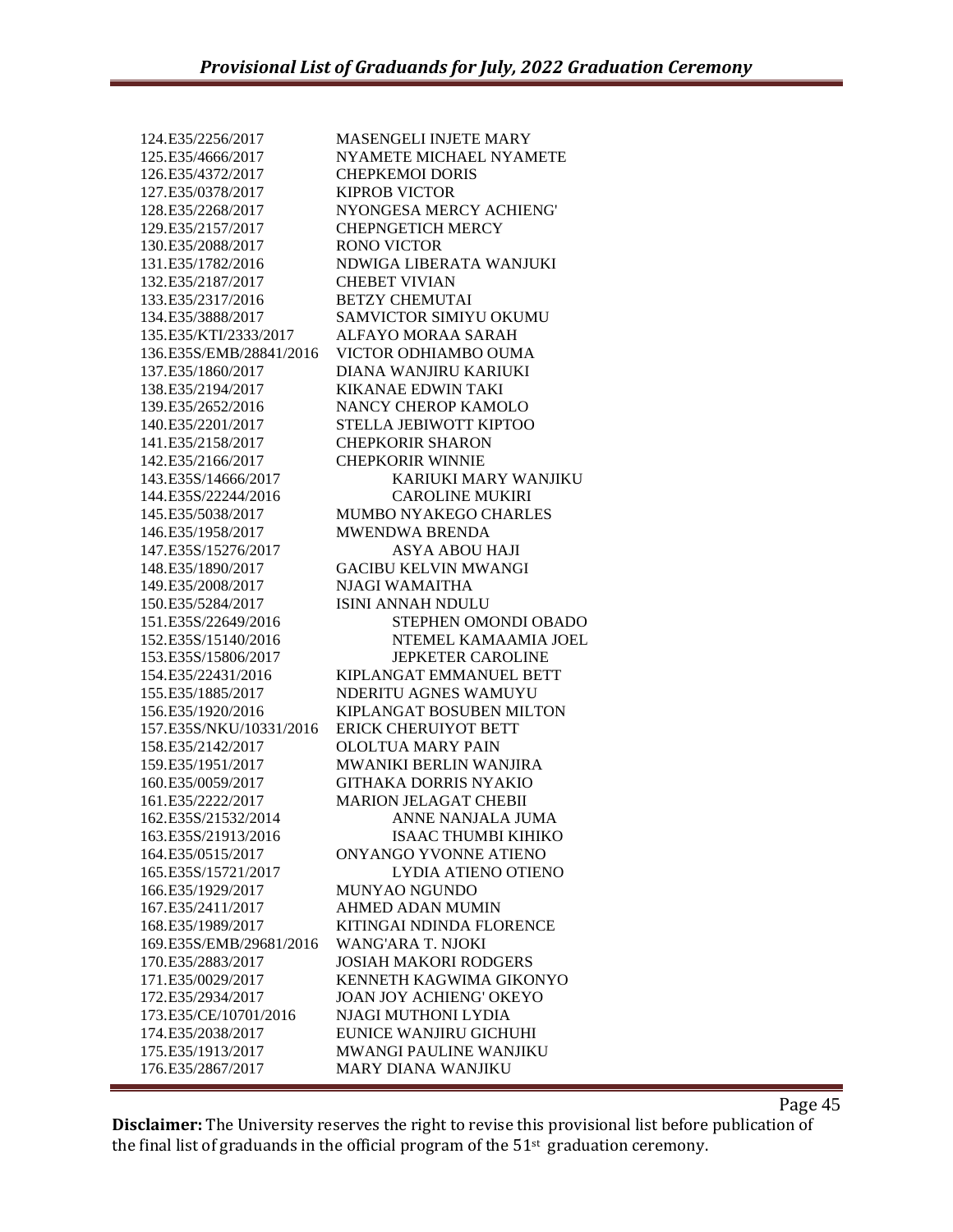177.E35S/15577/2017 MUTUGI ROSE NYAGUTHII 178.E35S/NKU/29053/2017 KOECH WILITA CHEROTICH 179.E35/2405/2017 ODIRA DANIEL OMONDI 180.E35/2231/2017 GOLDAH NYOSEBA MOMANYI 181.E35S/14326/2017 SERAH MWENDE MUTIE 182.E35/4990/2017 ELOSY KANANA 183.E35/2216/2017 KIPCHIRCHIR WILFRED 184.E35/2281/2017 MUSUMBA GLADYS EDINA 185.E35/2099/2017 NYAKUNDI RUTH KERUBO 186.E35/1930/2017 FAITH NDINDA NZIOKI 187.E35/CE/10396/2016 SYLVIA NDUNGE MWIKYA 188.E35S/21230/2016 FLORENCE WANZA MUTHILI 189.E35S/20391/2016 DANIEL MWANGI MUCHIRI 190.E35/2347/2017 MADONNA ESTHER OKECHI 191.E35/CE/10347/2016 DIANAH NDINDA MUOKI 192.E35/2226/2017 SANYA STEPHEN 193.E35S/22082/2016 DERRICK OGOLA 194.E35/1874/2017 MWANGI ESTHER NYAWIRA 195.E35/1880/2017 MARITIM MARTHA CHEBET 196.E35S/20095/2014 LETOYA M. NAIRESIAN 197.E35S/22936/2016 MUTHONI JAMES MUKUNDI 198.E35/ 2316/2017 OBARE MILLENIUM MWENDE 199.E35/2122/2017 ZIPPORAH WAMAITHA SARANGE 200.E35S/14792/2016 JACKLINE NYAWIRA GITONGA 201.E35/1984/2017 MUTUA IRENE NDUNGE 202.E35/1916/2017 RUTH WAMAITHA WAKAHIA 203.E35/CE/10048/2016 GATIMU WILLIAM KIBIRU 204.E35S/14362/2014 NDUNGU NYOKABI NANCY 205.E35/1987/2017 WINNIE WANGUI MUTISYA 206.E35/1919/2017 WAMAITHA MARGARET WAMBUI 207.E35S/15245/2016 MILLICENT AKINYI OGUTU 208.E35S/10851/2016 KALA MIRIAM NDULU 209.E35/2132/2017 RAHAB WANJIKU KIMANI 210.E35S/14671/2017 WAMBUI BIBIAN WANGUI 211.E35/CE/10122/2014 MWANGI JOSEPH WAINAINA 212.E35S/15724/2017 AGNES GACHUNGA 213.E35/1891/2018 KIMELI KIPLAGAT DENIS 214.E35S/NKU/28535/2017 RUTTO JEPTARUS PHYLIS 215.E35S/23105/2016 DAINA MWENDE 216.E35/KTI/2001/2017 MOGATA NYANGARISA ELIZABETH 217.E35S/21533/2016 BRIGIT SYOKAU MUTUA 218.E35/CE/EMB/10594/2015 PETER NTONGAI 219.E35S/NKU/28097/2017 CATHERINE WANJIKU MIATU 220.E35/KTI/1956/2017 MUTETI FRIDAH MUMO 221.E35/2319/2017 ENEED ADHIAMBO MARANGO 222.E35/1920/2017 GITAU PRISCILLA WANJIRU 223.E35/2182/2017 MUNGAI SUSAN WANGARI 224.E35S/EMB/28591/2017 WANJA ANN JANE KARIMI 225.E35/1863/2017 FAITH WAMBUI GITHINJI 226.E35/2394/2017 VIVIAN MONYANGI ATUTI 227.E35/1996/2017 MARY MBITHE MAKAU 228.E35/2410/2017 MULINGE KERUBO MARION 229.E35/CE/NKU/9094/2012 JOTHAM MUSAGALA

**Disclaimer:** The University reserves the right to revise this provisional list before publication of the final list of graduands in the official program of the  $51<sup>st</sup>$  graduation ceremony.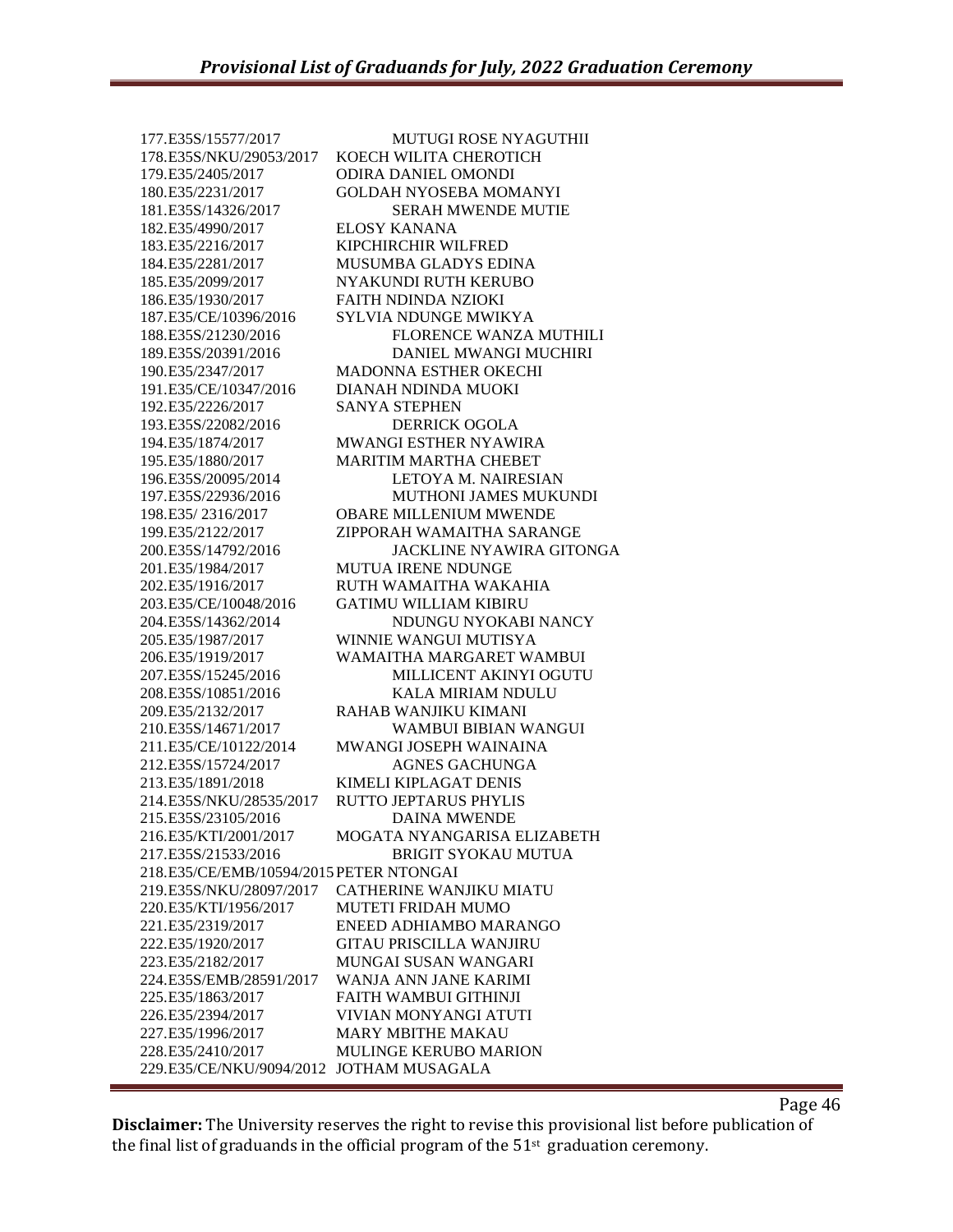230.E35/2065/2017 KROP MERII SOLOMON 231.E35/KTI/2025/2017 KELVIN GACHIGI WANJA 232.E35S/15017/2017 BENJAMIN NDUNDA MUSYOKI 233.E35/0972/2017 NTOITUMU PAULINE GATWIRI 234.E35/1925/2017 ANN KASIVA MUNYAO 235.E35/1898/2017 MARGARET WAMBUI NGARUIYA 236.E35/2046/2016 NYONGESA ANASTACIA NANJALA 237.E35S/21107/2016 KWELA CHRISTINE MWENDE 238.E35S/10075/2016 MARY MUTEI IRENE 239.E35S/22932/2016 KINGESI GLORIAH NDINDA 240.E35/2248/2017 NABUNGOLO EUGENE WAFULA 241.E35S/21221/2016 MARGARET WANGUI ICHANGAI 242.E35S/15501/2017 OYOO KENNETH OCHIENG 243.E35S/28045/2017 MUIGA PERIS NYAGUTHII 244.E35/2067/2017 BRIAN KIMTAI KEBENEI 245.E35S/21128/2016 KASI CELINAH 246.E35/CE/10392/2016 JANE WANGARI NJURE 247.E35/CE/11062/2015 VICTORIA A. EUNICE 248.E35/2043/2017 ELIZABETH CHEPKIACH LEMRENG 249.E35S/21699/2016 SENTEU VERONICAH YIANOI 250.E35/1965/2017 MUREGA DENNIS 251.E35/2063/2017 JAMES KAIRO 252.E35/1999/2017 MERCY NDINDA MULINGE 253.E35/2278/2017 WAMANYA EVANS OLUOCH 254.E35/OL/CTY/8102/2016 SAMUEL MUIKIIO KIOKO 255.E35/0689/2017 VICTORINE JEMURGOR 256.E35S/20621/2016 ROSE KINYA MWIRIGI 257.E35/2233/2015 OWINO BOB OWINO 258.E35S/21882/2016 LILIAN KENGAYA OYAGI 259.E35/1974/2017 DANIEL MAVEKE WAMBUA 260.E35S/22083/2016 JOB MUHIKA NJOROGE 261.E35/CE/10402/2016 MWENDIA NYAMBURA 262.E35/KTI/2270/2017 TRACY KAVELE 263.E35S/22432/2016 ANNA NG'ENDO NG'ANG'A 264.E35S/22435/2016 OPAR GEOPHREY ODHIAMBO 265.E35S/NKU/28006/2017 ISMAIL AMIR KIPKORIR 266.E35/5390/2017 KIMEMIA LORNA NJERI 267.E35/2036/2017 WAFULA ANNE WAKASA 268.E35S/20642/2015 NG'ANG'A LOUIS MAKOBO 269.E35/1963/2017 KATHAMBI ANN 270.E35/2388/2017 MARTIN ODERA ASWERE 271.E35/2153/2017 FAITH CHEPKORIR 272.E35S/21608/2015 KILONZI MOSES NGUI 273.E35/2138/2017 AUXILLIA GITHAIGA 274.E35/0107/2017 IRUNGU JOHN WAMBUGU 275.E35/2307/2017 ONDIGO T. AQUINAS ASIAGO 276.E35/2332/2017 IRENE MOKEIRA OMBUI 277.E35/3897/2017 KIPTOON KIPRUTO PETER 278.E35/KTI/2245/2017 OUMA AKINYI LINET 279.E35/2197/2017 DAISY JESIRE CHELANGA 280.E35S/16019/2017 NATHANIEL MELITA SAUTET 281.E35/2178/2017 KERUBO AGNES JUMA 282.E35S/15274/2017 WAMBUI EVA WACERA

Page 47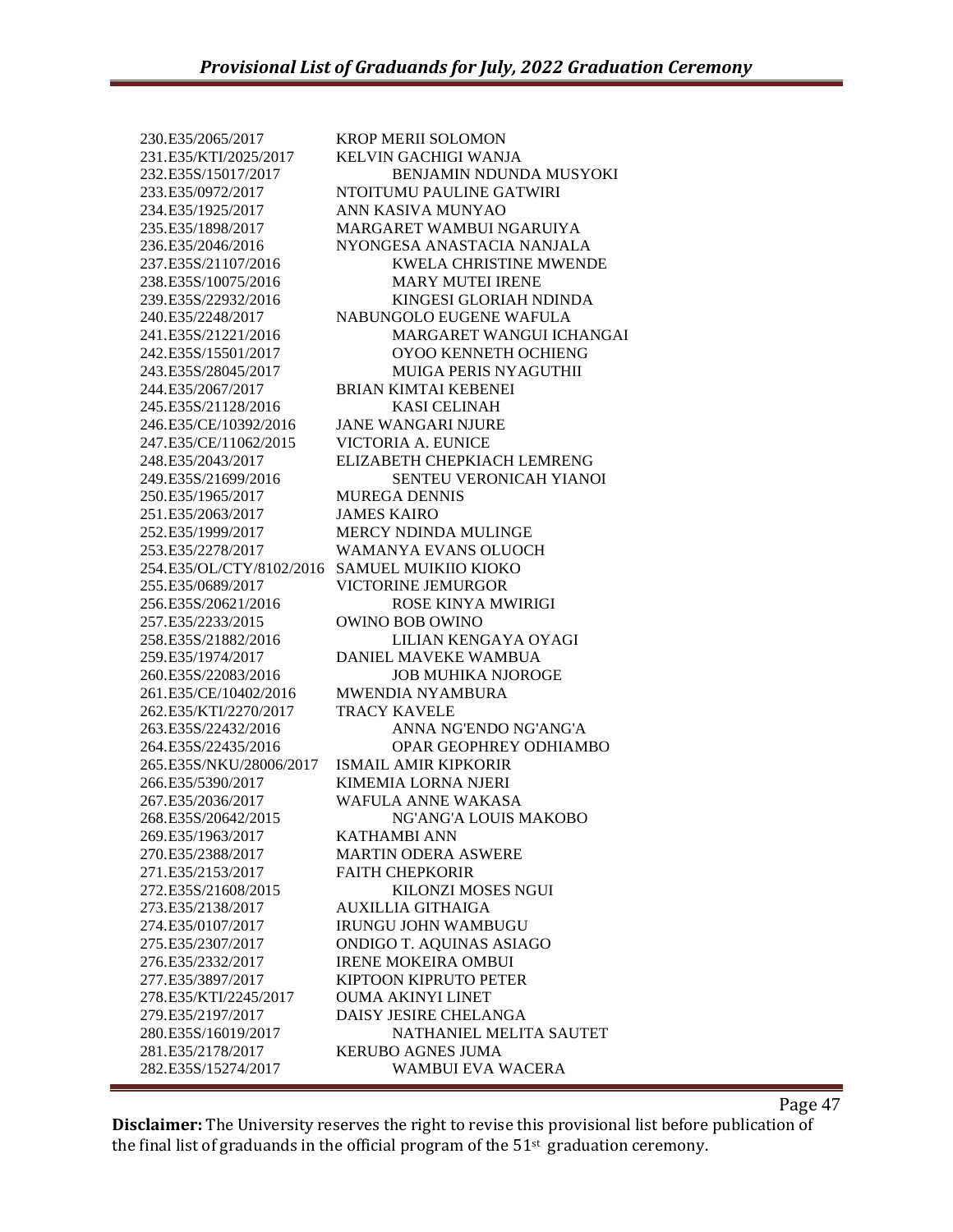| 283.E35S/MSA/34790/2015 | REAGAN OTIENO MICHAEL                              |
|-------------------------|----------------------------------------------------|
| 284.E35/2309/2017       | <b>ODERO JULIA LORINE</b>                          |
| 285.E35S/13274/2013     | <b>GRACE LILLY MUTHONI MWANGI</b>                  |
| 286.E35S/22473/2016     | <b>COLLETA MUKAI MWALIMU</b>                       |
| 287.E35S/NKU/28082/2017 | <b>CAROLINE CHEPKOECH</b>                          |
| 288.E35/2017/2017       | NYAMOKO KEMUNTO PACIFIKAH                          |
| 289.E35/1854/2017       | <b>JUDY KIRIGO KAGWE</b>                           |
| 290.E35/2103/2017       | MUASYA JUDITH MAWIA                                |
|                         | 291.E35/OL/CTY/6162/2018 WICKLIFE ODHIAMBO ONYANGO |
| 292.E35/2184/2017       | <b>OTIENO GEOFREY</b>                              |
| 293.E35/1850/2017       | MUTISYA SALOME MAKASI                              |
| 294.E35/3898/2017       | KHISA YVONNE NANJALA                               |
| 295.E35/3913/2017       | ELVIS MBAKA ONSINYO                                |
| 296.E35/21270/2016      | <b>CHERUTO ABIGAEL</b>                             |
| 297.E35/KTI/2200/2017   | MUSUNDI CHRISTINE NEKESA                           |
| 298.E35/OL/8101/2016    | <b>BEATRICE WANJA NJERU</b>                        |
| 299.E35S/28509/2016     | ZUBEDA ABUBAKAR                                    |
| 300.E35/14943/2017      | <b>OWADE COLLINS OCHIENG</b>                       |
| 301.E35S/14973/2017     | ODUOR MOURICE OUMA                                 |
| 302.E35/1858/2017       | <b>EUNICE CAROLINE WAMBUI</b>                      |
| 303.E35/2033/2017       | <b>KEBASO RENNY ONSONGO</b>                        |
| 304.E35S/KTI/29165/2016 | <b>SOO MARY</b>                                    |
| 305.E35S/15920/2017     | DIANA NASAMBU WASIKE                               |
| 306.E35S/14632/2016     | <b>OBONYO AWUOR FAITH</b>                          |
| 307.E35/0520/2013       | <b>CHRISTINE ANYANGO OURU</b>                      |
| 308.E35/4967/2017       | <b>MELTAS KATENDE</b>                              |
| 309.E35/2361/2017       | <b>OMONDI FELIX</b>                                |
| 310.E35S/14726/2015     | <b>MATUKU MUNANIE</b>                              |
| 311.E35/2257/2017       | <b>JANET AYUMA ONGOCHE</b>                         |
| 312.E35S/20088/2015     | <b>IKULI DAVID</b>                                 |
| 313.E35/3869/2017       | ROSELIVER PENDO MIDAMBA                            |
| 314.E35S/28518/2016     | <b>CHEROTICH ROTHROCK</b>                          |
| 315.E35/2367/2017       | ADHIAMBO CAROLINE ODIRA                            |
| 316.E35S/15078/2018     | KIMATHI KAWIRA HONEST                              |
| 317.E35/2299/2017       | OMBASA SHAKINA MORAGWA                             |
| 318.E35/KTI/2225/2017   | <b>MWALALA W. FAITH</b>                            |
| 319.E35/CE/10465/2016   | <b>MUTHONI RUTH RATANYA</b>                        |
| 320.E35S/29859/2016     | <b>EMMACULATE MUNEE PETER</b>                      |
|                         | 321.E35/OL/CTY/32001/2014 ESNARTH MBATHE KANG'UTU  |
| 322.E35S/14968/2017     | WILFRED KOISIKIR TENTERE                           |
| 323.E35/1840/2017       | <b>JUMA SHIGHADI PATRICIA</b>                      |
| 324.E35S/19550/2016     | PETER MBELLE LEMI                                  |
| 325.E35/CE/10849/2015   | KATHAMBI LUCY FESTUS                               |
| 326.E35/2204/2017       | KIPRUTO JEBOSWONY RAGAEL                           |
| 327.E35/2404/2017       | <b>ABBOT A. JACKLINE</b>                           |
|                         | MAILU SAMUEL MUEMA                                 |
| 328.E35/CE/30421/2014   |                                                    |
| 329.E35/2049/2017       | MERCY CHEYECH LOSILI                               |
| 330.E35/1964/2015       | KIPLIMO KOSGEI CORNELIUS                           |
| 331.E35/KTI/2155/2017   | <b>CHEPKOSKEI BEATRICE</b>                         |
| 332.E35/1979/2017       | MUSYOKA JOSEPH MALELU                              |
| 333.E35S/22046/2016     | MUCHUNKU BENSON MUCHERIA                           |
| 334.E35/2879/2017       | LAURA NEKESA MULATI                                |
| 335.E35/1991/2014       | <b>MASAKHA COLLINS</b>                             |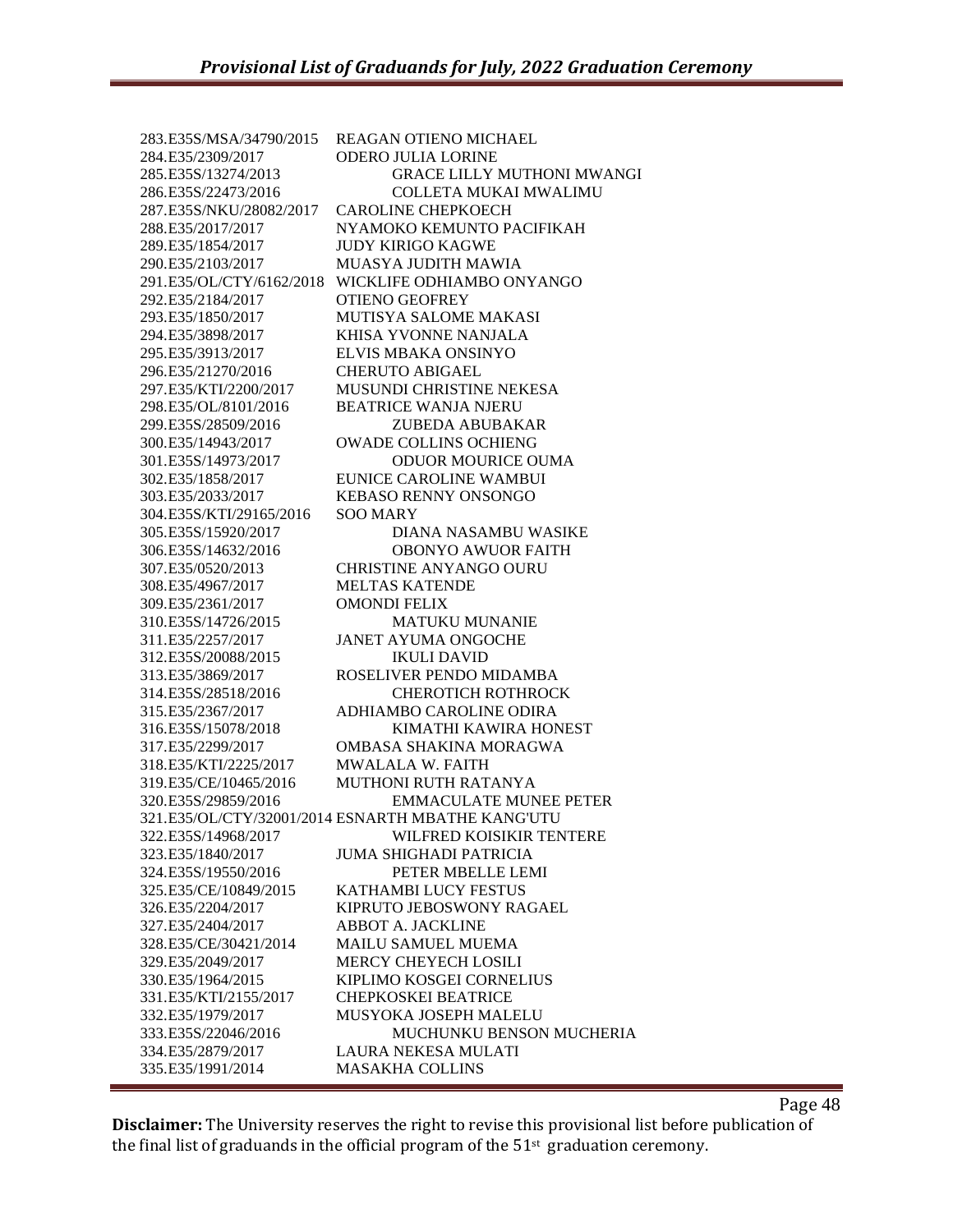| 337.E35/1960/2017<br>KINYUA RAMS KIMATHI<br>LUCY JEPTUM KEMBOI<br>338.E35/2206/2017<br>339.E35/2252/2017<br>WAMALWA WANJALA EMMANUEL<br>WAWERU SYLVIA WAITHERA<br>340.E35S/22194/2015<br>BERNARDINE JEPCHUMBA KIPKEU<br>341.E35/0039/2017<br>342.E35S/19813/2014<br>KARIUKI MARY WANJA<br>343.E35/2286/2017<br><b>LINER ARWA OMBAJO</b><br>344.E35/2119/2017<br>SILVIA WANGUI WANJUGU |  |
|---------------------------------------------------------------------------------------------------------------------------------------------------------------------------------------------------------------------------------------------------------------------------------------------------------------------------------------------------------------------------------------|--|
|                                                                                                                                                                                                                                                                                                                                                                                       |  |
|                                                                                                                                                                                                                                                                                                                                                                                       |  |
|                                                                                                                                                                                                                                                                                                                                                                                       |  |
|                                                                                                                                                                                                                                                                                                                                                                                       |  |
|                                                                                                                                                                                                                                                                                                                                                                                       |  |
|                                                                                                                                                                                                                                                                                                                                                                                       |  |
|                                                                                                                                                                                                                                                                                                                                                                                       |  |
|                                                                                                                                                                                                                                                                                                                                                                                       |  |
| 345.E35/2026/2017<br><b>KAROLI LOUIS MARK</b>                                                                                                                                                                                                                                                                                                                                         |  |
| 346.E35/CE/EMB/11295/2015 NJIRU JACKLINE THAARA                                                                                                                                                                                                                                                                                                                                       |  |
| 347.E35S/21119/2016<br>SAMUEL BELINDA NDINDA                                                                                                                                                                                                                                                                                                                                          |  |
| 348.E35S/22048/2016<br><b>AWINO PAULINE ACHIENG</b>                                                                                                                                                                                                                                                                                                                                   |  |
| 349.E35S/21178/2016<br>CHIMOTO O ROSEBELLAH                                                                                                                                                                                                                                                                                                                                           |  |
| 350.E35/4409/2017<br><b>KIRUI ESTHER NDUTA</b>                                                                                                                                                                                                                                                                                                                                        |  |
| <b>KURGAT C. SALOME</b><br>351.E35S/NKU/10574/2017                                                                                                                                                                                                                                                                                                                                    |  |
| 352.E35/KTI/2265/2017<br>MBUKA OLIVIA MMBONE                                                                                                                                                                                                                                                                                                                                          |  |
| 353.E35/2106/2017<br>DIFINA NALIAKA KISIANGANI                                                                                                                                                                                                                                                                                                                                        |  |
| 354.E35S/21476/2016<br><b>MUTHUI MARY MULI</b>                                                                                                                                                                                                                                                                                                                                        |  |
| 355.E35/KTI/2369/2017<br>RODGERS ODHIAMBO OTIENO                                                                                                                                                                                                                                                                                                                                      |  |
| <b>MERCY JEPCHIRCHIR</b><br>356.E35/2102/2017                                                                                                                                                                                                                                                                                                                                         |  |
| 357.E35S/MSA/34640/2015<br><b>CAROLINE DOTO OTIENO</b>                                                                                                                                                                                                                                                                                                                                |  |
| 358.E35S/20298/2013<br>LUCY NDUTA MUIGA                                                                                                                                                                                                                                                                                                                                               |  |
| 359.E35/2167/2017<br><b>ERICK KIPKORIR</b>                                                                                                                                                                                                                                                                                                                                            |  |
| 360.E35/OL/CTY/8851/2009<br>JOHNATHAN MAKENZI MAWEU                                                                                                                                                                                                                                                                                                                                   |  |
| SPENCER KAMAU MAINA<br>361.E35/1856/2017                                                                                                                                                                                                                                                                                                                                              |  |
| 362.E35/0434/2017<br><b>VICTOR NAMUYE OKUMU</b>                                                                                                                                                                                                                                                                                                                                       |  |
| 363.E35/2337/2017<br><b>EDINA BOSIBORI MAUTI</b>                                                                                                                                                                                                                                                                                                                                      |  |
| 364.E35/2024/2017<br>NANCY MORAA MONAYO                                                                                                                                                                                                                                                                                                                                               |  |
| 365.E35/2325/2017<br>KENYA VINCENT OMWANDO                                                                                                                                                                                                                                                                                                                                            |  |
| 366.E35S/15421/2018<br><b>JAMILA ADAN</b>                                                                                                                                                                                                                                                                                                                                             |  |
| KANYUIRA PERMINUS NYAGA<br>367.E35S/18017/2015                                                                                                                                                                                                                                                                                                                                        |  |
| 368.E35/2190/2016<br><b>KIRIGA EVANS RASHID</b>                                                                                                                                                                                                                                                                                                                                       |  |
| 369.E35/2221/2017<br><b>NELLY JEPNGETICH</b>                                                                                                                                                                                                                                                                                                                                          |  |
| 370.E35/2181/2017<br>NJIHIA LILIAN WANGARI                                                                                                                                                                                                                                                                                                                                            |  |
| 371.E35/2346/2017<br><b>GECHEMBA JULIET</b>                                                                                                                                                                                                                                                                                                                                           |  |
| 372.E35/1964/2017<br>MUTHOMI WYCLIFFE MUCHENA                                                                                                                                                                                                                                                                                                                                         |  |
| JACQUELINE HELLEN WAITHIRA<br>373.E35/CE/10360/2015                                                                                                                                                                                                                                                                                                                                   |  |
| KEVIN ONGECHI MOMANYI<br>374.E35/2395/2017                                                                                                                                                                                                                                                                                                                                            |  |
| 375.E35S/MSA/28123/2017<br>MARIAM ABDALLAH PARAGO                                                                                                                                                                                                                                                                                                                                     |  |
| 376.E35/1852/2017<br>ALICE WAITHIRA MAINA                                                                                                                                                                                                                                                                                                                                             |  |
| 377.E35S/20030/2016<br>OPATI OKWISA ATHELLIA                                                                                                                                                                                                                                                                                                                                          |  |
| 378.E35/OL/NKU/7053/2017<br><b>GILBERT MUGENDI MUGO</b>                                                                                                                                                                                                                                                                                                                               |  |
| 379.E35/2010/2017<br>MURIUNGI FRIDAH NKATHA                                                                                                                                                                                                                                                                                                                                           |  |
| 380.E35/2240/2017<br><b>SIFUNA AMOS BARASA</b>                                                                                                                                                                                                                                                                                                                                        |  |
| 381.E35/1901/2017<br>KARANJA JOHN GACHII                                                                                                                                                                                                                                                                                                                                              |  |
| 382.E35/CE/11778/2011<br>NANCY ANYANGO SHIKANGA                                                                                                                                                                                                                                                                                                                                       |  |
| 383.E35S/20204/2016<br><b>ADONGO EVERLYNE</b>                                                                                                                                                                                                                                                                                                                                         |  |
| SYLVIA CHERONO RUTTO<br>384.E35S/NKU/29585/2016                                                                                                                                                                                                                                                                                                                                       |  |
| LUCY WAMBUI GACHUHI<br>385.E35S/15544/2017                                                                                                                                                                                                                                                                                                                                            |  |
| <b>LYNN CATHY OJUKI</b><br>386.E35/2304/2017                                                                                                                                                                                                                                                                                                                                          |  |
| 387.E35/2207/2017<br>DEBORAH JEPTUM                                                                                                                                                                                                                                                                                                                                                   |  |
| 388.E35/2286/2017<br><b>LINER ARWA OMBAJO</b>                                                                                                                                                                                                                                                                                                                                         |  |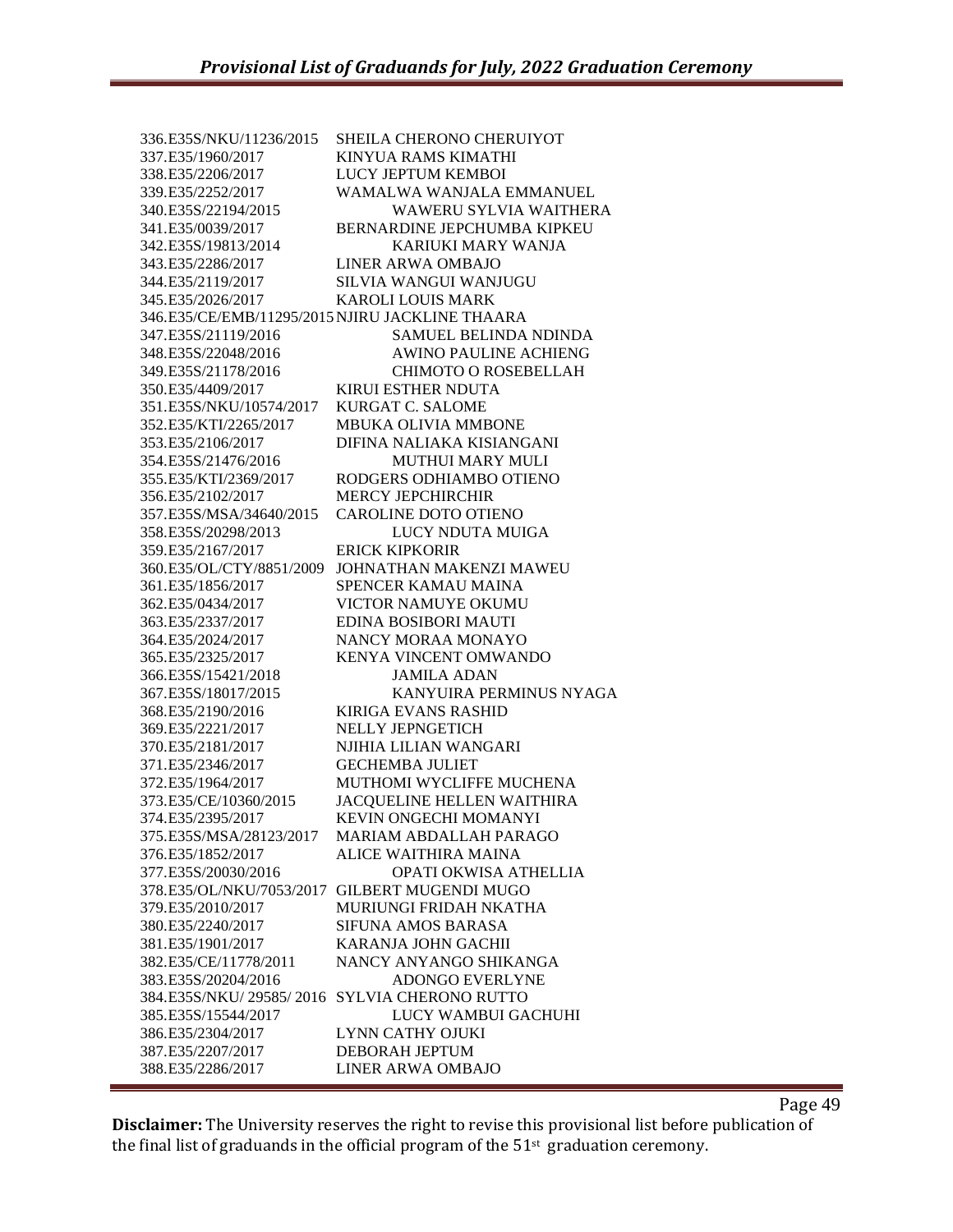389.E35/7591/2007 THOMAS MOSIGISI MAKORI 390.E35/KTI/2385/2017 MUGA PAUL OCHIENG 391.E35S/9258/2011 MAITHYA VICTOR MWENDWA 392.E35/2084/2017 CHEPKEMOI SHEILLA 393.E35/4045/2016 ADHIAMBO PHILLITE **SECOND CLASS (LOWER DIVISION)** 1. E35/OL/EMB/10793/2014MUROKI C MEME 2. E35/2244/2015 CHRISTINE ACHIENG OBALLAH 3. E35/OL/KSU/6879/2017 OJIJO CYNTHIA AKINYI 4. E35S/14966/2017 CHRISTINE SOPHIA KANANA 5. E35S/15709/2017 SAMUEL MWAURA NJOROGE 6. E35S/17360/2013 MWITI ERIC 7. E35S/31804/2014 NJAGI WINFRED MWENDE 8. E35/2266/2017 NYAGAKA KEMUNTO MELODY 9. E35/2071/2017 SHANGOLE PKEMEI ANDERSON 10. E35/2385/2016 MABONGA DANIEL WASIKE 11. E35S/19260/2013 NGONDI MARTIN KINYUA 12. E35/2068/2017 KAPELIMUK K. NICODEMUS 13. E35S/14030/2017 ODIRA ANYANGO VIDAH 14. E35/1909/2017 SERAH WANINI NG'ANG'A 15. E35/2958/2017 SIATA BRENIS NANJALA 16. E35S/20267/2016 KAUNYANGI KOOME KELVIN 17. E35/CE/10598/2015 KIKUNI D MUIA 18. E35/2092/2017 CHERONO SHARON SOI 19. E35/2046/2017 CHELIMO DEBRA KAPENDUI 20. E35/2163/2017 JEPCHIRCHIR LAURA 21. E35S/17540/2016 AWUOR ONYANGO WINNIE 22. E35S/22572/2014 FEISAL ALI OMAR 23. E35S/17762/2015 OBIERO JULIUS ONYANGO 24. E35/2171/2017 KANGOGO JEPKORIR NANCY 25. E35/2262/2017 KHAYOSA CLARE 26. E35/2378/2017 JAMES OBARA OMONDI 27. E35/CE/10206/2015 GEITA GRACE GATHONI 28. E35S/16370/2011 MBITHUKA CORNELIUS KYALO 29. E35S/14764/2013 KIRAGU RUTH KARWIRWA 30. E35/2154/2017 JOSEPHINE GATI 31. E35S/22342/2014 ONCHONG'A VANE NYANCHOKA 32. E35S/14131/2016 OMWERI DELVIN OKECHI 33. E35/OL/7049/2012 MARY AFANDI 34. E35S/14636/2014 MAUREEN ACHIENG OTIENO 35. E35/KTI/2353/2017 BRENDA AWUOR OWINO 36. E35/2662/2014 WAMBULWA KAREN NANGILA 37. E35/2078/2017 ABRAHAM GWARO ANASI 38. E35/2343/2017 DENIS KINGI ITIRA 39. E35S/15989/2016 ZUHRA NASIMIYU AHMED 40. E35S/16925/2012 SAMSON WAMBUA MUTHUI

**Disclaimer:** The University reserves the right to revise this provisional list before publication of the final list of graduands in the official program of the  $51<sup>st</sup>$  graduation ceremony.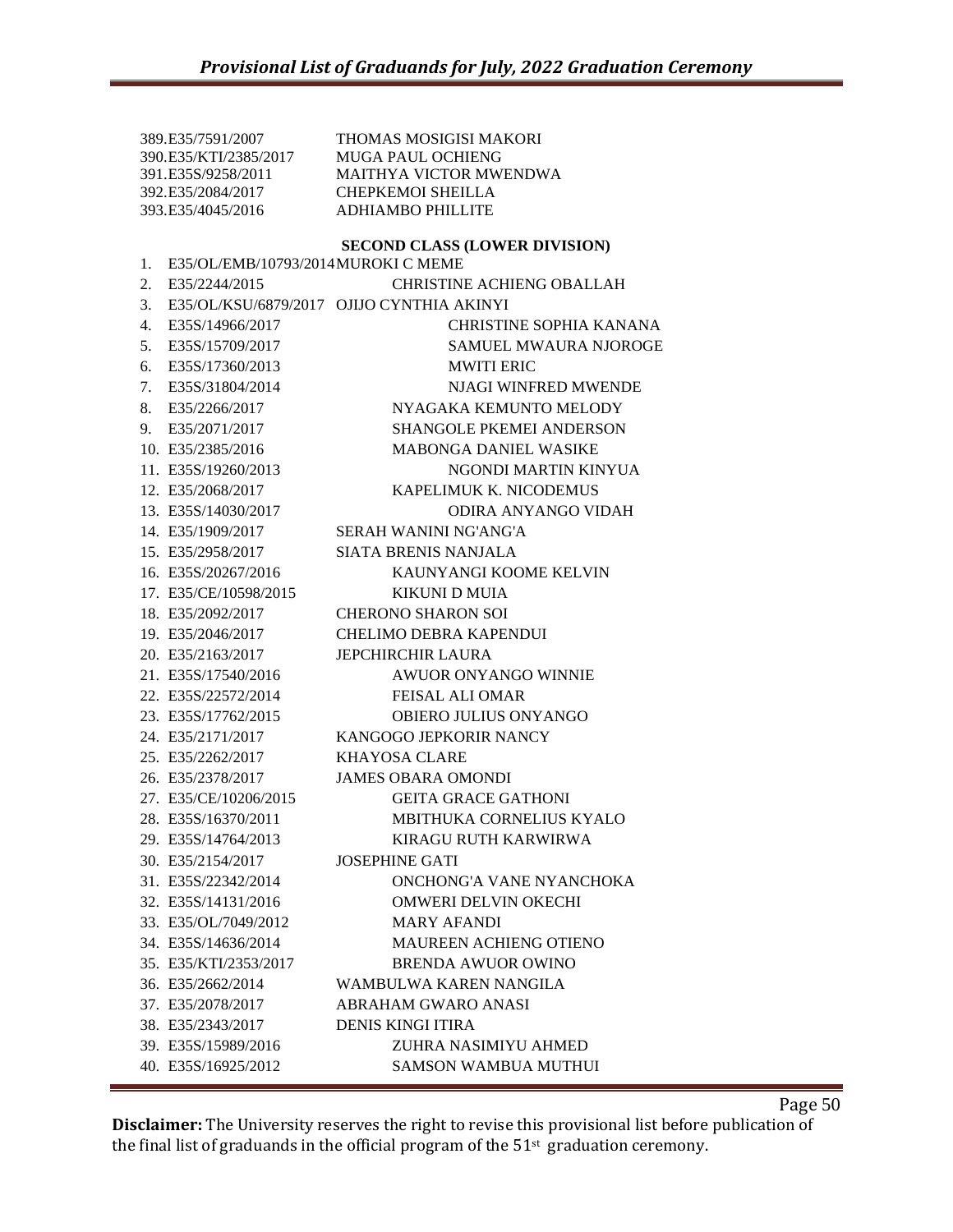| 41. E35S/23636/2015 | <b>OLIVE MWENDE IRERI</b>                      |
|---------------------|------------------------------------------------|
| 42. E35S/16601/2015 | <b>ATSIELI DAVIS FRANCIS</b>                   |
| 43. E35/3899/2017   | NYONGESA BENJAMIN WAKHUNGU                     |
| 44. E35S/22547/2016 | AKUMU DONETER AWINO                            |
| 45. E35S/15574/2017 | <b>MBAI M. WAYUA</b>                           |
| 46. E35S/20900/2014 | MUNENE LUCY WAMBUI                             |
| 47. E35S/13897/2013 | <b>CHEPKEMOI DOREEN</b>                        |
| 48. E35/4553/2013   | <b>MOINDI HARRIET MAGOMA</b>                   |
| 49. E35S/14178/2016 | <b>KELVIN NGUNDU MWABU</b>                     |
| 50. E35S/16638/2015 | WANYAMA LEVIS SANYA                            |
| 51. E35/0718/2016   | SAMWEL ONDARA ANYIENI                          |
|                     | 52. E35S/NKU/32341/2014 ANNE NJERI I MUTHUA    |
| 53. E35S/21218/2016 | <b>SITATI SAMUEL SIMIYU</b>                    |
|                     | 54. E35/OL/CTY/7866/2016 BERYL ATIENO OMONDI   |
| 55. E35S/19686/2016 | <b>ODIENY CALVINCE OKOTH</b>                   |
| 56. E35S/10474/2016 | <b>SIMATWO CHEROP WINNIE</b>                   |
| 57. E35S/16773/2015 | LINDA INDECHE SHIKANGA                         |
| 58. E35/2366/2017   | <b>SEGE VERAH AWUOR</b>                        |
| 59. E35/2228/2015   | OYARO EDMOND BARONGO                           |
| 60. E35S/21129/2016 | <b>CHEMUTAI DAISY BORE</b>                     |
| 61. E35S/23116/2016 | <b>BARUTI ASHA SAID</b>                        |
| 62. E35S/15592/2017 | PHILARIES CHERUTO KIPCHUMBA                    |
| 63. E35S/22492/2015 | KING'ARA DANIEL KAMAU                          |
|                     | 64. E35S/MSA/34542/2015 MOHAMED SHARIFA BAKARI |
| 65. E35S/22192/2016 | <b>SALOME WAMBUI GITHOME</b>                   |
| 66. E35/4996/2017   | AKISA INYELE RAEL                              |
|                     | 67. E35S/NKU/29583/2016 ALBERT THUKU KIMANI    |
| 68. E35/2306/2017   | <b>ABIGAIL TRACY OKWISA</b>                    |
| 69. E35S/22283/2016 | <b>SARAH IMALI SHIHEMI</b>                     |
| 70. E35S/11278/2011 | <b>GRACE MBITHE MWANGANGI</b>                  |
| 71. E35S/21032/2015 | <b>JALDES ABDUB KALICHA</b>                    |
| 72. E35/2133/2017   | KULEI KIPYATOR JACKSON                         |
| 73. E35/2224/2017   | WINSOME JEPKEMOI KIPROP                        |
| 74. E35/1924/2017   | ANN NYAMBURA KIBEBE                            |
| 75. E35S/23336/2015 | <b>MAINA LILIAN NYAMBURA</b>                   |
| 76. E35/2052/2017   | SARAH CHEPTOO RUMAITA                          |
| 77. E35S/21274/2016 | <b>MUETI CYNTHIA NDINDA</b>                    |
| 78. E35/3882/2017   | KILI SARAH PAULINE NDONY                       |
| 79. E35S/14678/2017 | <b>MERCY JEPCHUMBA</b>                         |
| 80. E35S/21211/2016 | NGUUTI AGNATOR KAVENGI                         |
| 81. E35/2045/2016   | PRISCA AKINYI KHAEMBA                          |
| 82. E35/2076/2017   | NGOLETORO ISAAC DOMONYANG                      |
| 83. E35/0163/2017   | <b>HAWA MOHAMMED ADAM</b>                      |
| 84. E35S/21976/2016 | <b>DELIA FUNIES OKEYO</b>                      |
| 85. E35S/20110/2015 | EDWARD BARASA                                  |
| 86. E35/1813/2016   | <b>NGEI MARK MUUO</b>                          |
|                     |                                                |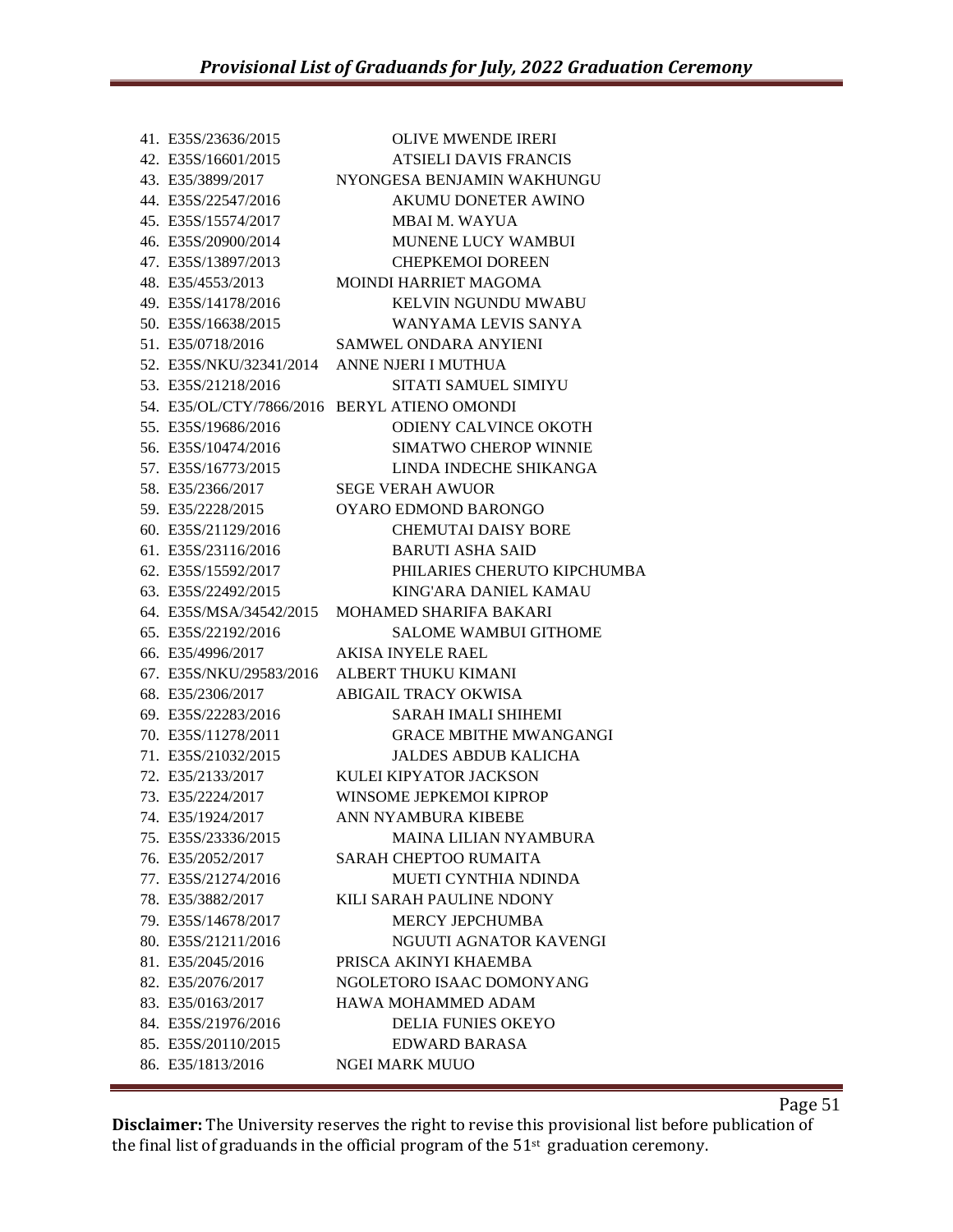| 87. E35/2080/2017       | <b>IRINE CHEMTAI</b>             |
|-------------------------|----------------------------------|
| 88. E35S/21885/2016     | <b>OMONDI MILA ROGER</b>         |
| 89. E35S/22191/2016     | <b>MERCY MUTETE</b>              |
| 90. E35S/14979/2017     | <b>GEORGINA MUTHONI NYAMBURA</b> |
| 91. E35/2205/2015       | <b>GOR OGINGA LEVIS</b>          |
| 92. E35/3488/2014       | <b>FELIX OUMA ONYANGO</b>        |
| 93. E35/3907/2017       | <b>AGESA PHILIP</b>              |
| 94. E35S/14672/2017     | NG'ETICH KIPKIRUI EZEKIEL        |
| 95. E35/0511/2017       | ONSARIGO KERUBO REBECCA          |
| 96. E35/0319/2017       | <b>GIDEON KIPNGETICH BETT</b>    |
| 97. E35/1043/2017       | <b>CHEPKORIR REHEMA</b>          |
| 98. E35S/20232/2016     | NYANDUKO LOYCE ONCHIRI           |
| 99. E35S/21532/2016     | <b>LILIAN GATWIRI</b>            |
| 100.E35S/15293/2016     | NJIRU CYNTHIA MURUGI             |
| 101.E35S/14181/2016     | OGUTA FAITH ANYANGO              |
| 102.E35/2058/2017       | CHEROTICH ABIGAEL KAPCHEMUKOT    |
| 103.E35S/19199/2013     | <b>JARED BRIAN LUVINZO</b>       |
| 104.E35/2214/2017       | DOREEN WANGECHI WAMWERU          |
| 105.E35/2490/2015       | WAMBUI STEPHEN MWANGI            |
| 106.E35S/22149/2016     | <b>JOSEPH GAD AMBUCHI</b>        |
| 107.E35S/MSA/13564/2014 | <b>OWISO HENRY OMONDI</b>        |
| 108.E35S/15292/2016     | RENEE .E. ACHIENG' AWENDO        |
| 109.E35/2178/2016       | <b>JUMA NEKOYE MERCYLINE</b>     |
| 110.E35/4336/2016       | ONTONYI DICKSON SIKINI           |
| 111.E35S/17075/2011     | <b>KARIUKI EVANSON WAWERU</b>    |
| 112.E35/CE/10528/2016   | <b>MWANGI JACINTA WAITHIRA</b>   |
| 113.E35/CE/14224/2016   | NDUBI SIMEON OKENG'O             |
| 114.E35/CE/12065/2013   | <b>MWANGANGI MWENDE RUTH</b>     |
| 115.E35S/21226/2016     | EUNICE MUSANGI NDOVOI            |
| 116.E35S/MSA/29664/2016 | <b>EVANS OUMA OLEWE</b>          |
| 117.E35S/20864/2015     | <b>CAROLINE TWILI MBEVI</b>      |
| 118.E35/1968/2017       | <b>JANE WAMBUI MURAGURI</b>      |
| 119.E35S/24746/2015     | <b>HERON MUGURE WATHITU</b>      |
| 120.E35S/6363/2010      | <b>EMMANUEL JOSHUA SUMBA</b>     |
| 121.E35S/15974/2016     | <b>NJUE MOREEN WAMBETI</b>       |
| 122.E35S/16136/2012     | NJERU PURITY KAGWIRA             |
| 123.E35S/MSA/10957/2016 | <b>MWABILI NGELE GLADYS</b>      |
| 124.E35S/NKU/29447/2016 | NJENGA BETTY WANJUGU             |
| 125.E35/1971/2017       | <b>NZISA MWALUKO</b>             |
| 126.E35/CE/10033/2014   | URBANAS MUTINDA MUTUA            |
| 127.E35/KTI/2285/2017   | <b>JOY VIOLA SWAKA</b>           |
| 128.E35S/19263/2016     | KULOBA NAFULA CATHERINE          |
| 129.E35S/KTI/28509/2017 | CHRISPUS KIMANZI MUTAMBUKI       |
| 130.E35S/19560/2015     | <b>SIMON THUO KURIA</b>          |
| 131.E35S/19958/2016     | PHOEBE ENGONIA OMUHINDA          |
| 132.E35/CE/10021/2014   | <b>NGUGI ANNE WAMBUI</b>         |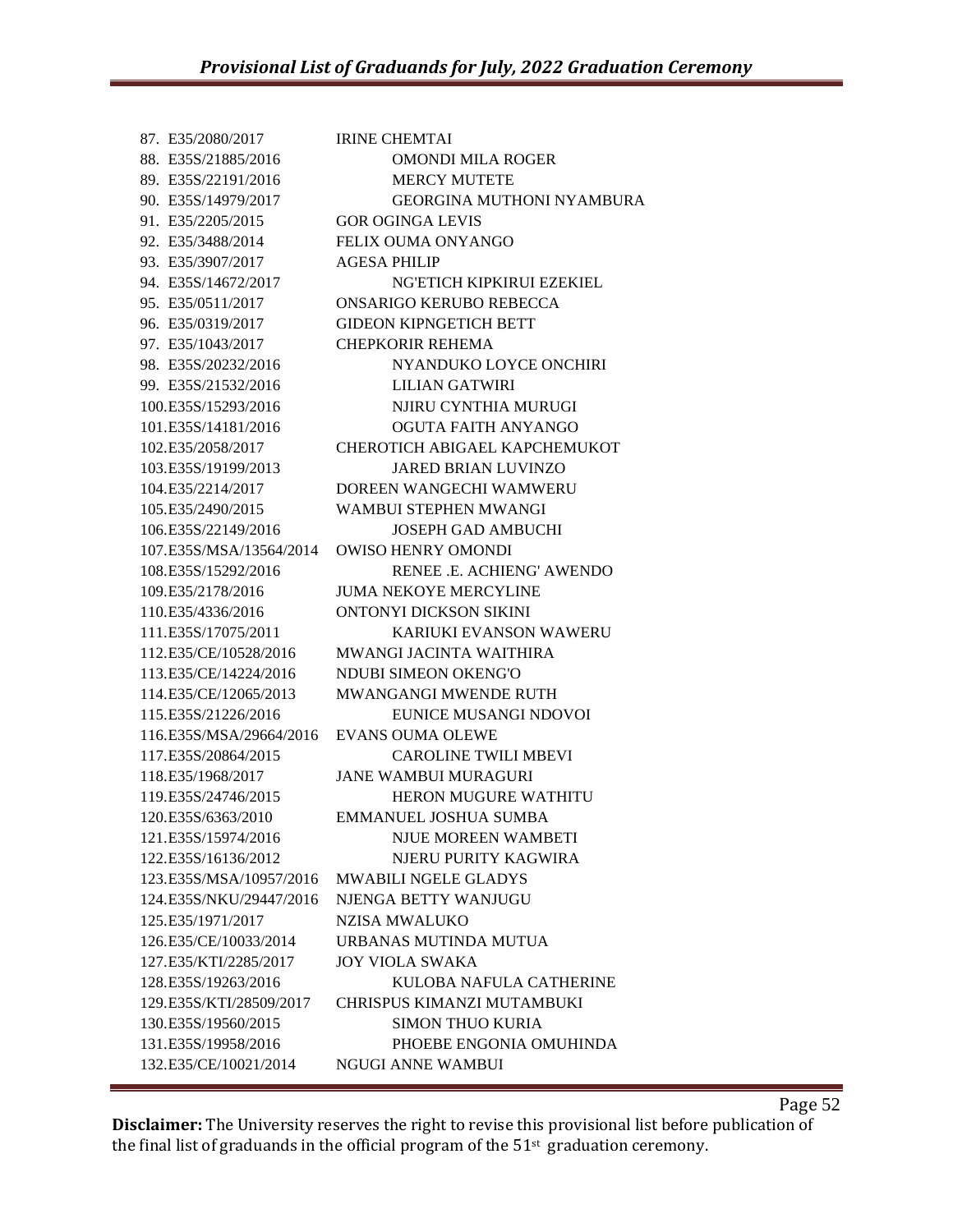133.E35S/17856/2017 SUSAN NASHIPAI MEDIRA 134.E35/2094/2017 NAVAD KIPKEMOI RONOH 135.E35/2003/2017 ERICK MUTEGI KINYUA 136.E35/0463/2015 HANNINGTONE OKELLO ATINDA 137.E35/2137/2017 CHEMUTAI DOREEN 138.E35/CE/10012/2016 ROSE WAMUHU KARIUKI 139.E35/2322/2017 CHACHI CYNTHIA KEMUNTO 140.E35S/NKU/25674/2015 OKOTH VINCENT ODHIAMBO 141.E35S/19351/2016 RAMOGI ORPHAR AKOTH 142.E35S/6959/2016 FAITH CHEPKURUI 143.E35S/22388/2015 ANN WAIRIMU KIBUNGA 144.E35S/NKU/29409/2016 BETTY CHEPKEMOI 145.E35S/29321/2016 WAWERU VERONICA WANJIRU 146.E35/1873/2015 CELESTINE CHEPKORIR 147.E35/CE/15362/2009 SYLVIA OWASI ONG'AI 148.E35S/15206/2016 LAGAT MILLICENT JEMATIA 149.E35/2128/2017 VASHTIBEAUTY WANGARI KINYANJUI 150.E35/KTI/2235/2017 AARON WANJALA 151.E35/2302/2016 OKOMBE BRIAN ODONGO 152.E35S/22007/2016 LENAH MORAA KINARA 153.E35/CE/15882/2014 MUTUA JANET MAKASI 154.E35/2211/2017 KIPTUM JEPKURUI MERCY 155.E35/2408/2017 FELIX OMONDI AGUTU 156.E35/2034/2017 ALBERT KIYIEKA ONDIEKI 157.E35S/16921/2012 CIRA BRIAN KIMANI 158.E35/2320/2017 NYARANGI SHARON KEMUMA 159.E35S/14458/2015 SARAH MAGIRI IRUNGU 160.E35S/19301/2013 MARTIN KARANI KINYUA 161.E35S/10774/2010 KHAMALA M. PHILIP 162.E35/CE/10100/2016 DAVID MACHUKI OTWABE 163.E35F/23928/2014 SAFARI GENEVIEVE UWAJENEZA 164.E35/0165/2017 OBIRI PENINAH KEMUNTO 165.E35/1822/2014 RONO KIPNGENO REUBEN 166.E35/2283/2017 NJERI LUCY 167.E35/2321/2017 GRACE MORAA ONDARI 168.E35S/14655/2011 MUNYWOKI D. MAKAA 169.E35/2047/2017 BATHSEBAH KENYANYA MUSA 170.E35/2045/2016 KHAEMBA AKINYI PRISCA 171.E35S/21556/2016 EFFY ANYANGO ODUORI 172.E35/2051/2017 JAEL MUKHWANA LUMBASI 173.E35S/NKU/34563/2015 OTIENO KEVIN OMONDI 174.E35/2223/2017 KIPSANG JEPCHIRCHIR FAITH 175.E35S/15575/2017 MWANGI JOY MUTHONI 176.E35/2087/2017 EDMOND KIPLANGAT MUTAI 177.E35/1992/2016 ALBERT KULET 178.E35/1995/2015 SIKUKU SIMIYU GABRIEL

**Disclaimer:** The University reserves the right to revise this provisional list before publication of the final list of graduands in the official program of the  $51<sup>st</sup>$  graduation ceremony.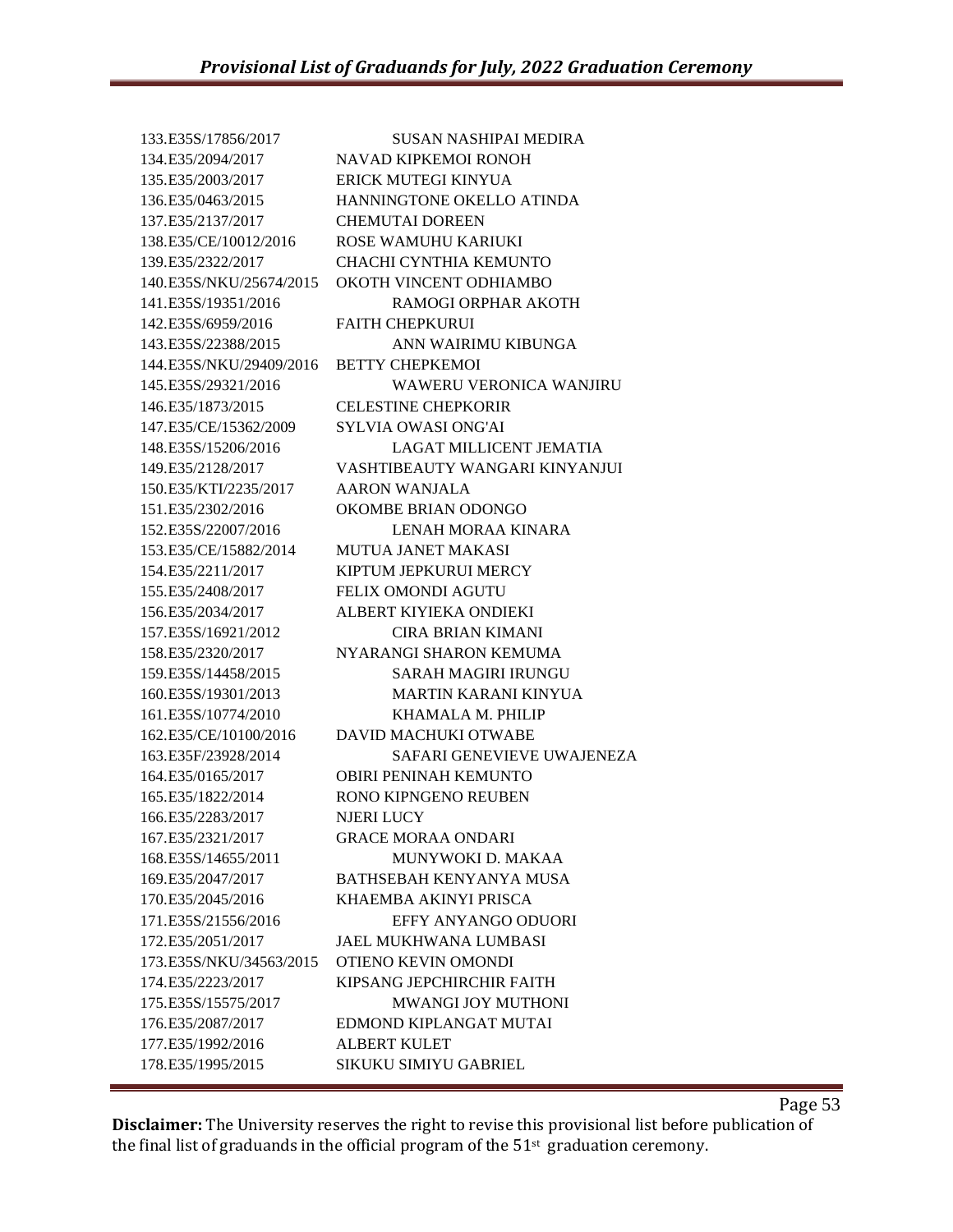| 179.E35S/16284/2013                         | <b>SHEILAH WHITNEY AKINYI</b>                   |
|---------------------------------------------|-------------------------------------------------|
| 180.E35S/NKU/29019/2017                     | DAISY CHEPNGE'NO KIRUI                          |
| 181.E35S/NKU/28760/2017                     | <b>KERTICH DOREEN JEPKOECH</b>                  |
| 182.E35/OL/KSU/8349/2015 ANNE WARINDA ODUOR |                                                 |
| 183.E35S/21884/2016                         | BETTY KWAMBOKA MANYANGE                         |
| 184.E35S/22973/2016                         | RAMLA MOHAMED ABDALLA                           |
| 185.E35/2118/2017                           | PRISCILLAH WANGARI KARIUKI                      |
| 186.E35/2091/2017                           | <b>FAITH CHEPKOECH</b>                          |
| 187.E35S/21489/2013                         | <b>MOSES MUIRURI MBUGU</b>                      |
| 188.E35/2936/2017                           | <b>NADHIFO HASSAN KALLA</b>                     |
| 189.E35/2007/2017                           | <b>GITONGA PIUS</b>                             |
| 190.E35S/17736/2013                         | <b>JACINTA WANJIKU KAMAU</b>                    |
| 191.E35S/15276/2016                         | KIOKO MERCY KOKI                                |
| 192.E35/2345/2017                           | <b>MAGERO ELIAS OMWANZU</b>                     |
| 193.E35S/15997/2016                         | <b>OUMA AWUOR MAUREEN</b>                       |
| 194.E35/1936/2017                           | <b>FAITH MWENDE KIOKO</b>                       |
| 195.E35/2298/2017                           | <b>SAMUEL K. NYAMAWI</b>                        |
| 196.E35/2078/2016                           | <b>SWAHILI PAUL</b>                             |
| 197.E35/CE/11045/2015                       | VIVIAN NJAMBI NJAGI                             |
| 198.E35S/13841/2013                         | DUNCAN OCHIENG MANYALA                          |
| 199.E35S/21618/2016                         | EDITH AWINO OMENYA                              |
| 200.E35S/19968/2016                         | VALARIE NASIPWONDI SINDANI                      |
| 201.E35S/19896/2016                         | LAURA WANGECHI GITONGA                          |
| 202.E35S/14157/2014                         | <b>JOAN ARWA OLENYO</b>                         |
|                                             | 203.E35/OL/CTY/15503/2017 NTHIGA WINFRED MUKAMI |
| 204.E35S/16346/2016                         | <b>MANDEQ HUSSEIN OMAR</b>                      |
| 205.E35/3894/2017                           | <b>NABALAYO PRINCESS LISA</b>                   |
| 206.E35S/16210/2016                         | <b>MULIUKI MUTWIRI IAN</b>                      |
| 207.E35S/21246/2016                         | <b>DISMAS KENYONI OIGO</b>                      |
| 208.E35/2386/2016                           | ALEX SIMIYU WANYAMA                             |
| 209.E35/2072/2017                           | <b>RUMATUM OBEDI KROP</b>                       |
| 210.E35/1957/2017                           | <b>KENDI ANN</b>                                |
| 211.E35/2042/2017                           | <b>JEDIDAH JERONO RUTTO</b>                     |
| 212.E35S/22929/2016                         | <b>VERAH JEPKOGEI</b>                           |
| 213.E35S/16567/2016                         | DAVID MWENDWA KANYIVA                           |
| 214.E35S/15287/2016                         | <b>EVELYNE MUTHEU</b>                           |
| 215.E35/2019/2016                           | <b>VIOLET JEPCHIRCHIR</b>                       |
| 216.E35S/16581/2016                         | RIUNGU MOREEN WANJA                             |
| 217.E35S/14623/2016                         | LYDIA KANANA BAITURU                            |
| 218.E35S/21217/2016                         | MWENDIA ELOSY KATHAMBI                          |
| 219.E35/OL/7484/2012                        | <b>JUDITH GICHONI RUGURU</b>                    |
| 220.E35S/NKU/29322/2016                     | TERESA MONG'INA NYANDIEKA                       |
| 221.E35/2145/2017                           | <b>BEAUTTAH MUKALO OBANDAH</b>                  |
| 222.E35S/14962/2017                         | <b>RARE VERONICA WAIRIMU</b>                    |
| 223.E35S/15992/2016                         | <b>SANG'ALE VICTOR</b>                          |
| 224.E35S/21836/2015                         | <b>NOAH KIPROTICH</b>                           |
|                                             |                                                 |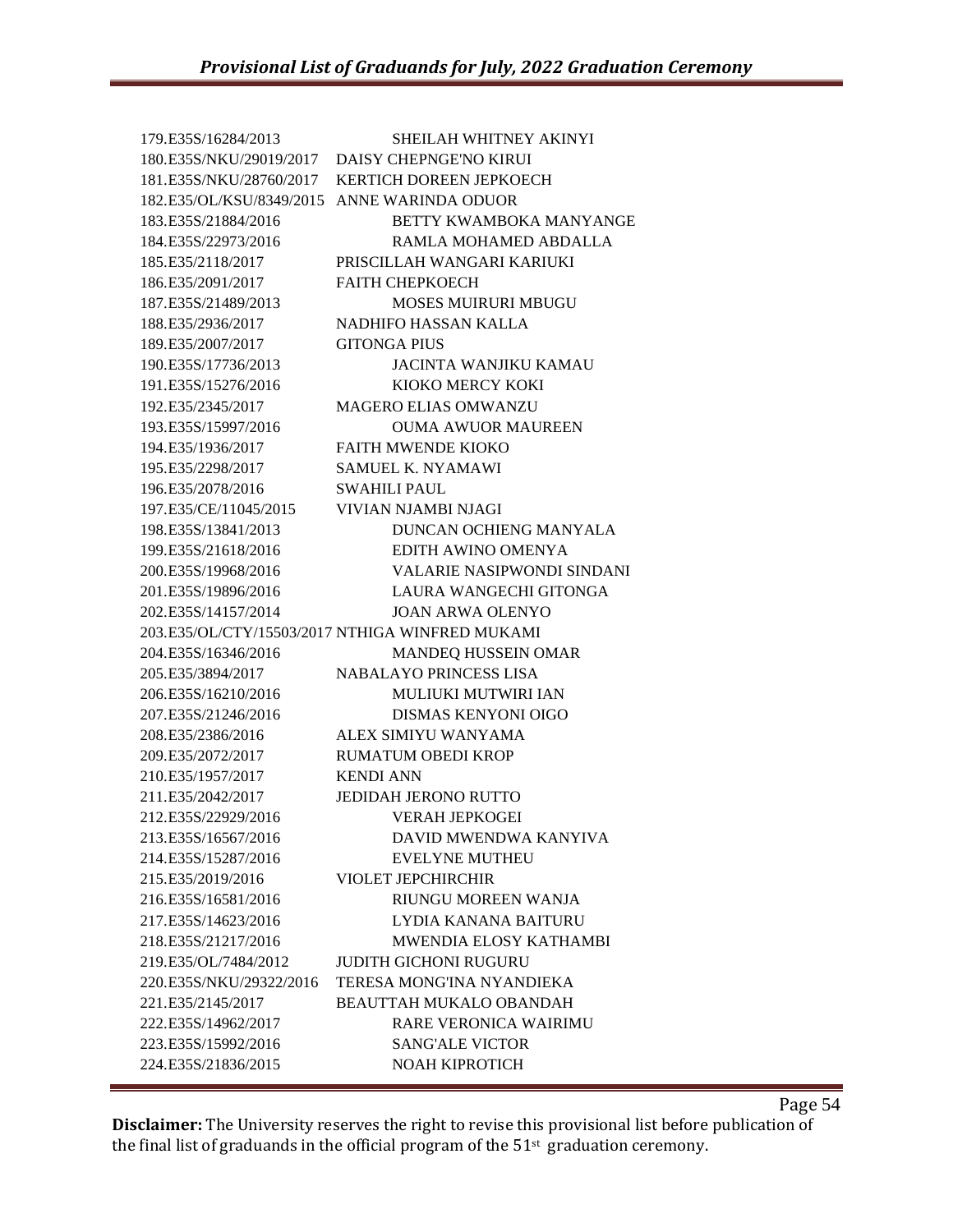225.E35S/22910/2015 ONDARI MACHOKA WYCLIFFE 226.E35S/MSA/28126/2017 DENNIS VIDZO KATAMA 227.E35/CE/10723/2014 SHEILLAH WANGUI MENJI 228.E35S/15260/2016 KATHAMBI JESSICA GITONGA 229.E35/3893/2017 BELINDA KANG'AHA MULIRA 230.E35/2124/2016 REGINA KWAMBOKA ORORI 231.E35S/22578/2016 KHALID LIPHENCE NYAWIRE 232.E35/2014/2016 KURGAT JELIMO FAITH 233.E35/2247/2017 BRENDA KHAYELI ASUKA 234.E35/3662/2014 ALIVIDZA VIVIAN 235.E35/OL/CTY/7513/2015 NYAGA JOICE NJERI 236.E35S/21485/2016 KILONZO DIANA 237.E35/2311/2017 OCHIENG ARNOLD ODHIAMBO 238.E35S/20763/2016 MOGENI KWAMBOKA JUDITH 239.E35/1866/2017 JOSEPH ALEX NJUGUNA 240.E35/2255/2017 MELANIE MIRIAM ACHIENG' 241.E35S/MSA/28040/2016 MGHANGA MARION CHAO 242.E35S/18186/2015 ILADIVA KAHOMBI EMMA 243.E35/2294/2016 DOLEEN NJOKI NJERI 244.E35S/21634/2015 DIANA MERCY 245.E35/2196/2016 ALPHONSE ODHIAMBO OUMA 246.E35S/20786/2015 ODHIAMBO EVERLYNE ANYANGO 247.E35/CE/32340/2014 MUSYOKA MERCY WAUSI 248.E35S/15462/2016 OBARA NANCY ATIENO 249.E35S/MSA/32143/2014 PRECIOUS LADONA OTIENO 250.E35S/16263/2017 FAITH VIVI NZOMOI 251.E35/2339/2017 MAGOMA RATEMO BROWN 252.E35S/20720/2015 WAITITU ESTHER MURINGI 253.E35S/MSA/28219/2016 LINET MBOJE NGONDO 254.E35/4071/2016 BRENDER BEATRICE OTIENO 255.E35S/20609/2016 KANANA ELOSY JOHN 256.E35/2960/2017 GEORGINA VIHENDA KALEVELA 257.E35S/20433/2013 MUTUA CATHERINE KALONDU 258.E35/1972/2017 ESTHER MUTINDI NYAO 259.E35S/19732/2015 IRUNGU W. ZIPORAH 260.E35/2948/2017 CHEPKOECH SHARON 261.E35S/22541/2015 NGATIA KIMBERLY WAIRIMU 262.E35/2959/2017 JAEL NEEMA MANDILA 263.E35/2039/2017 MOKOS DEBORAH CHEPNG'ETICH 264.E35S/14712/2015 MATARA ESTON GETANGE 265.E35S/23676/2015 FOSIYA MOHAMED JIMALE 266.E35/2075/2016 GENERAL CANON AHINDA 267.E35S/20055/2014 MWANGI BONFACE KITHAKA 268.E35/2357/2015 SHALEEN ALWENA GWAHALA 269.E35S/NKU/28198/2017 MAGIRI JULIA GATHONI 270.E35S/14604/2016 IAN MUNENE KINYUA

**Disclaimer:** The University reserves the right to revise this provisional list before publication of the final list of graduands in the official program of the  $51<sup>st</sup>$  graduation ceremony.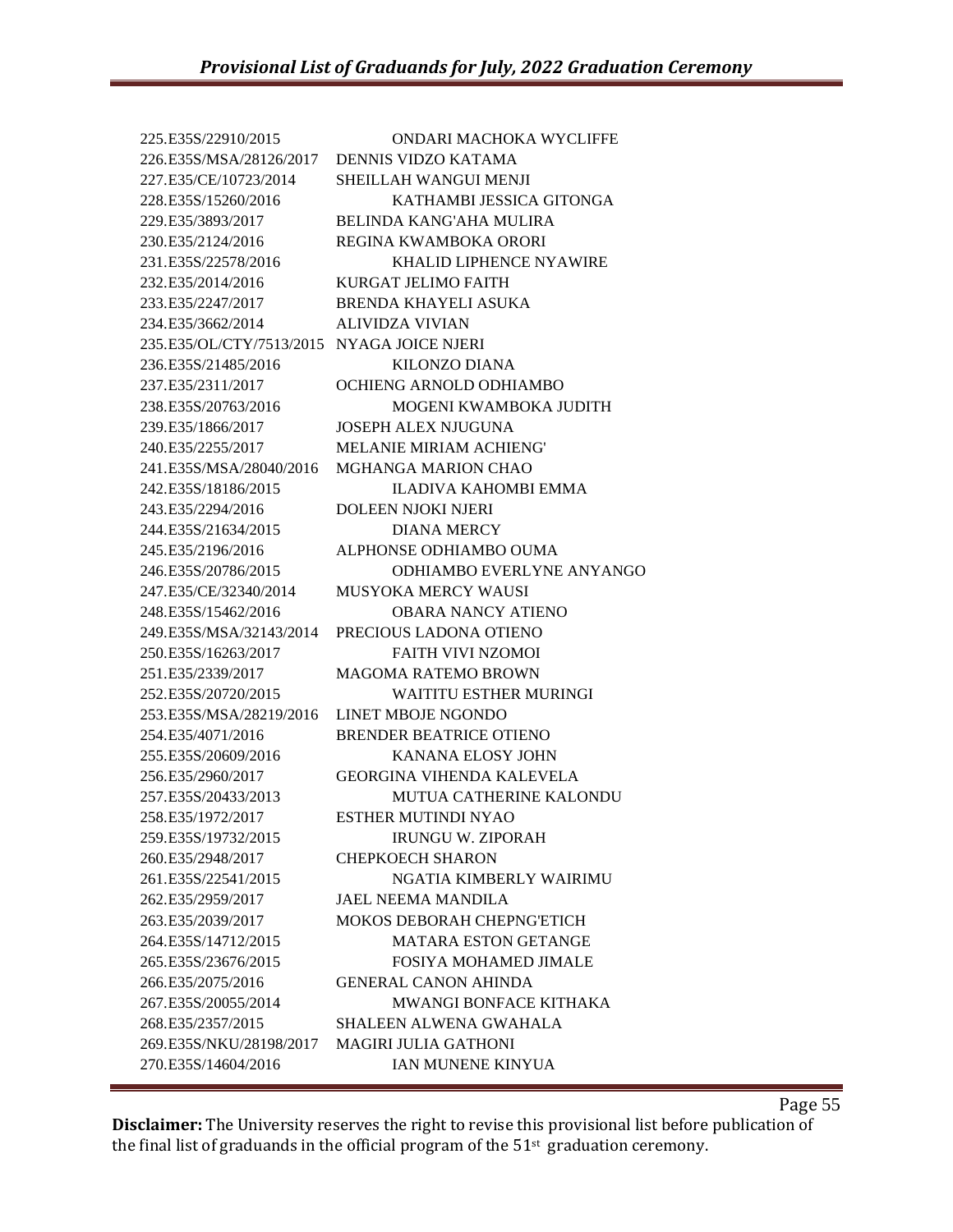| 271.E35S/NKU/28955/2017                      | <b>CAROLINE NJERI KARANJA</b>       |
|----------------------------------------------|-------------------------------------|
| 272.E35/3909/2017                            | ORUKO EMMANUEL PAPA                 |
| 273.E35/2150/2017                            | NICHOLAS KIPTOO                     |
| 274.E35/1794/2016                            | <b>DORCAS KAARI MEEME</b>           |
| 275.E35S/16344/2016                          | KENNEDY KIMANI NYAMBURA             |
| 276.E35S/22591/2015                          | <b>SUSA M. FAITH</b>                |
| 277.E35S/15270/2016                          | ROSALID KARIMI MBAABU               |
| 278.E35S/18264/2016                          | <b>OLIVER MWANYALO</b>              |
| 279.E35S/14997/2015                          | CAROLINE KARIMI MWORIA              |
| 280.E35S/15459/2009                          | <b>CHERUIYOT VINCENT KIBET</b>      |
| 281.E35/2961/2017                            | <b>AMBIA JOSEPHINE</b>              |
| 282.E35S/23175/2015                          | DUNCAN NYANDORO OMBUI               |
| 283.E35/2073/2017                            | <b>MOSES PKOPUS TOLELINYANG</b>     |
| 284.E35/OL/KSU/7794/2016                     | <b>BRENDA ADHIAMBO ALUM</b>         |
| 285.E35/CE/16745/2015                        | <b>CHRISTINE KANANU</b>             |
| 286.E35S/11446/2013                          | LILIAN MUTHONI NDUMO                |
| 287.E35S/19822/2015                          | NYAWALO WILKISTER AWINO             |
| 288.E35S/21964/2015                          | MWANGASU CYNTHIA MKAJUMA            |
| 289.E35S/22973/2015                          | NIERI JACKLINE WAIRIMU              |
| 290.E35/1932/2016                            | <b>WANJIKU REBECCA WACU</b>         |
| 291.E35S/15947/2016                          | <b>KARIMI SARAH DAVID</b>           |
| 292.E35/1642/2014                            | <b>JUMA BENJAMIN OCHIENG'</b>       |
| 293.E35S/16176/2012                          | VICTOR MUSYIMI MUTINDA              |
| 294.E35/2169/2016                            | <b>BENARD OGETO OGETO</b>           |
| 295.E35S/20637/2015                          | <b>MAINA MONICA NJERI</b>           |
| 296.E35S/21345/2015                          | <b>FLORENCE MBITHE KIOKO</b>        |
| 297.E35/4335/2016                            | EZEKIEL BITITA FAITH                |
| 298.E35/4054/2016                            | <b>JOSEPHINE MATINDE NYABANANDE</b> |
| 299.E35S/22219/2015                          | <b>CATHERINE WANGECI KAMAU</b>      |
| 300.E35S/20775/2013                          | <b>JUDY SIMALOI</b>                 |
| 301.E35S/20728/2013                          | <b>FLORENCE SINTAMEI KIPETU</b>     |
| 302.E35S/16856/2015                          | MIRIAM .F. ODODA                    |
| 303.E35S/22150/2015                          | PHIOEBY MUTHONI MAINA               |
| 304.E35/2671/2014                            | OMOGA O. VICTOR                     |
| 305.E35S/14785/2016                          | <b>CATHERINE WAMBUI KIARIE</b>      |
| 306.E35S/19216/2016                          | KIHIU HANNAH WANGARI                |
| 307.E35/OL/CTY/7056/2014 FRIDAH KILOLE MBOYA |                                     |
| 308.E35S/15692/2015                          | KINYUA MARY NYAMBURA                |
| 309.E35S/17591/2016                          | <b>ISMAEL KIPNGETICH BETT</b>       |
| 310.E35S/22277/2016                          | ADHIAMBO MATILDA MELVIN             |
| 311.E35S/20766/2014                          | NYAGA JACKIEHOPE WANJA              |
| 312.E35S/18498/2016                          | <b>MUTHARIMI FESTUS</b>             |
| 313.E35S/21910/2015                          | <b>MACHARIA ANNETTE NJERI</b>       |
| 314.E35S/16391/2016                          | <b>GRACE K. LUMUMBA</b>             |
| 315.E35S/17683/2016                          | <b>BRIAN MUNYALI WEKESA</b>         |
| 316.E35S/14520/2016                          | <b>CYNTHIA ATIENO</b>               |
|                                              |                                     |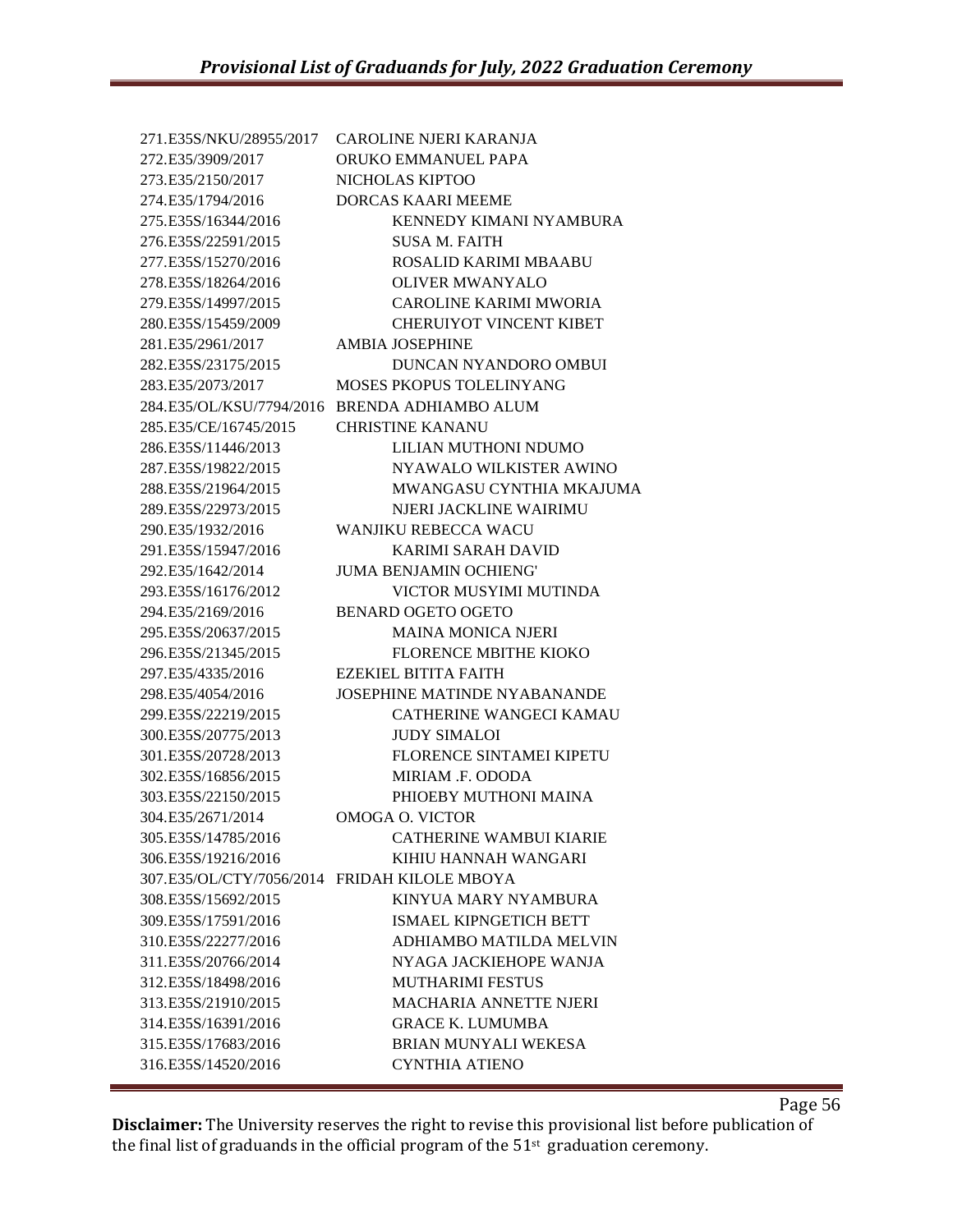317.E35S/22113/2015 ODUK SAMUEL ONYANGO 318.E35S/16574/2016 CHARLES ONYANGO OWUOCHE 319.E35S/MSA/29660/2016 ZUHURA ALI MWACHANGU 320.E35/2022/2017 PETER OMWANDO MAUTI 321.E35S/21730/2016 IVY RAHAB WARUGURU 322.E35/CE/10180/2017 ROSELINE MUMBI MBATIA 323.E35/2331/2017 OICHOE KEMUNTO MIRIAM 324.E35/2219/2017 CAREN JEPLETING 325.E35/KTI/2301/2017 BONIS MOMANYI 326.E35/1933/2017 NZANGO PURITY MBULWA 327.E35/2382/2016 ODONDI FAITH DEBORA AKINYI 328.E35/2054/2017 PKIACH TEDDY 329.E35/1822/2016 JAMILA MWENDE FAITH 330.E35S/10389/2016 DANIEL KABUNGA NDUNGI 331.E35/CE/11043/2016 MUSYOKI MUKOMA 332.E35S/21531/2016 MWOLOLO KELVIN MWANIA 333.E35S/NKU/28600/2017 ROBI MELAB NYAMOHANGA 334.E35/2053/2017 SHARON JEPKOSGEI KOECH 335.E35S/14541/2014 NYAWIRA W LILIAN 336.E35S/19926/2014 CATHERINE KALEKYE NDUNDA 337.E35S/17404/2017 SWALHA JAHENDA IBRAHIM 338.E35/22381/2016 SUSAN ACHIENG' OCHIENG' 339.E35S/22084/2016 MITHIKA DIANA MWENDWA 340.E35S/NKU/29884/2016 JANNEY JEBOR RERIMOI 341.E35/OL/GAR/6955/2017 MOHAMUD ALI HUSSEIN 342.E35/1881/2017 NELSON MWANGI KAGECHE 343.E35S/14144/2012 MARY NDUKU NYAMU 344.E35/2027/2017 LAWINO LIMBE 345.E35S/21100/2016 MUMIA VIVIAN N 346.E35/2028/2017 LELEGWE DAN AMOS 347.E35S/22819/2015 JOY KAIMURI KAILEMIA 348.E35/OL/6350/2012 BENARD MASINDE OMONDI 349.E35/1778/2016 KABETE EDNAH KATHAMBI 350.E35/CE/10259/2015 MUVAKA JACKLINE KALIMI 351.E35/2870/2015 NDIKU HELLEN MWELEKE 352.E35S/19398/2016 BOKE LYDIAH ODONGO 353.E35S/18793/2016 FAITH G BAGWASI 354.E35/OL/CTY/16289/2013 EMMANUEL SIMATON PERE 355.E35S/20786/2015 ODHIAMBO EVERLYNE ANYANGO 356.E35S/23672/2015 GITONGA JOSEPHINE KIRITO 357.E35S/KTI/29747/2016 MULUNGE P MWONGELI 358.E35S/3891/2007 MICHENI M JIM 359.E35S/21555/2016 MARTIN MURITHI MWITI 360.E35/1962/2016 MERCY CHERUTOH 361.E35/3880/2017 MNG'ONG'O LINAH MBEYU 362.E35/2942/2017 RACHEAL MWIKALI KASIA

**Disclaimer:** The University reserves the right to revise this provisional list before publication of the final list of graduands in the official program of the  $51<sup>st</sup>$  graduation ceremony.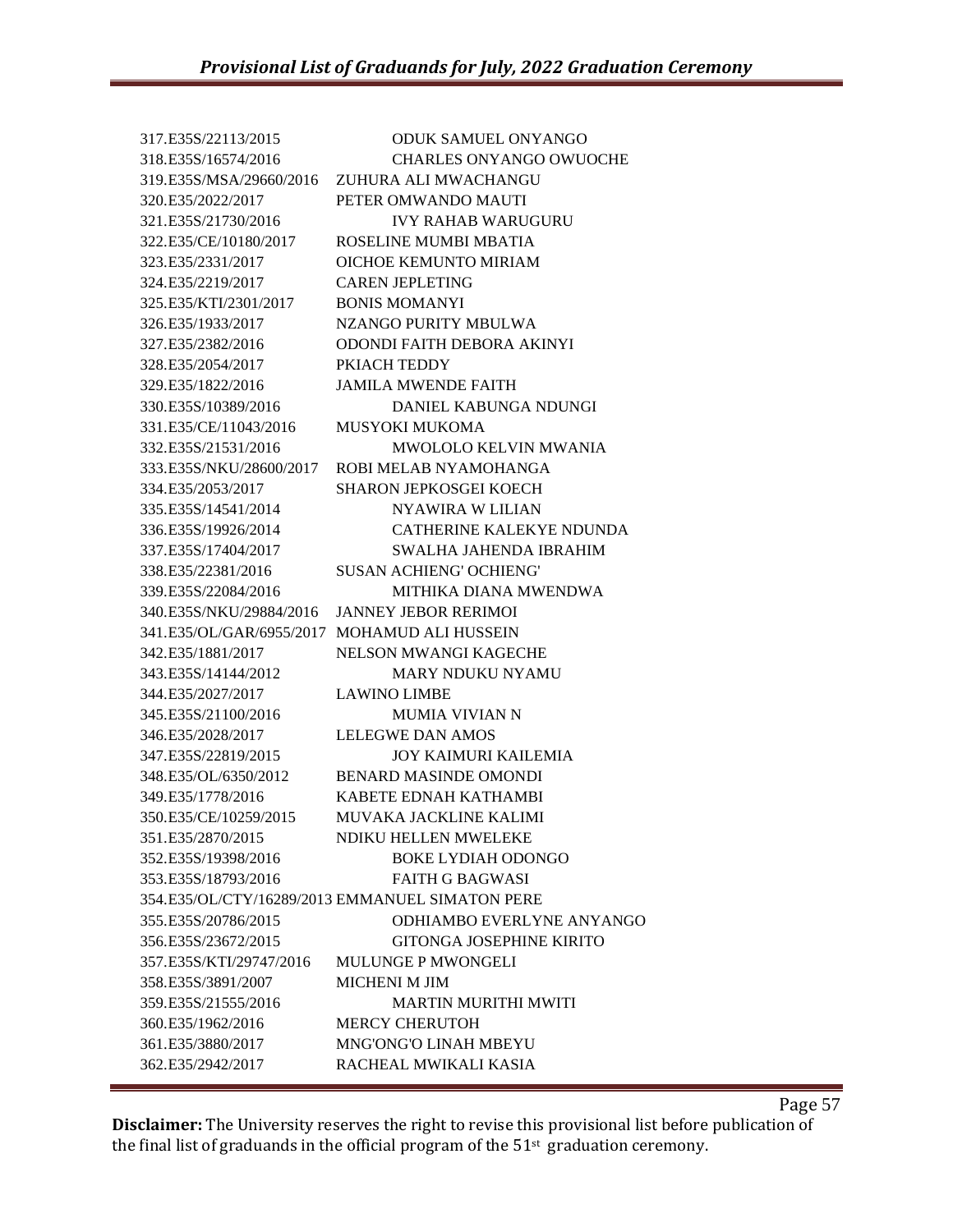| 363.E35S/21736/2016      | <b>ANTONY MWENDA</b>         |
|--------------------------|------------------------------|
| 364.E35S/15288/2017      | NIAGI ANN WANIA              |
| 365 E35S/16796/2014      | CATHERINE A. BARASA          |
| 366.E35/OL/14074/2011    | CHRISTINE ATIENO ONGOR       |
| 367.E35S/NKU/29810/2016  | NYAGILO FINALINI ACHIENG     |
| 368.E35/OL/CTY/7516/2015 | JOYCE MUTHONI GITHUKU        |
| 369.E355/16635/2015      | LELUKUMANI RAMI              |
| 370.E35S/28719/2016      | MUNYAO HENRY MBUVI           |
| 371.E35S/15411/2014      | <b>MANZI CATHERINE MAWIA</b> |
| 372.E35/2083/2016        | ALIVIDZA HILDA               |
| 373 E35/0376/2017        | <b>MAYVE ROTICH</b>          |
| 374 E35/2201/2013        | <b>AGACHO PETER OTIENO</b>   |
| 375.E35S/19897/2014      | EUNICE AWUOR OMOLLO          |
|                          |                              |

# **PASS**

| 1. E35S/22630/2015   | MOCHECHE VELMA ONHANGWA                     |
|----------------------|---------------------------------------------|
|                      | 2. E35/OL/GAR/6945/2017 HASSAN OSMAN MAALIM |
| 3. E35S/18357/2014   | KOGI LIZZIE NYAMBURA                        |
| 4. E35/CE/19283/2013 | EDWARD KWAMBAI                              |
|                      | 5. E35S/NKU/28160/2016 IMELDA CHEBET KEMEI  |
|                      |                                             |

# **BACHELOR OF EDUCATION (SCIENCE)**

#### **FIRST CLASS HONOURS**

| 1. | E37/2537/2017     | <b>CHERUIYOT WESLEY</b>      |
|----|-------------------|------------------------------|
| 2. | E37/2583/2017     | BENJAMIN WANYAMA WEKESA      |
| 3. | E37/2516/2017     | SAMWEL NANDWA NADOLO         |
| 4. | E37/2557/2017     | CHACHA ZABRON MONANKA        |
| 5. | E37/2462/2017     | <b>BRIAN NJERU KIURA</b>     |
| 6. | E37/2548/2017     | <b>DENNIS KIPTOO</b>         |
| 7. | E37/2484/2017     | MWANGI STANLEY NJUGUNA       |
| 8. | E37/2448/2017     | MARGARET WAGENI NYOKABI      |
| 9. | E37/2468/2017     | RODAH KALUKI KYALO           |
|    | 10. E37/2442/2017 | <b>MATHIA MATHEW CHEGE</b>   |
|    | 11. E37/5764/2017 | <b>BRENDAH MAITI STANLEY</b> |
|    | 12. E37/1937/2017 | MULAE SIMEON MAITHA          |
|    | 13. E37/2536/2017 | RONALD LANGAT                |
|    | 14. E37/2491/2017 | ABIGAEL NANJALA BIKETI       |
|    | 15. E37/2452/2017 | <b>MAITHYA ALICE NZIVILI</b> |

#### **SECOND CLASS HONOURS (UPPER DIVISION)**

| $1_{-}$                        | E37/2585/2017     | MUNIALO EMELDAH NANJALA       |
|--------------------------------|-------------------|-------------------------------|
| 2.                             | E37/KTI/2547/2017 | KOSGEI MERCY JEROP            |
|                                | 3. E37/2593/2015  | KISENGI MULUU ALEX            |
| 4.                             | E37/2517/2017     | <b>JEPKOECH TRACY</b>         |
|                                | 5. E37/2470/2017  | JAPHETH MUSEMBI DAVID         |
|                                | 6. E37/0719/2017  | <b>MWELAH BONFACE KULECHO</b> |
| $7_{\scriptscriptstyle{\sim}}$ | E37/2428/2017     | NGINA MARGARET SYOMBUA        |
| 8.                             | E37S/14906/2017   | RUTH NTHENYA MUTUNE           |
|                                |                   |                               |

**Disclaimer:** The University reserves the right to revise this provisional list before publication of the final list of graduands in the official program of the  $51<sup>st</sup>$  graduation ceremony.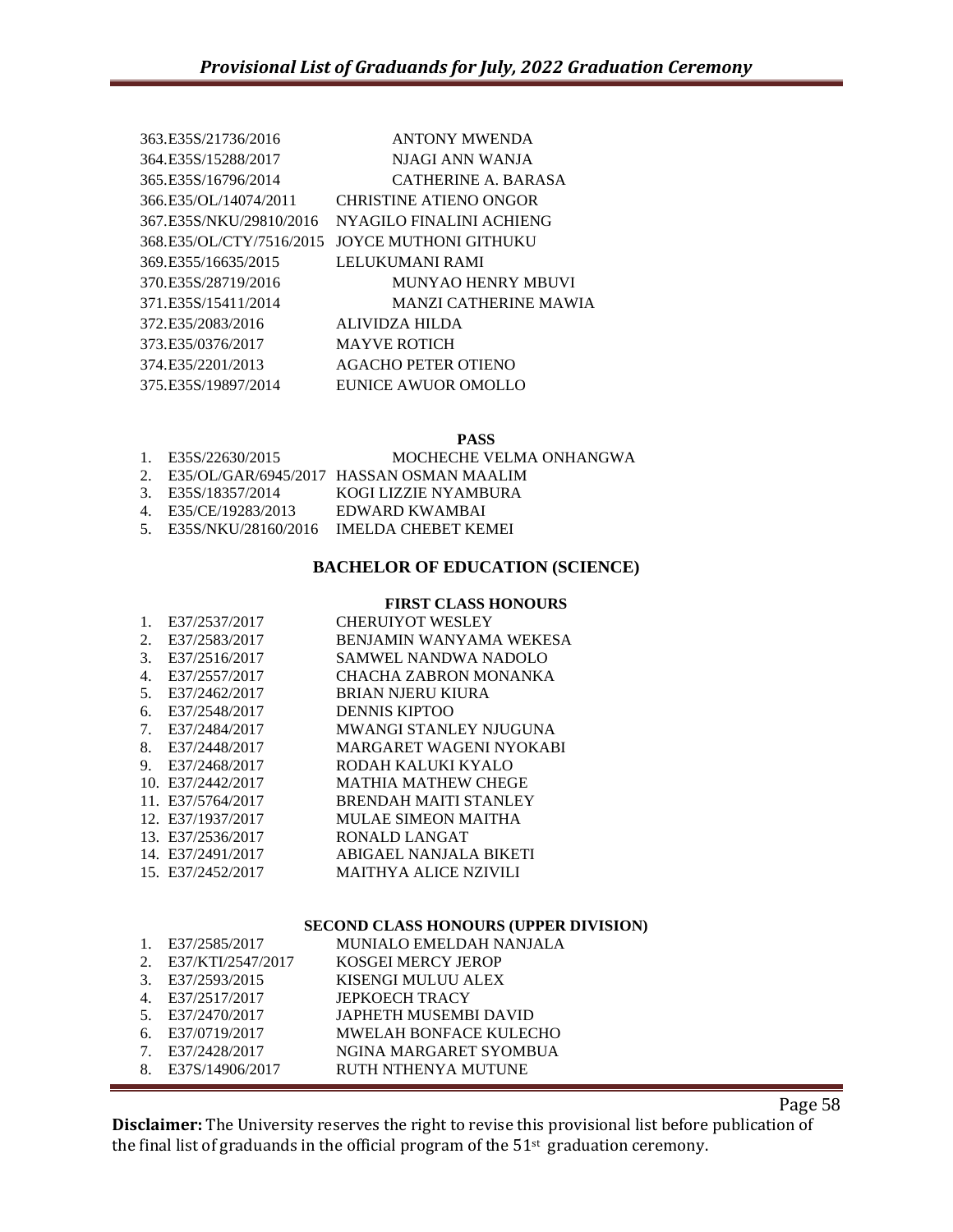| 9. | E37/2598/2017         | <b>BARASA NGENO EVANS</b>       |
|----|-----------------------|---------------------------------|
|    | 10. E37/2552/2017     | <b>KIPROP LAGAT BRIAN</b>       |
|    | 11. E37/2450/2017     | ANNAH MUENDI SILA               |
|    | 12. E37/5753/2017     | <b>VICTOR KIPLANGAT</b>         |
|    | 13. E37/KTI/2567/2017 | WANYAMA CHRISANTUS WANDERA      |
|    | 14. E37/5264/2017     | <b>MWANGI KENEDY KAMAU</b>      |
|    | 15. E37S/20659/2016   | ERICK ONYANGO OPINDE            |
|    | 16. E37/2558/2017     | <b>KIPNGENO ERICK</b>           |
|    | 17. E37/2419/2017     | <b>MUMTAHA ALI KASIM</b>        |
|    | 18. E37/1197/2017     | YEGO KIPKOSGEI JUSTINE          |
|    | 19. E37/4150/2016     | WANJALA JOSEPH NASOKHO          |
|    | 20. E37S/21611/2016   | ALICE WANJIKU KARANJA           |
|    | 21. E37/2421/2017     | NJENGA ELIJAH GITAU             |
|    | 22. E37S/10167/2017   | KABWERE RONALD MUTUA            |
|    | 23. E37/KTI/2543/2017 | <b>ZEDDY CHEPKOECH</b>          |
|    | 24. E37/2597/2017     | ANGELA TURUMANYWA               |
|    | 25. E37/2611/2017     | LOURINE KANGASHI EMODIA         |
|    | 26. E37/2566/2017     | <b>BRAMWEL ODUNGA</b>           |
|    | 27. E37S/14752/2017   | <b>KINARO N ROSE</b>            |
|    | 28. E37/2507/2017     | KIPNGENO AMOS                   |
|    | 29. E37/4374/2017     | <b>JEPNGETICH FAITH</b>         |
|    | 30. E37/0781/2017     | KIPTOO JERUTO SHARON            |
|    | 31. E37/2521/2017     | <b>CARREN CHEPNGETICH BETT</b>  |
|    | 32. E37S/21782/2016   | KIMANI ANTONY WAMBUGU           |
|    | 33. E37/2434/2017     | <b>NJAGI BUNDI MARTIN</b>       |
|    | 34. E37/2449/2017     | <b>MUGENI SAMUEL</b>            |
|    | 35. E37/2471/2017     | <b>CORNELIUS MUTHAMA MULEI</b>  |
|    | 36. E37/2614/2017     | KIBAI OBARE ABRAHAM             |
|    | 37. E37/2525/2017     | NJENGA, KARORI JOSEPH           |
|    | 38. E37/2619/2017     | EDNAH KEMUNTO ONDIEKI           |
|    | 39. E37/2512/2017     | <b>KIPLANGAT ARON</b>           |
|    | 40. E37/2427/2016     | NDUMIA N. DUNCAN                |
|    | 41. E37/2445/2017     | <b>ELIZABETH EPORON</b>         |
|    | 42. E37/2562/2017     | <b>RUTH JUIN KOREGA</b>         |
|    | 43. E37/2542/2017     | <b>CHEBET SHEILA</b>            |
|    | 44. E37/2474/2017     | FRANCIS MAKAU KING'OO           |
|    | 45. E37/2510/2017     | MERCY CHEBET TONUI              |
|    | 46. E37/2422/2017     | STEPHEN NJOGU KARIUKI           |
|    | 47. E37/1497/2017     | MWAKA FLORENCE MUTENDE          |
|    | 48. E37/CE/10233/2016 | <b>JOHN VERONICAH MWENDE</b>    |
|    | 49. E37/2458/2017     | SAMUEL MWANGANGI HELLEN         |
|    | 50. E37/2477/2017     | KILONZO JOHN KIMEU              |
|    | 51. E37/4084/2015     | ANANG'A CLINTON OTIENO          |
|    | 52. E37/2454/2017     | MONICAH MUENI KILONZO           |
|    | 53. E37/2456/2017     | ALEX KYALO MUENI                |
|    | 54. E37/1080/2017     | MINJIRE BETH MUKAMI             |
|    | 55. E37/2640/2017     | NYAMOHANGA JESCA                |
|    | 56. E37S/22629/2016   | MUNYAU WINNIE NZANGA            |
|    | 57. E37/2600/2017     | AKATSA JUMA KASSIM              |
|    | 58. E37/2498/2017     | <b>BUNEI CHEPCHUMBA MILDRED</b> |
|    | 59. E37/2591/2017     | <b>SAKWA SALOME ABIGAEL</b>     |
|    | 60. E37/2553/2017     | WANGERA ISAAC KAMAU             |
|    | 61. E37S/14305/2017   | MERITEI NTINAYIA NTESEYIA       |
|    |                       |                                 |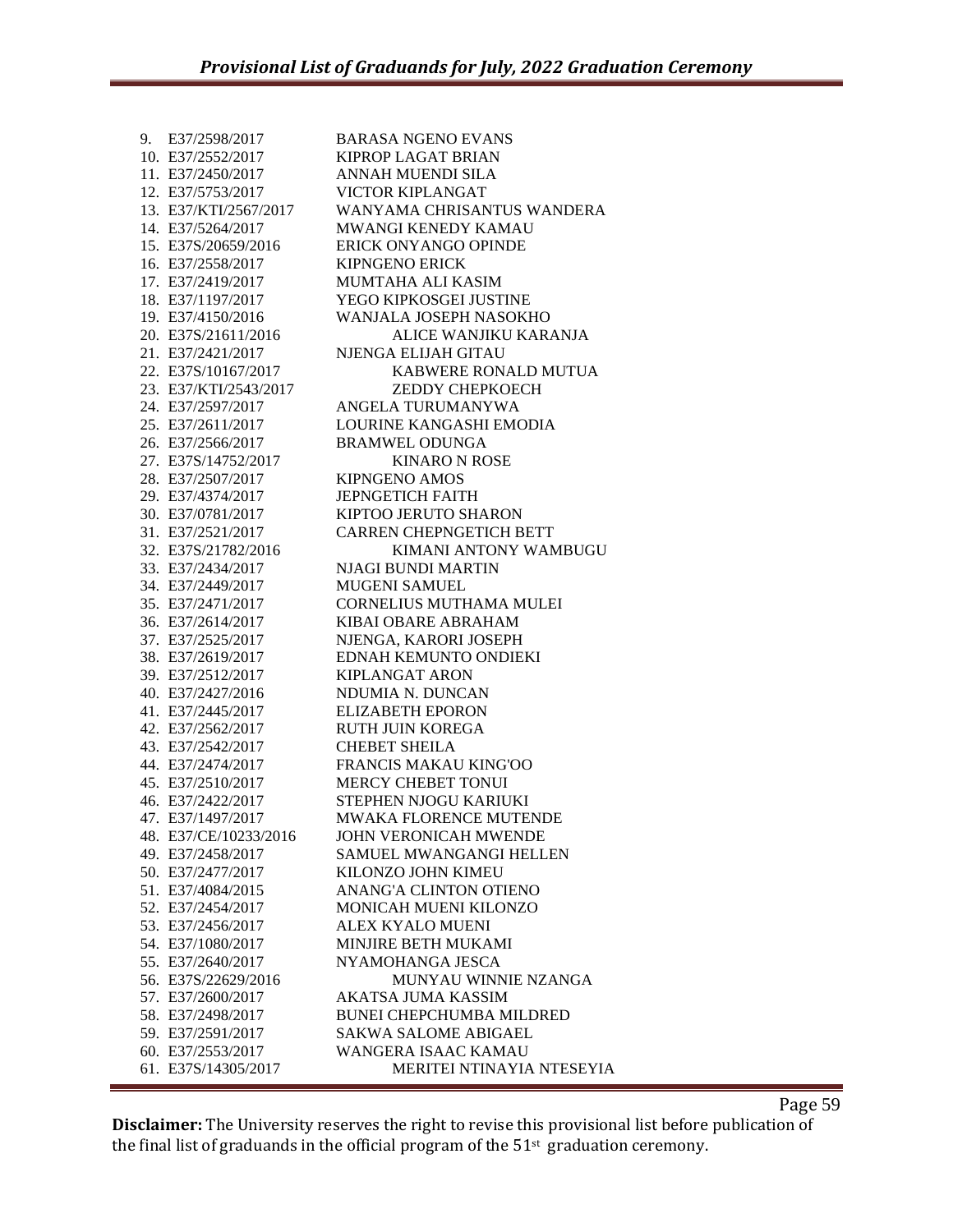|    | 62. E37/2493/2017                      | <b>CHEPKEMOI SYLVIA</b>                         |
|----|----------------------------------------|-------------------------------------------------|
|    | 63. E37/2523/2017                      | OTONDI DOUGLAS OHURU                            |
|    | 64. E37/2546/2017                      | <b>JOAN CHEPTANUI</b>                           |
|    | 65. E37/4595/2011                      | MUSONDO SAMUEL MWANGANYI                        |
|    | 66. E37/2479/2017                      | PETER KINYA GETRUDE                             |
|    | 67. E37/2437/2017                      | DIANAH NASAMBU WEKESA                           |
|    | 68. E37/2480/2017                      | <b>IRERI HUMPHREY MURIMI</b>                    |
|    | 69. E37/2544/2017                      | <b>CHERONO CHRISTINE</b>                        |
|    | 70. E37/2420/2017                      | RUKIA AWADH AHMED ABEID                         |
|    | 71. E37S/21903/2016                    | DORCAS MUTHEU KITHEKA                           |
|    | 72. E37/KTI/2527/2017                  | MERCY WAIRIMU GITUNDU                           |
|    | 73. E37/2577/2017                      | <b>WABWILE W BRAMWEL</b>                        |
|    | 74. E37/KTI/2475/2017                  | MUTUKU MUNYAO                                   |
|    | 75. E37/KTI/2575/2017                  | NAFUNA CLARE PEPELA                             |
|    | 76. E37/KTI/2381/2017                  | OKELO KELVIN ODHIAMBO                           |
|    | 77. E37/2600/2016                      | MIRIAM WANGARI NJOROGE                          |
|    | 78. E37/2482/2017                      | MURIUNGI JORAM MUTWIRI                          |
|    | 79. E37/2622/2017                      | NDEGE M CAROLINE                                |
|    | 80. E37/5140/2017                      | EDNA WAYUA MUTYOTA                              |
|    | 81. E37/0332/2017                      | <b>MUSA KIBET KIPRUTO</b>                       |
|    | 82. E37/2576/2017                      | LINDAH NAMALWA MASINDE                          |
|    | 83. E37/2457/2017                      | <b>BENZO KILONZI</b>                            |
|    | 84. E37/2412/2017                      | <b>JOCKONIA KIONGO ISANGI</b>                   |
|    | 85. E37/KTI/1377/2017                  | WACHIRA JOSEPH KOI                              |
|    | 86. E37/2619/2017                      | ONDIEKI EDNAH KEMUNTO                           |
|    | 87. E37/1069/2016                      | MUTHIORA DENNIS MWEBIA                          |
|    | 88. E37/2490/2017                      | BILDAD MUTUKU MBULUNGO                          |
|    |                                        |                                                 |
|    |                                        |                                                 |
|    |                                        |                                                 |
|    |                                        |                                                 |
|    |                                        | <b>SECOND CLASS (LOWER DIVISION)</b>            |
| 1. | E37/2473/2017                          | <b>AUGUSTINE MUTUKU</b>                         |
| 2. | E37/2569/2017                          | <b>EMOJONG JAMES</b>                            |
| 3. | E37/2599/2016                          | ALI HIRBO GUYO                                  |
| 4. | E37/CE/10938/2015                      | <b>GODIAH JACOB ELVIS OREMBE</b>                |
| 5. | E37S/10239/2016                        | ONYIMBO MOCHENGO THOMAS                         |
| 6. | E37/2621/2017                          | ONGWACHO MOIGE FRIDAH                           |
| 7. | E37/2679/2016                          | KEBURI JOSEPHAT MIRONGA                         |
| 8. | E37/1146/2017                          | CHACHA JOHN KERARIO                             |
| 9. | E37/2788/2017                          | <b>JEREMIAH OTIENO MARUKA</b>                   |
|    | 10. E37S/18581/2016                    | <b>VERINE KAGURI MUCHENA</b>                    |
|    | 11. E37/CE/10484/2015                  | <b>CONSEPTOR AWUOR OHITO</b>                    |
|    | 12. E37/2588/2017                      | NYONGESA S. EMMANUEL                            |
|    | 13. E37S/MSA/13548/2014                | <b>HAMZAH ABUBAKAR ABDI</b>                     |
|    | 14. E37/2643/2017                      | RUTH NGEKO OKOTH                                |
|    | 15. E37/2748/2015                      | <b>HELLEN ACHIENG</b>                           |
|    | 16. E37/2787/2015                      | <b>JOSEPH OTIENO OUMA</b>                       |
|    | 17. E37S/MSA/30072/2014                | <b>SWALEH MBUI NGUTA</b>                        |
|    | 18. E37/2382/2014                      | <b>MASAMBU JOSEPH</b>                           |
|    | 19. E37S/15585/2014                    | WINFRED KAMENE NZALI                            |
|    | 20. E37S/22978/2015                    | <b>SAMMY JAMES THEURI</b>                       |
|    | 21. E37S/20826 /2015                   | <b>ISAAC PETER BEN</b>                          |
|    | 22. E37/4609/2017<br>23. E37/2446/2017 | KUKUNI RUSTOR KEVIN<br>FRASIAH NYAMBURA NYURURU |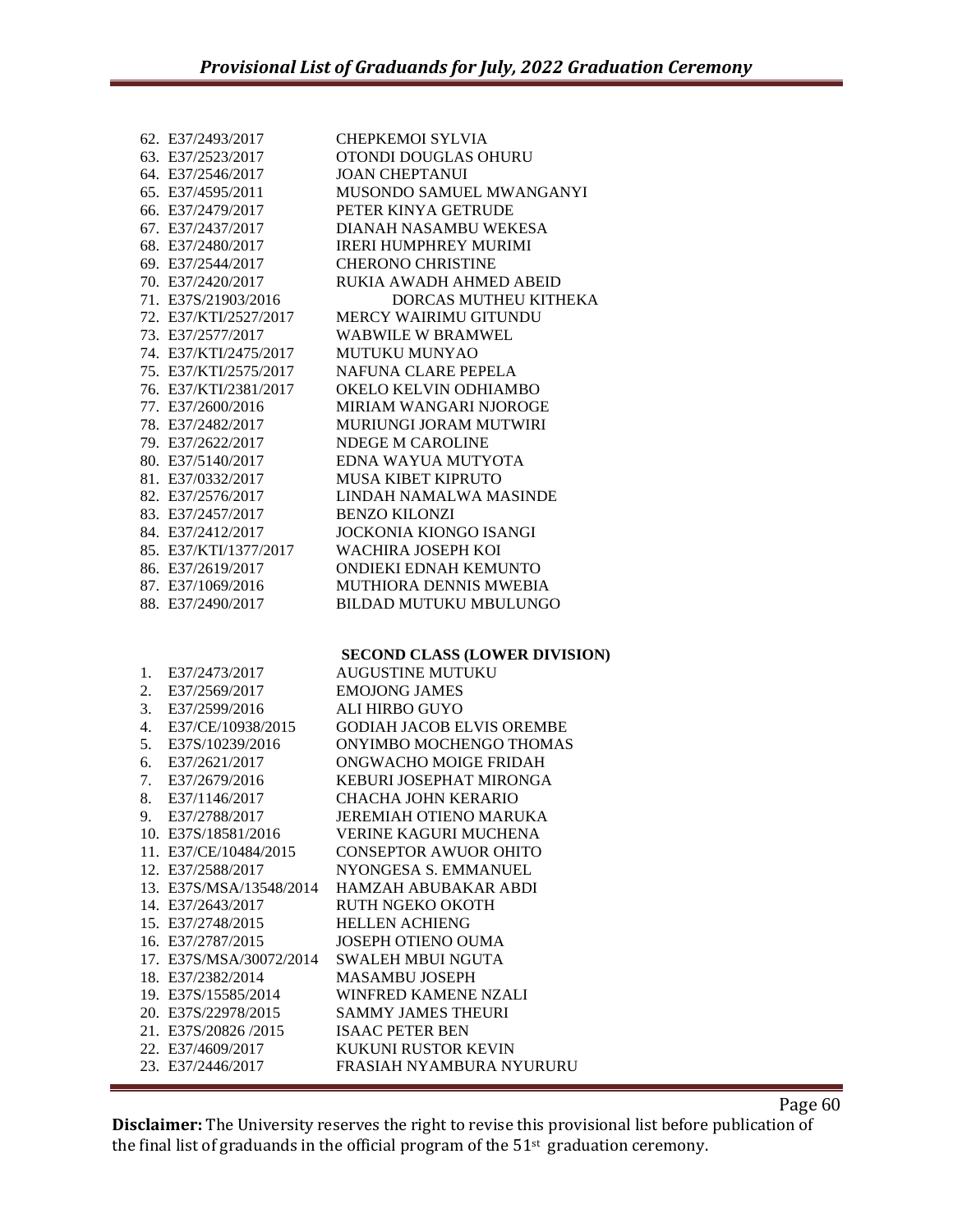| 24. E37S/21019/2014     | <b>KILELO NTIATI</b>                                     |
|-------------------------|----------------------------------------------------------|
| 25. E37/2472/2017       | MULI DENIS MWENDWA                                       |
| 26. E37/KTI/1736/2017   | <b>ODHIAMBO JOHN OLUOCH</b>                              |
| 27. E37/0841/2014       | <b>GICHUHI JAMES NDIRANGU</b>                            |
| 28. E37/2417/2017       | NDIEGE OMOLLO SAMUEL                                     |
| 29. E37/2283/2014       | SIMIYU NASAMBU LINET                                     |
| 30. E37S/23478/2015     | <b>TOROITICH IKER KIPROP</b>                             |
| 31. E37/2746/2016       | SIMEON ONYANDO OBWOCHA                                   |
| 32. E37S/14303/2017     | KILONZI DOUGLAS KATUMO                                   |
| 33. E37/2539/2017       | <b>RAYMOND ANDREW OLEWE</b>                              |
| 34. E37S/20663/2015     | <b>JUDICE KEROSI</b>                                     |
| 35. E37S/17551/2014     | <b>VINCENT TONUI</b>                                     |
| 36. E37/2649/2015       | NGOROKOMOI YATICH MESHACK                                |
| 37. E37S/18336/2012     | <b>ENDANY NICHOLAS KEROI</b>                             |
| 38. E37/CE/10478/2015   | <b>MUCHIRI N FRANCIS</b>                                 |
| 39. E37/2414/2017       | <b>ESTHER LULU IPU</b>                                   |
| 40. E37S/15918/2016     | KINIYIO KETEKO JOSPHAT                                   |
| 41. E37/2529/2017       | <b>EZEKIEL CHEGE GACHERU</b>                             |
| 42. E37/CE/10302/2016   | ERIC MUINDI KISILU                                       |
| 43. E37/2641/2017       | <b>OKINYI NASHON PETER</b>                               |
| 44. E37/2518/2017       | KIBIWOT EZEKIEL KIPLIMO                                  |
| 45. E37/2239/2017       | EVANS KISAKA BARASA                                      |
| 46. E37/CE/10632/2016   | <b>TERESIA MWANGI</b>                                    |
| 47. E37/CE/10301/2015   | <b>MULINGE ERICK MBUVI</b>                               |
| 48. E37/2533/2017       | <b>JAMES WACHIRA KUHORA</b>                              |
| 49. E37/2560/2017       | ELCANAH KIPNGETICH                                       |
| 50. E37/2618/2017       | NYABUKU SPENCER GESEKE                                   |
| 51. E37S/19464/2013     | PHELES RUTH KASIKI                                       |
| 52. E37S/MSA/7228/2016  | ACHESA INYANGALA LUCY                                    |
| 53. E37/2551/2017       | <b>OBED KIPLETING</b>                                    |
| 54. E37S/15381/2014     | <b>MUGOH MURIUKI EPHANTUS</b>                            |
| 55. E37S/MSA/29694/2016 | ABDIJABAR HASSAN MAALIM                                  |
| 56. E37/2727/2016       | <b>ISAACK ANDREW OUMA</b>                                |
| 57. E37S/15925/2016     | <b>WARIOBA VICTOR OMONDI</b>                             |
| 58. E37/KTI/2443/2017   | <b>KARANJA ANNE WANJIRU</b>                              |
| 59. E37/2572/2017       | OMOMDI GURD OMBAJO                                       |
| 60. E37/2567/2015       | <b>LECHOE CRISIDA KATE</b>                               |
| 61. E37/2605/2016       | EDITH WANGUI GITHAIGA                                    |
| 62. E37/2763/2016       | PATRICK SIKWEYA ABUTA                                    |
| 63. E37/2620/2015       | <b>GATWIRI DOROTHY JEREMIAH</b>                          |
| 64. E37/2504/2017       | <b>LEMPUS JOSHUA TUDON</b>                               |
| 65. E37/KTI/2563/2017   | <b>CAROLINE JEBET CHOGE</b>                              |
| 66. E37S/18912/2016     | <b>BRIAN ONDARI OMARI</b>                                |
| 67. E37S/15197/2013     | ALBANUS MUMO MATHEKA                                     |
| 68. E37/4086/2015       | OTIENO HEMPSTONE OCHIENG'                                |
| 69. E37S/22402/2015     | <b>JOSPHAT BYEGON</b>                                    |
| 70. E37S/16332/2016     | <b>ROSE CHEBET</b>                                       |
|                         | 71. E37/OL/CTY/22305/2014 MICHAEL GERALD OLIMIRU OCHIENG |
| 72. E37/2564/2017       | CYNTHIA JEPTALAM RONO                                    |
| 73. E37S/15331/2016     | PETER TURUNGI                                            |
|                         | 74. E37/OL/NKU/6661/2015 GILBERT MADORA MUGUSIA          |
| 75. E37/5408/2011       | UDAH GEORGE ONYANGO                                      |
| 76. E37S/13241/2013     | NTONJIRA VICKLIN KENDI                                   |
|                         |                                                          |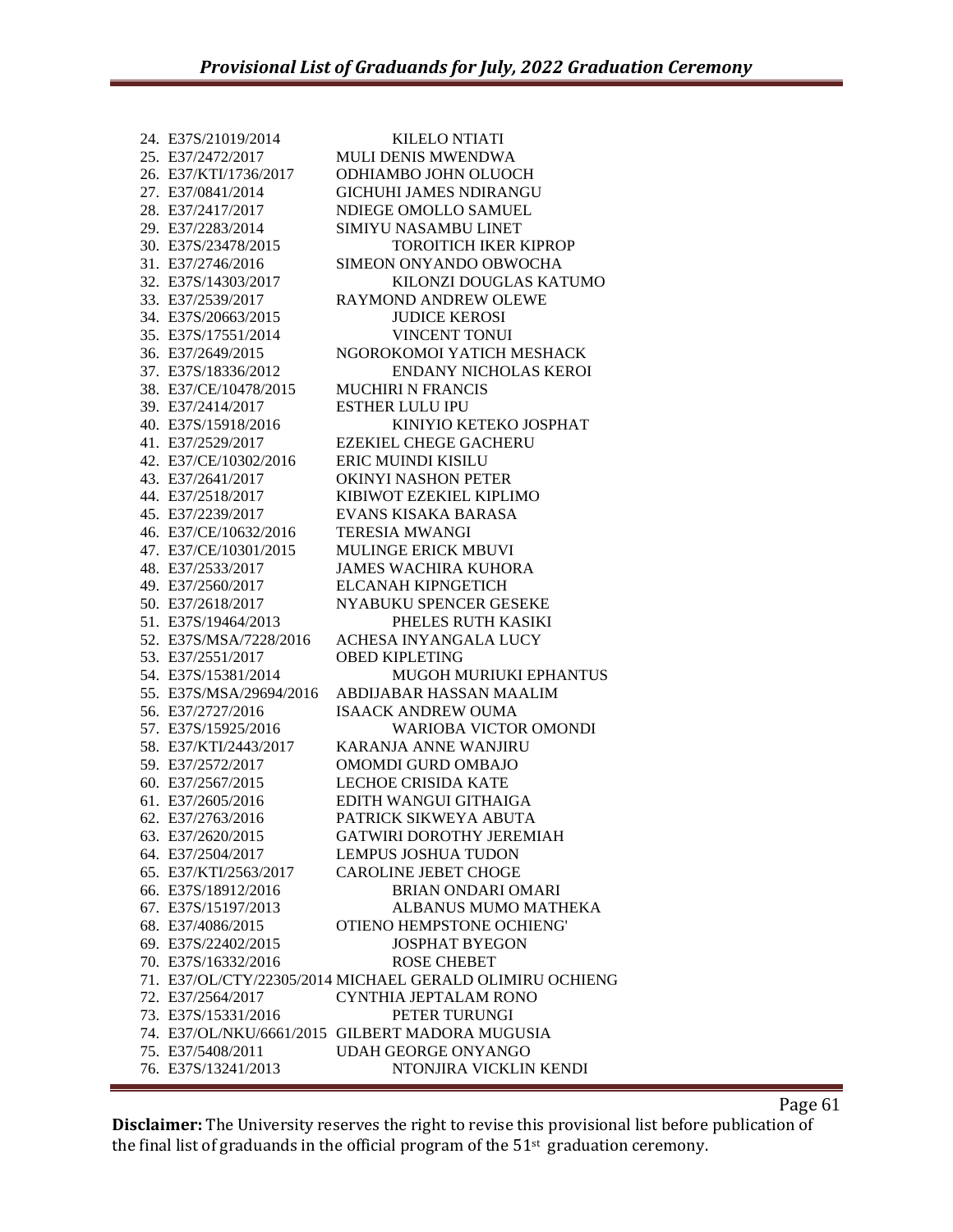| 77. E37S/KTI/28081/2016 | DANIEL MUEMA MUSYOKA                        |
|-------------------------|---------------------------------------------|
| 78. E37/2627/2016       | <b>FREDRICK ALLAN ALOO</b>                  |
| 79. E37/2733/2016       | AMBUDO BEATRICE                             |
| 80. E37S/8510/2015      | MARY MATITI                                 |
| 81. E37S/14539/2014     | NJOROGE WANJIKU SYLVIA                      |
| 82. E37/2084/2015       | CYNTHIA OMBUYA                              |
| 83. E37S/19459/2013     | CHEPKIRUI LIDYA KOSKEY                      |
| 84. E37S/10551/2015     | NANCY NDULU                                 |
| 85. E37S/MSA/30011/2014 | MOHAMED BWANAKOMBO MOHAMED                  |
| 86. E37S/18579/2016     | <b>MOSE KEMUNTO NAOM</b>                    |
| 87. E37/4346/2012       | COSMAS ONYANGO ODERO                        |
| 88. E37/2492/2017       | CONSOLATA CHEPOISHO AMANGOLE                |
| 89. E37/2511/2017       | <b>CHEPKEMOI DAISY</b>                      |
| 90. E37/2579/2016       | <b>KENNEDY OUMA OTIENO</b>                  |
| 91. E37S/9410/2011      | KIPCHIRCHIR JACKSON KOECH                   |
| 92. E37S/21742/2015     | EVALINE NYASUGUTA ORORA                     |
| 93. E37S/16315/2016     | KOISETA MICHAEL                             |
|                         | 94. E37/OL/GAR/10253/2016 IBRAHIM DAUD BARE |
|                         |                                             |

**PASS**

| 1. E37S/14928/2015 | MICHAEL MUTUIRI WANJIRA  |
|--------------------|--------------------------|
| 2. E37S/6296/2007  | EVERLYNE KWEKWE MWANGALA |
| 3. E37/4545/2015   | TWABE EDWIN SANGARA      |
| 4. E37S/14016/2015 | BRIAN VAATI NGOLANIE     |
| 5. E37S/22345/2016 | WANIA REGINA KAITHIA     |

# **BACHELOR OF EDUCATION (EARLY CHILDHOOD EDUCATION)**

# **SECOND CLASS HONOURS (UPPER DIVISION)**

| 1. | E40/3059/2017                         | PRUDENCE KHALILI                             |
|----|---------------------------------------|----------------------------------------------|
| 2. | E40/0674/2015                         | PAUL AKODWA KATODII                          |
| 3. | E40/3066/2017                         | MUSAMA MARTHER MOTONGORI                     |
| 4. | E40S/21089/2016                       | <b>MBOGO JANE WANJIRU</b>                    |
| 5. | E40/2410/2016                         | PHILOMENAH WANJIKU MWANGI                    |
| 6. | E40/CE/12333/2011                     | EGESSA JACOB CALVINS                         |
| 7. | E40/CE/MSA/8663/2013 LWAMBI J. STEVEN |                                              |
| 8. |                                       | E40/CE/10783/2013 KITUKU MAUREEN NGINA       |
| 9. |                                       | E40/OL/CTY/10009/2015 GOMITI WANDERA GEORGE  |
|    | 10. E40S/15540/2017                   | ELIZABETH KASWII MUTUA                       |
|    | 11. E40S/17541/2017                   | NJUGUNA JACKLINE NJERI                       |
|    |                                       | 12. E40/OL/EMB/9590/2014 KAMWEA FAITH MURUGI |
|    | 13. E40S/15312/2018                   | KIRANTI KUNTAI                               |
|    |                                       |                                              |
|    |                                       |                                              |

# **SECOND CLASS (LOWER DIVISION)**

| 1. E40S/12841/2018 | HAMISI BASHORA BADESA |
|--------------------|-----------------------|
| 2. E40/22803/2016  | WINNIE USAGI IMBAYI   |
| 3. E40S/15689/2017 | EDITH WAIRIMU KIMANGU |

**Disclaimer:** The University reserves the right to revise this provisional list before publication of the final list of graduands in the official program of the  $51<sup>st</sup>$  graduation ceremony.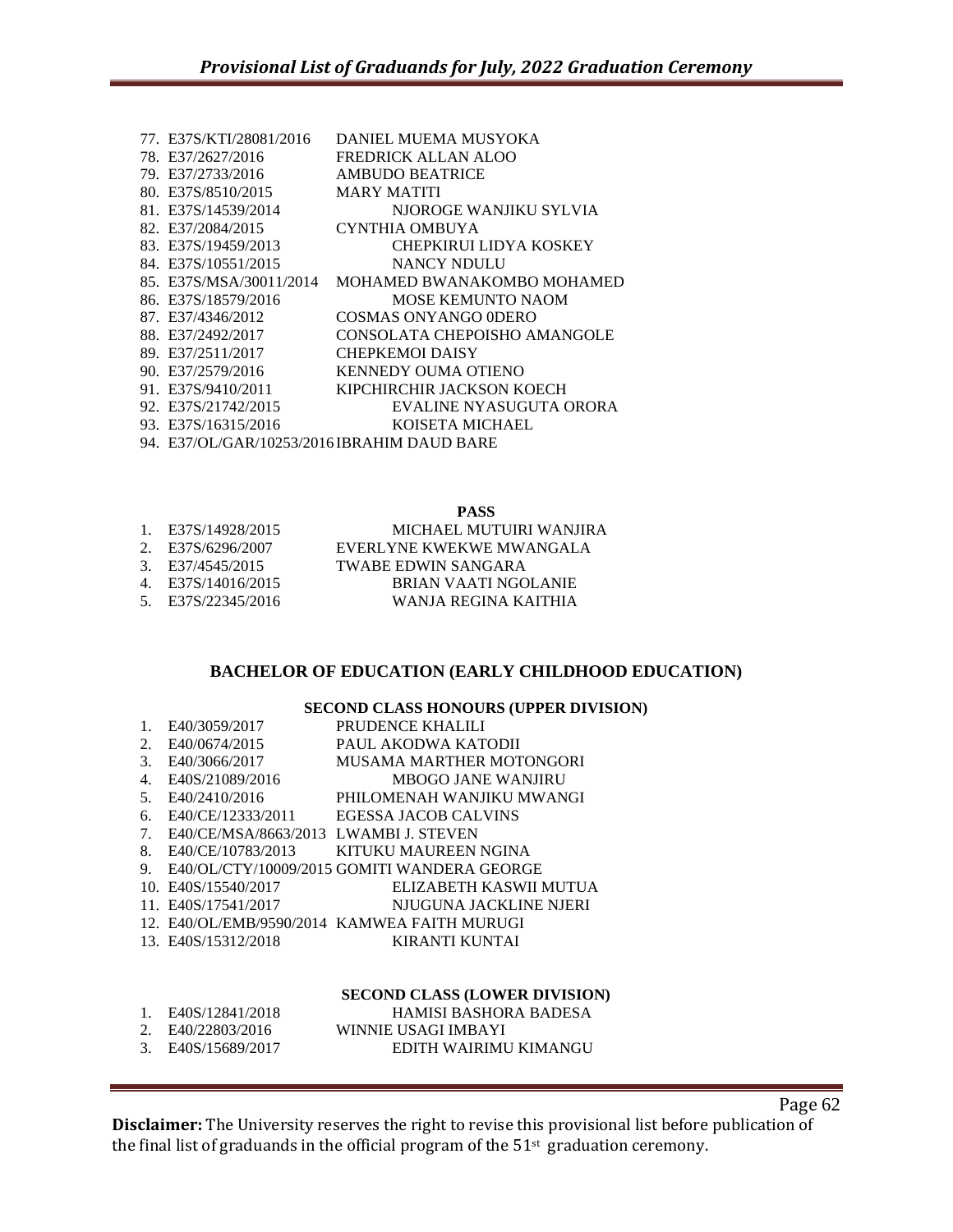# **BACHELOR OF EDUCATION (SPECIAL NEEDS EDUCATION)**

#### **FIRST CLASS HONOURS** 1. E41S/21984/2016 BOSIRE B. BRIAN

#### **SECOND CLASS HONOURS (UPPER DIVISION)**

|    | E41/2805/2017         | ABED KILEMI             |
|----|-----------------------|-------------------------|
| 2. | E41/2809/2017         | GACHANJA NAOMI WANJIKU  |
| 3. | E41/2803/2017         | DUNCAN OMANGA MONARI    |
| 4. | E41/CE/10442/2016     | SALOME NDUKU KIMATU     |
| 5. | E41S/16454/2016       | WATAKA SALLY NEKESA     |
| 6. | E41/2802/2017         | NDUNG'U SIMON MBUGUA    |
| 7. | E41/CE/10564/2016     | JEPKIRUI JOSCA LAGAT    |
| 8. | E41S/10057/2015       | AMUGADA MELINE KHATIOLI |
| 9. | E41S/19622/2015       | SANTANA CHEPKIRUI NJERE |
|    | 10. E41/CE/10053/2015 | ASIALA MOMENTO          |
|    | 11. E41/CE/10058/2015 | NJIRU MILLICENT WANJIRU |
|    | 12. E41/2804/2017     | EMMANUEL WAFULA WAMALWA |
|    |                       |                         |

#### **SECOND CLASS (LOWER DIVISION)**

| 1. | E41/CE/8461/2013      | KARIMI ROSEMARY NJERI           |
|----|-----------------------|---------------------------------|
| 2. | E41S/17791/2015       | STACY PAULINE APONDI            |
| 3. | E41S/17573/2016       | <b>CHERUIYOT GODFREY BIRGEN</b> |
| 4. | E41/2818/2015         | <b>KARIMI CHRISTINE MAORE</b>   |
| 5. | E41/CE/10637/2016     | NDIRITU EJIDIAH NYAMBURA        |
| 6. | E41/2850/2016         | EVE NECY OPUDO                  |
| 7. | E41/CE/10052/2015     | MAURINE ANYANGO OJENGE          |
| 8. | E41/2797/2017         | THIONG'O S WANGARI              |
| 9. | E41/5756/2011         | <b>CHELANGAT JOYLINE</b>        |
|    | 10. E41/CE/15448/2015 | <b>IRENE GACHAU</b>             |
|    | 11. E41/1900/2016     | <b>SOLOMON MUSTO</b>            |
|    | 12. E41S/19620/2015   | SHIRLEEN LOYCE ACHIENG          |
|    | 13. E41S/15703/2015   | JOANO HYRENE NYOSINDO           |
|    | 14. E41/CE/10533/2014 | K'OTONDEH SHEM VYNCENTTE OTIENO |
|    | 15. E41S/15450/2015   | PAATRICK JOHN AGUTU MIKURA      |
|    | 16. E41S/22880/2015   | DOROTHY WAMBUI GACHOKI          |
|    | 17. E41S/16453/2016   | OLOO WINNIE AMONDI              |
|    | 18. E41S/17789/2015   | <b>NABWIRE MERCYLINE</b>        |
|    | 19. E41S/17126/2014   | DOREEN NYAMUSI GETENGA          |
|    | 20. E41S/20971/2015   | <b>BRIAN OCHIENG ONYANGO</b>    |
|    |                       |                                 |

# **BACHELOR OF EDUCATION (PHYSICAL EDUCATION)**

# **SECOND CLASS HONOURS (UPPER DIVISION)**

| 1. E136/4235/2017 | EDWIN GACHAGA KIMANI    |
|-------------------|-------------------------|
| 2. E136/2520/2016 | SARAH KARIUKI           |
| 3. E136/4239/2017 | CYNTHIA MWENDE MUTUKU   |
| 4. E136/4276/2017 | <b>MBONE WINSLET</b>    |
| 5. E136/4277/2017 | SHANYISA VICTOR MUSASIA |
|                   |                         |

**Disclaimer:** The University reserves the right to revise this provisional list before publication of the final list of graduands in the official program of the  $51<sup>st</sup>$  graduation ceremony.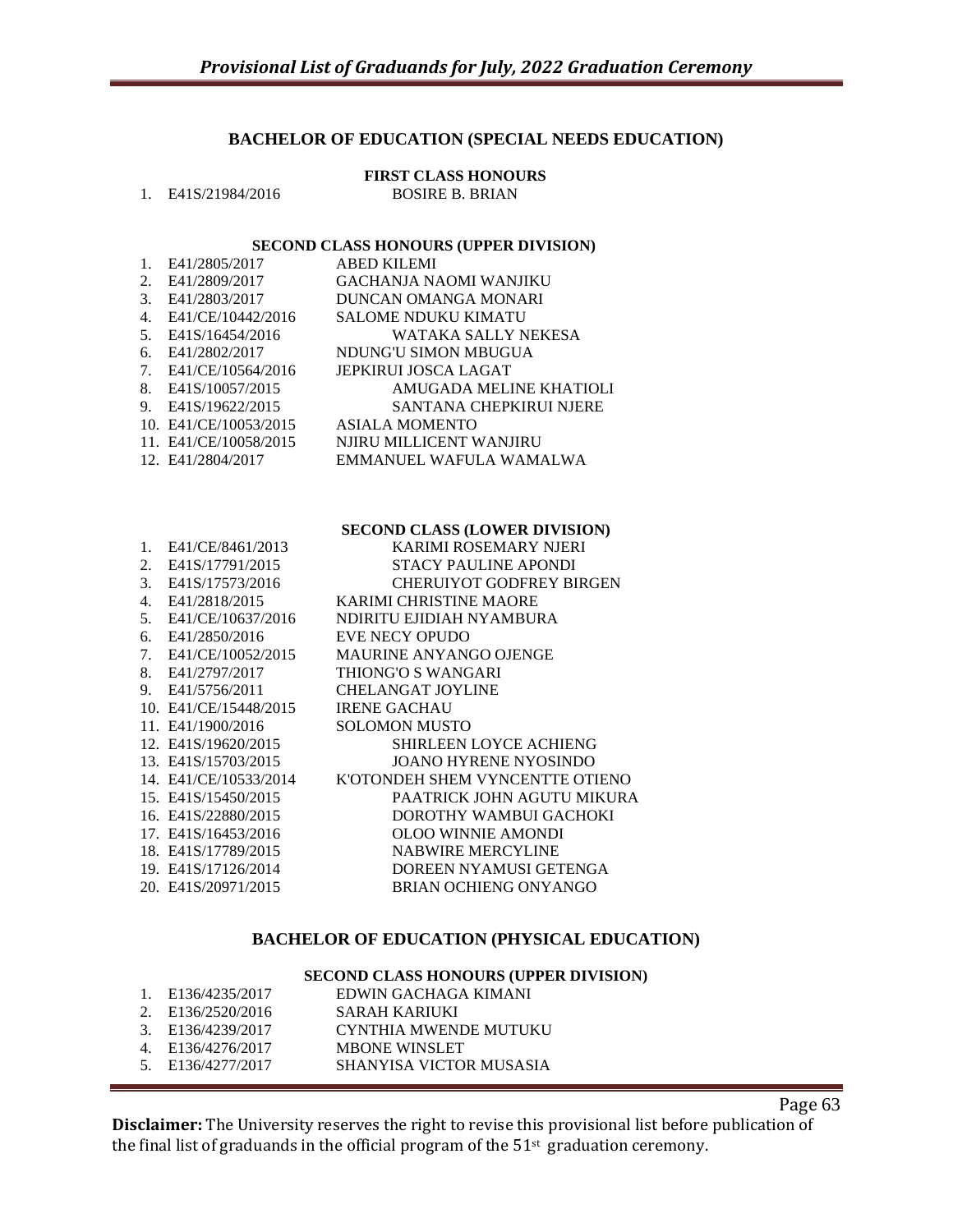- 6. E136/4266/2017 NADUPOI JUDITH MURSUPEI
- 7. E136/4238/2017 STEPHEN NJENGA KAGIA
- 8. E136/4260/2017 WESLEY KIPKURUI
- 9. E136/4248/2017 JOSEPH WAINAINA NGUGI
- 10. E136/4268/2017 CHEPKONGA KIPKEMEI DANIEL

# **SECOND CLASS (LOWER DIVISION)**

- 1. E136/0168/2017 FRIDAH MAKAA MUNANYE
- 2. E136/2585/2016 MARK OWINO OKOLA

## 3. E136/2577/2016 DARLINE ADHIAMBO OGUDA

- 4. E136/2552/2016 KEMBOI J. ANITA
- 5. E136/CE/10664/2015 KAMAU JOSEPH KAGIA
- 6. E136/4236/2017 STEPHEN MWANGI GITAU
- 7. E136/4240/2017 JOHN ITHUKU KIMANZI
- 8. E136/4281/2017 OUMA VINCENT ABUTO
- 9. E136/3874/2012 VIOLET ANYANGO ODUYA
- 1. E136/
- 2.

# **BACHELOR OF SCIENCE (RECORDS MANAGEMENT AND INFORMATION TECHNOLOGY)**

**PASS**

## **FIRST CLASS HONOURS**

| 1. E156/5770/2017 | KINYANJUI KENNEDY KAROMO |
|-------------------|--------------------------|
| 2. E156/0277/2017 | FRIDA KAWASYA KIMOTHO    |
| 3. E156/2756/2017 | CAROLINE WAIRIMU MWANGI  |
| 4. E156/2780/2017 | JOYCE MERCY WANGUI KAMAU |

# **SECOND CLASS HONOURS (UPPER DIVISION)**

| 1. | E156/2785/2017              | NAFULA OCHANGO SYLVIA       |
|----|-----------------------------|-----------------------------|
| 2. | E156/2787/2017              | OTIENO ELIZABETH AUMA       |
| 3. | E156/5777/2017              | ERIC NYAMU MBURU            |
| 4. | E156/2790/2017              | <b>ODUOR HENRY OUMA</b>     |
| 5. | E156/5691/2016              | SABINA WANJIRU NJOGU        |
| 6. | E <sub>156</sub> /5386/2015 | EUGENE SHIKAMI              |
| 7. | E156/2760/2017              | KANG'ETHE LILIAN WAMBUI     |
| 8. | E156/2782/2017              | EVAN NJOROGE NJERI          |
| 9. | E156/2769/2017              | ELIAS MAINA                 |
|    | 10. E156/2759/2017          | MUNENE GIDEON NELSON MWANGI |
|    | 11. E156/2786/2017          | <b>ODIWUOR SAM EVANS</b>    |
|    | 12. E156/2777/2017          | <b>KIBET IAN NGENO</b>      |
|    | 13. E156/2779/2017          | ROBERT KIPCHIRCHIR          |
|    | 14. E156/1101/2017          | <b>OBARE RUTH KEMUNTO</b>   |
|    | 15. E156/2768/2017          | DOLLA GRACE AMBWAYA         |
|    | 16. E156/2793/2017          | MASI LYDIA GESARE           |
|    |                             |                             |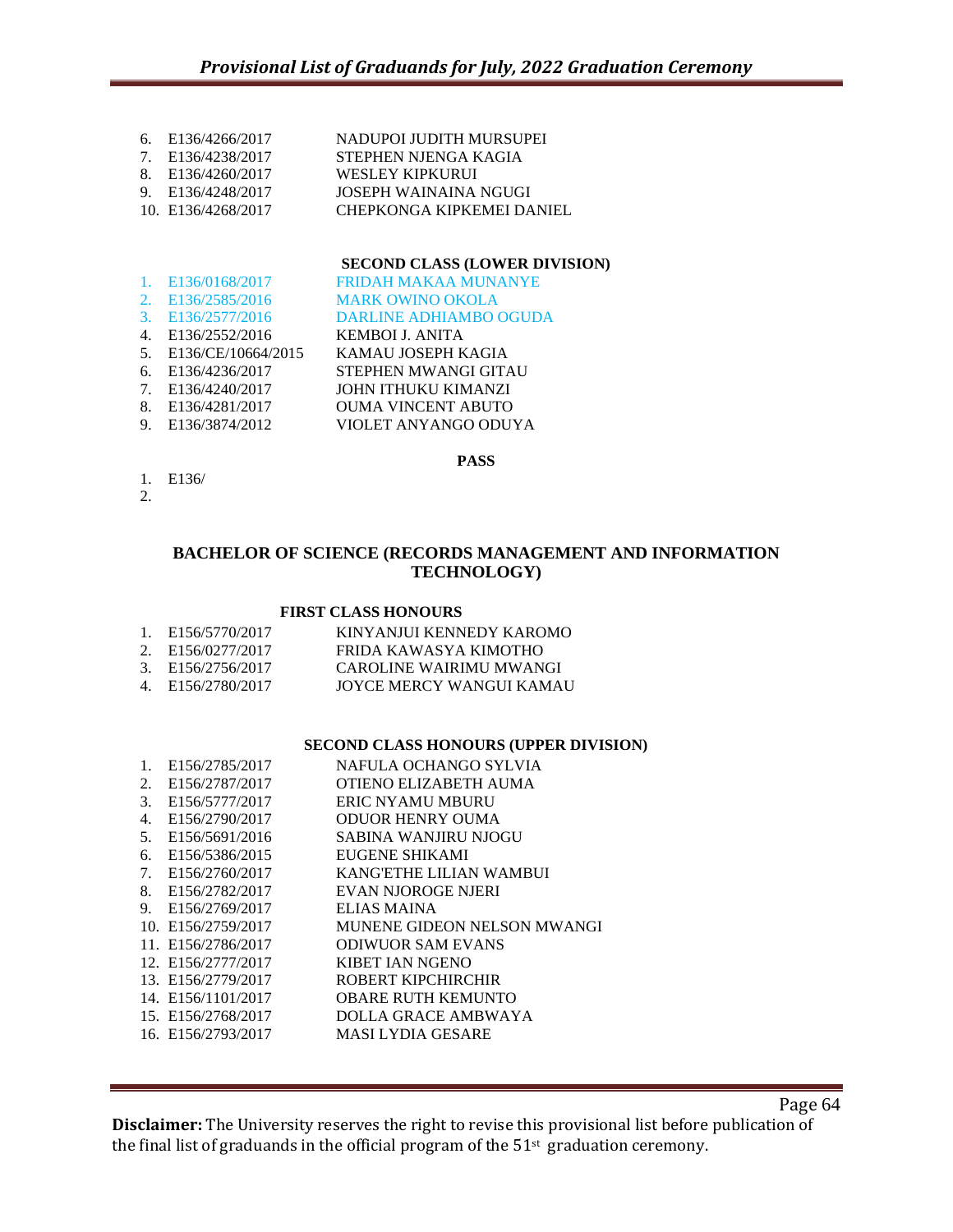## **SECOND CLASS (LOWER DIVISION)**

- 1. E156S/18874/2016 VICTORIA MATHINI KARIUKI
- 2. E156/OL/NKU/6541/2017SARAH CHEPNGETICH
- 3. E156/OL/14034/2011 WARURU NDEGWA ISAACK
- 4. E156/OL/CTY/7388/2014 GITONGA MORRIS MUTEMBEI<br>5. E156/2778/2017 BERNARD KIPYEGO TUWEI
- **BERNARD KIPYEGO TUWEI**
- 6. E156/3413/2017 ALEX KIBET
- 7. E156S/21932/2014 CHEGE JOHN MUTHERU
- 8. E156/OL/14035/2011 BONIFACE MUSYOKA WAMBUA
- 9. E156/5289/2017 NGIGE VICTOR

# **BACHELOR OF EDUCATION (PRIMARY TEACHER EDUCATION)**

#### **SECOND CLASS HONOURS (UPPER DIVISION)**

|                | 1. E157S/22153/2016 | <b>OLANG' AWUOR JANET</b>        |
|----------------|---------------------|----------------------------------|
| 2.             | E157/CE/11070/2015  | <b>CHEPKEI MARY NYAGUTHII</b>    |
| $\mathcal{E}$  | E157/CE/10703/2013  | MOKAYA JUDITH MORAA              |
| $\overline{4}$ | E157/CE/10025/2015  | WAMBUI TERESA NYANDIA            |
| 5 <sub>1</sub> | E157/CE/10937/2013  | ELIDY CHERONO                    |
| б.             | E157/CE/10597/2016  | <b>CAROLINE SENEIYA MUTUNKEI</b> |
| 7              | E157S/28827/2017    | WAHOME HELLEN K WANGARI          |
| 8.             |                     |                                  |

#### **SECOND CLASS (LOWER DIVISION)**

- 1. E157/CE/10021/2015 ASITO SILFANUS DADO
- 2. E157/CE/10703/2014 LYDIA CHEPKOECH
- 3. E157/CE/10533/2017 VALENTINE NJOKI MUNGE
- 4. E157S/13854/2018 MUTUIRI MELODY
- 5. E157/OL/GAR/6731/2017ABDULLAHI M MOHAMED

# **SCHOOL OF ENGINEERING AND TECHNOLOGY**

# **BACHELOR OF SCIENCE (COMPUTER SCIENCE)**

## **SECOND CLASS HONOURS (UPPER DIVISION)**

- 1. J17/4478/2016 KIIRU BEN THUKU
- 2. J17/4998/2015 OPATA RICHARD WERE

## **SECOND CLASS (LOWER DIVISION)**

- 1. J17S/13128/2011 STONIC PAUL
- 2. J17S/13145/2011 OMWERI PAUL
- 3. J17S/19236/2015 EUGENE HEZRON ADUOGO
- 4. J17/4459/2016 KIPKEMBOI SOSPETER
- 5. J17S/16715/2016 OKUMU KEVIN OCHIENG

# **BACHELOR OF INFORMATION TECHNOLOGY**

#### **FIRST CLASS HONOURS**

1. J31/3681/2017 MUTINDI MUMO RHODA

Page 65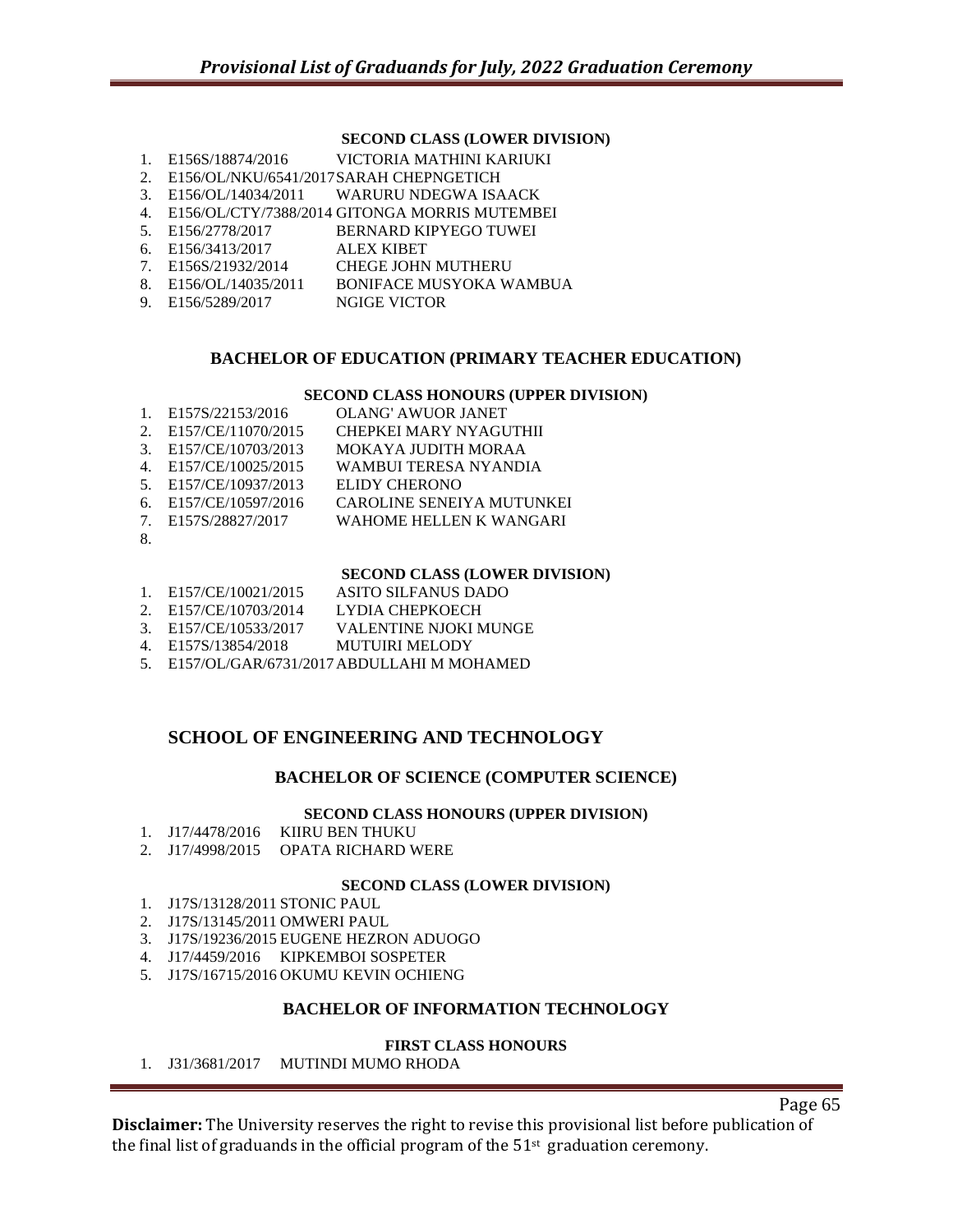## 2. J31/3687/2017 ULUMA BARASA RAYMOND

#### **SECOND CLASS HONOURS (UPPER DIVISION)**

- 1. J31/OL/14260/2011 NJENGA WAINAINA
- 2. J31/1048/2017 JEPKOSGEI SAWE SHARON
- 3. J31/3676/2017 KIORIA MUTAHI LEONE
- 4. J31/3680/2017 MUTINDA MUTUKU DANIEL
- 5. J31/3689/2017 MANFRED KIPLAGAT KIPRUTO
- 6. J31/3691/2017 WANDERA DERRICK MESHACK
- 7. J31/3692/2017 OJIAMBO MUSINDE JAMES
- 8. J31/2555/2017 OKELLO MARY AKOTH
- 9. J31/3688/2017 JANELICA WAMBOI

#### **SECOND CLASS (LOWER DIVISION)**

- 1. J31S/19200/2014 SAMBAI NIXON KIPKIRUI
- 2. J31/5150/2015 KIPLAGAT MESHACK
- 3. J31/OL/7183/2017 KENNEDY BETT
- 4. J31/1744/2017 FELIX NJIHIA GACHOKA
- 5. J31/OL/CTY/8334/2015 JOHN AKOKO ODONGO
- 6. J31/OL/KKA/9614/2014 EVERLINE NANGILA WANYONYI

#### **BACHELOR OF SCIENCE (CIVIL ENGINEERING) SECOND CLASS HONOURS (UPPER DIVISION)**

- 1. J173S/18178/2016 OKWERA ANNE OBULI
- 2. J173/18181/2016 STACY NYABOE MAGETO
- 3. J16-3407-2014 EDITH Bonareri Motachi
- 4. J16-5635-2015 CHARLES Muraguri
- 5. J16-5899-2015 WANJIKU Clement Waweru
- 6. J16-5901-2015 NGUGI Falex Muiruri
- 7. J16-5914-2015 KANGOGO Jepkalal Mercy
- 8. J16-5915-2015 KANGOGO Jepchumba Cescar
- 9. J16-5916-2015 MUTITIKA Daniel Mekay
- 10. J16-5920-2015 ROTICH K. Noel
- 11. J16-5922-2015 ONDE Francis
- 12. J16-5923-2015 CHELANGAT Cynthia
- 13. J16-5924-2015 OSUMO Motika Emmanuel
- 14. J16-5927-2015 OSUR Chrisphine Mugada

## **SECOND CLASS (LOWER DIVISION)**

- 1. J173/1669/2016 IBRAHIM HUSSEIN ABDUBA
- 2. J16-2403-2014 BARASA Collins
- 3. J16-2411-2014 KARIUKI David Gathumbi
- 4. J16-2445-2014 OKUMU Kongoti Joseph
- 5. J16-2450-2014 WANYAMA Onyango Denis
- 6. J16-2930-2014 MUIYURO Robert Ng`ang`a
- 7. J16-4949-2015 KOECH Caleb Kipsoi
- 8. J16-5644-2015 WAWERU Antony Murimi
- 9. J16-5663-2015 OMONDI Felix Were
- 10. J16-5903-2015 KALICHO Idris
- 11. J16-5904-2015 KINOTI Samuel Karanja
- 12. J16-5905-2015 LAURENT Rodgers Milama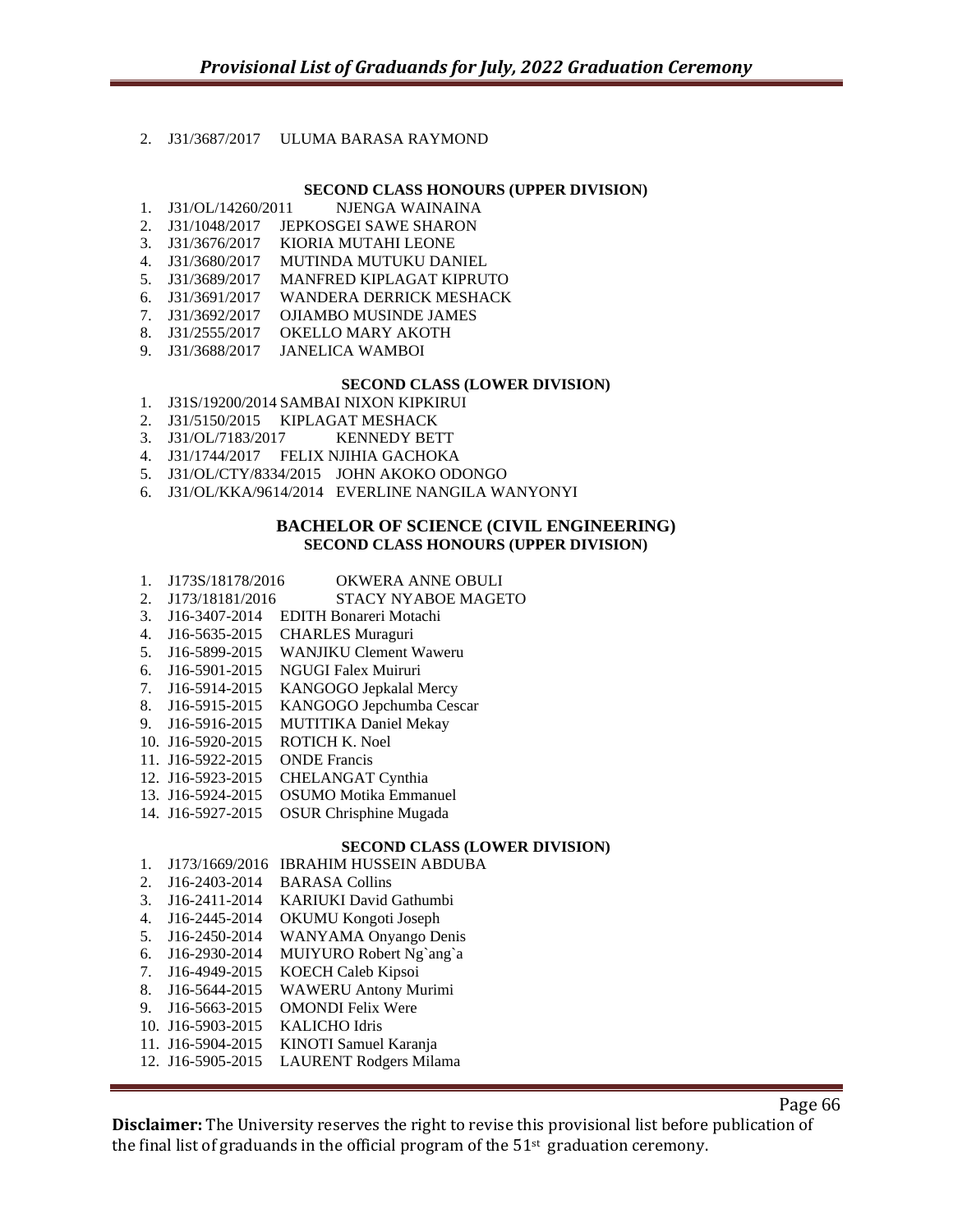- 13. J16-5909-2015 WEKESA Mikenoris Waswa
- 14. J16-5911-2015 ANGELA Jepkoech
- 15. J16-5912-2015 VICTOR Joseph Kanyarey
- 16. J16-5913-2015 MASAWA Owino Stephen
- 17. J16-5917-2015 GITAHI Peter Nderitu
- 18. J16-5918-2015 ROTICH Kirwa
- 19. J16-5921-2015 MAROKO Eliud
- 20. J16-5926-2015 NONKWE Ian Magathe 21. J16-5928-2015 OCHIENG` Gevans Owino
- 
- 22. J16-5930-2015 ODUOR Steven Otieno
- 23. J16-5931-2015 MOHAMED Issak Hassan
- 24. J16S-1137-2014 MUGO Jabez Mureithi

## **PASS**

1. J16-5929-2015 TED Edmond Orondo

# **BACHELOR OF SCIENCE (ELECTRICAL AND ELECTRONIC ENGINEERING)**

## **FIRST CLASS HONOURS**

- 1. J174/3246/2016 KIPCHUMBA DENNIS ROTICH
- 2. J26-6286-2015 WAIGURU Gilbert Chege
- 3. J26-6296-2015 LINUS, Langat Kipkemoi

## **SECOND CLASS HONOURS (UPPER DIVISION)**

- 1. J174/4596/2015 ABDI ALINUR HASSAN
- 2. J174S/17920/2015 NYOIKE JUDE OSERE
- 3. J174/4451/2016 ONDEYO MOSOMI FRED
- 4. J174/4617/2016 JEPLETING MERCYLYNE
- 5. J174/4619/2016 MUTUKU DAVID WAMBUA
- 6. J174/4625/2016 HASSAN AISHA MOHAMED
- 7. J174/4629/2016 KELENKO BENARD TURPESIO
- 8. J174/4630/2016 VIHAMBWA MODESTER
- 9. J174/4634/2016 KIBET EMMANUEL
- 10. J174/4639/2016 MWANGE BETHWELL
- 11. J174/4641/2016 ODHIAMBO FELIX SHADRACK
- 12. J174/4644/2016 OMBUI KEANA HENRY
- 13. J26-2368-2014 LUKA, Kipsang K.
- 14. J26-2394-2014 ONGWENYI Moses Wilfred
- 15. J26-2402-2014 WEKESA M. Jeremiah
- 16. J26-5661-2015 OBURE Brian Gechuki
- 17. J26-6167-2015 KOKI Jael Khakasa
- 18. J26-6285-2015 WAWIRA M. Wachira
- 19. J26-6291-2015 MUKWE Gerald Othieno
- 20. J26-6292-2015 OTIENO W. Samwel
- 21. J26-6293-2015 MUGO F. Waicigo
- 22. J26-6297-2015 RISPER, Chepng`eno
- 23. J26-6299-2015 MELY Kipyego Simion 24. J26-6300-2015 OBARE Nyareso Elizabeth
- 25. J26-6303-2015 DAVIES, Tonui Kipkirui
- 26. J26-6308-2015 NASIMIYU Sarah Wafula
- 27. J26-6310-2015 WANGILA Khisa Brian
- 
- 28. J26-6311-2015 MONG`ARE Eunice Boisabi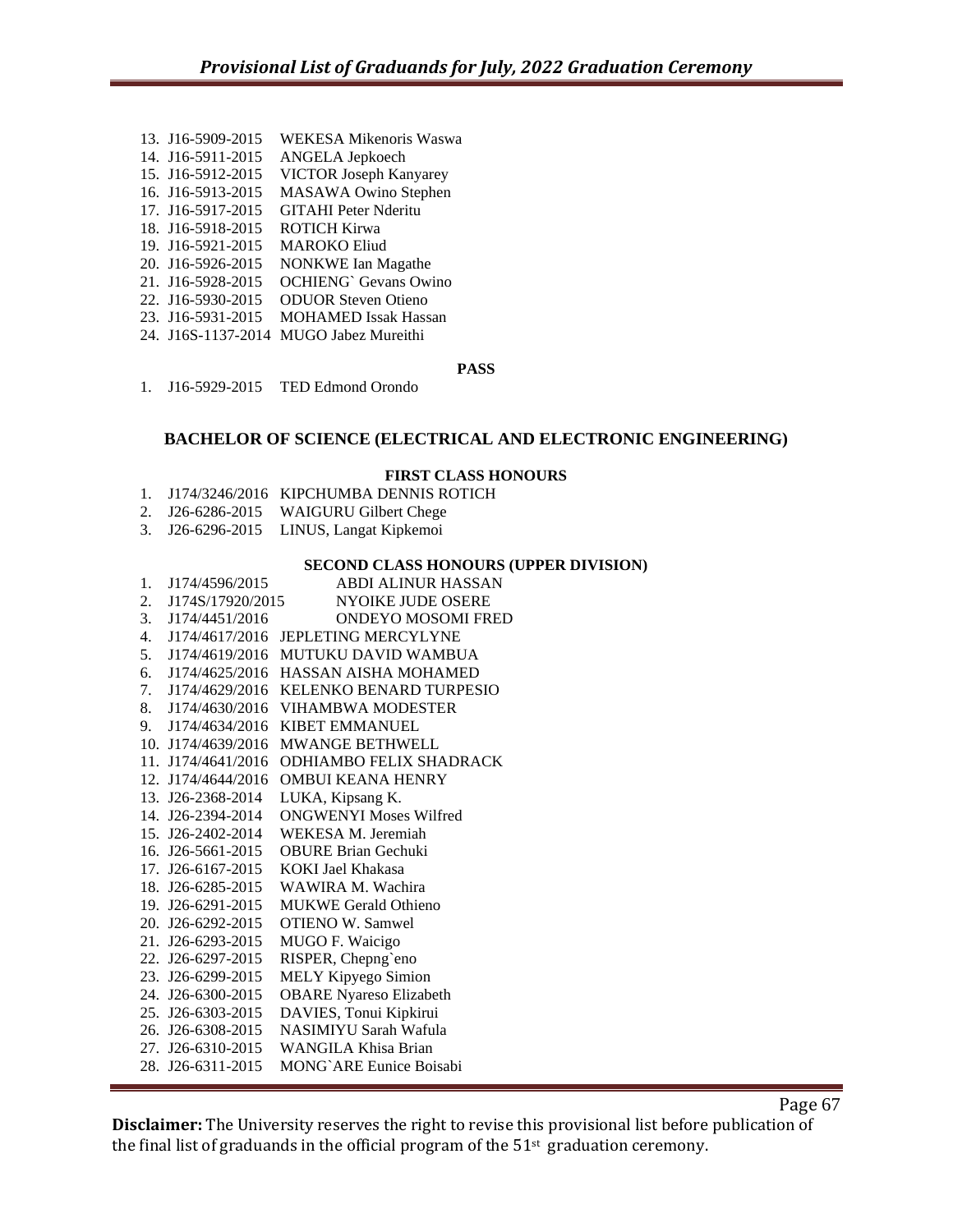|  | 29. I26-6315-2015 ODOYO Jeconia Omolo     |
|--|-------------------------------------------|
|  | 30. J26-6541-2015 MUSYOKI Dominic Muthama |

#### **SECOND CLASS (LOWER DIVISION)**

| 1.  |                   | J174/0532/2012 DUKE ONSOMU                    |
|-----|-------------------|-----------------------------------------------|
| 2.  |                   | J174/0662/2014 MATOLO GERALD MULI             |
| 3.  |                   | J174/5646/2016 ALUMASA ELVIS KALORI           |
| 4.  | J174S/17621/2016  | SINDET CHEPKURUI MORRIS                       |
| 5.  | J174/4624/2016    | LINDA WACERA KAMERE                           |
| б.  | J26-0423-2013     | <b>MUTHURI, Nesbirt John</b>                  |
| 7.  | J26-2360-2014     | KIMATHI, Kibunja J                            |
| 8.  | J26-2375-2014     | MBURU, Peter Muiruri                          |
| 9.  | J26-2386-2014     | NAMASAKA, W. Kevin                            |
|     | 10. J26-2393-2014 | ONDARI, Maxwell Moya                          |
|     | 11. J26-2398-2014 | OTIENO, Peter Oduor                           |
|     | 12. J26-2472-2014 | MAINA, Johnson Ndung'u                        |
|     | 13. J26-2513-2014 | MACHUKA, Godfrey O.                           |
|     | 14. J26-2863-2014 | NDERI, Diego K.                               |
|     | 15. J26-3053-2014 | ANTHONY, Ngunzu                               |
|     | 16. J26-4689-2015 | KIPCHIRCHIR, Geoffrey                         |
|     | 17. J26-5172-2015 | <b>MWANGI Charles Maina</b>                   |
|     | 18. J26-5659-2015 | KIPKOECH, Kosgei Emmanuel                     |
|     | 19. J26-6295-2015 | <b>KIPKORIR Mutai Erick</b>                   |
|     | 20. J26-6304-2015 | BERNARD, Kipchumba                            |
|     | 21. J26-6305-2015 | GICHAGA, Mbugua John                          |
|     | 22. J26-6306-2015 | MESHACK, Serem Tuiya                          |
|     | 23. J26-6309-2015 | NYAKUNDI, Thomas Ian                          |
|     | 24. J26-6313-2015 | AGGREY, Angwenyi Nyariki                      |
|     |                   | 25. J26S-01035-2014MUTUKU, Kennedy Wambua     |
|     |                   | 26. J26S-0809-2013 MUNYWOKI, Harrison Kithuka |
|     |                   | 27. J26S-3374-2014 MUSYOKA, Samuel Mumo       |
| 28. |                   |                                               |

## **BACHELOR OF SCIENCE (ENERGY TECHNOLOGY)**

#### **SECOND CLASS HONOURS (UPPER DIVISION)**

1. J22/4661/2016 NGETICH KIPKOGEI PETER

#### **SECOND CLASS (LOWER DIVISION)**

- 2. J22S/15545/2015 RANDU FADHILI JOSEPH
- 3. J22/5443/2016 MWARANDU SAMUEL KIRAGA

## **BACHELOR OF SCIENCE (BIOMEDICAL ENGINEERING)**

#### **SECOND CLASS HONOURS (UPPER DIVISION)**

4. J23/4288/2015 KEPHERNS BRIAN ORERI

# **SECOND CLASS (LOWER DIVISION)**

- 1. J23/0382/2013 GACHUKI NJUGUNA SAMWEL
- 2. J23/5348/2014 KIPTOO FELIX

**Disclaimer:** The University reserves the right to revise this provisional list before publication of the final list of graduands in the official program of the  $51<sup>st</sup>$  graduation ceremony.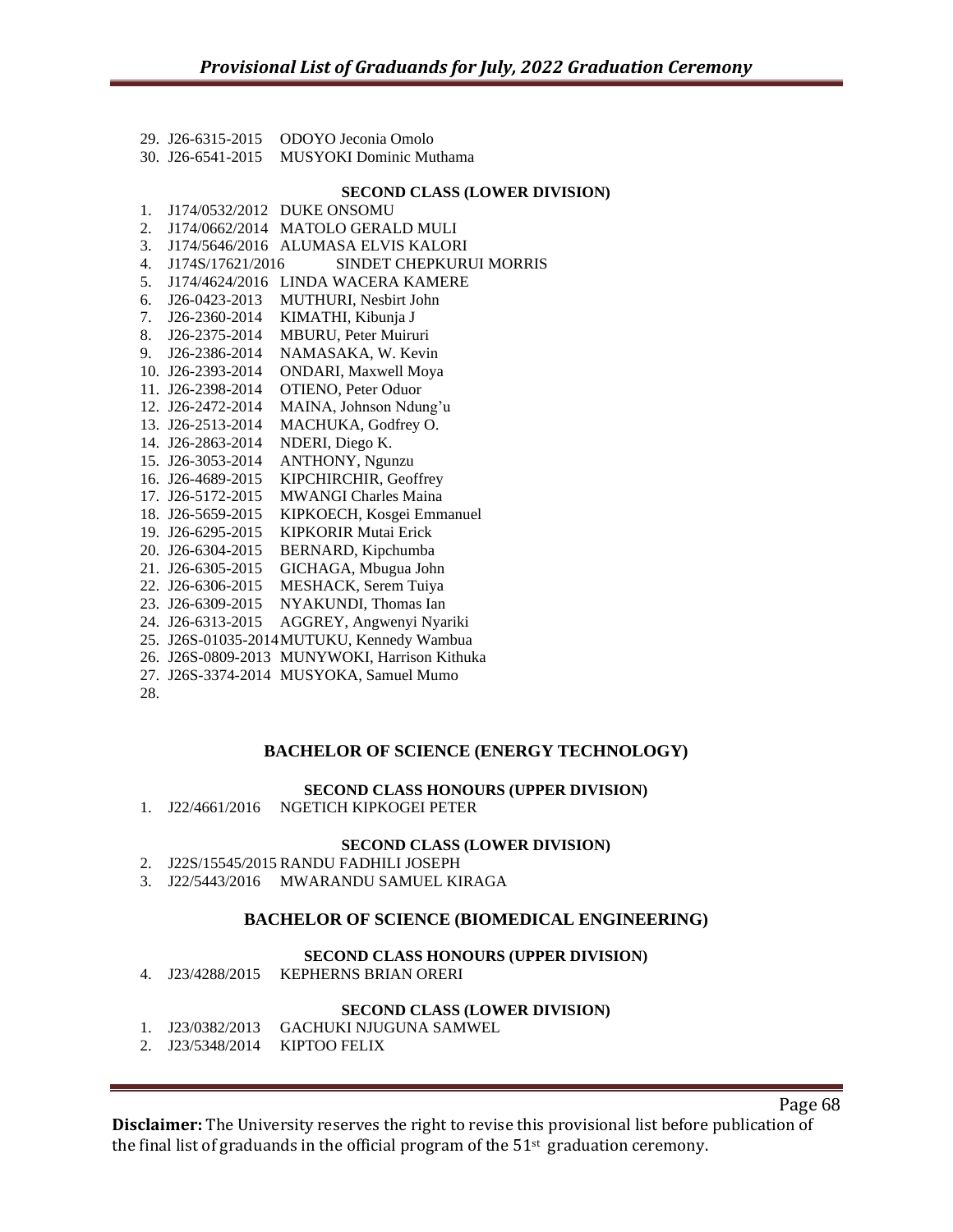# **BACHELOR OF SCIENCE (AGRICULTURAL AND BIOSYSTEMS ENGINEERING)**

#### **SECOND CLASS HONOURS (UPPER DIVISION)**

- 1. J25/3648/2016 KERUBO FIONA EUSAVIA
- 2. J25/3650/2016 KITHEKA STEPHEN NJERU
- 3. J25/3657/2016 MAKHANU JUSTUS SIMIYU
- 4. J25/0308/2016 EMMANUEL KIBET
- 5. J25/3670/2016 SELISTINE NORAH NAFULA

#### **SECOND CLASS (LOWER DIVISION)**

- 1. J25/4156/2015 KIPTOO AMOS
- 2. J25/3666/2016 KIMUTAI ANDREW
- 3. J25/3667/2016 NGETHE CHARLES RUNYIRI

## **BACHELOR OF SCIENCE (AEROSPACE ENGINEERING)**

#### **SECOND CLASS HONOURS (UPPER DIVISION)**

- 1. J76/5589/2016 MURIGI PATRICK NGANGA
- 2. J76/5598/2016 MUTIMBA GIVAN PAUL
- 3. J76/5604/2016 OUMA MICHAEL
- 4. J76/5611/2016 ACHIENG' YVONE ODIWUOR

#### **SECOND CLASS (LOWER DIVISION)**

- 1. J76/0109/2014 OGANA BARRASFORD OPIYO
- 2. J76/5470/2014 KAMAU MARTIN MUYA
- 3. J76/5606/2016 GUTWA ONGISA JOHN

## **BACHELOR OF SCIENCE (MECHANICAL ENGINEERING)**

#### **FIRST CLASS HONOURS**

1. J40-6396-2015 KEVIN Mbarani

#### **SECOND CLASS HONOURS (UPPER DIVISION)**

- 2. J79/4991/2014 OBUYA MARIA ASANGO
- 3. J79/5293/2013 OBWANDA SAUL HENRY
- 4. J79/5634/2016 ISMAIL KHAMIS NYAWA
- 5. J79/5660/2016 OCHIENG RONICK OMONDI
- 6. J40-6397-2015 MAKLAGO Vallary Akinyi
- 7. J40-5665-2015 WILLIAM Odhiambo Awuondo
- 8. J40-6383-2015 CHUMBA K. Boniface
- 9. J40-6393-2015 JULIUS Kiprop Cherutich
- 10. J40-6400-2015 MATARA Emmanuel Isanda
- 11. J40-6386-2015 KARIUKI Victon Karume
- 12. J40-6374-2015 YVONNE Boyanne Makori
- 13. J40-6387-2015 HANDSON Rosana Marube
- 14. J40-4525-2015 KIMANZI Nimrod Muthangya
- 15. J40-6389-2015 RICHARD Ouma Ochieng
- 16. J40-6402-2015 OTIENO Hannin`Gtone Ogola
- 17. J40-6384-2015 LIMO Kipkemei Raymond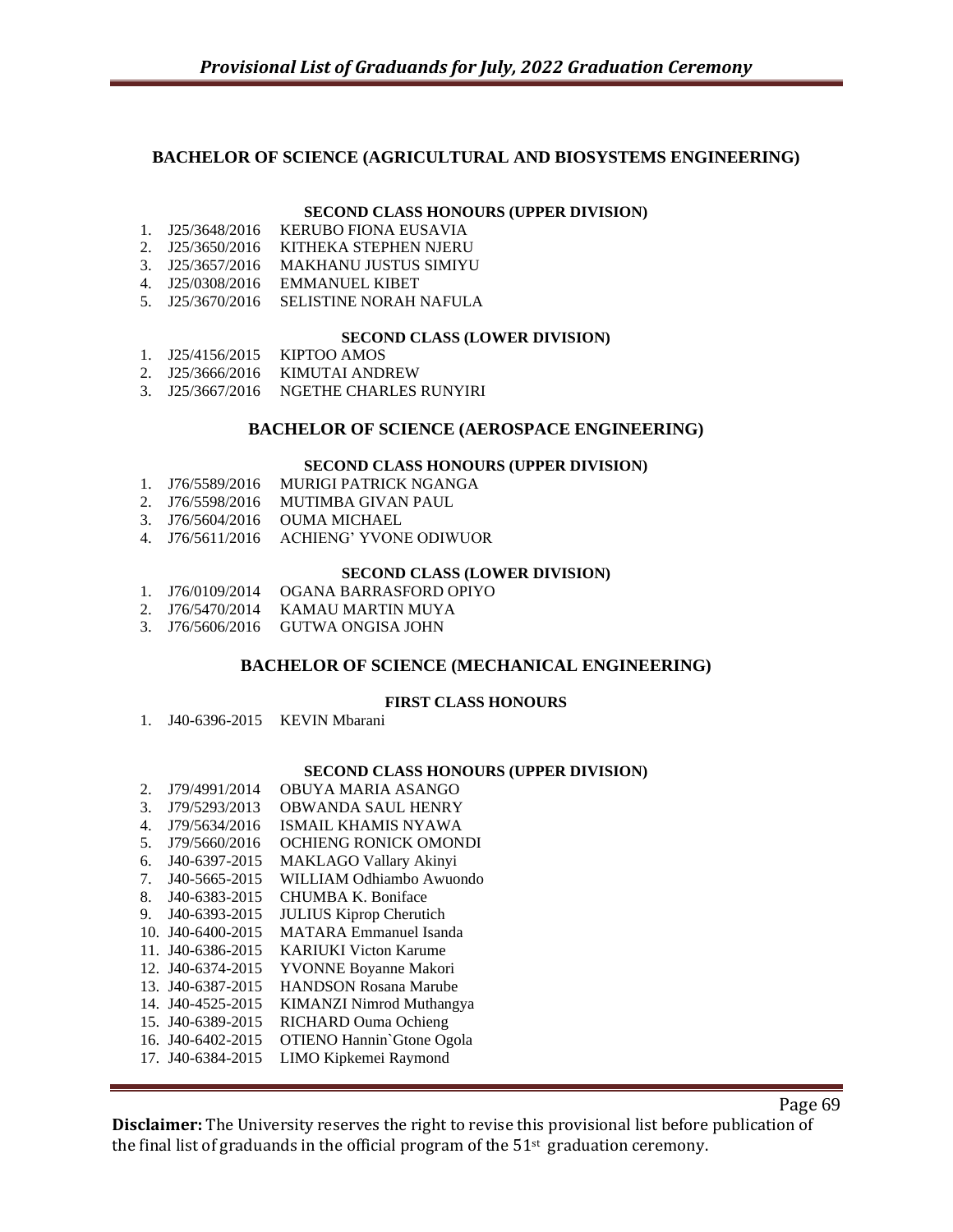|  | 18. J40-6385-2015 OKOTH Victor |
|--|--------------------------------|
|  |                                |

19. J40-6394-2015 SAMUEL Wanyimbi

20. J40-6391-2015 ENOCK Kipngeno Yegon

#### **SECOND CLASS (LOWER DIVISION)**

- 1. J79/5648/2016 KIPKOECH BWALEI MESHACK
- 2. J40-6401-2015 OMAYO Edwin
- 3. J40-1323-2014 OMEDO Aloo Joshua
- 4. J40-6372-2015 MICHAEL King`Ori Kariuki
- 5. J40-2318-2014 KOECH Emmanuel Kipngenoh
- 6. J40-6390-2015 GABRIEL Mwai Muya
- 7. J40-6388-2015 SAMUEL Macharia Njogu
- 8. J40-6377-2015 MUTISO Edward Nzioki
- 9. J40-6381-2015 OOGA Ruth Kemunto

#### **PASS**

- 1. J40-2315-2014 KIPRONO, Duncan Too
- 2. J40-2345-2014 SIMIYU, Wekesa Tobias

# **SCHOOL OF ENVIRONMENTAL STUDIES**

#### **BACHELOR OF ENVIRONMENTAL STUDIES (COMMUNITY DEVELOPMENT)**

#### **FIRST CLASS HONOURS**

1. N39/3650/2017 CALEB WAFULA BRAHAM

2. N39/4979/2017 GIKONYO SALOME WAIRIMU

## **SECOND CLASS HONOURS (UPPER DIVISION)**

| 1. | N39/3616/2017       | MUCHUNU WANGECHI MICHELLE     |
|----|---------------------|-------------------------------|
| 2. | N39/0330/2017       | DAVIS MIRONGA                 |
| 3. | N39/3138/2016       | WANGECHI PERIS WAMBUI         |
| 4. | N39/3615/2017       | <b>BILHA NJOKI NYINGI</b>     |
| 5. | N39/3617/2017       | SALLY KHASOHA SIZA            |
| 6. | N39/3618/2017       | <b>MITHAMO WINROSE WAMBUI</b> |
| 7. | N39/3621/2017       | <b>NYAKIO MUNENE</b>          |
| 8. | N39/3628/2017       | <b>LAMECK OPIYO</b>           |
|    | 9. N39/3642/2017    | DEMETRA MWIHAKI NYAMBURA      |
|    | 10. N39/3647/2017   | BARBARA MUTHONI SIWA          |
|    | 11. N39/3649/2017   | <b>BRIAN KIBET KIPRUTO</b>    |
|    | 12. N39/3651/2017   | <b>KAGEHA JOSEPHINE</b>       |
|    | 13. N39/3652/2017   | MIGALITSA JOAN                |
|    | 14. N39/3653/2017   | OGOLLA CYNTHIA LINET          |
|    | 15. N39/3657/2017   | OKOTH JOAN ALAL               |
|    | 16. N39/3658/2017   | MASELINE AKINYI AGWENGE       |
|    | 17. N39/3660/2017   | DOLPH BENEDICT OTIENO         |
|    | 18. N39/3663/2017   | RICHARD OTIENO OKELLO         |
|    | 19. N39/3666/2017   | <b>OTIENO NELLY SHARON</b>    |
|    | 20. N39/5435/2016   | KABWI RHODA                   |
|    | 21. N39S/14283/2017 | NYAMARI FIDELIS MAMBO         |

Page 70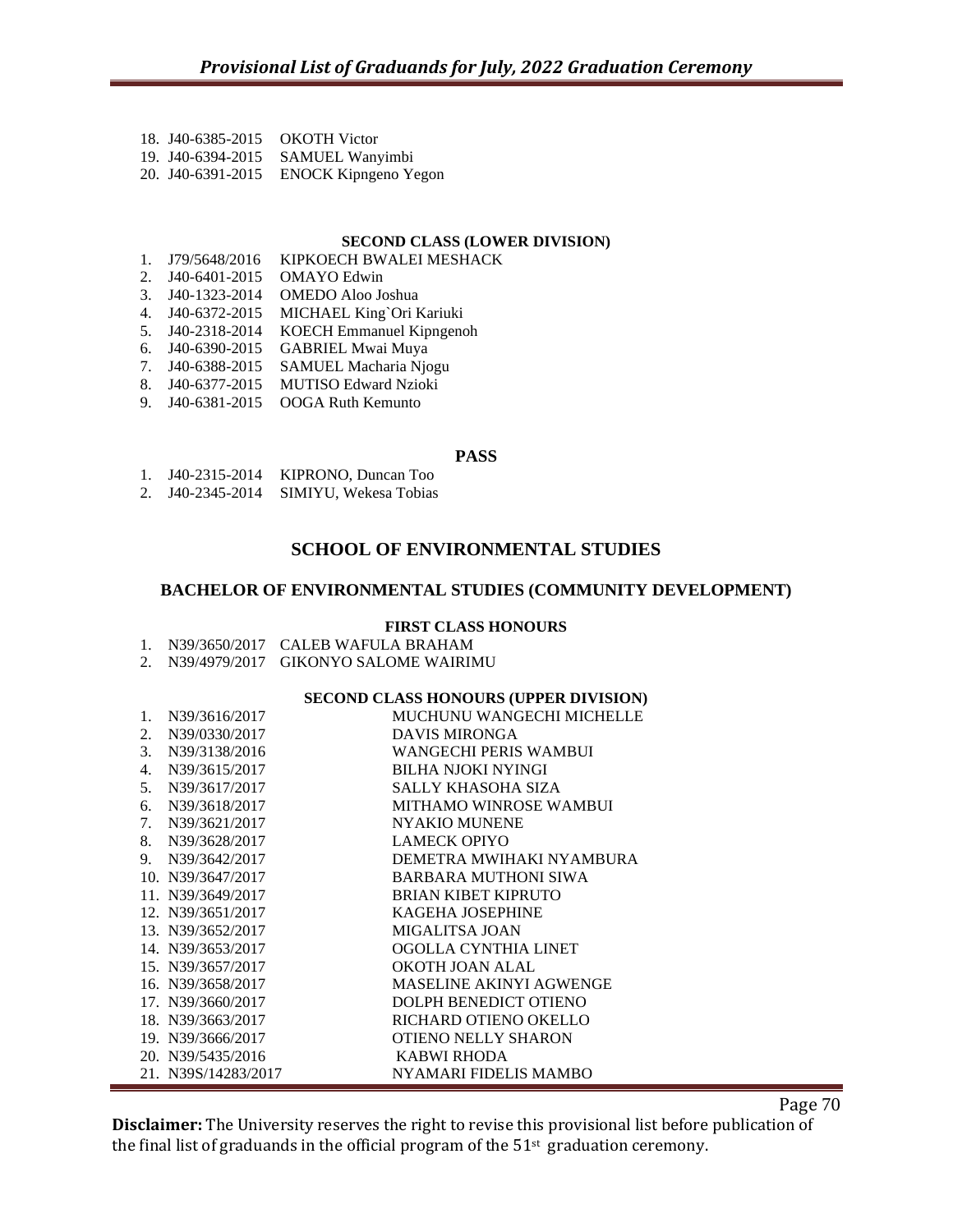|                                            | <b>SECOND CLASS (LOWER DIVISION)</b>         |
|--------------------------------------------|----------------------------------------------|
| 22. N39S/22383/2015<br>23. N39S/23013/2017 | AMOLLO REBECCA AYOO<br>YUSSUF HASSAN MOHAMED |
|                                            |                                              |

## 1. N39/3622/2017 MUTINDA FAITH NTHENYA 2. N39S/14332/2010 GITHUBA KINUTHIA KINYANJUI 3. N39S/17202/2013 JOHN PAUL TULEL 4. N39/3144/2016 WAITHAKA MAINGI 5. N39/3160/2016 NGURIALUK CHEROP FLORA 6. N39/3639/2017 GLORIA NYABOKE MOSE<br>7. N39/3640/2017 NDEGWA AMOS KAMAU 7. N39/3640/2017 NDEGWA AMOS KAMAU 8. N39S/18314/2016 BOSIRE DIANA NYANGWESO 9. N39S/20691/2015 RISPER AKINYI OCHIENG 10. N39S/21862/2016 EISIMFECHA TITUS GOCHE

# **BACHELOR OF ENVIRONMENTAL STUDIES (RESOURCE CONSERVATION)**

#### **SECOND CLASS HONOURS (UPPER DIVISION)**

| 1. N76/4342/2016  | <b>GEOFFREY OMONDI ODHIAMBO</b> |
|-------------------|---------------------------------|
| 2. N76/5460/2017  | <b>MERCYLINE MORAA MOGENI</b>   |
| 3. N76/5464/2017  | <b>DENIS SELEE MAKAU</b>        |
| 4. N76/5476/2017  | MUTUKU PURITY KAMENE            |
| 5. N76/5478/2017  | STEPHANIE NYAMBURA KANYIRI      |
| 6. N76/5481/2017  | <b>SOLOMON LMANTARI</b>         |
| 7. N76/5492/2017  | KIPCHIRCHIR BEZALEL             |
| 8. N76/5503/2017  | <b>SHARON NAMATSI MMANI</b>     |
| 9. N76/16827/2017 | <b>BEATRICE KENDI</b>           |

## **SECOND CLASS (LOWER DIVISION)**

| <b>MAGANGA DANSON</b>                                                                                                                                                       |
|-----------------------------------------------------------------------------------------------------------------------------------------------------------------------------|
| MURIGI MONICAH WARINGA                                                                                                                                                      |
| RICHARD GITHUI MURIITHI                                                                                                                                                     |
| CHARITY WANJA NYAGA                                                                                                                                                         |
| ABIGAEL MWELU NTHIWA                                                                                                                                                        |
| <b>AMBROSE PKIROR</b>                                                                                                                                                       |
| NJOGU MARYANNE NJERI                                                                                                                                                        |
| <b>JULIET AKOTH OTIENO</b>                                                                                                                                                  |
| <b>SHARON DEBORA OUMA</b>                                                                                                                                                   |
| 1. $N76/3116/2016$<br>N76/5485/2017<br>3. N76S/21537/2013<br>N76/3052/2015<br>5. N76/5479/2017<br>6. N76/5483/2017<br>7. N76/5488/2017<br>N76/5499/2017<br>9. N76/5504/2017 |

## **BACHELOR OF ENVIRONMENTAL SCIENCE**

## **FIRST CLASS HONOURS**

|  | N38/3383/2017 SARRAH SHABBIR DAR                                                                                                                                                                                                                                                                                 |
|--|------------------------------------------------------------------------------------------------------------------------------------------------------------------------------------------------------------------------------------------------------------------------------------------------------------------|
|  | $\frac{100}{5}$ N <sub>120</sub> $\frac{100}{100}$ n $\frac{1}{2}$ n $\frac{1}{2}$ n $\frac{1}{2}$ n $\frac{1}{2}$ n $\frac{1}{2}$ n $\frac{1}{2}$ n $\frac{1}{2}$ n $\frac{1}{2}$ n $\frac{1}{2}$ n $\frac{1}{2}$ n $\frac{1}{2}$ n $\frac{1}{2}$ n $\frac{1}{2}$ n $\frac{1}{2}$ n $\frac{1}{2}$ n $\frac{1}{$ |

| N38/5706/2016 MARION ATIENO BASIL<br>2. |  |
|-----------------------------------------|--|
|-----------------------------------------|--|

# **SECOND CLASS HONOURS (UPPER DIVISION)**

| 1. N38/3397/2017 | JOSEPH OMONDI OTIENO    |
|------------------|-------------------------|
| 2. N38/3425/2017 | VALERIA MORAA DOMINIC   |
| 3. N38/3382/2017 | MNYIKA CLEMENCE MAWONDO |

**Disclaimer:** The University reserves the right to revise this provisional list before publication of the final list of graduands in the official program of the  $51<sup>st</sup>$  graduation ceremony.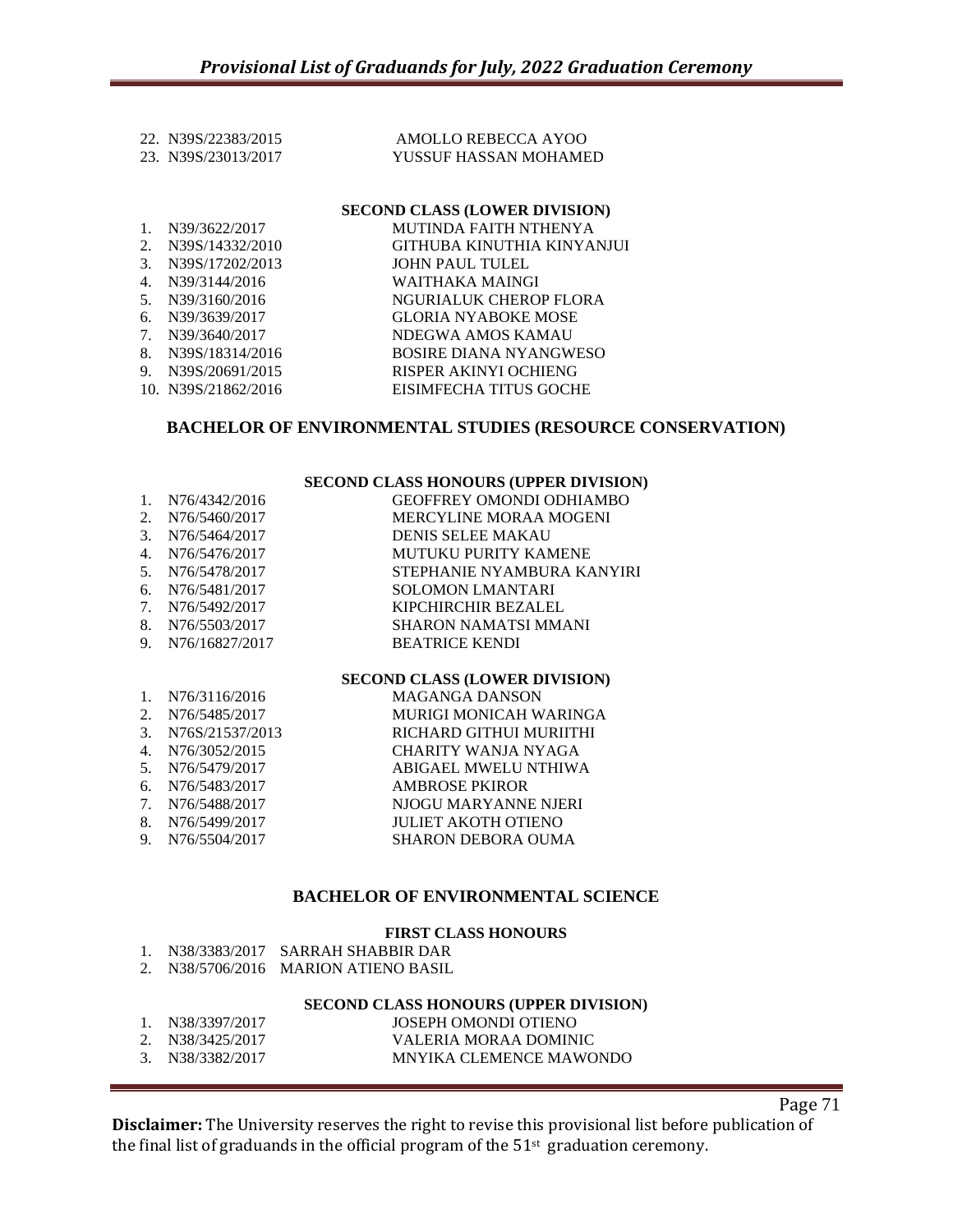| 4 <sup>1</sup> | N38/3386/2017       | <b>MIRINGU KAMAU</b>       |
|----------------|---------------------|----------------------------|
| 5.             | N38/3390/2017       | WAMBUI CHANTAL             |
| б.             | N38/3391/2017       | <b>MARY WAIRIMU KAMAU</b>  |
| 7.             | N38/3395/2017       | JANE ACHIENG ONYANGO       |
| 8.             | N38/3396/2017       | HADALE MOHAMED GABABO      |
|                | 9. N38/3398/2017    | HALIMA SORA DAKA           |
|                | 10. N38/3400/2017   | JOY WAMBUI NDWIGA          |
|                | 11. N38/3405/2017   | KORGOREN FANCY CHEPNGETICH |
|                | 12. N38/3407/2017   | KINYANJUI MUMBI GETRUDE    |
|                | 13. N38/3412/2017   | CONSTANCE MUKAI LUCAS      |
|                | 14. N38/3416/2017   | DONALD KIPTOO KOECH        |
|                | 15. N38/3418/2017   | AYUB OPAGAL                |
|                | 16. N38/3419/2017   | ESTHER SHIUNDU NYONGESA    |
|                | 17. N38/3427/2017   | GENYA COLLINS GENYA        |
|                | 18. N38/3432/2017   | ADHIAMBO BERYL OCHIENG     |
|                | 19. N38/4870/2017   | HITLER ODHIAMBO            |
|                | 20. N38/5665/2017   | <b>MURAGE ESTHER</b>       |
|                | 21. N38S/14257/2016 | EVERLYNE MUENI MULI        |
|                | 22. N38S/15335/2017 | VICTOR MBATHA NZUKI        |
|                | 23. N38S/16074/2016 | FIONA CHIRRO MUNYAZI       |
|                | 24. N38S/18887/2016 | AGINGA MARGARET TABBY      |
|                | 25. N38S/23272/2015 | ANN WARIARA NJUKIA         |

#### **SECOND CLASS (LOWER DIVISION)**

|             | N38/3031/2016       | ALLAN NGUGI NJOROGE          |
|-------------|---------------------|------------------------------|
| $2_{\cdot}$ | N38/3116/2014       | CAROLINE MAGIRI MWANIKI      |
| 3.          | N38S/19475/2016     | NYAUNCHO JOSHUA              |
| 4.          | N38/2999/2015       | LORNA WAMUYU KARURI          |
| 5.          | N38/3058/2016       | <b>IBRAHIM OMONDI OKWANY</b> |
| 6.          | N38/3384/2017       | CAROLJOY NJERI KARONJI       |
| 7.          | N38/3389/2017       | LISA MUENI MAWEU             |
| 8.          | N38/3401/2017       | BENTA BOSIBORI NYANGAU       |
| 9.          | N38/3414/2017       | <b>MAINA WACUKA</b>          |
|             | 10. N38/3415/2017   | ONYANGO FELIX OMONDI         |
|             | 11. N38/3430/2017   | DERRICK SCOTT AGOCH          |
|             | 12. N38/5203/2017   | <b>BRIAN OBONYO ODHIAMBO</b> |
|             | 13. N38S/13328/2014 | ONESMUS GIKONYO WANGARI      |
|             |                     |                              |

# **BACHELOR OF SCIENCE (ENVIRONMENTAL EDUCATION)**

# **FIRST CLASS HONOURS**

|  | N80/4986/2017 MIRIAM WANJIRU GATHOGO |
|--|--------------------------------------|
|  |                                      |

# **SECOND CLASS HONOURS (UPPER DIVISION)**

- 1. N80/4978/2017 NYAMBURA REGINA WAMBUI
- 2. N80/2966/2016 BIRON OCHIENG OMONDI
- 3. N80/4972/2017 DIANA ROSE MWAZIGHE
- 4. N80/4973/2017 MARY MUKUHI MWAURA
- 5. N80/4974/2017 BRENDA NYAWIRA WAMBUI
- 6. N80/4981/2017 GANNO SHAMMA BOY
- 7. N80/4987/2017 NZUKI KEVIN MUTUA

Page 72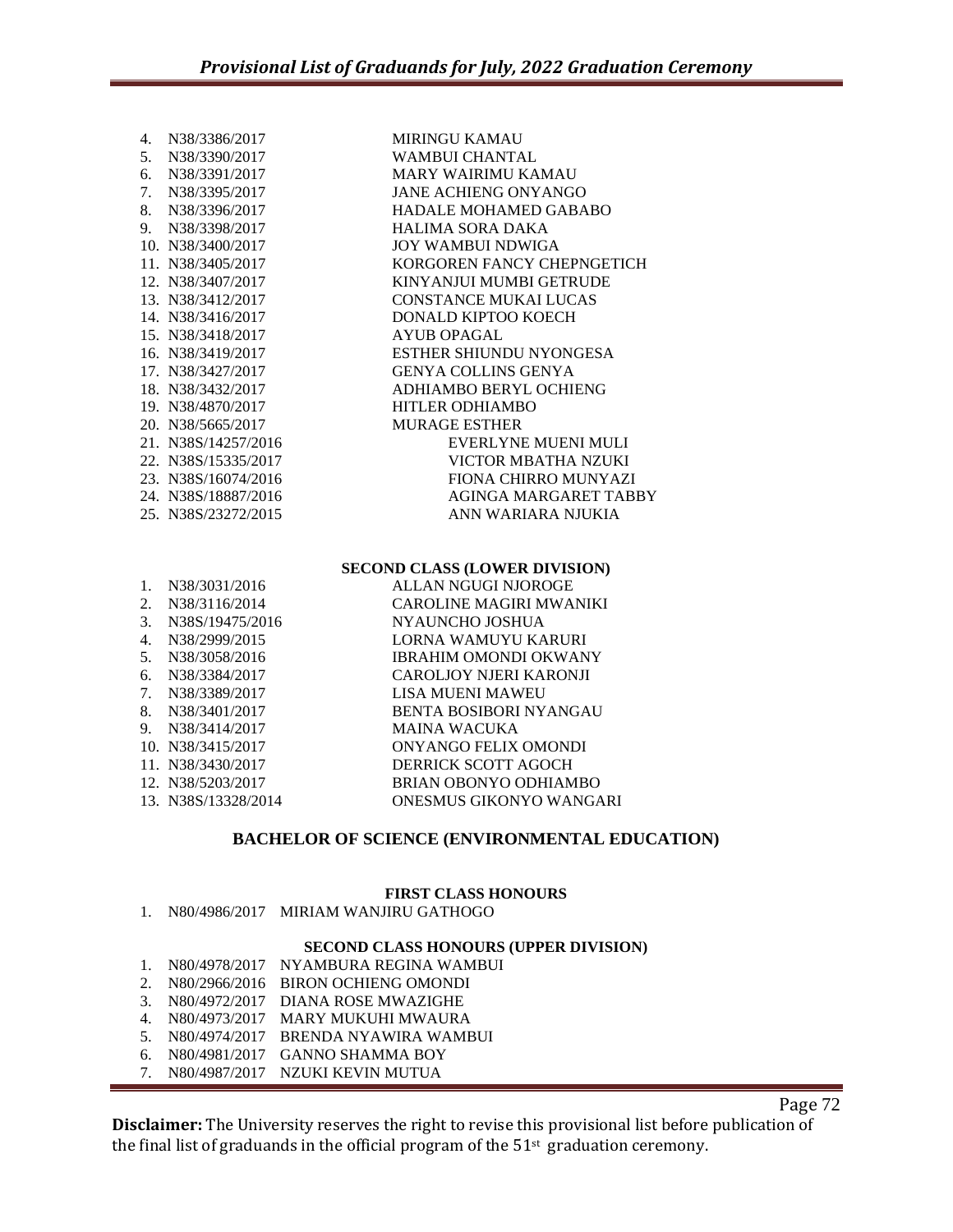8. N80/4994/2017 YASMIN IBRAHIMRASHID ALI 9. N80/4999/2017 SHIRLEEN MASITSA ONGOMA 10. N80/5006/2017 NAOMI GATHONI KAMAU 11. N80/5015/2017 DANIEL WAITHAKA WAIRIMU 12. N80/5019/2017 WANDABUSI NELSON 13. N80/5025/2017 OSIO VICTOR OUKO 14. N80/5037/2017 SHARLYNE ANYANGO OWUOR 15. N80/5761/2017 PAULINE WANJIRU NDIRANGU

#### **SECOND CLASS (LOWER DIVISION)**

- 1. N80S/15881/2016 NYAKUNDI LEVI ONGAKI
- 2. N80/2936/2015 NYA'UNCHO TEGRA KERUBO
- 3. N80/2938/2015 ABUGA MERCY
- 4. N80/2967/2016 ACHIENG EMMACULATE OUMA
- 5. N80/4992/2017 MWIREBUA NEWTON MUGAMBI
- 6. N80/4993/2017 MUTHEE MUTUGI
- 7. N80/5008/2017 BENSON GITUTU MUTHONI
- 8. N80/5011/2017 KATHURIMA MERCY KINYA
- 9. N80/5027/2017 WENDY MBATA
- 10. N80S/18538/2015LOKAMAR LOKOL COSMAS

# **SCHOOL OF HOSPITALITY, TOURISM AND LEISURE STUDIES**

#### **BACHELOR OF SCIENCE (RECREATION AND SPORTS MANAGEMENT)**

#### **SECOND CLASS HONOURS (UPPER DIVISION)**

- 1. H12/5042/2017 EUNICE WAITHERA MAINA
- 2. H12/5072/2017 ANYONA DANCAN MONENE
- 3. H12/5750/2017 HERBERT GITONGA GACHAU
- 4. H12S/22867/2016 CLAIRE WAHITO GITONGA
- 5. H12/5425/2016 JOSHUA NGUGI TORO

#### **SECOND CLASS (LOWER DIVISION)**

1. H12/5737/2017 LILIAN NYABIYA ONGERA 2. H12S/15617/2017 JOSEPH MWAURA GACHERU 3. H12/5071/2017 BARASA MICHAEL KEVIN 4. H12/5444/2016 IAN OCHIENG 5. H12/5053/2017 CHRISPUS KIRIMI KIMATHI 6. H12/5043/2017 CHRISTOPHER THAGANA WAHITO 7. H12/5064/2017 JULIAN WANJIRU KINGORI ALPHONCE OCHIENG OGOLA 9. H12/5063/2017 MARTIN NJENGA MACHARIA 10. H12/5066/2017 VICTORIA GATHONI WAIRIMU 11. H12/4264/2017 KIMITEI EZEKIEL KIPKEMEI 12. H19/5502/2015 SAFINA AWUOR ODHIAMBO 13. H12/5048/2017 CYRUS NDUNGU NJENGA 14. H12S/19381/2016 DAVID KIMANI KARANJA 15. H12/5056/2017 ODHIAMBO DAVID ONYANGO

Page 73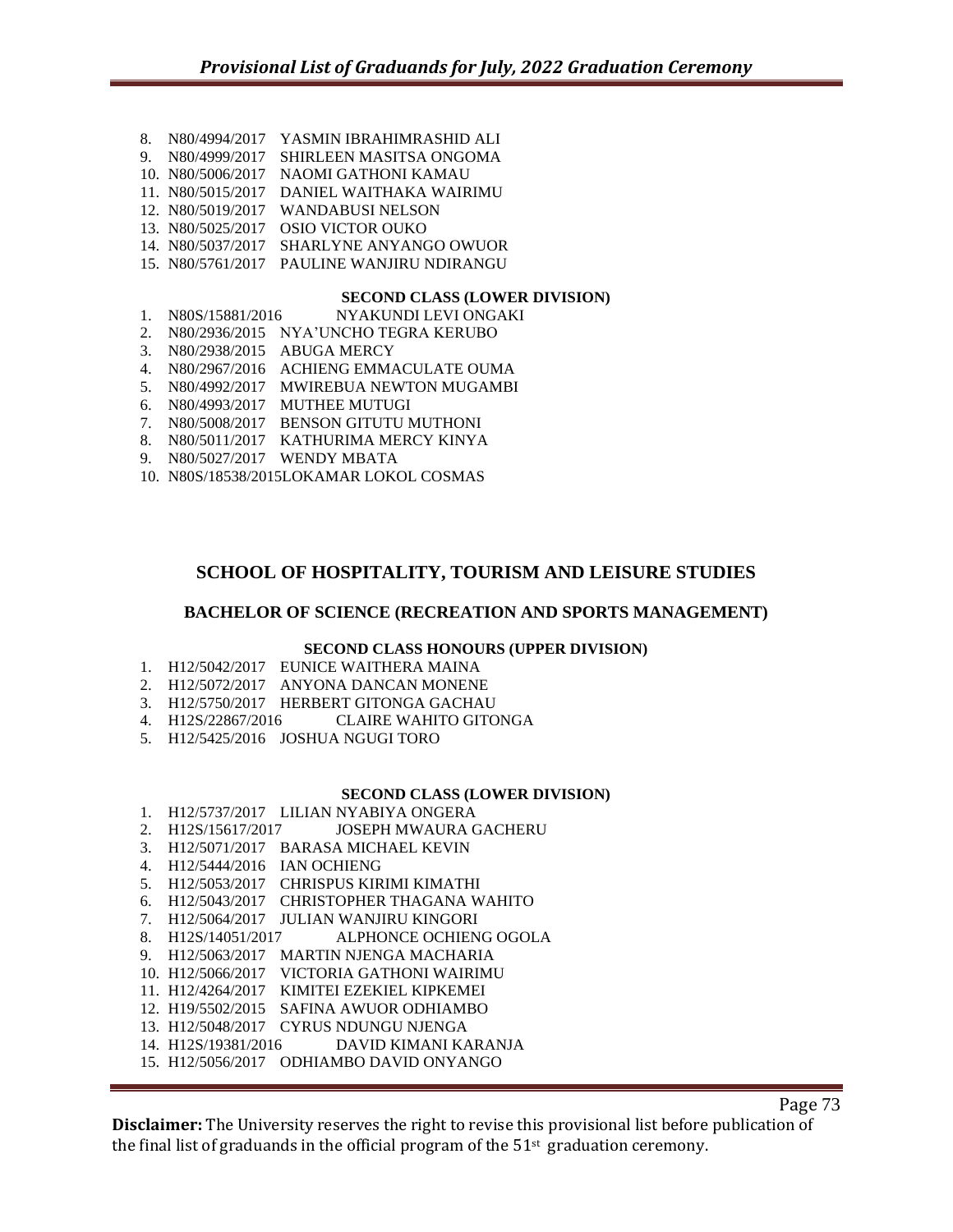- 16. H12/5463/2016 MAUREEN LUGAYE AMBANI 17. H18/4749/2015 PHELIX OMONDI ODUL 18. H12/5049/2017 OCHENGE FENNY BOSIBORI
- 19. H12S/16388/2016 ROY MUTEMBEI KIOGORA
- 20. H19/7836/2011 ALLELA SHARON MAUREEN

# **BACHELOR OF SCIENCE IN HOSPITALITY AND TOURISM MANAGEMENT (HOSPITALITY OPTION)**

#### **SECOND CLASS HONOURS (UPPER DIVISION)**

- 1. T12S/16885/2017 MARY ATIENO NUNDAH<br>2. T12S/19883/2016 VITALIS KIOKO MWANG. VITALIS KIOKO MWANGANGI 3. T12S/14808/2017 GICHURU RUTH KIENDE 4. T12S/23572/2015 LOISE NDUKU MULI 5. T12S/17407/2014 GRACE WAKIURU MAINA 6. T12S/21921/2016 CHRISANTUS MORAA VERONICA 7. T12S/22652/2016 OKEYO ELIZABETH ASHLEY AKIN OKEYO ELIZABETH ASHLEY AKINYI 8. T12EA/21743/2016 GOODLUCK MAGNUS MWANGATA 9. T12/MNU/069/2017 SITUMA LAURYN NALIAKA 10. T12S/14855/2016 ELIZABETH MWIKALI WAMBUA **SECOND CLASS (LOWER DIVISION)**
- 1. T12S/18098/2014 OTIENO WINNIE AUMA 2. T12S/15703/2017 MATHENGE EVANS MUGAMBI 3. T12S/21431/2013 WANJIRU ANN NJERI

# **BACHELOR OF SCIENCE IN HOSPITALITY AND TOURISM MANAGEMENT (TOURISM OPTION)**

## **SECOND CLASS HONOURS (UPPER DIVISION)**

| $\mathbf{1}$ . |                                       | T12/OL/CTY/7814/2016 IMMACULATE NDUTA KARANJA  |
|----------------|---------------------------------------|------------------------------------------------|
| 2.             | T12/OL/CTY/6518/2018                  | DENNIS MUNENE GITARI                           |
| 3.             | T94/OL/CTY/6649/2018                  | <b>MWAVUA BEDAN NYAMBU</b>                     |
| 4.             | T <sub>12</sub> /OL/CTY/6543/2018     | <b>MWANGI CAROLINE WAITHIRA</b>                |
| 5.             | T12/OL/CTY/6542/2018                  | IAN KIRUNDI GITAHI                             |
| 6.             | T <sub>12</sub> S/22248/2016          | MTUNJI NATALIE NYANGA                          |
| 7.             |                                       | T/12/OL/EMB/7174/2017 GACHOKA FLORENCE MUTHONI |
| 8.             | T12/OL/CTY/7104/2016 KOKONYA HENRICUS |                                                |
| 9.             | T94S/17448/2011                       | FRIDAH KATHAMBI MUTEGI                         |
|                | 10. T94S/10156/2010                   | PENINA ACHIENG OGONJI                          |
|                |                                       |                                                |
|                |                                       | SECOND CLASS (LOWER DIVISION)                  |
| 1.             | T <sub>12S</sub> /16990/2016          | WENDY KEMUNTO ONSERIO                          |
| 2.             | T <sub>12</sub> S/17184/2015          | MARGARET AUMA OKOTH                            |
| 3.             | T <sub>12</sub> S/17763/2016          | TREVOR PROSPER OTIENO                          |
| 4.             | T <sub>12</sub> S/20877/2015          | BRIAN NZIOKA KITHOME                           |
| 5.             | T94S/17082/2012                       | NJERU CHARITY NYAWIRA                          |

- 6. T12/OL/NKU/28326/2016MALOBA KEIT MERCY
- 7. T12S/19795/2015 OUMA VALENTINE

Page 74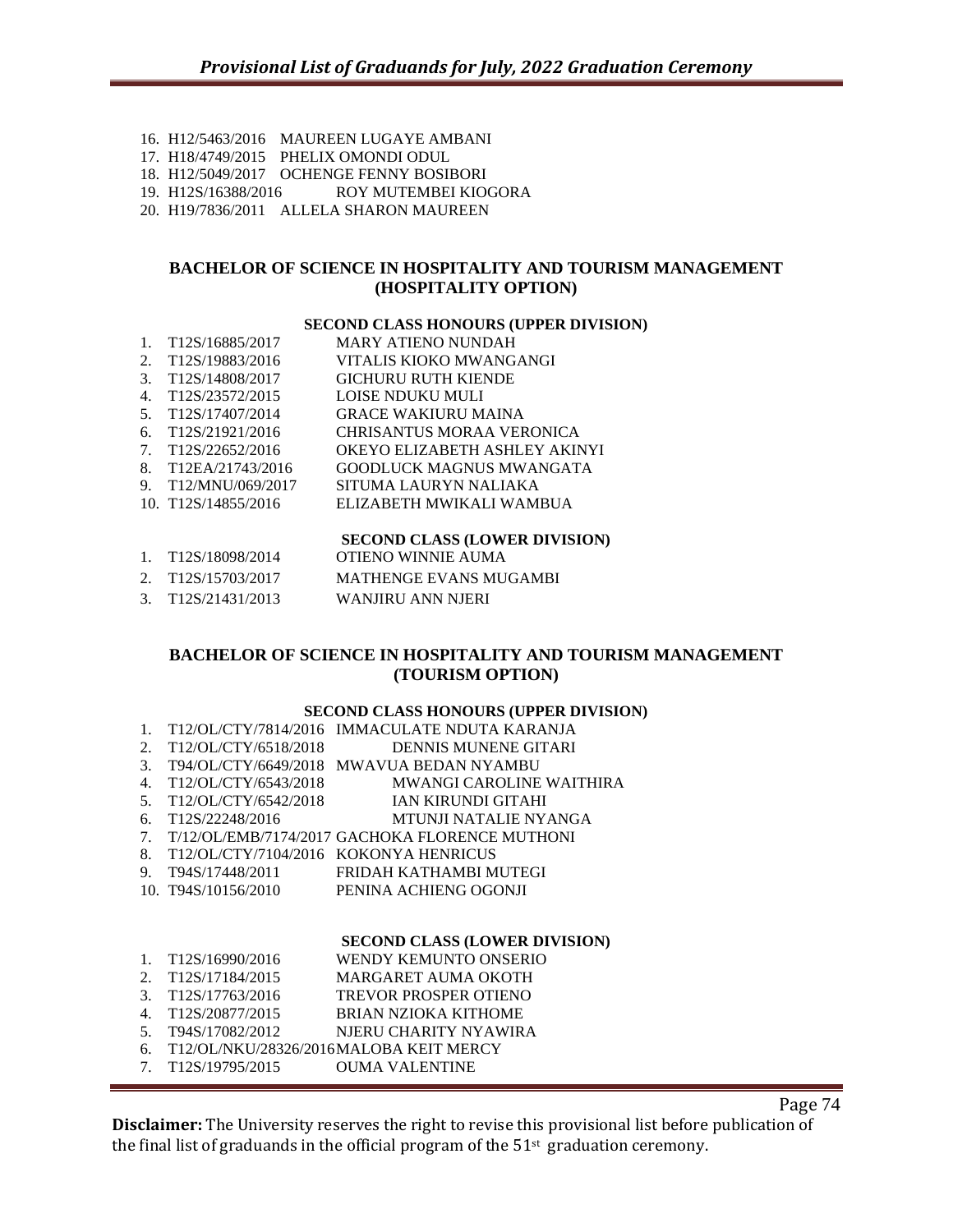# **SCHOOL OF HUMANITIES AND SOCIAL SCIENCES**

# **BACHELOR OF ARTS**

# **SECOND CLASS HONOURS (UPPER DIVISION)**

| 1. | C01/0165/2018       | <b>BISHARA ABDI BILLOW</b>           |
|----|---------------------|--------------------------------------|
| 2. | C01/0476/2017       | <b>ONGOJE JOYCE</b>                  |
| 3. | C01/KTI/0504/2017   | ELIJAH MAGARA ISOE                   |
| 4. | C01/5734/2017       | <b>OKELLO DECELLS S.</b>             |
| 5. | C01/0128/2018       | <b>ELVIS MUTUGI</b>                  |
| 6. | C01/0093/2017       | KARIUKI FAITH WAMBUI                 |
| 7. | C01/0135/2017       | MARY WAITHIRA WANGUI                 |
| 8. | C01/0219/2017       | TIMOTHY NDUVA MUNYWOKI               |
| 9. | C01/0324/2017       | <b>CAROL CHEPCHUMBA</b>              |
|    | 10. C01/0419/2017   | <b>IVY MPIRISON PARSUPORE</b>        |
|    | 11. C01/0421/2016   | <b>EDMOND IKAPESI</b>                |
|    | 12. C01/0484/2016   | PAUL OCHIENG' OGADA                  |
|    | 13. C01/0506/2016   | <b>ACHIENG EVALINE</b>               |
|    | 14. C01/0114/2015   | NJOROGE VIRGINIA WAIRIMU             |
|    | 15. C01/0033/2016   | <b>SALMA NZALAMBI NGORO</b>          |
|    | 16. C01/0319/2016   | <b>CHRISTOPHER RANGALLA</b>          |
|    | 17. C01/0407/2016   | <b>OLELE CALEB OTIENO</b>            |
|    | 18. C01/0574/2016   | <b>COLLINS OMWEGA ONDUSO</b>         |
|    | 19. C01/0203/2015   | ANNA MUMBUA MUTETI                   |
|    |                     |                                      |
|    |                     | <b>SECOND CLASS (LOWER DIVISION)</b> |
| 1. | C01/OL/7384/2012    | JOSEPH SIMEL SENTERO KATIANY         |
| 2. | C01/0217/2017       | KELVIN MUTUKU MUTURI                 |
| 3. | C01/0280/2014       | <b>JESCAH NJERI MWANGI</b>           |
| 4. | C01/0300/2014       | <b>JANE JOYCE AMONDI</b>             |
| 5. | C01/0221/2016       | <b>MILLY LINDAH MICHENI</b>          |
| 6. | C01/0466/2017       | <b>OLUTI ANDREW EKALET</b>           |
| 7. | C01/0549/2017       | <b>FELIX OMONDI OGOLA</b>            |
| 8. | C01/0046/2015       | KIHACHU ZAWERIA NJERI                |
| 9. | C01/0557/2017       | ZABLON ONSASE ONDICHO                |
|    | 10. C01/5728/2017   | PROSCOVIA BERNICE WANYAMA            |
|    | 11. C01/0187/2017   | TITUS KARANU MUTHONI                 |
|    | 12. C01/0248/2017   | <b>OMWENGA MOSES JEFFERSON</b>       |
|    | 13. C01/0307/2017   | NDUTA FAITH MUTHONI                  |
|    | 14. C01/0362/2017   | <b>BERYL JELIMO</b>                  |
|    | 15. C01/0420/2017   | <b>CHEBOR JEROTICH FLOCY</b>         |
|    | 16. C01/0537/2016   | <b>BILDAD NDEGE DWALO</b>            |
|    | 17. C01/0544/2016   | DISMAS MOGAKA SANGRA                 |
|    | 18. 3C01/4366/2016  | WANJIKU MWANGI                       |
|    | 19. C01S/14781/2016 | <b>LOISE NJERI MBUGUA</b>            |
|    | 20. C01/0101/2017   | MUEMA ZIPPORAH MUGURE                |
|    | 21. C01/0157/2017   | FAITH WAIRIMU WAMBUI                 |
|    | 22. C01/0310/2016   | NICHOLAS KIPKEMOI KIBII              |
|    | 23. C01/0334/2016   | CYNTHIA GATHIGIA NDUNGU              |
|    | 24. C01/0384/2016   | <b>MAUREEN WAMBUI KARIUKI</b>        |
|    |                     |                                      |

**Disclaimer:** The University reserves the right to revise this provisional list before publication of the final list of graduands in the official program of the  $51<sup>st</sup>$  graduation ceremony.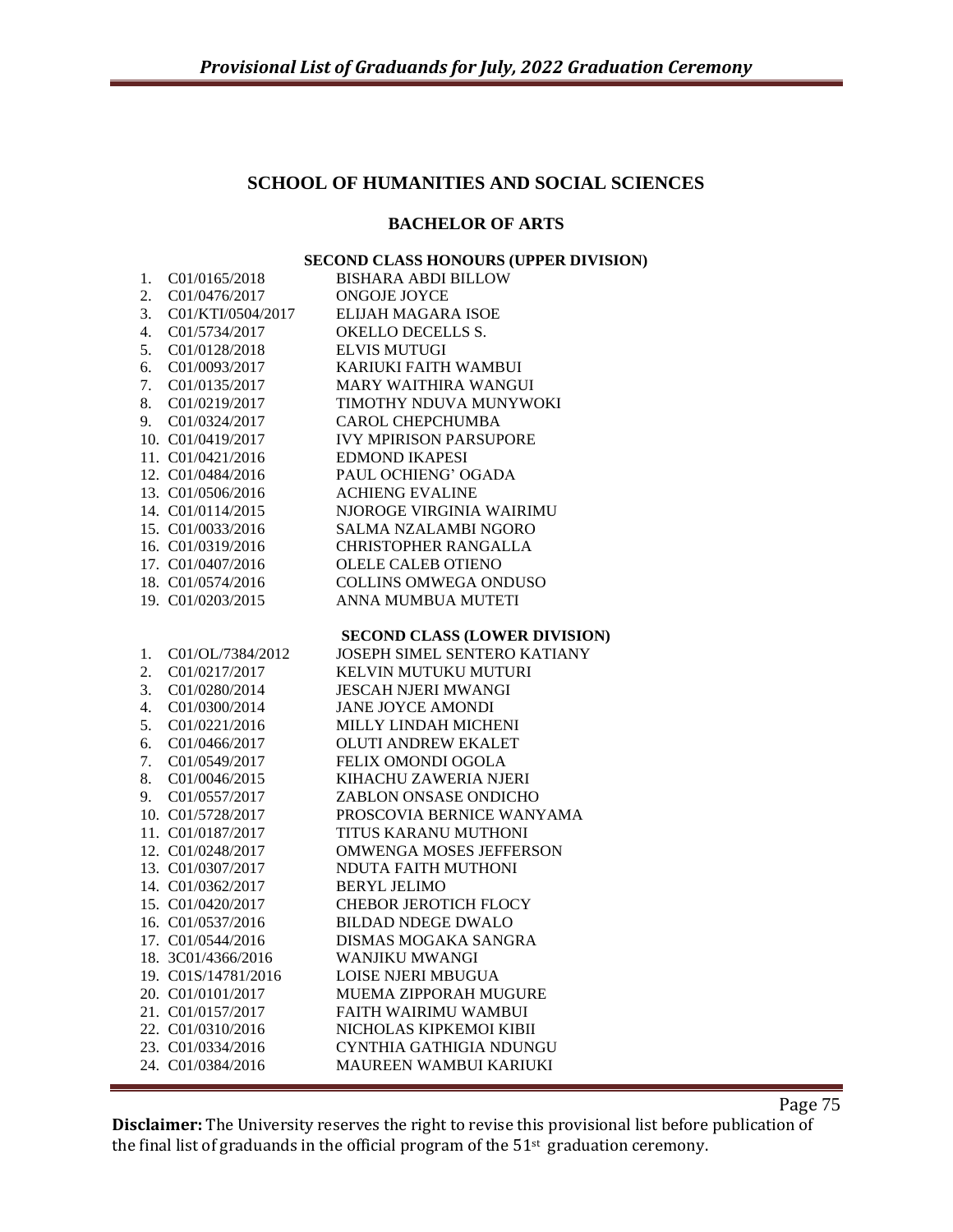| 25. C01/0402/2016              | <b>BIWOTT JERONO LYDIA</b>      |
|--------------------------------|---------------------------------|
| 26. C01/0422/2016              | <b>EMMANUEL TOM MAINA</b>       |
| 27. C01/0520/2016              | <b>CHRISTINE MONGARE OSIEMO</b> |
| 28. C01/0170/2016              | <b>KELLEN KARAMBU JEDIEL</b>    |
| 29. C01/KTI/0218/2016          | <b>WANGECHI ANN CHRISTINE</b>   |
| 30. C01/0242/2016              | BONIFACE GICHURU KAMANGUYA      |
| 31. C01/0302/2016              | <b>HILLARY KIPROTICH</b>        |
| 32. C01/0303/2016              | <b>NGENO TITUS</b>              |
| 33. C01/0450/2015              | AHOYA SYLVIAH IJAI              |
| 34. C01/0493/2015              | BERNARD KENYANYA OKENDA         |
| 35. C01S/21430/2015            | KIMUYU SETH WANGUNO             |
| 36. C01/0132/2016              | LISA WAITHIRA MAINA             |
| 37. C01/0147/2016              | ALICE MUTHONI KITHAKA           |
| 38. C01S/20974/2014            | <b>BENSON KIPTOO KIBOR</b>      |
| 39. C01/0070/2015              | KIMWAKI DIANA ROSE NJOKI        |
| 40. C01/0083/2015              | NJERI JUDITH NGUHI              |
| 41. C01/0298/2017              | NAOMI CHEPKEMEI MOROGO          |
| 42. C01/0499/2015              | DENNIS MATUNDURA ATIKA          |
| 43. C <sub>01</sub> /0405/2015 | TIMOTHY OCHIENG OMONDI          |
| 44. C01/0547/2017              | <b>COLLINS OTIENO</b>           |
| 45. C01/0465/2017              | ARINGO ONCHIRI BENARD           |
| 46. C01/0516/2017              | OKUMU FRANCINE AWINO            |
| 47. C01/0403/2016              | KOITUI JERUTO GLORIA            |
| 48. C01/0550/2016              | <b>SAMUEL OCHIENG ODIRA</b>     |
| 49. C01/0097/2017              | ELIAS MUCHIRI WANJIKU           |
| 50. C01/0251/2016              | SILVIA MWENDE NGALYUKA          |
| 51. C01/0381/2017              | <b>GERALD KIPKOECH</b>          |
| 52. C01/KTI/0289/2014          | WHITNEY NJERI WANJIRU           |
| 53. C01/0388/2016              | <b>MARY WANJIKU CHEGE</b>       |
| 54. C01/0195/2016              | LUCIA WAYUA MBALUKA             |
| 55. C <sub>01</sub> /0445/2015 | <b>SELIJA ACHAYA AMOSHE</b>     |
|                                |                                 |

# **PASS**

| 1. C01/0427/2015 | HILLARY NGERESA         |
|------------------|-------------------------|
| 2. C01/0819/2015 | STEPHEN MATHENGE KAGIRI |
| 3. C01/0349/2016 | CHARITY WANGARI NDUATI  |

# **BACHELOR OF ARTS (COUNSELING PSYCHOLOGY)**

# **SECOND CLASS HONOURS (UPPER DIVISION)**

|    | C <sub>77</sub> /0589/2015 | LAURA OKINYO OMBOGA         |
|----|----------------------------|-----------------------------|
| 2. | C77EA/4337/2017            | <b>CHAMI FRANCIS RIZIKI</b> |
| 3. | C77S/21008/2015            | OBONYO ANINDO RITAH         |
| 4. | C77/4289/2017              | <b>JOSEPHINE MBEYU KITI</b> |
| 5. | C77/4292/2017              | MARY NJOKI MAINA            |
| 6. | C77/4308/2017              | MUCHIRI EVA WANJIRU         |
| 7. | C <sub>77</sub> /4313/2017 | SILA DENNIS MUUO            |
| 8. | C77/4318/2017              | NYAGA NANCY MWENDE          |
| 9. | C77/4314/2017              | ERIC KILONZO KYALO          |
|    | 10. C77/4307/2017          | NG'ANG'A STEPHEN GACHUKI    |
|    | 11. C77/4322/2017          | NJOKI SYBL WAMBUI           |
|    | 12. C77/4343/2017          | MWABU DIANA NKATHA          |

Page 76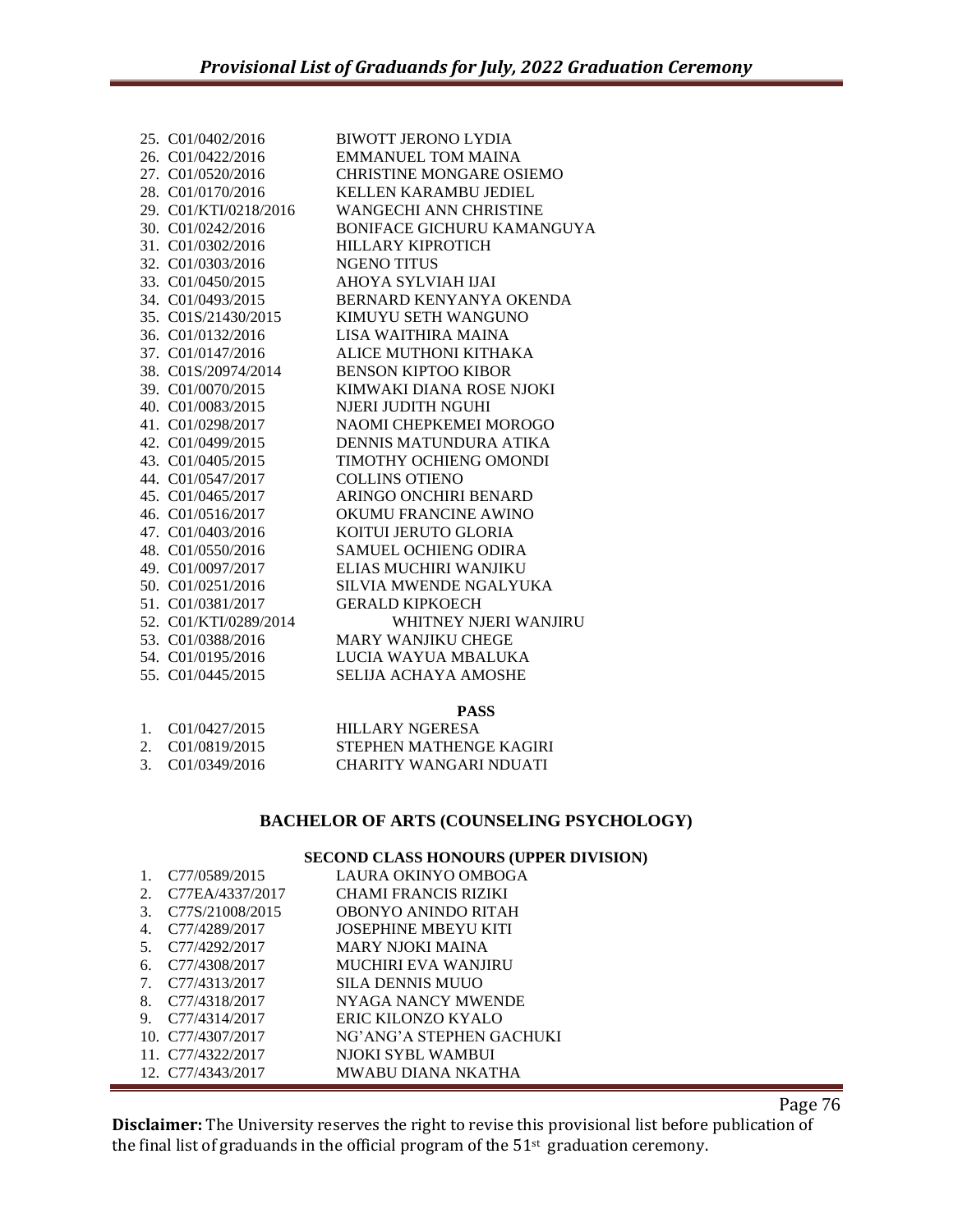|                              | AMSTRONG MARY ELIZABETH                                                                                                                     |
|------------------------------|---------------------------------------------------------------------------------------------------------------------------------------------|
|                              | ONDOLLO ANNET AWOUR OTIENO                                                                                                                  |
|                              | MICHELE AKINYI ASINDI                                                                                                                       |
|                              | SUSAN AYUMA                                                                                                                                 |
|                              | AMSTRONG MARY ELIZABETH                                                                                                                     |
|                              | <b>SECOND CLASS (LOWER DIVISION)</b>                                                                                                        |
| C <sub>77</sub> S/11463/2012 | VIVIAN NZIVULU MUSYOKA                                                                                                                      |
| C77/4304/2017                | COLLINS NJUGUNA KURIA                                                                                                                       |
| C <sub>77</sub> /4323/2017   | <b>MERCY MORAA MASESE</b>                                                                                                                   |
| C <sub>77</sub> /0453/2011   | ANTHONY KAGENI NYANGI                                                                                                                       |
| C <sub>77</sub> /0620/2016   | JULLIET WAMBUI NGECHI                                                                                                                       |
| C77/0660/2016                | DEBBIE ATIENO OKETCH                                                                                                                        |
|                              | ODHIAMBO VIVIAN ATIENO                                                                                                                      |
| C <sub>77</sub> /0606/2015   | <b>GACHUHI KEZIAH MUTHONI</b>                                                                                                               |
| C <sub>77</sub> /4298/2017   | NIKITA KERUBO AUNGO                                                                                                                         |
|                              | OTIENO MARION AKOTH                                                                                                                         |
|                              | 13. C77/4345/2017<br>14. C77/3843/2017<br>15. C77/4320/2017<br>16. C77/4344/2017<br>17. C77/4345/2017<br>C77/4350/2017<br>10. C77/4340/2017 |

# **BACHELOR OF ARTS (GENDER AND DEVELOPMENT STUDIES)**

## **FIRST CLASS HONOURS**

1. C69/4043/2017 CYNTHIA JEBICHII

#### **SECOND CLASS HONOURS (UPPER DIVISION)**

1. C69/0811/2016 ONYANGO VIVIAN AKOTH 2. C69/OL/KSU/7061/2017 READON ANDREW WETENDE LUKALE 3. C69S/16563/2017 CAROLINE MWENDE KIOKO 4. C69/3985/2017 AMINA JEROTICH JACKSON 5. C69/3989/2017 NELLY WANJIKU NGARI 6. C69/3996/2017 WATHITHA S MUTHONI 7. C69/4040/2017 KIPSOI CAROLINE JEBICHII 8. C69/5809/2017 SHEILA N. MURUNGA 9. C69/4048/2017 CHEBATOK JESAINA DAMARIS 10. C69/OL/CTY/7172/2017 JEMIMAH WAMBURA MUTHIGANI

#### **SECOND CLASS (LOWER DIVISION)**

- 1. C69/3750/2014 WANJUKI KAWERU
- 2. C69/0728/2015 OCHIENG JOAN LAVENA AWUOR<br>3. C69/0769/2016 MERCY CHEPTOO KOSGEI
- MERCY CHEPTOO KOSGEI
- 4. C69/4001/2017 CHEGE STEPHEN KAMAU
- 5. C69/4033/2017 SYLVIA SOPIATO KISHOYIAN
- 6. C69/OL/CTY/7234/2017 ROBI PENDO SARARA
- 7. C69/OL/NKU/7020/2017 ANG'ULLO LUCY MUHAMBE

# **PASS**

1. C69S/18902/2015 LYNN NYAWIRA NDEGWA

# **BACHELOR OF ARTS (PSYCHOLOGY)**

## **SECOND CLASS HONOURS (UPPER DIVISION)**

1. C117/3812/2017 IVY HELLEN MORAA 2. C117/OL/CTY/6651/2018 TABITHA THENYA MIHARI

**Disclaimer:** The University reserves the right to revise this provisional list before publication of the final list of graduands in the official program of the  $51<sup>st</sup>$  graduation ceremony.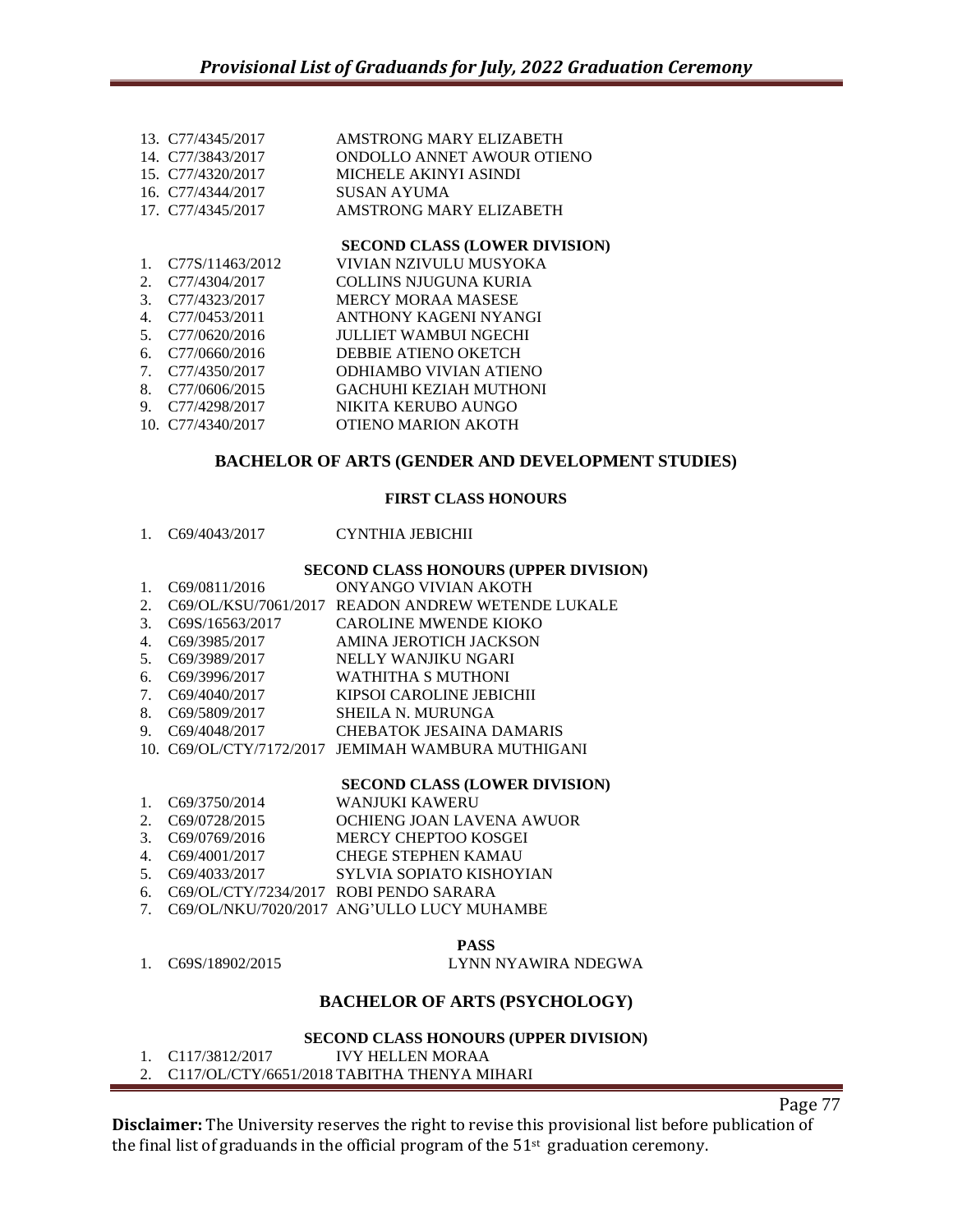- 3. C117/4039/2016 ODHIAMBO DAVID PAUL
- 4. C117/3792/2017 JEMIMAH NYAWIRA KIUMA
- 5. C117/3862/2017 PURITY MORAA MENGWA
- 6. C117/OL/KSU/6207/2018 MANUNDA JUDITH KERUBO
- 7. C117/0814/2015 IAN NYAGA KIVUTI
- 8.

| 1. C117/3507/2014 | <b>MBURE ONESMUS WAIRUMBI</b> |
|-------------------|-------------------------------|
| 2. C117/0051/2016 | <b>WANGUI BEATRICE NJOGU</b>  |
| 3. C117/0796/2015 | AKOTH STACEY ANGELLA          |
| 4. C117/0829/2016 | <b>MULI FAITH NDINDI</b>      |
| 5. C117/3835/2017 | LOISE PHENNY ADHIAMBO         |
| 6. C117/3844/2017 | NJOGU KELVIN KINYUA           |
|                   |                               |

# **BACHELOR OF ARTS (PUBLIC POLICY AND ADMINISTRATION)**

## **SECOND CLASS HONOURS (UPPER DIVISION)**

|                     | 1. C155/OL/KSU/8440/2015 OTIENO AYUB OMOLLO |
|---------------------|---------------------------------------------|
| 2. C155S/15632/2016 | <b>MARY WAMBUI KAMAU</b>                    |
| 3. C155S/22492/2016 | <b>MOHAMED KALIL MOHAMUD</b>                |
| 4. C155/0571/2017   | <b>NGARE VICTOR ARISI</b>                   |
| 5. C155/5424/2017   | OKUMU JOAN ANYANGO                          |
| 6. C155/5425/2017   | CHELSEA ATIENO ONYANGO                      |
| 7. C155/5389/2017   | <b>TOO CALEB KIBET</b>                      |
| 8. C155/0344/2017   | <b>SCOVIA MWANISA ONDIRO</b>                |
|                     |                                             |

## **SECOND CLASS (LOWER DIVISION)**

| 1. C155/4077/2014   | SETH OUMA GENO      |
|---------------------|---------------------|
| 2. C155S/21316/2015 | MAARA PAUL KARIUKI  |
| 3. C155/3512/2015   | ERIC TITUS GACHIGUA |
| 4. C155/3577/2016   | ANTONY ODUOR OTIENO |
|                     |                     |

5. C155/OL/EMB/7384/2016KENNETH KAMARU NJERU

# **SCHOOL OF LAW**

# **BACHELOR OF LAWS**

## **SECOND CLASS HONOURS (UPPER DIVISION)**

1. L95S/17806/2014 JONES KYALO KISESE 2. L95S/16831/2016 MUNENE GREGORY 3. L95S/16884/2016 VICTORIA KASYE KURIA 4. L95/1770/2017 MUYA NJOROGE M. 5. L95/1807/2017 ANNE MERCY ANYANGO OMONDI

Page 78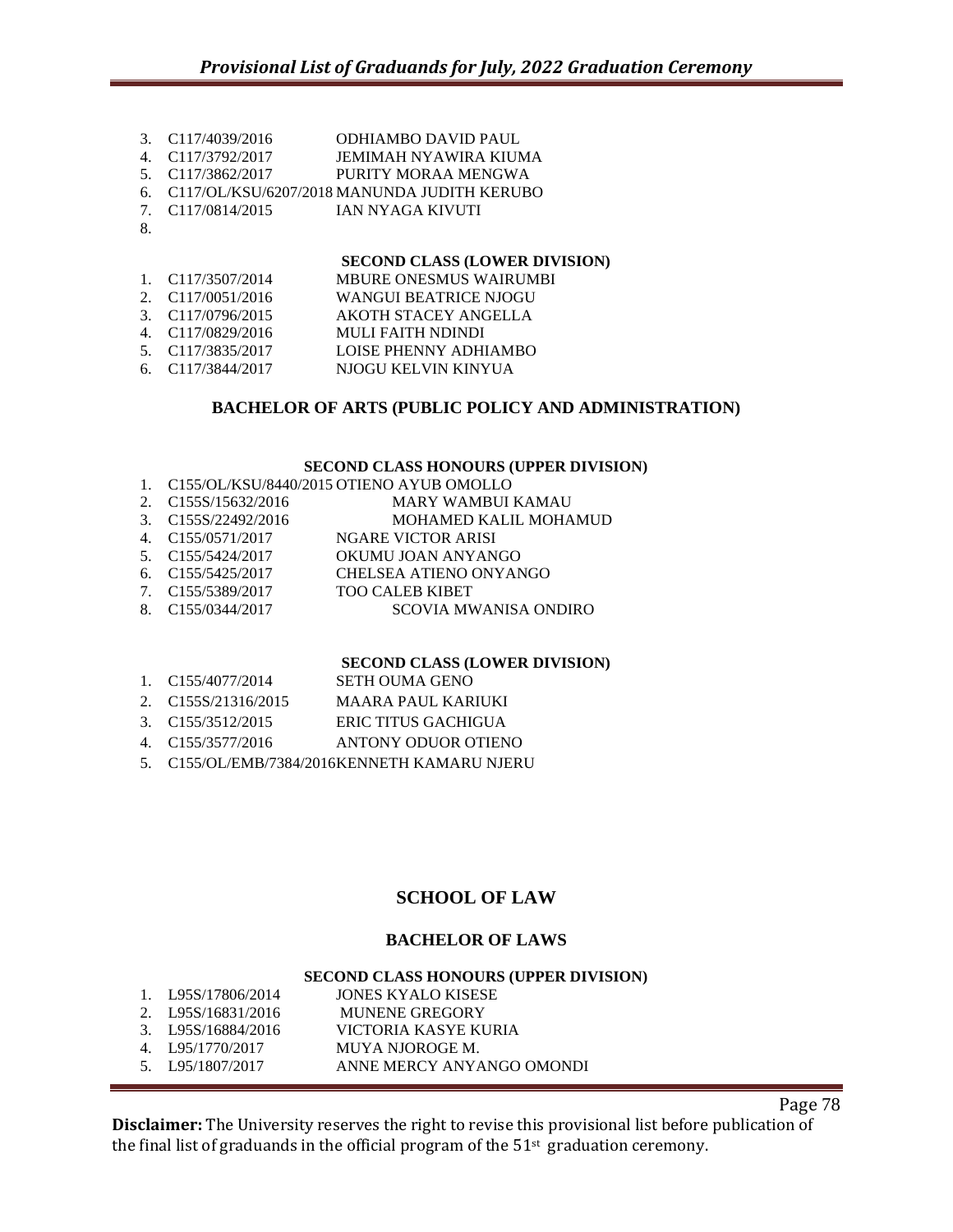| 6. | L95/1821/2017       | NEEMA LWAMBIA MWAZIGHE               |
|----|---------------------|--------------------------------------|
| 7. | L95/1822/2017       | <b>JEPKORIR JOAN</b>                 |
| 8. | L95/1832/2017       | VINCENT OKECH LWERO                  |
|    | 9. L95/1833/2017    | WYCLIFF MARAGA MORANG'A              |
|    | 10. L95/1836/2017   | WAMBUA VICTOR KYAMA                  |
|    | 11. L95/1837/2017   | <b>CLIFFTON OUKO</b>                 |
|    | 12. L95/3091/2017   | KOTIKOT CALEB KANTAI                 |
|    | 13. L95F/27032/2017 | ANIEKE JESSICA AMARACHI              |
|    |                     | <b>SECOND CLASS (LOWER DIVISION)</b> |
| 1. | L95S/14651/2014     | MUSAKHI FRANCISCA STELLA             |
| 2. | L95S/17804/2014     | <b>MAXINE MWAURA</b>                 |
| 3. | L95S/19157/2014     | KAMBUA ROSE MWINZILA                 |
| 4. | L95/3229/2015       | HILDA NDULU MULWA                    |
| 5. | L95S/16949/2015     | MURIKO JACKLINE W.                   |
| 6. | L95S/14107/2015     | <b>GILBERT AMIMO MATETE</b>          |
| 7. | L95S/14206/2015     | <b>SOLOMON MURETI KITHURE</b>        |
| 8. | L95S/14275/2015     | SAMBA MUTHEMBWA MWENDWA              |
| 9. | L95S/14444/2015     | OMAR RAMADHANI CHIBAKO               |
|    | 10. L95S/14410/2017 | ATITO SHAKA OTIENO                   |
|    | 11. L95S/15103/2015 | NAZRA OSMAN GUYO                     |
|    | 12. L95S/16353/2015 | JOY KAMENE NZIOKA                    |
|    | 13. L95S/16512/2015 | <b>MELISSA NJERI MWAURA</b>          |
|    | 14. L95S/19654/2015 | <b>JEMYNE NJERU WAWERU</b>           |
|    | 15. L95/3322/2016   | SHISIA ESTHER AKINYI                 |
|    | 16. L95/1771/2017   | MUGO EDWIN MARTIN KARUGA             |
|    | 17. L95/1796/2017   | MUTHUURI WINNIE KAGWIRIA             |
|    | 18. L95/1827/2017   | <b>BULUMA NICODEMUS CLEOPHUS</b>     |
|    | 19. L95S/14461/2017 | <b>JOSHUA KYALO MAUNDU</b>           |
|    |                     |                                      |

**PASS**

- 1. L95S/14334/2015 CLAIRE DAMARIS WAIRIMU MURIUKI
- 2. L95S/15772/2015 TITUS TIROP MANYIBEI<br>3. L95S/16947/2015 EGESA LEONARD JUMA EGESA LEONARD JUMA
- 4. L95/3272/2016 JOY DORCAS NJERI KAMAU

# **SCHOOL OF MEDICINE**

**BACHELOR OF SCIENCE (MEDICAL LABORATORY SCIENCE)** 1. P70/54149/2016 ASOMA FELIX BOLO

# **SCHOOL OF NURSING SCIENCES**

## **BACHELOR OF SCIENCE (NURSING AND PUBLIC HEALTH)**

| 1. P31/CE/10346/2017 | DAPHINE MUTHEU KIEMA           |
|----------------------|--------------------------------|
| 2. P31/CE/10349/2017 | <b>GEOFFREY MUIRURI NDEGWA</b> |
| 3. P31/CE/10327/2017 | MUREITHI NDEGWA                |

Page 79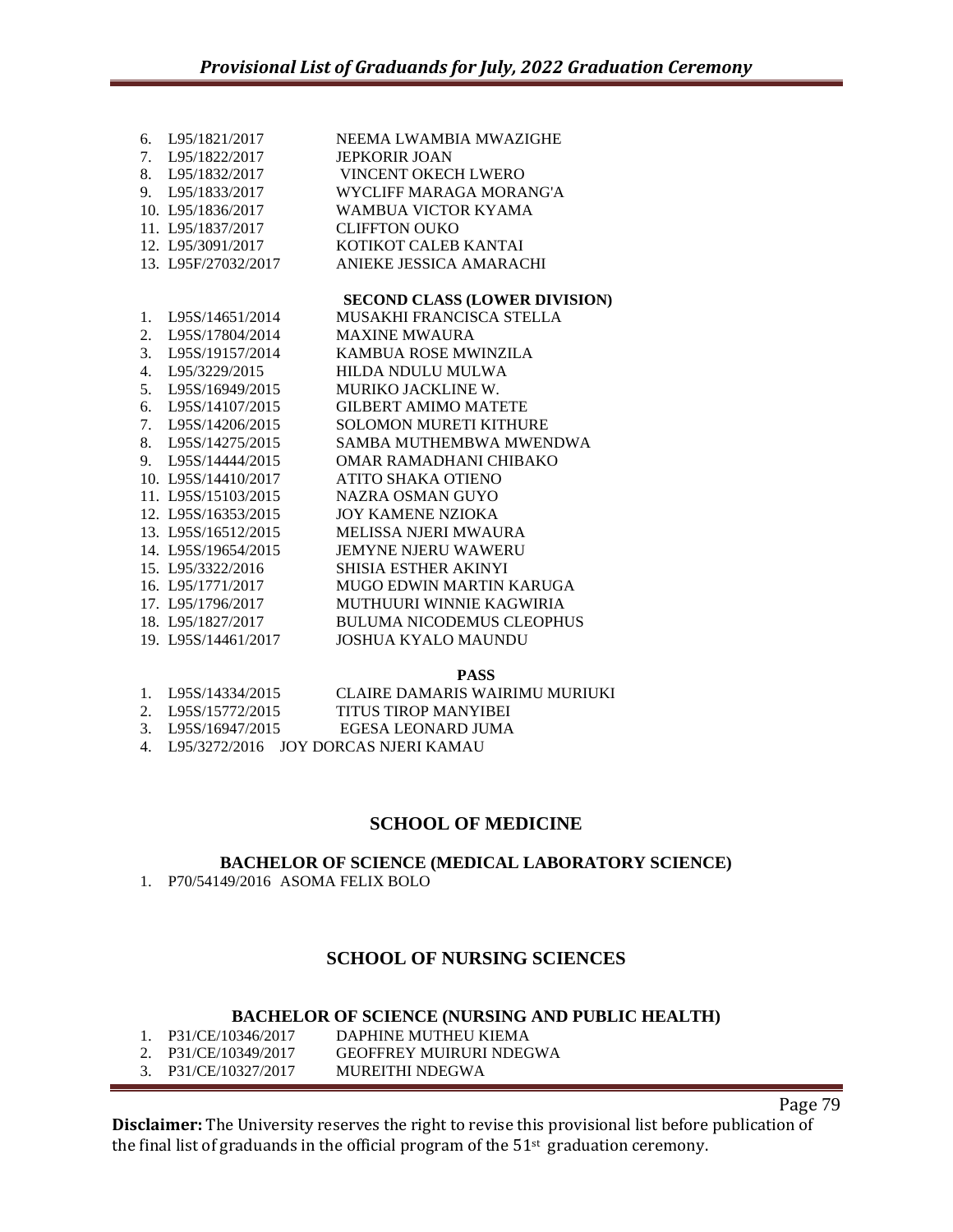4. P30S/16115/2015 DIANA NYAMBURA MWANGI

# **SCHOOL OF PHARMACY**

|                     | <b>BACHELOR OF PHARMACY</b> |
|---------------------|-----------------------------|
| 1. $P110/3054/2012$ | JOSEPH MWANGI RUGUMI        |

# **SCHOOL OF PUBLIC HEALTH AND APPLIED HUMAN SCIENCES**

# **BACHELOR OF SCIENCE (ENVIRONMENTAL HEALTH)**

# **FIRST CLASS HONOURS**

- 1. Q32/3103/2017 AKEYO OMONDI JACKSON
- 2. Q32/MNU/047/2017 MUMBEE NGALI MONICA
- 3. Q32/3080/2017 BOAZ OPAMA ODUOR

## **SECOND CLASS HONOURS (UPPER DIVISION)**

- 1. Q32/4624/2015 LOLEL ANTON EKAL
- 2. Q32/4676/2016 ABDIFATAH DUBOW AHMED
- 3. Q32/4690/2016 KHALIFA MANSHUR MOHAMMED
- 4. Q32/4693/2016 OWUOR DANIEL ONYANGO
- 5. Q32S/15180/2016 JAMES MACHINI NYABOGA
- 6. Q32/3082/2017 MACHANJE BULINJI JOAN
- 7. Q32/3084/2017 ANTHONY MBOGHOLI MGANGA
- 8. Q32/3085/2017 MAALIM YAHYADIIN ADAN
- 9. Q32/3092/2017 NJOROGE KIMANI LYNTON
- 10. Q32/3099/2017 OMONDI OKELLO TYSON
- 11. Q32/3100/2017 OMONDI MALACHI CLIFFORD
- 12. Q32/5490/2017 SHARON JEPTUM
- 13. Q32/3077/2017 CHERUTO NDOLI CAROLYNE
- 14. Q32/3089/2017 CHEGE MWANGI GABRIEL
- 15. Q32/5751/2017 ONGACHI ONYANGO LAURA
- 16. Q32S/NKU/PT/28891/2017 WANGITHI NGIRI CAROLINE
- 17. Q32/0739/2017 TRACY ATIENO NICOLA
- 18. Q32/CE/10245/2017 KAFUNAH LUMUKWANAH MAXWELL
- 19. Q32/4058/2017 MWITA BHOKE LOUIZA

## **SECOND CLASS (LOWER DIVISION)**

1. Q32S/20080/2016 BII AARON CHERUIYOT

## **BACHELOR OF SCIENCE (OCCUPATIONAL HEALTH AND SAFETY)**

## **FIRST CLASS HONOURS**

1. Q33/3218/2017 MWENDWA ABIGAIL

## **SECOND CLASS HONOURS (UPPER DIVISION)**

- 1. Q33/2283/2016 OWINO AKINYI PHENIE
- 2. Q33/3216/2017 NYAKIO MUTURI HANNAH
- 3. Q33/5452/2017 SHARIFF JIHAN ATHMAN

Page 80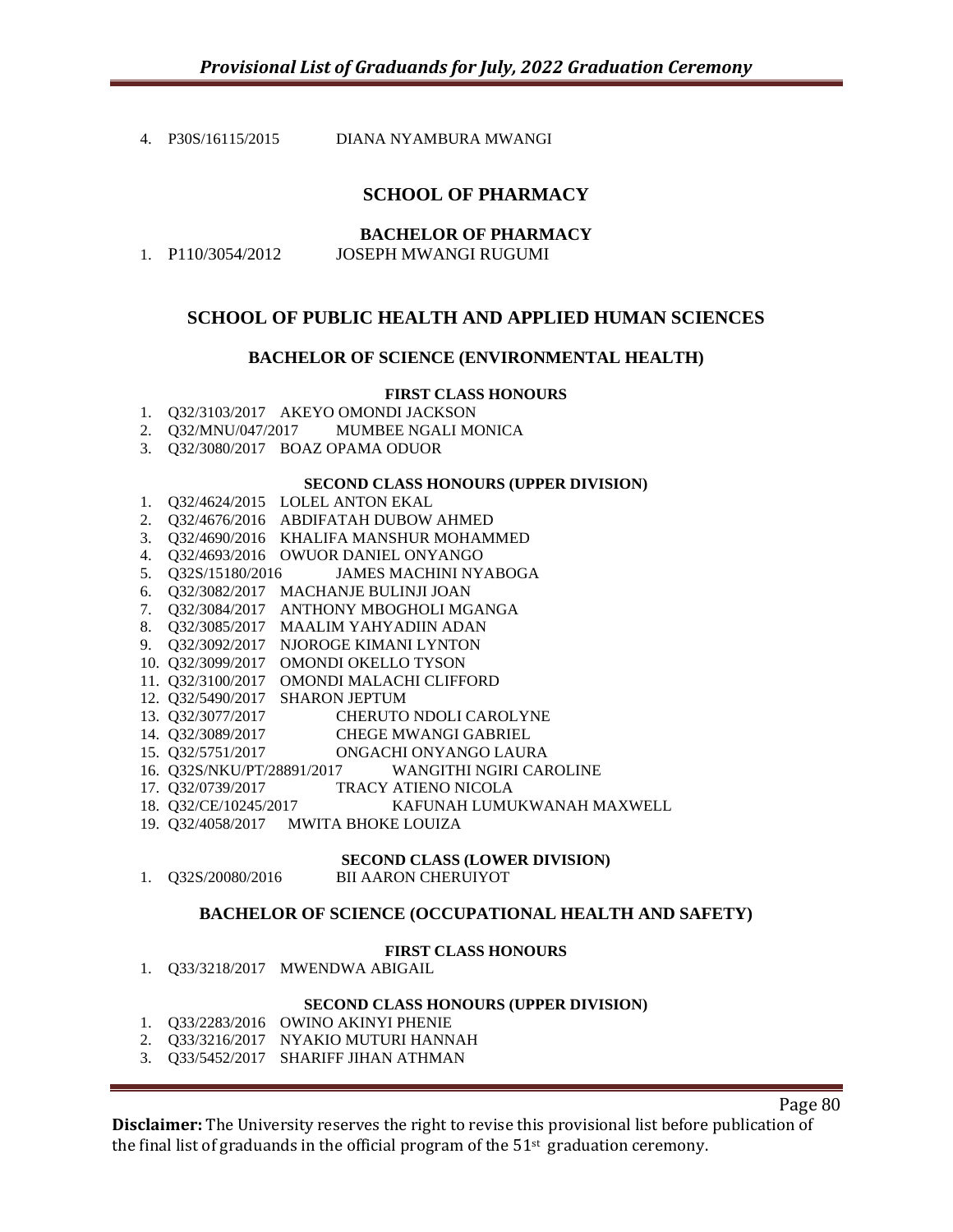# **BACHELOR OF SCIENCE (HEALTH RECORDS AND INFORMATION MANAGEMENT)**

# **SECOND CLASS HONOURS (UPPER DIVISION)**

- 1. Q124/4824/2017 AUMA OLOO SALINE
- 2. Q124/4163/2018 MVOI CHORONGO VICTOR
- 3. Q124/4175/2018 TECKLA MWANZIA N
- 4. Q124/4178/2018 NACHE RAHMA AHMED
- 5. Q124/4185/2018 EVE JERUTO
- 6. Q124/4207/2018 AKINYI OTIENO BELINDA
- 7. Q124S/CTY/30332/2014 ALI ABDI HASSAN
- 8. Q124/5606/2015 KIPLANGAT CHEPKWONY MOSES
- 9. Q124/4799/2017 AWINO OTIENO PAULINE
- 10. Q124/4807/2017 IRENE SEMPEYIAN

## **SECOND CLASS (LOWER DIVISION)**

- 1. Q124/4924/2016 KIMOSOP KIMUTAI TIMOTHY
- 2. Q124/5715/2017 MLANDA MULWALE NIMROD
- 3. Q124/4813/2017 SHISAINA ARMEDEUS
- 4. Q124/4859/2017 KIPKEMOI ROTICH GIDEON
- 5. Q124/0544/2013 JOB ONYANGO OTIENO
- 6. Q124/CE/10112/2016 MUNENE TRUPHENA NYAWIRA
- 7. Q124/5780/2017 JORAM MBUGUA WANYEKI<br>8. Q124/4911/2016 KIAMBA JULIET M
- 8. Q124/4911/2016 KIAMBA JULIET M
- MUTHONI MUGO CHRISTINE
- 10. Q124S/CTY/PT/16765/2018 MIDECHA LUNDU GENTREEN
- 11. P124/7050/2011 OTIENO OLIVER

# **BACHELOR OF HEALTH SERVICES MANAGEMENT**

## **SECOND CLASS HONOURS (UPPER DIVISION)**

- 1. Q131S/29325/2016 NYOKABI SAMUEL KANYORA
- 2. Q131/0501/2017 ANGWECH ISCAH AKUMU
- 3. Q131/5361/2017 AWUOR OTULA SHWEINE MARION
- 4. Q131/4411/2018 NDOLE MWATATI FESTUS
- 5. Q131/4416/2018 ATIENO AYIECHA PHELIXAH
- 6. Q131/4423/2018 KIPTANUI SITIENEI ABRAHAM
- 7. Q131/4427/2018 MARY NJOROGO WACU
- 8. Q131/4431/2018 ATIENO ODEGE CINDY
- 9. Q131/4433/2018 AKOTH AYIEYE NANCY
- 10. Q131/4440/2018 ANTONAETE OCHUKA JOANE
- 11. Q131S/19472/2015 MUTUA MBALU PETER

## **SECOND CLASS (LOWER DIVISION)**

- 1. Q131/3203/2016 SERU HEZRON SIMIYU
- 2. Q131/3216/2016 INGOI SHITAMBASI IAN
- 3. Q131/3225/2016 ODUOR MARGRET ADHIAMBO
- 4. Q131S/16379/2016 KITOIPEI JEMIMAH SOYIAN6+
- 5. Q131EA/27074/2016 INNOCENT MORABU
- 6. Q131/5348/2017 GATHONI NDEGWA YVONNE
- 7. Q131/5371/2017 MAINA IRUNGU TIMOTHY

Page 81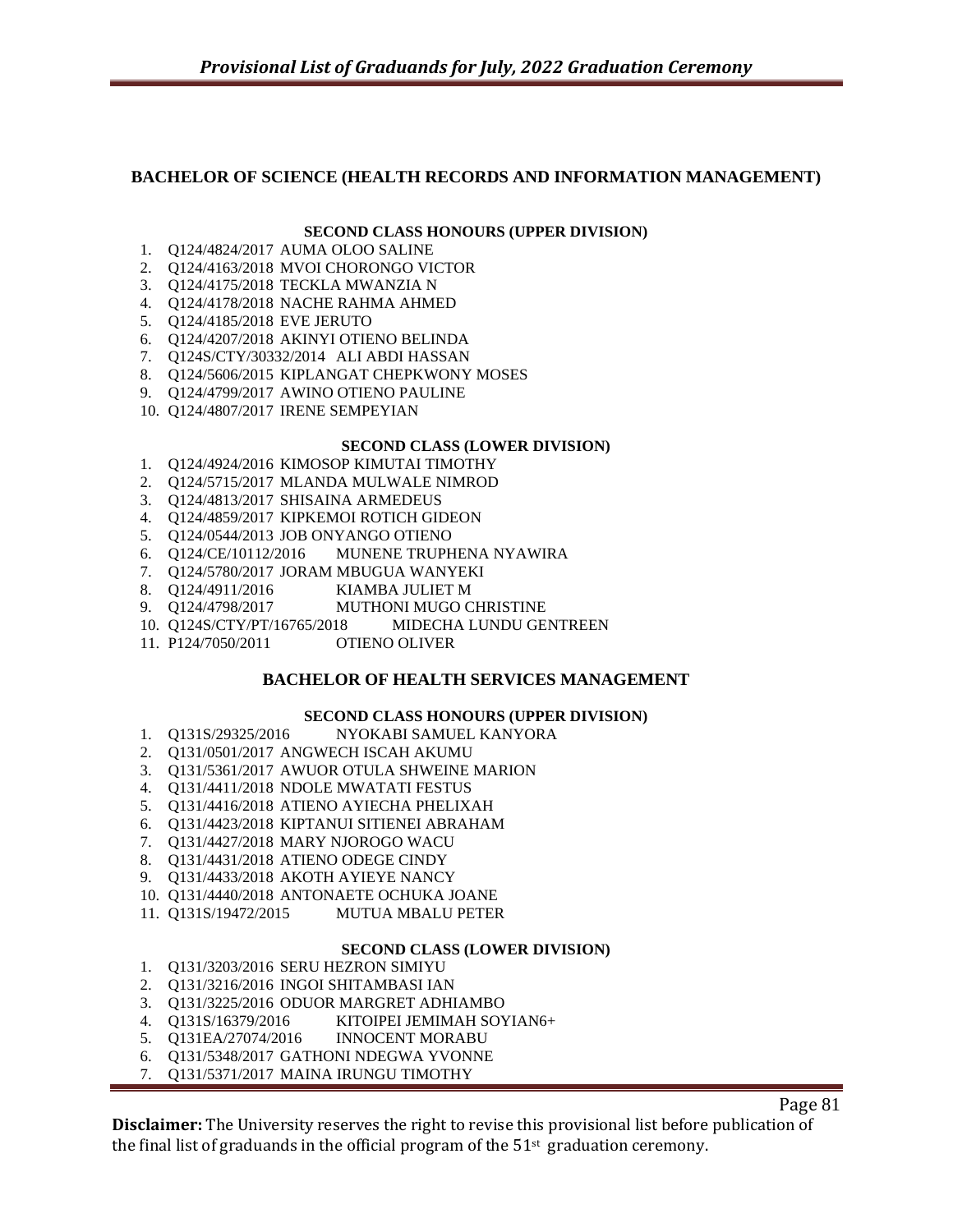- 8. Q131/5375/2017 AWINO OLUOCH PRISILA
- 9. Q131/3146/2018 OCHIENG OREMO DAVID
- 10. Q131/4428/2018 OKACHI MBOKU RONALD
- 11. Q131/4443/2018 ATIENO OMONDI IVY
- 12. Q131/4855/2018 YVONNE CHERUTO VERONICA

# **BACHELOR OF SCIENCE (POPULATION HEALTH)**

# **SECOND CLASS HONOURS (UPPER DIVISION)**

- 1. Q126/1001/2017 YUSSUF OMAR JAMA
- 2. Q126/1120/2017 OBUCHI OENGA CLIFF
- 3. Q126/4882/2017 GACHOKI MURIMI
- 4. Q126/4883/2017 WAIGUMO KIRAGU GRACE
- 5. Q126/4887/2017 BOYANI NYAMACHE DEBORAH
- 6. Q126/4888/2017 HAMISI JUMA BENJAMIN
- 7. Q126/4905/2017 MUKUNGU KHAMETE LOICE
- 8. Q126/4909/2017 MOKAYA GEOFFREY NYAMWAYA
- 9. Q126/4912/2017 JOAN OTIENO
- 10. Q126/1014/2017 BARROW ABDIAZIZ ALI
- 11. Q126/4899/2017 MERCY KIPTELE CHEPKEMOI
- 12. Q126/4911/2017 AWINO ONYANGO ESTHER

#### **SECOND CLASS (LOWER DIVISION)**

- 1. Q126/5344/2016 AKOTH DIANA KIMBERLY
- 2. Q126/0350/2017 WAITARA NJOKI MARGARET
- 3. Q126/0951/2017 KIRUNDI NYAMBURA JOSEPH
- 4. Q126S/17694/2015 VALLARIE ADHIAMBO OTIENO
- 5. Q126/4902/2017 DANIEL WALUKHU NAKHISA
- 6. Q126/4904/2017 VIVIAN SHISAKHA O
- 7. Q126/4906/2017 IMMACULATE OLIMA NEKESA

# **BACHELOR OF SCIENCE (FOOD, NUTRITION AND DIETETICS)**

## **FIRST CLASS HONOURS**

- 1. H09S/14440/2018 CYNTHIA WANJIRU LENJO
- 2. H09/3150/2017 KAMENE MWENDE FRANCISCA
- 3. H09/4130/2015 GWARO EZROM ZAPHANIAH
- 4. H09/3161/2017 WAITHIRA KANG'ETHE MAUREEN

## **SECOND CLASS HONOURS (UPPER DIVISION)**

- 1. H09/2914/2014 ONYANGO OTIENO CLINTONE
- 2. H09/4832/2015 APERI JESSYCA OKANGO
- 3. H09/4835/2016 AKINYI DIANA OMWANZA
- 4. H09/4849/2016 SOGONI CYRIL
- 5. H09S/14330/2016 OGOLLA TATIANA ACHIENG
- 6. H09S/10734/2016 SANGET UKURE SIMON
- 7. H09/2772/2017 ZEKARIA MAINA MWANIKI
- 8. H09/3143/2017 LEONIDAH MORAA
- 9. H09/3165/2017 SIMON WAMBUI WAWERU
- 10. H09/3156/2017 ADHIAMBO NONA ESTHER M.
- 11. H09/3170/2017 MUHIA IRUNGU KEVIN
- 12. H09/5186/2017 YVONNE MURIITHI WAIRIMU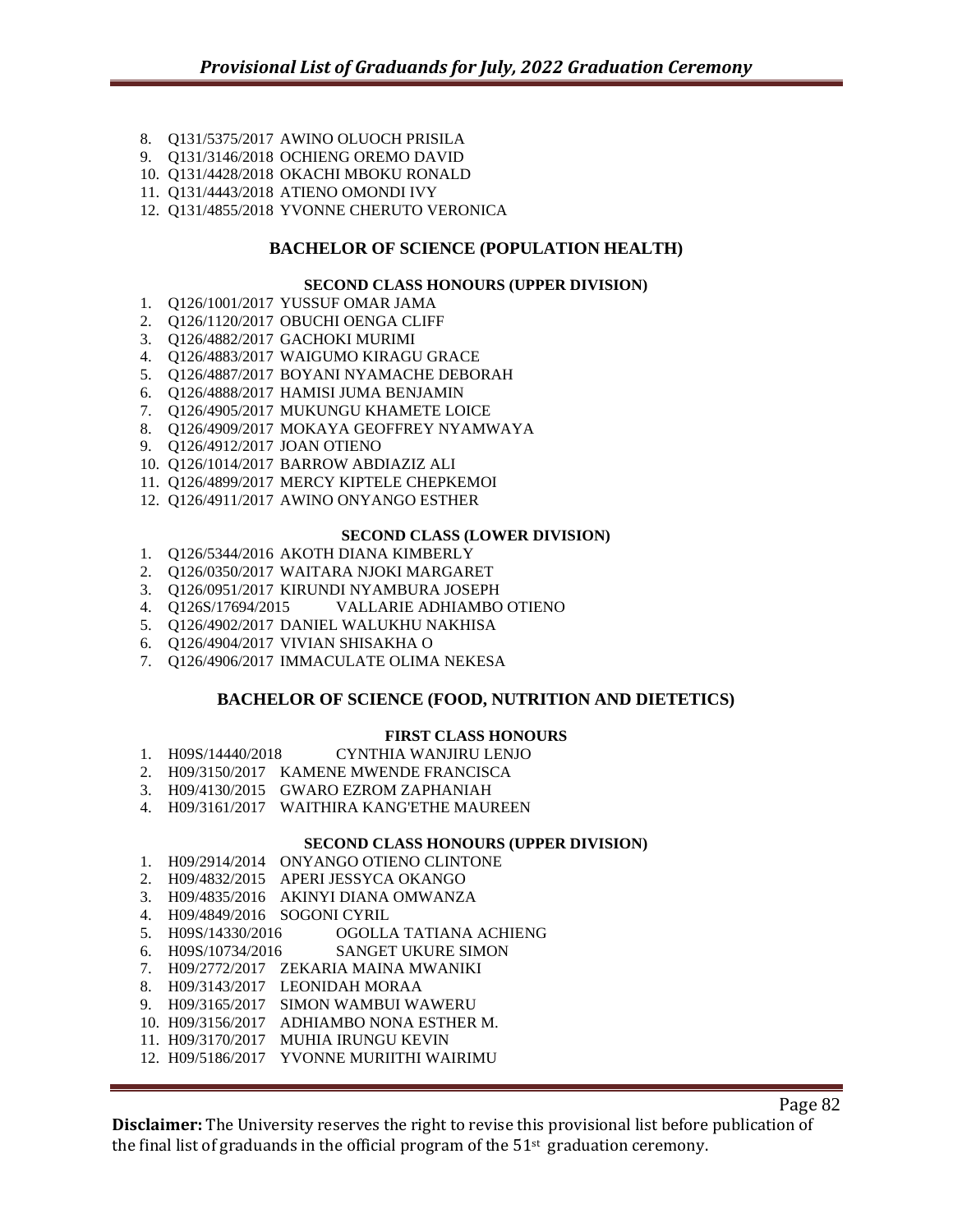- 13. H09/3151/2017 NICHORUS MAINA KANIARU
- 14. H09/3145/2017 KATHURE MWITI WENDY
- 15. H09/3152/2017 AKINYI OMONDI CLARE
- 16. H09/3173/2017 ATIENO AGAK DEBBIE DEBORAH
- 17. H09/5682/2017 FRIDAH BAARIU M.

1. H09/4833/2015 CHAGWIRA ARGWINGS

# **BACHELOR OF SCIENCE (COMMUNITY RESOURCE MANAGEMENT)**

#### **FIRST CLASS HONOURS**

1. H89/5653/2017 OBILO RUTH ATIENO

#### **SECOND CLASS HONOURS (UPPER DIVISION)**

| 2. | H89/4457/2015       | <b>WANJIKU SHARON</b>           |
|----|---------------------|---------------------------------|
| 3. | H89/5569/2017       | WAMBUI GITHINJI FAITH           |
| 4. | H89/5577/2017       | <b>WANJERI MUIRURI PRISCA</b>   |
| 5. | H89/5583/2017       | <b>JOSEPHINE WANGARI WANGUI</b> |
| 6. | H89/5584/2017       | <b>CALEB MURIUNGI</b>           |
| 7. | H89/5587/2017       | MWIKALI MANG'ATI ROSE           |
| 8. | H89/5589/2017       | <b>MUMBI MUOKI</b>              |
| 9. | H89/5611/2017       | OSORO OKEMWA MORPHAT            |
|    | 10. H89/5612/2017   | <b>GEORGE KITULU</b>            |
|    | 11. H89/5624/2017   | WAHU MWANGI JANE                |
|    | 12. H89/5625/2017   | MORAA MACHAGE MARGARET          |
|    | 13. H89/5626/2017   | WANJIRU WAINAINA JECINTA        |
|    | 14. H89/5629/2017   | <b>GUGU KARUGA FRANCIS</b>      |
|    | 15. H89/5630/2017   | MUMO MUSYIMI JULIUS             |
|    | 16. H89/5637/2017   | NYAMBURA KINUTHIA ESTHER        |
|    | 17. H89/5638/2017   | KWAMBOKA MAYIEKA RENEE          |
|    | 18. H89/5640/2017   | MARGARET WACHILONGA NAFULA      |
|    | 19. H89/5644/2017   | OTIENO ONONO TEDDY              |
|    | 20. H89/5649/2017   | ODHIAMBO RIAKO SAMWEL           |
|    | 21. H89/5650/2017   | <b>OCHIENG ODUOR WYCKLIF</b>    |
|    | 22. H89/5652/2017   | <b>OCHIENG OWITI WYCLIFF</b>    |
|    | 23. H89/5658/2017   | <b>QUINTER OGOO DONNER</b>      |
|    | 24. H89/5661/2017   | <b>JOSEPHAT GATI</b>            |
|    | 25. H89/5701/2017   | ONGWEN ODONGO HELLEN            |
|    | 26. H89/5705/2017   | <b>ELOTO JAMES EROT</b>         |
|    | 27. H89/5754/2017   | MUTHONI GAKUNGA LEONIDAR        |
|    | 28. H89/4463/2015   | MUNIALO AUGUSTINE KHAEMBA       |
|    | 29. H89/5607/2017   | <b>NJAMBI MARGARET</b>          |
|    | 30. H89/5621/2017   | WAMBUI WAINAINA PAULINE         |
|    | 31. H89S/14739/2017 | GITONGA MAINA JEFFERSON VICTOR  |
|    | 32. H89/0567/2017   | VERONICAH BURURE MOSAMBA        |
|    | 33. H89/1103/2017   | <b>AKUTIA MUGANDA SETH</b>      |
|    | 34. H89/5591/2017   | <b>NAOMI NGUI MERCY</b>         |
|    | 35. H89/5657/2017   | ADHIAMBO ODHIAMBO SYLVIA        |
|    |                     |                                 |

## **SECOND CLASS (LOWER DIVISION)**

Page 83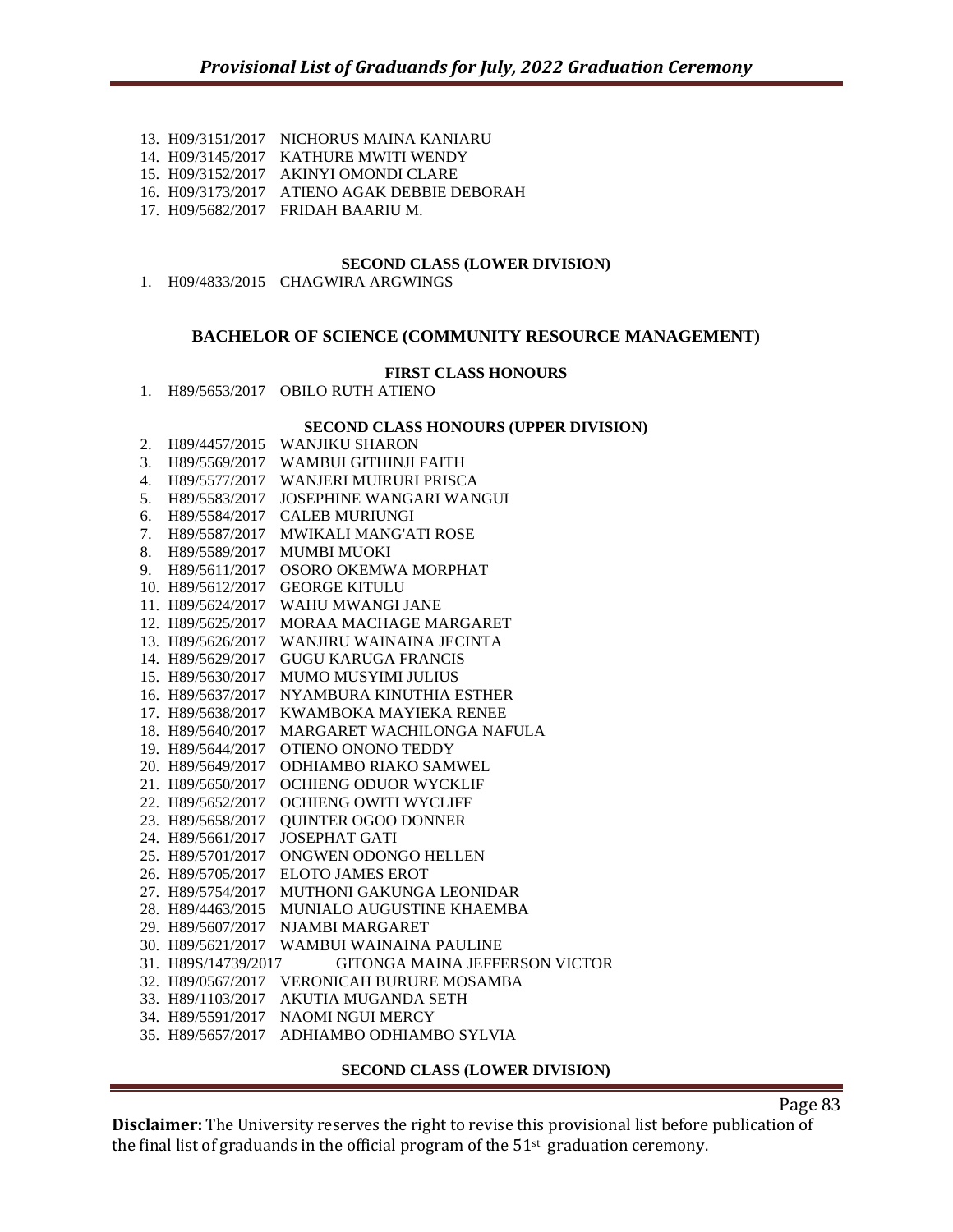1. H89/4460/2015 MUSASIA PERVIN ANALO 2. H89/0498/2016 OMINO JOB 3. H89/4408/2016 KOMBO MOMANYI BILL 4. H89/4742/2016 MBOGO MOSES N 5. H89S/20468/2016 ATIENO RISPER 6. H89/1103/2017 AKUTIA MUGANDA SETH 7. H89/5568/2017 GATHONI MWANGI CAROLINE 8. H89/5585/2017 WANJIKU NJOROGE MERCY 9. H89/5594/2017 MWANGI MAINA JULIUS 10. H89/5596/2017 SYLVIA NKUNJA NTINYARI 11. H89/5634/2017 KELELE THOMAS ROOPA 12. H89/5654/2017 MAGERO OWINO KENNEDY 13. H89/5586/2017 GICHUKI WAWERU EUSEBIO

## **BACHELOR OF SCIENCE (HEALTH PROMOTION)**

## **FIRST CLASS HONOURS**

| Q34/5222/2017 | <b>CLINTON OCHIENG</b> |
|---------------|------------------------|
|               |                        |

#### **SECOND CLASS HONOURS (UPPER DIVISION)**

- 1. Q34/5224/2017 NDAMBIRI GACHOKI KENNEDY
- 2. Q34/5205/2017 NGANZI OMAR SALIMU
- 3. Q34/5208/2017 KAMAU WAITHIRA JOSEPH
- 4. Q34/5219/2017 ATSANGA MULAMA JOSEPHINE

## **BACHELOR OF SCIENCE (EXERCISE AND SPORT SCIENCE)**

## **FIRST CLASS HONOURS**

1. H18/4439/2017 GACHERI RIUNGU IVY

#### **SECOND CLASS HONOURS (UPPER DIVISION)**

- 1. H18/4458/2017 KIPTUM KIRWA MICHAEL
- 2. H18/5663/2017 BENADDETTE MOYIASO
- 3. H18/4442/2017 MUTHONI GICHERU MARGARET

#### **SECOND CLASS (LOWER DIVISION)**

- 1. H18/4708/2015 LINYONYI ANNAH NASIKE
- 2. H18/4748/2015 ONYANGO SHARON ATIENO
- 3. H18S/15906/2016 JUMA LUCAS OMONDI
- 4. H18S/19805/2016 MUTINDA SAMUEL KATUVA
- 5. H18/4440/2017 KATE SHISIA HILDA
- 6. H18/4224/2014 MWANGI RACHEAL MUTHONI
- 7. H18/4741/2015 ORITO DIANA MORAA
- 8. H18/4749/2015 ODUL PHELIX OMONDI

# **SCHOOL OF PURE AND APPLIED SCIENCES**

Page 84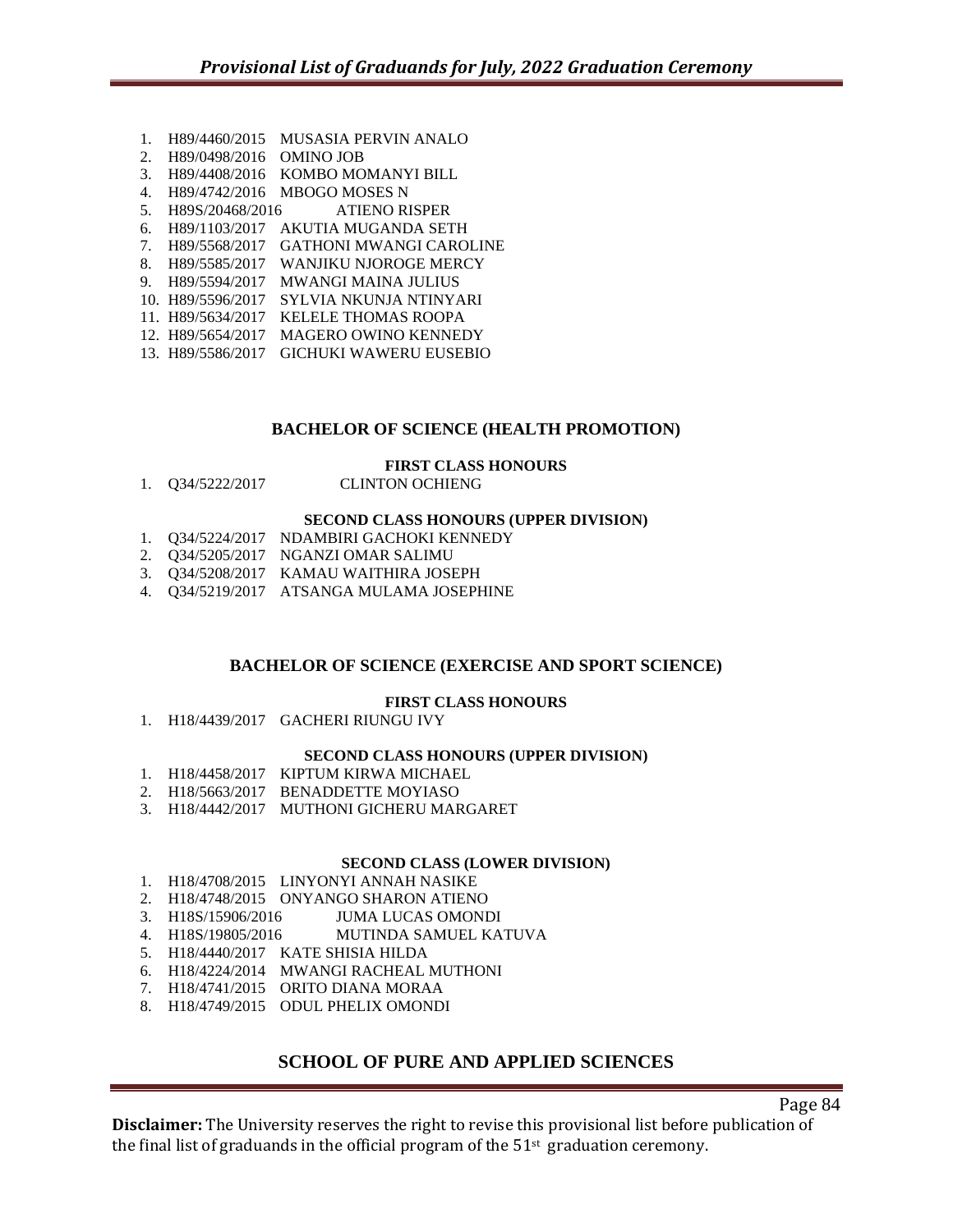# **BACHELOR OF SCIENCE**

## **SECOND CLASS HONOURS (UPPER DIVISION)**

| 1. $I20/KTI/0764/2012$ | ADHIAMBO ELIZABETH                                                                                                                                                                                                                                                                                                                                            |
|------------------------|---------------------------------------------------------------------------------------------------------------------------------------------------------------------------------------------------------------------------------------------------------------------------------------------------------------------------------------------------------------|
| 2. $I20/3970/2016$     | KIBET NICKSON                                                                                                                                                                                                                                                                                                                                                 |
| 3. $I20/1110/2017$     | EMILY ANYANGO OTIENO                                                                                                                                                                                                                                                                                                                                          |
|                        |                                                                                                                                                                                                                                                                                                                                                               |
|                        | $\alpha$ , $\alpha$ , $\alpha$ , $\alpha$ , $\alpha$ , $\alpha$ , $\alpha$ , $\alpha$ , $\alpha$ , $\alpha$ , $\alpha$ , $\alpha$ , $\alpha$ , $\alpha$ , $\alpha$ , $\alpha$ , $\alpha$ , $\alpha$ , $\alpha$ , $\alpha$ , $\alpha$ , $\alpha$ , $\alpha$ , $\alpha$ , $\alpha$ , $\alpha$ , $\alpha$ , $\alpha$ , $\alpha$ , $\alpha$ , $\alpha$ , $\alpha$ |

## **SECOND CLASS (LOWER DIVISION)**

| $1_{\cdot}$ | I20/0939/2010       | VINCENT BARAKA MAGOLO      |
|-------------|---------------------|----------------------------|
| $2^{1}$     | I20/0932/2013       | BETTY MMUKIRI KIPGORA      |
|             | 3. I20/1127/2013    | <b>CAROLY OUMA ODAGO</b>   |
| 4.          | I20/3860/2015       | KABIA DENNIS MATHENGE      |
| 5.          | I20/3968/2015       | <b>JAN KIMATHI MWITI</b>   |
|             | 6. $I20/4114/2015$  | NASHON OKETCH ODUMBE       |
|             | 7. I20/3918/2015    | <b>MUSILA M. ALEXANDER</b> |
| 8.          | I20/1056/2017       | <b>ABDI HAKIM YUSUF</b>    |
| 9.          | I20/4037/2016       | <b>ANZEYI ISAAC</b>        |
|             | 10. $I20/1111/2017$ | OKELLO C ODHIAMBO          |
|             |                     |                            |

**PASS**

1. I20/3928/2016 JANET AKINYI OCHIENG

# **BACHELOR OF SCIENCE (TELECOMMUNICATION AND INFORMATION TECHNOLOGY)**

## **FIRST CLASS HONOURS**

- 1. I21/3240/2017 MURIITHI JOEL NYAGA
- 2. I21/3263/2017 ZEDEKIA OBUYA AKOKO
- 3. I21/3250/2017 BRIAN ONYEGO

#### **SECOND CLASS HONOURS (UPPER DIVISION)**

- 1. I21/3242/2017 JOY MUENI MUTUNGA
- 2. I21S/14915/2017 NATASHA MUSIMBI GALLO
- 3. I21/3248/2017 GICHERU JOHN

## **SECOND CLASS (LOWER DIVISION)**

- 1. I21S/16541/2014 TEDDY EDWARD LUMIDI
- 2. I21S/21516/2014 KIPKEMOI COLLINS KOECH

## **PASS**

1. I21S/19713/2015 MUSAU JOSHUA WAMBUA

# **BACHELOR OF SCIENCE (BIOTECHNOLOGY)**

## **SECOND CLASS (UPPER DIVISION)**

1. I28/3604/2017 CHARLES OTIENO OCHIENG

# **SECOND CLASS (LOWER DIVISION)**

1. I28/3310/2014 RONALD ONYANGO NYANGASI

**Disclaimer:** The University reserves the right to revise this provisional list before publication of the final list of graduands in the official program of the  $51<sup>st</sup>$  graduation ceremony.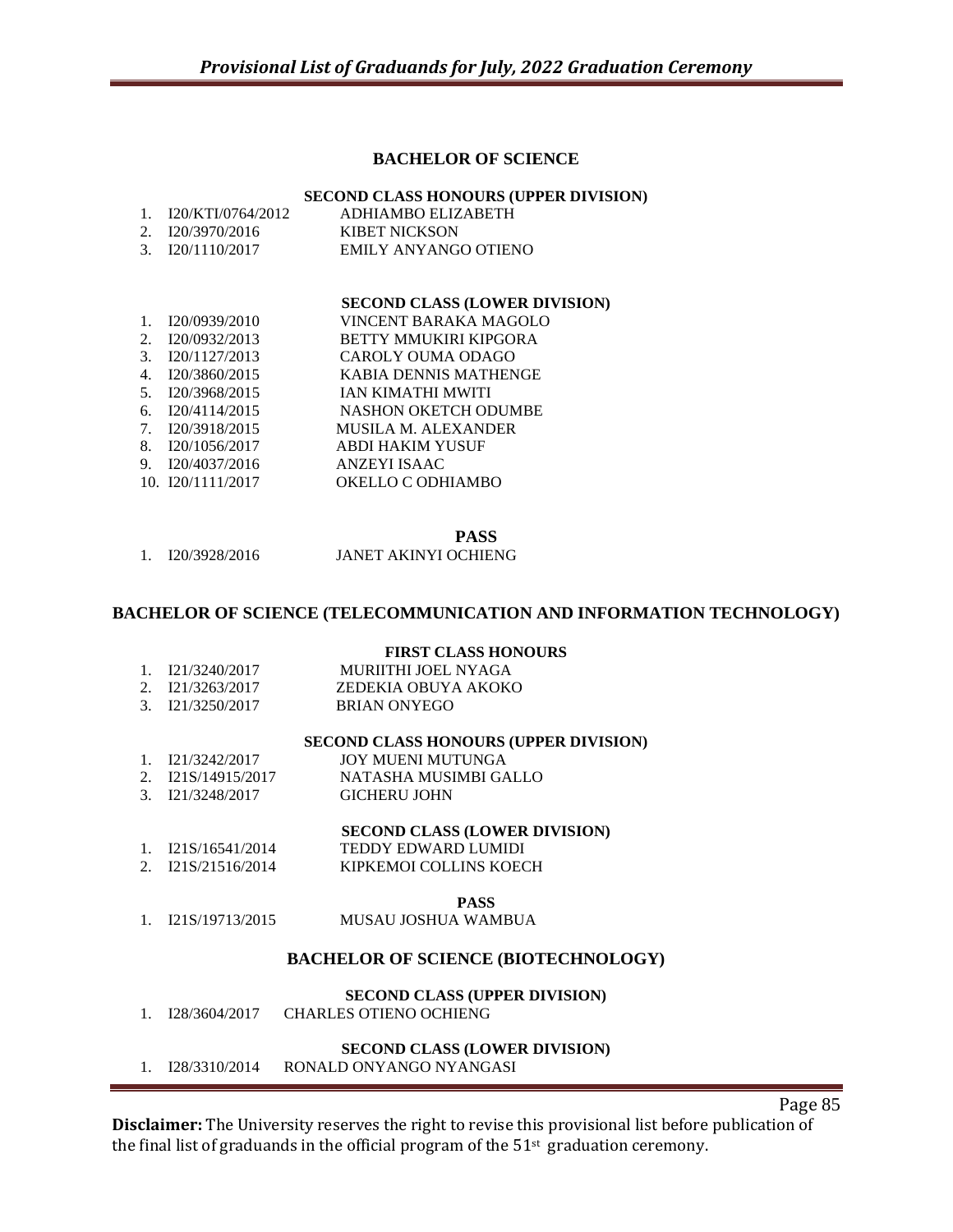# 2. I28/3606/2017 JAMES OBONYO ONYANGO

# **BACHELOR OF SCIENCE (INDUSTRIAL CHEMISTRY WITH MANAGEMENT)**

#### **FIRST CLASS HONOURS**

1. I71/4596/2017 KISALI GERALD AMBASA

#### **SECOND CLASS HONOURS (UPPER DIVISION)**

- 1. I71/2643/2011 MAKORI GEORGE 2. I71/5067/2015 SYLVIA JESANG KIMUTAI 3. I71/4606/2017 CHEPLOM KENNETH KIPKORIR<br>4. I71/4620/2017 JOSHUA OMONDI OCHIENG 4. I71/4620/2017 JOSHUA OMONDI OCHIENG WANJALA WEKESA KENNEDY 6. I71/4589/2017 VIVIANNE NYAWIRA UTUKU
- 7. I71/4616/2017 SPENCER BARASA

#### **SECOND CLASS (LOWER DIVISION)**

- 1. I71S/21044/2015 MARK GITHINJI NJERU
- 2. I71S/21288/2015 JOSEPH NJUGUNA KIHONGE
- 3. I71/5014/2016 KEMUNTO FAITH MOMANYI
- 4. I71/5055/2016 OCHIENG WYCLIFE
- 5. I71/4573/2017 KAMWARO ROBERT KARUHIU
- MWANGI JEREMIAH GACHUNGA
- 7. I71/4621/2017 ACHIENG VIVALINE OKOTH
- 8. I71/4595/2017 ESTHER JEPKORIR KIPLAGAT

# **BACHELOR OF SCIENCE (BIOCHEMISTRY)**

## **SECOND CLASS HONOURS (UPPER DIVISION)**

- 1. I72/0702/2017 NJOROGE GICHAGUA MICHAEL 2. I72/0703/2017 NDIRANGU SAMANTHA MUMBI
- 3. I72/0742/2017 NYATIGI LESLIE NGWONO

# **BACHELOR OF SCIENCE (ANALYTICAL CHEMISTRY WITH MANAGEMENT)**

## **FIRST CLASS HONOURS**

| 1. I73/0788/2017   | AUGUSTINE KUTANYI     |
|--------------------|-----------------------|
| 2. $173/0759/2017$ | MULUPHI EDWARD NDUNDA |
| 3. I73/0793/2017   | FELIX ONYANGO ORATI   |

## **SECOND CLASS HONOURS (UPPER DIVISION)** 1. I73/3742/2015 ESTHER WANJIRU MWANGI

**Disclaimer:** The University reserves the right to revise this provisional list before publication of the final list of graduands in the official program of the  $51<sup>st</sup>$  graduation ceremony.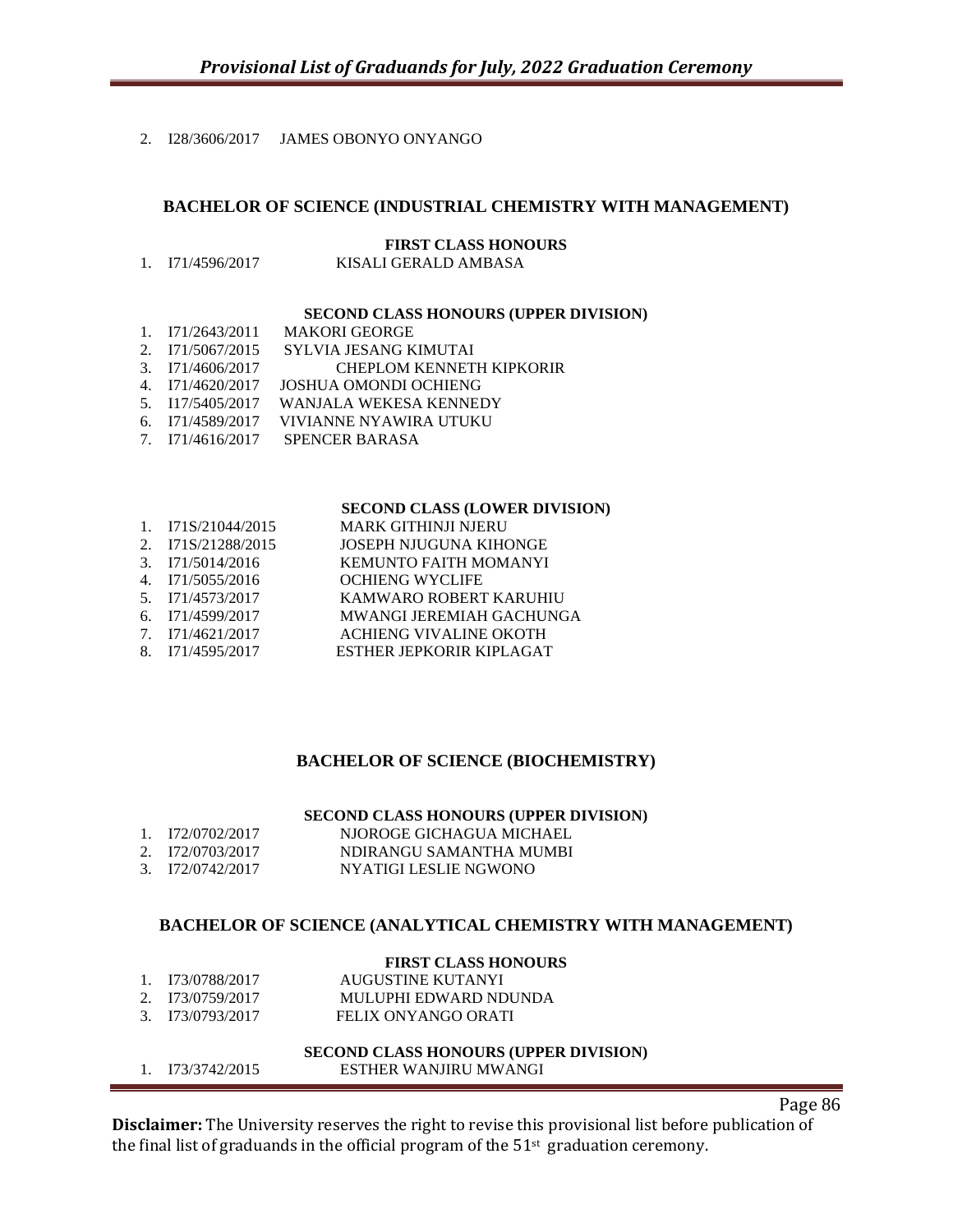|    | 2. I73/0772/2017  | <b>MERCY CHEPNGETICH</b>   |
|----|-------------------|----------------------------|
| 3. | 173/0764/2017     | KIOKO ZAWADI F.            |
|    | 173/0767/2017     | <b>KENNEDY WAMBUA</b>      |
| 5. | 173/0785/2017     | <b>MUSODA HENRY</b>        |
| б. | 173/0752/2017     | AUGUSTINE WAIGANJO NJUGUNA |
|    | 7. I73/0789/2017  | EMILY ANYANGO              |
| 8. | 173/0779/2017     | LUCY NYAMBURA MUNUHE       |
|    | 9. I73/0791/2017  | KINYAMAL DEAN PESI         |
|    | 10. I73/0787/2017 | <b>OKEYO ISSAC ENOS</b>    |
|    |                   |                            |

1. I73/3783/2015 ELKANAH ODHIAMBO OGOLA 2. I73/3792/2016 OPIYO DEDAN OMONDI 3. I73/0747/2017 JOSEPH KARIUKI MWANGI 4. I73/0768/2017 MUSYOKA MAUREEN NDUNGE 5. I73/0757/2017 MOGWASI NYABUTI WYCLIFE 6. I73/0776/2017 CHEPKEMOI SHANTY 7. I73/0780/2017 ANASTACIA JEPCHUMBA KIPKOSGEI 8. I73/0786/2017 JULIE ADHIAMBO AYIEKO

**PASS**

1. I73/3799/2016 FARELL ODHIAMBO

## **BACHELOR OF SCIENCE (MICROBIOLOGY)**

#### **SECOND CLASS HONOURS (UPPER DIVISION)**

- 1. I81/1241/2017 MWARE REAGAN 2. I81/0578/2017 GODWIN OTIENO
- **SECOND CLASS (LOWER DIVISION)** 1. I81/1218/2017 STEPHEN MWENDWA MBAA

#### **BACHELOR OF SCIENCE (BIOLOGY)**

**SECOND CLASS (LOWER DIVISION)** 1. I90/4217/2015 ALEX KIIRU NDEMI

#### **BACHELOR OF SCIENCE (COASTAL AND MARINE RESOURCE MANAGEMENT)**

|                   | <b>FIRST CLASS HONOURS</b>            |
|-------------------|---------------------------------------|
| 1. I114/4832/2017 | OKERI MAORINE NYAMOITA                |
|                   | SECOND CLASS HONOURS (UPPER DIVISION) |
| 1. I114/4346/2016 | FADA SULEIMAN JUMA                    |
| 2. I114/4838/2017 | OGEGA NANCY MOSIARA                   |
| 3. I114/4855/2017 | <b>KENGA GABRIELLA NYEVU</b>          |
| 4. I114/4837/2017 | JOY ALICE MUTHONI NYAGA               |
| 5. I114/4829/2017 | MWANDIKWA DAVID MUTHENGI              |
| 6. I114/4861/2017 | <b>SETH WAFULA MUCHEMBI</b>           |

Page 87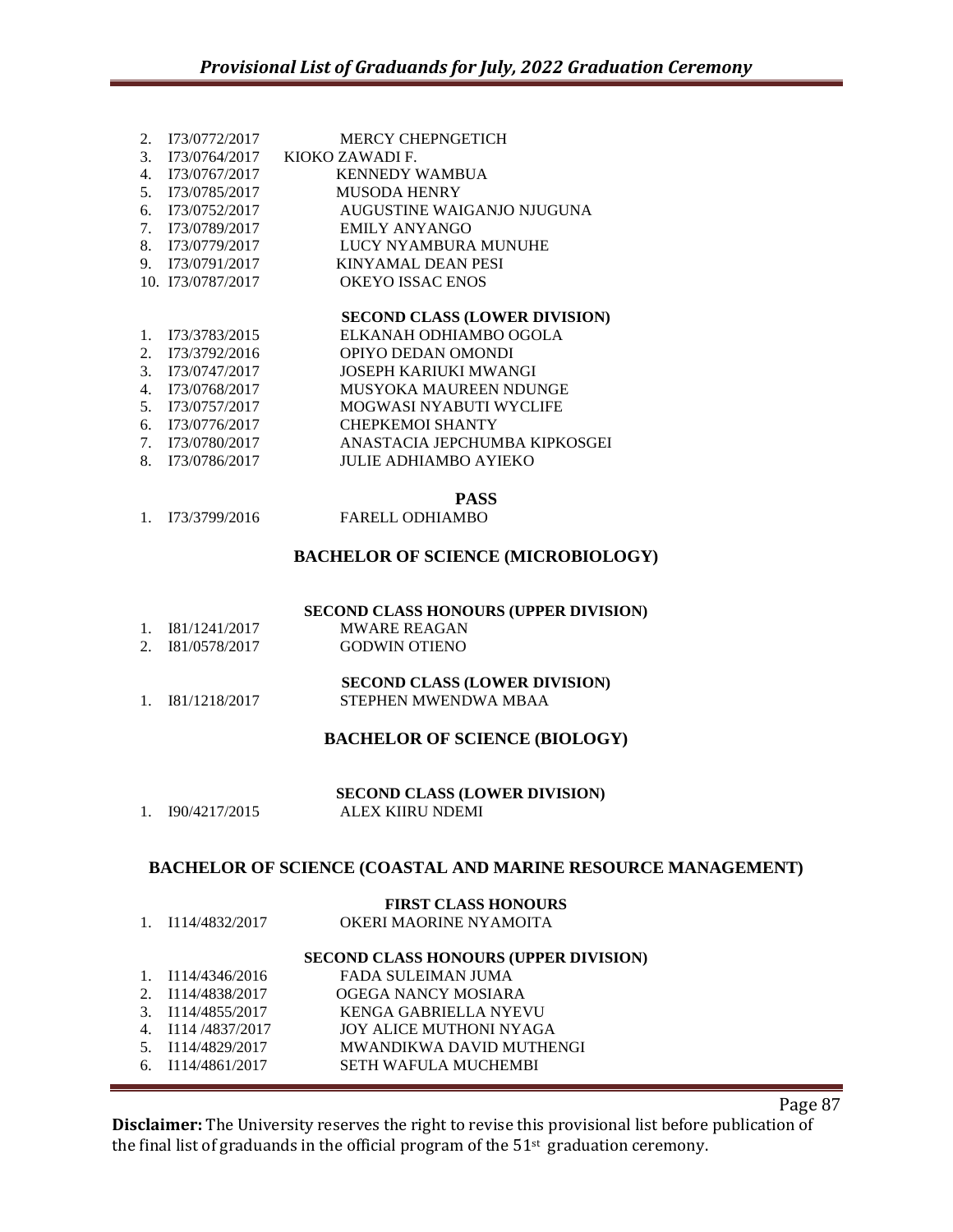|                | 7. I114/4866/2017   | <b>MICHAEL HLESTAKOV PHARES</b>      |
|----------------|---------------------|--------------------------------------|
| 8.             | I114/4830/2017      | <b>OMAR FAROUK YUSUF</b>             |
|                | 9. I114/4831/2017   | MOHAMED SALIM MOHAMED                |
|                | 10. I114/4836/2017  | KAMAU ANTHONY MBUTHIA                |
|                | 11. I114/4827/2017  | <b>CHITU FAITH MBODZE</b>            |
|                | 12. I114/4873/2017  | <b>OWINO JUSTUS CLIFORD</b>          |
|                | 13. I114/4846/2017  | <b>MALEVI NATHAN KITHOME</b>         |
|                | 14. I114/4864 /2017 | MIKANGA DIANA ANYOSO                 |
|                |                     | <b>SECOND CLASS (LOWER DIVISION)</b> |
| $\mathbf{1}$ . | I114S/14068/2016    | MOHAMMED SAID MWAKINANGU             |
| 2.             | I114/4868/2017      | DERRICK MANDELA OMWENGA              |

# **BACHELOR OF SCIENCE (CONSERVATION BIOLOGY)**

**SECOND CLASS HONOURS (UPPER DIVISION)**

| 1. I119/4527/2016 | OWUOR SUSAN ATIENO |
|-------------------|--------------------|
| 2. I119/5200/2017 | OTIENO COLINS      |

## **SECOND CLASS (LOWER DIVISION)**

| 1. I119/4117/2015 | TOM MBOYA LANG'O     |
|-------------------|----------------------|
| 2. I119/5430/2016 | ELIZABETH KOLI MULWA |
| 3. I119/4520/2016 | NDUMBL JOHN          |

#### **BACHELOR OF SCIENCE (MOLECULAR AND CELLULAR BIOLOGY)**

**SECOND CLASS HONOURS (UPPER DIVISION)**

| 1. I120/5209/2016   | JAMILA ABDI                          |
|---------------------|--------------------------------------|
|                     | <b>SECOND CLASS (LOWER DIVISION)</b> |
| 1. $I120/4502/2017$ | OTINYA KELLY BRANTON                 |
| 2. I120/5017/2017   | MICHELE JEPKOSGEI RONO               |

#### **PASS**

1. I120/0840/2011 STEPHEN OTIENO WERE

#### **BACHELOR OF SCIENCE (FORENSIC SCIENCE)**

1. I121/0914/2014 ONYANGO OPONDO J CALLEB 2. I121/3780/2015 DISMAS NYANJE OPWORA 3. I121S/22841/2016 BELINDA CHERONO AZZAM 4. I121/4873/2016 NDERITU MARK KARIUKI 5. I121/4885/2016 OMBASA BOSIBORI MICHELLE 6. I121/4920/2017 GEORGE GITONGA KIHARA 7. I121/4918/2017 MOGENI DIANA KERUBO 8. I121/4950/2017 DANIEL ONYANGO WASONGA 9. I121/3022/2017 ANTONY MBITHI ANNASTACIA 10. I121/0680/2017 JANE WANJIKU NJERI 11. I121/4944/2017 WANDIEMA STACY SEMBEN 12. I121/1139/2017 NCHORE OSUSU COLLINS

Page 88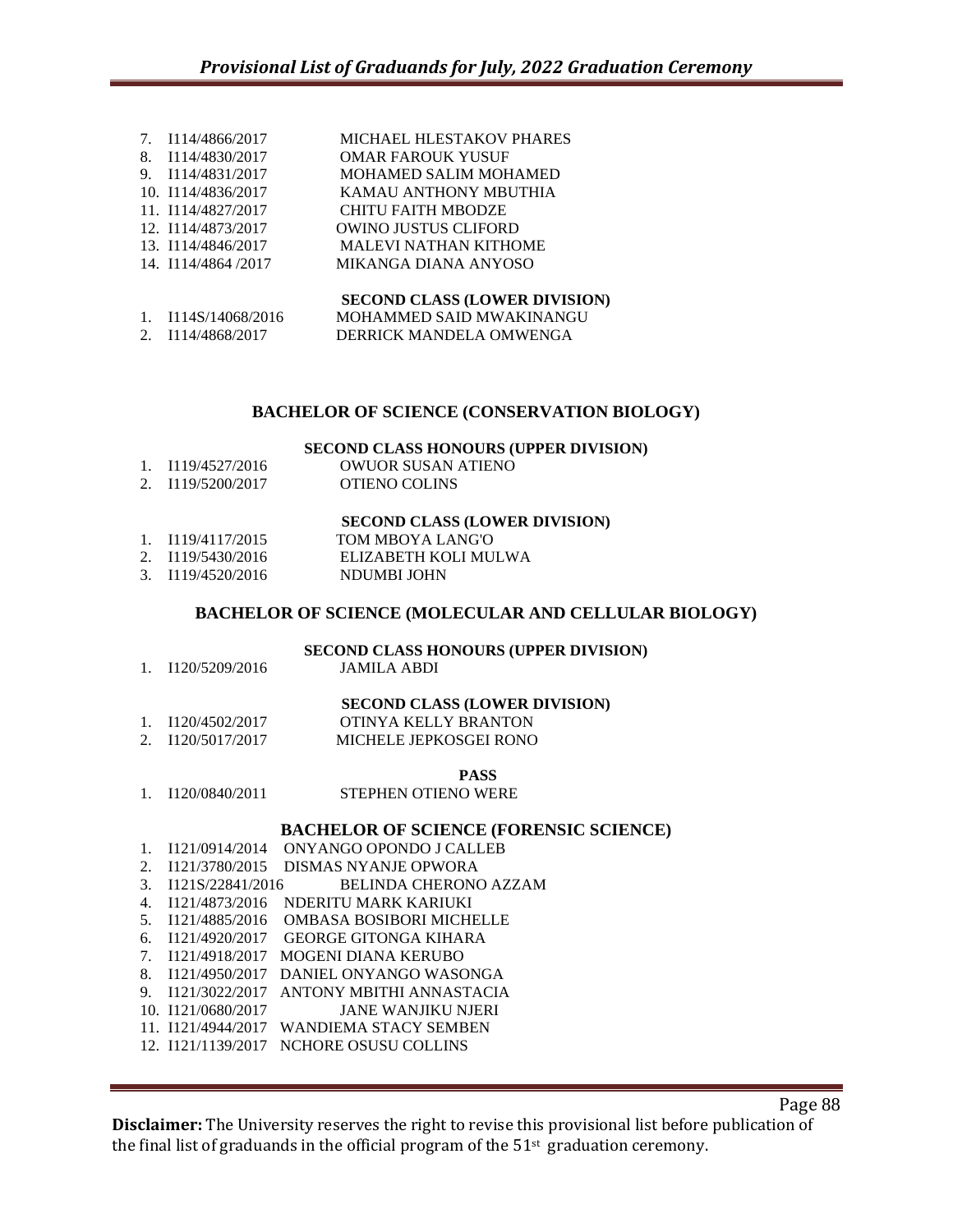# **BACHELOR OF SCIENCE (STATISTICS AND PROGRAMMING)**

#### **SECOND CLASS HONOURS (UPPER DIVISION)**

| 1. I122/2794/2016                      | MORAIRA DUNCAN MOMANYI                                 |
|----------------------------------------|--------------------------------------------------------|
| 2. I122/5509/2016<br>3. I122/0283/2017 | <b>MARY CATHERINE WAMBUI</b><br>SIDNEY MAKINA BICHANGA |
| 4. $I122/2580/2017$                    | ABDALLAH KIPTOO                                        |
| 5. $1122/2931/2017$                    | SURE NYAKUNDI DOMINIC                                  |

#### **SECOND CLASS (LOWER DIVISION)**

| $1_{-}$ | 1122/5516/2016      | <b>FRANCIS MUMO ANNAH</b>   |
|---------|---------------------|-----------------------------|
| 2.      | 1122/1139/2016      | <b>DENNIS KIPTOO</b>        |
| 3.      | I122/1088/2017      | <b>MERCY JEPKEMOI</b>       |
| 4.      | 1122/5835/2011      | <b>JULIUS ODIWUOR</b>       |
| 5.      | 1122/2913/2017      | DAVID GITUTO MIANO          |
| 6.      | 1122/1050/2017      | <b>DANIEL OKEBIRO OBARE</b> |
|         | 7. $I122/2901/2017$ | <b>BERIT HEDDY ATIENO</b>   |
| 8.      | 1122/2898/2017      | MUENDO DICKSON MUTHOKA      |
| 9.      | I122/2918/2017      | ELIZABETH LUNG'ANIA         |
|         | 10. I122/2907/2017  | <b>EFFIE ATIENO</b>         |
|         | 11. I122/2910/2017  | <b>GITAU ELVIS MUNENE</b>   |

#### **PASS**

1. I122S/22638/2015 KEVIN MUNGAI KAARU

# **BACHELOR OF SCIENCE (ACTUARIAL SCIENCE)**

### **SECOND CLASS HONOURS (UPPER DIVISION)**

| 1. I162/0633/2017 | RICK KITILI                |
|-------------------|----------------------------|
| 2. I162/0640/2017 | GAUDENCIA ADHIAMBO OCHIENG |

## **SECOND CLASS (LOWER DIVISION)**

BASKWONY KIPROP ALPHAS

COSMUS KAVITHI MUTUKU

| I162S/16594/2013 |  |
|------------------|--|
|                  |  |

- 2. I162S/21190/2014 NDEGWA NGARI<br>3. I162S/23183/2015 COSMUS KAVITH
- 
- 4. I162/0643/2017 GITAU PURITY WANJIKU

# **PASS**

# 1. I162/3597/2016 FAITH SYOMITI KIOKO

# **BACHELOR OF SCIENCE (MATHEMATICS AND COMPUTER SCIENCE)**

# **SECOND CLASS HONOURS (UPPER DIVISION)**

1. I163/4112/2017 DENIS KIPRONO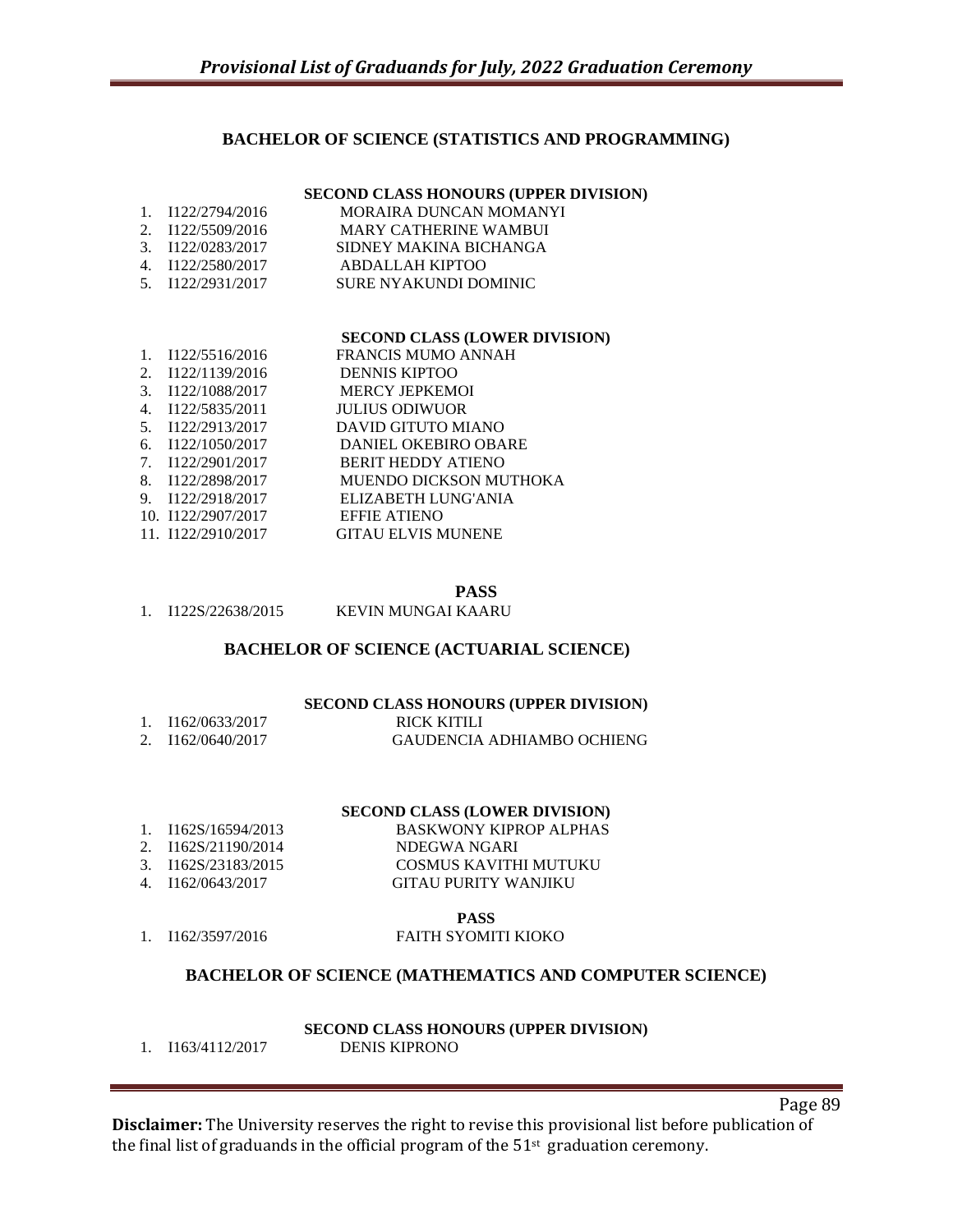|    | 1. I163/5411/2013   | EUGENE KIPSANG TENDET        |
|----|---------------------|------------------------------|
|    | 2. I163/5485/2013   | VICROR OTIENO OUMA           |
|    | 3. I163/3835/2014   | CALEB KIPTUM SUMO            |
|    | 4. I163F/27107/2016 | <b>MANO MACHUMU PIERRE</b>   |
|    | 5. I163S/23146/2016 | WALSHWADE KIHOHIA CHOKWE     |
|    | 6. $I163/2890/2017$ | JOB KINYUA NYAGA             |
|    | 7. I163/4114/2017   | <b>BENJAMIN RAU CHIPINDE</b> |
| 8. | 1163/4115/2017      | <b>MATIA BRIAN</b>           |
|    | 9. I163/4098/2017   | <b>FLOYED MUCHIRI</b>        |
|    |                     |                              |

**PASS**

# 1. I163/4511/2013 KENNEDY ODHIAMBO ADA

# **SCHOOL OF SECURITY, DIPLOMACY AND PEACE STUDIES**

# **BACHELOR OF SECURITY MANAGEMENT AND POLICING STUDIES**

|                             | <b>FIRST CLASS HONOURS</b>   |
|-----------------------------|------------------------------|
| 1. S102/OL/NKU/7037/2018    | JOSEPH KIBET LIMO            |
| 2. $S102/OL/CTY/13950/2018$ | ALLAN OWINO OREMO            |
| $3.$ S102/OL/CTY/7007/2018  | LAWRENCE OKECH OWINO         |
| 4. S102/OL/CTY/6990/2018    | <b>CATHERINE MURUGI NJUE</b> |
|                             |                              |

#### **SECOND CLASS HONOURS (UPPER DIVISION)**

| 1.             | C161/OL/CTY/6761/2016                  | <b>JOYCE CHESANG</b>                               |
|----------------|----------------------------------------|----------------------------------------------------|
| 2.             | C161/OL/CTY/7563/2016                  | ISAAC KARUMA NJUGUNA                               |
| 3.             | S102/OL/CTY/6814/2018                  | JOSEPH MURIUKI NGUURI                              |
| 4.             | S102/OL/CTY/7296/2017                  | <b>NAILANDEI SUPEYO</b>                            |
| 5 <sub>1</sub> | S <sub>102</sub> /OL/CTY/14423/2018    | ANN WAMBUI MBURU                                   |
| 6.             | S102/OL/CTY/6125/2018                  | NCEBERE JOSEPH KOOME                               |
| 7.             | S102/OL/CTY/7008/2018                  | IMAI BENJAMIN JUMA                                 |
| 8.             |                                        | S102/OL/CTY/7241/2017 WINFRED MARY MWIKALI MUSEMBI |
| 9.             | S102/OL/GAR/6937/2018                  | <b>KENNEDY OLOO ALUSO</b>                          |
|                | 10. S102/OL/CTY/6255/2018              | <b>LOKOM IMUZE CARLIS</b>                          |
|                | 11. S102/OL/EMB/6106/2018              | <b>JAMES NJENGA KANG'ETHE</b>                      |
|                | 12. S102/OL/CTY/6447/2018              | <b>GEOFFREY BII KIBET</b>                          |
|                | 13. S102/OL/CTY/6809/2017              | DENNIS MUREITHI GIKONYO                            |
|                | 14. S102/OL/CTY/6135/2018              | VICTOR OTIENO OWINO                                |
|                | 15. S102/OL/CTY/7064/2017              | CHEPKOSGEI REHEMA                                  |
|                | 16. S102/OL/NKU/6132/2018              | <b>JOSEPH MAKAU KIILU</b>                          |
|                | 17. S102/OL/EMB/7380/2017              | <b>CLIFTONE PWOKA MAUKA</b>                        |
|                | 18. S102/OL/NKU/6132/2018              | <b>JOSEPH MAKAU KIILU</b>                          |
|                | 19. S102/OL/CTY/6658/2017              | JOSEPH MUCHOKI MWANGI                              |
|                | 20. C <sub>161</sub> S/20266/2013      | <b>JAMES DAYAN SIMS</b>                            |
|                | 21. S102/OL/CTY/7009/2018              | <b>GEORGE ABUOGO OWINO</b>                         |
|                | 22. C <sub>161</sub> /OL/CTY/6967/2016 | NGESO PAUL OUMA                                    |
|                |                                        |                                                    |

# **SECOND CLASS (LOWER DIVISION)**